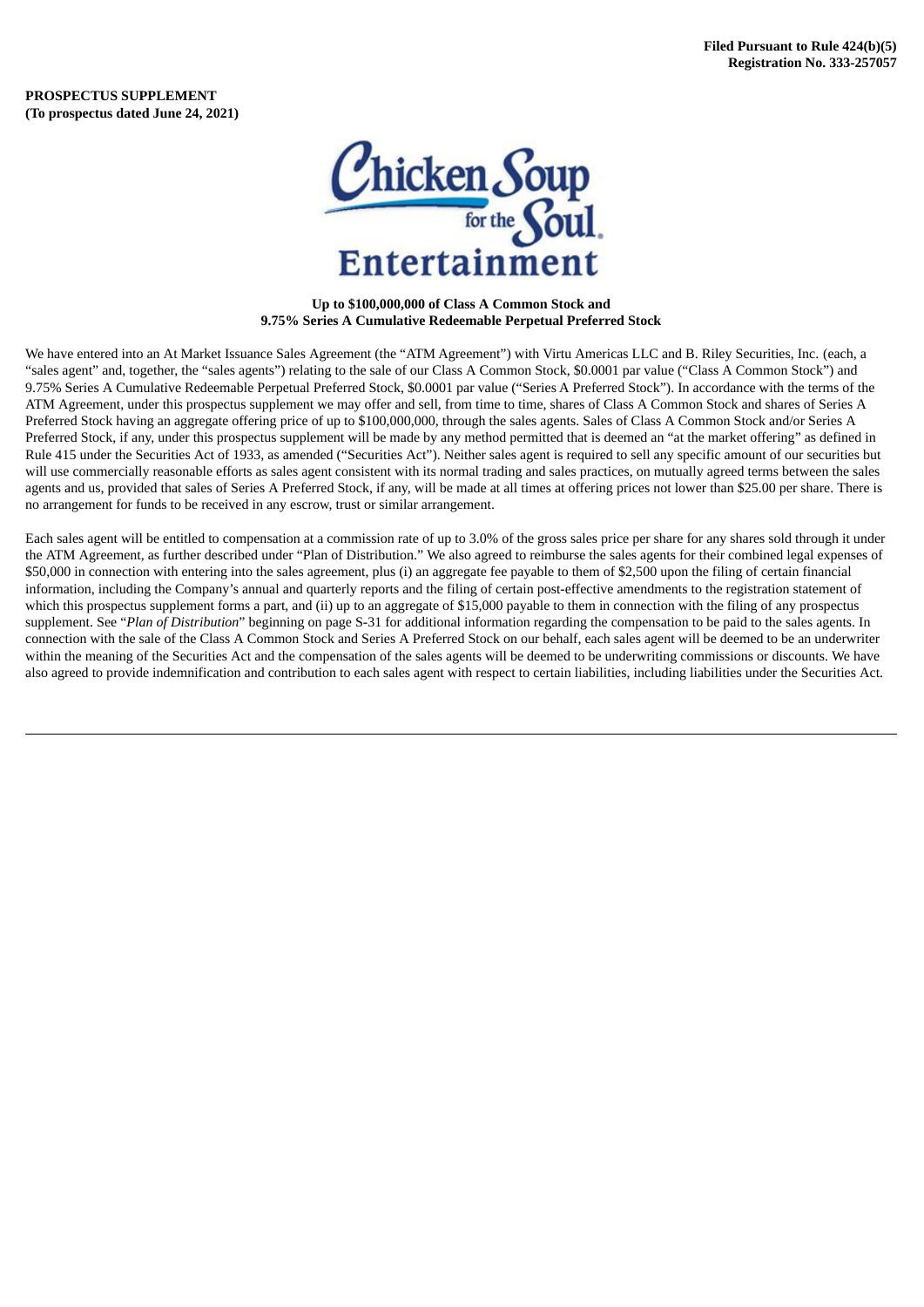Our Class A Common Stock and Series A Preferred Stock are listed for trading on the Nasdaq Global Market under the symbols "CSSE" and "CSSEP," respectively. The last reported sale price for our Class A Common Stock on January 21, 2022, was \$10.70 per share and the last reported sales price for our Series A Preferred Stock on January 21, 2022 was \$27.12 per share.

The aggregate market value of our outstanding voting common equity (*i.e.,* our Class A and Class B Common Stock) held by non-affiliates is approximately \$82,060,472, based on a last sale price of \$10.70 per share of our Class A Common Stock on January 21, 2022.

Dividends on the Series A Preferred Stock offered hereby are cumulative from the first day of the calendar month in which they are issued and will be payable on the fifteenth day of each calendar month, when, as and if declared by our board of directors. Dividends will be payable out of amounts legally available therefor at a rate equal to 9.75% per annum per \$25.00 of stated liquidation preference per share, or \$2.4375 per share of Series A Preferred Stock per year.

Commencing on June 27, 2023, we may redeem, at our option, the Series A Preferred Stock, in whole or in part, at a cash redemption price equal to \$25.00 per share, plus any accumulated and unpaid dividends thereon to, but not including, the redemption date. Prior to June 27, 2023, upon a Change of Control, as defined in on page S-11 of this prospectus supplement, we may redeem, at our option, the Series A Preferred Stock, in whole or part, at a cash redemption price of \$25.00 per share, plus any accumulated and unpaid dividends thereon to, but not including the redemption date. The Series A Preferred Stock has no stated maturity, will not be subject to any sinking fund or other mandatory redemption, and will not be convertible into or exchangeable for any of our other securities.

Holders of the Series A Preferred Stock generally will have no voting rights except for certain limited voting rights in circumstances where dividends payable on the outstanding Series A Preferred Stock are in arrears for eighteen or more consecutive or nonconsecutive monthly dividend periods.

We are an "emerging growth company" as defined in the Jumpstart Our Business Startups Act of 2012 and have elected to comply with certain reduced public company reporting requirements for this prospectus supplement and future filings.

Investing in our securities involves a high degree of risk. See the section entitled "Risk Factors" beginning on page S-11 of this prospectus supplement and page 19 of the accompanying base prospectus (and the reports referenced therein) for a discussion of information that should be **considered in connection with an investment in our securities.**

Neither the Securities and Exchange Commission nor any state securities commission has approved or disapproved of these securities or passed upon the adequacy or accuracy of this prospectus supplement. Any representation to the contrary is a criminal offense.

**Virtu Americas LLC B. Riley Securities, Inc.**

Prospectus Supplement dated January 25, 2022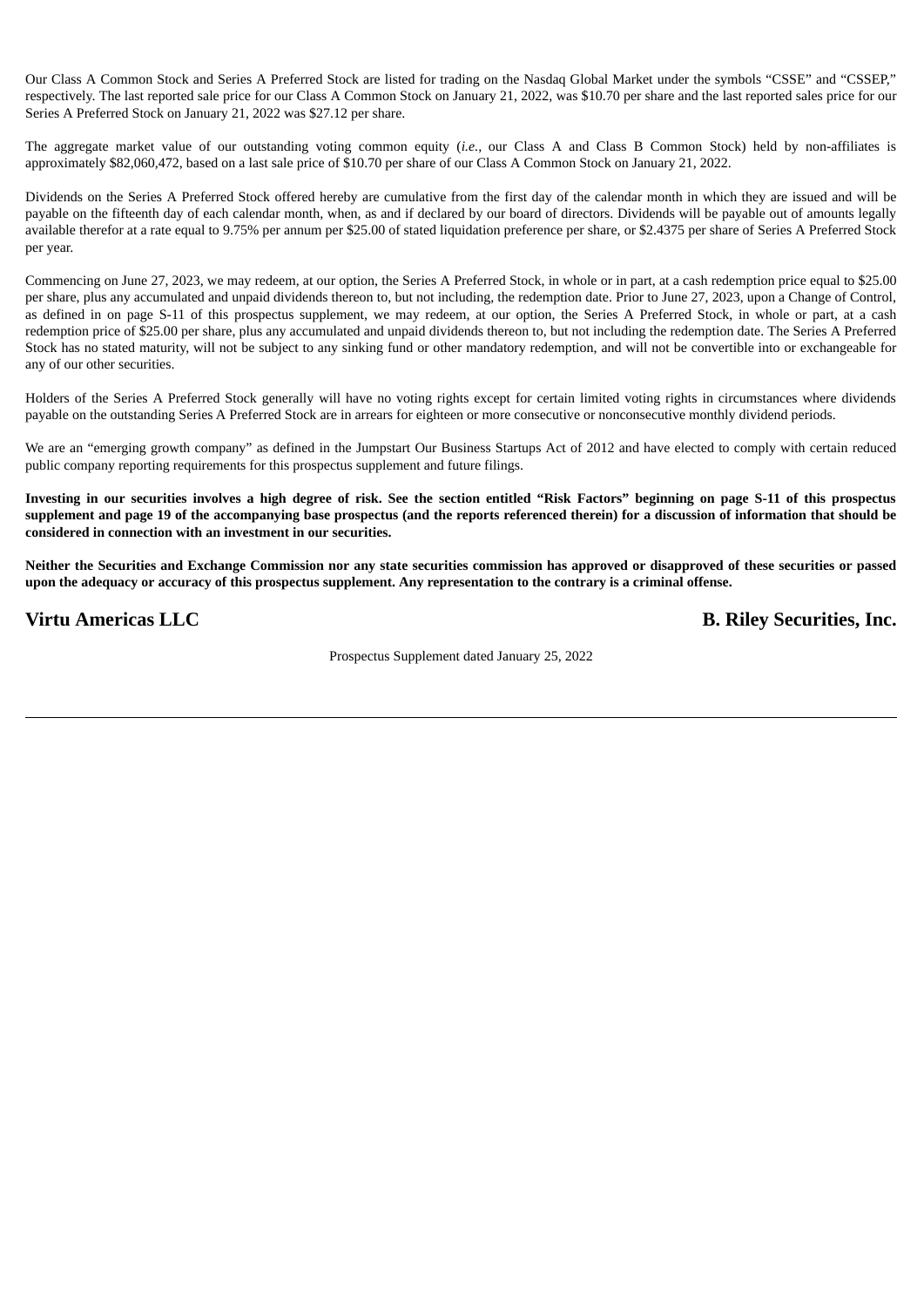# **TABLE OF CONTENTS**

| <b>PROSPECTUS SUPPLEMENT</b>                         |             |
|------------------------------------------------------|-------------|
|                                                      |             |
| <b>ABOUT THIS PROSPECTUS SUPPLEMENT</b>              | $S-1$       |
| <b>CERTAIN CORPORATE INFORMATION AND DEFINITIONS</b> | $S-1$       |
| <b>NOTE ON FORWARD-LOOKING STATEMENTS</b>            | $S-2$       |
| PROSPECTUS SUPPLEMENT SUMMARY                        | $S-3$       |
| <b>THE OFFERING</b>                                  | $S-6$       |
| <b>RISK FACTORS</b>                                  | $S-11$      |
| <b>PUBLIC MARKET FOR OUR SECURITIES</b>              | $S-18$      |
| <b>USE OF PROCEEDS</b>                               | $S-18$      |
| <b>CAPITALIZATION</b>                                | $S-19$      |
| <b>DESCRIPTION OF SECURITIES</b>                     | $S-24$      |
| <b>PLAN OF DISTRIBUTION</b>                          | $S-32$      |
| <b>CERTAIN U.S. FEDERAL TAX CONSIDERATIONS</b>       | <u>S-34</u> |
| <b>LEGAL MATTERS</b>                                 | $S-41$      |
| <b>EXPERTS</b>                                       | $S-41$      |
| WHERE YOU CAN FIND MORE INFORMATION                  | $S-41$      |
| <b>INFORMATION INCORPORATED BY REFERENCE</b>         | $S-41$      |
|                                                      |             |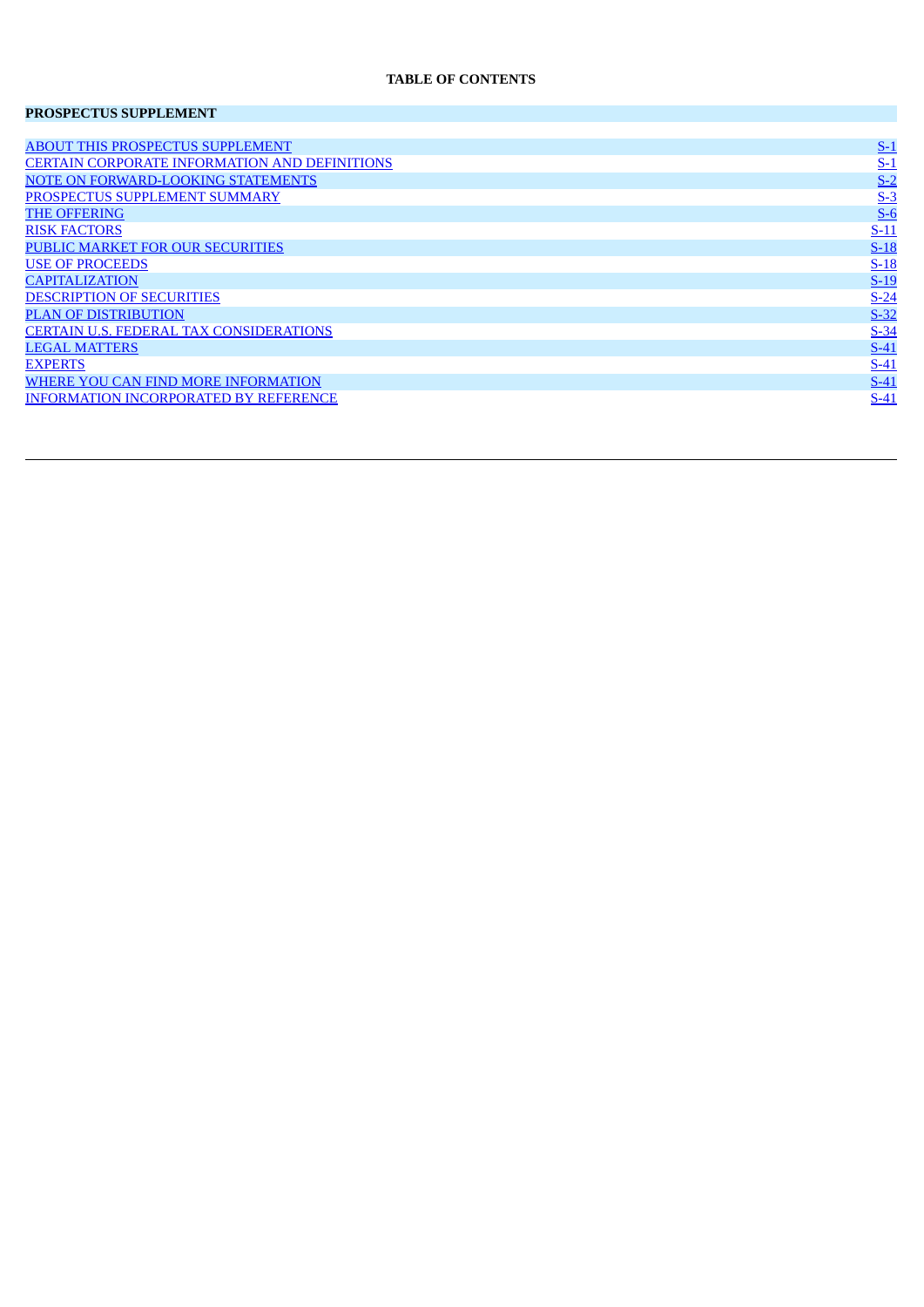# **BASE PROSPECTUS**

| <b>ABOUT THIS PROSPECTUS</b>                                            |                 |
|-------------------------------------------------------------------------|-----------------|
| <b>CERTAIN CORPORATE INFORMATION AND DEFINITIONS</b>                    |                 |
| <b>PROSPECTUS SUMMARY</b>                                               |                 |
| <b>RISK FACTORS</b>                                                     | <u>19</u>       |
| <b>NOTE ON FORWARD-LOOKING STATEMENTS</b>                               | 21              |
| BACKGROUND OF THE ISSUANCE OF SECURITIES TO THE SELLING SECURITY HOLDER | 23              |
| <b>USE OF PROCEEDS</b>                                                  | $\overline{24}$ |
| <b>SELLING SECURITYHOLDER</b>                                           | $\overline{25}$ |
| <b>DESCRIPTION OF CAPITAL STOCK</b>                                     | $\frac{26}{5}$  |
| <b>DESCRIPTION OF OUR 2025 NOTES</b>                                    | 41              |
| <b>DESCRIPTION OF WARRANTS</b>                                          | 53              |
| DESCRIPTION OF DEBT SECURITIES                                          | 55              |
| DESCRIPTION OF THE UNITS                                                | 62              |
| PLAN OF DISTRIBUTION                                                    | 63              |
| <b>LEGAL MATTERS</b>                                                    | 68              |
| <b>EXPERTS</b>                                                          | 68              |
| WHERE YOU CAN FIND MORE INFORMATION                                     | 68              |
| <b>INFORMATION INCORPORATED BY REFERENCE</b>                            | 68              |

You should rely only on the information contained or incorporated by reference in this prospectus supplement and the accompanying base prospectus. We have not authorized anyone to provide you with different information. We are not making an offer of these securities in any state or jurisdiction where the offer is not permitted.

S-i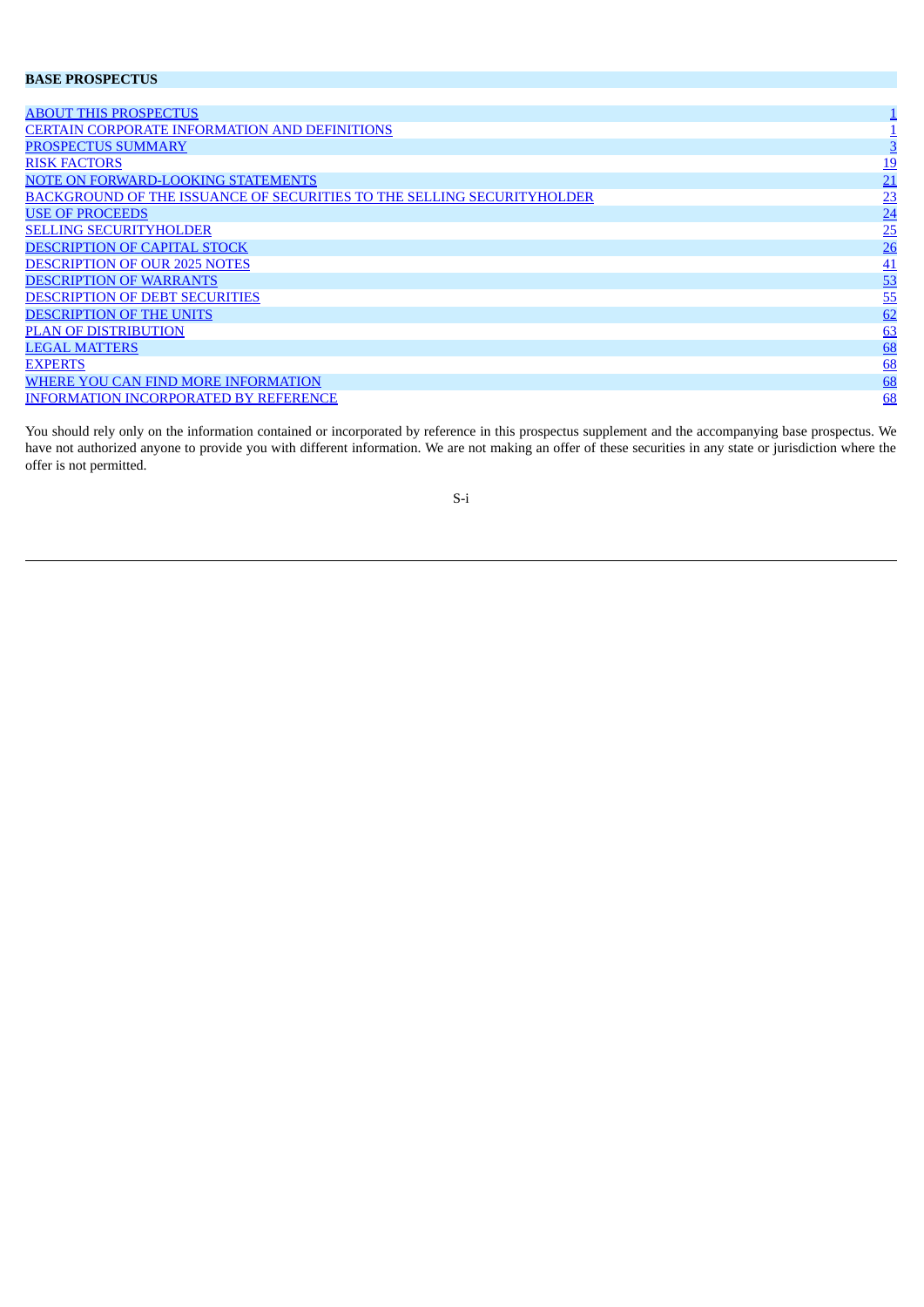## **ABOUT THIS PROSPECTUS SUPPLEMENT**

<span id="page-4-0"></span>This prospectus supplement and the accompanying base prospectus are part of a registration statement on Form S-3 (Registration No. 333-257057) that we filed with the Securities and Exchange Commission ("SEC") using a "shelf" registration process. This prospectus supplement replaces in its entirety the prospectus supplement, dated December 23, 2021 ("December 2021 Prospectus Supplement"), that was previously filed with respect to the registration statement. No securities have been sold under the December 2021 Prospectus Supplement.

Under this "shelf" registration process, we may, from time to time, sell or issue any of the combination of securities described in the accompanying base prospectus in one or more offerings with a maximum aggregate offering price of up to \$1,000,000,000. The accompanying base prospectus provides you with a general description of us and the securities we may offer, some of which do not apply to this offering. Each time we sell securities, we provide a prospectus supplement that contains specific information about the terms of that offering. A prospectus supplement may also add, update, or change information contained in the accompanying base prospectus.

This prospectus supplement relates to the offering of our Class A Common Stock and Series A Preferred Stock. To the extent there is a conflict between the information contained in this prospectus supplement and the accompanying base prospectus, you should rely on the information in this prospectus supplement. This prospectus supplement, the accompanying base prospectus, and the documents we incorporate by reference herein and therein include important information about us and our Class A Common Stock and Series A Preferred Stock and other information you should know before investing. You should read both this prospectus supplement and the accompanying base prospectus, together with the additional information described below under the heading "*Where You Can Find More Information*."

You should rely only on the information contained in or incorporated by reference in this prospectus supplement and the accompanying base prospectus. We have not, and the sales agents have not, authorized anyone to provide you with different information. If anyone provides you with different or inconsistent information, you should not rely on it. We are not, and the sales agents are not, making an offer to sell these securities in any jurisdiction where the offer or sale is not permitted or in which the person making that offer or solicitation is not qualified to do so or to anyone to whom it is unlawful to make an offer or solicitation. You should assume that the information appearing in this prospectus supplement, the accompanying base prospectus, and the documents incorporated by reference herein and therein is accurate only as of the date of those respective documents. Our business, financial condition, results of operations and prospects may have changed since those dates. You should carefully read this entire prospectus supplement and the accompanying base prospectus, including the information included and referred to under "*Risk Factors*" below, the information incorporated by reference in this prospectus supplement and in the accompanying base prospectus, and the financial statements and the other information incorporated by reference in the accompanying base prospectus, before making an investment decision.

### **CERTAIN CORPORATE INFORMATION AND DEFINITIONS**

<span id="page-4-1"></span>Our company, Chicken Soup for the Soul Entertainment, Inc., is referred to in this prospectus supplement as "CSSE," the Company," or "we" or similar pronouns. References to:

- · "CSS Productions" means Chicken Soup for the Soul Productions, LLC, our immediate parent;
- · "CSS" means Chicken Soup for the Soul, LLC, our intermediate parent company;
- · "CSS Holdings" means Chicken Soup for the Soul Holdings, LLC, the parent company of CSS and our ultimate parent company;
- · "Screen Media" means Screen Media Ventures, LLC, a wholly owned subsidiary of CSSE;
- · "A Plus" means A Sharp Inc. (d/b/a Plus), a wholly owned subsidiary of CSSE;
- · "Pivotshare" means Pivotshare, Inc., a wholly owned subsidiary of CSSE;
- · "Crackle Plus" means Crackle Plus, LLC, a wholly owned subsidiary of CSSE which was originally formed by CSSE and CPE Holdings, Inc. (an affiliate of Sony Pictures Television Inc.);
- · "Landmark Studio Group" means Landmark Studio Group, a majority owned subsidiary of CSSE;
- · "Halcyon Television" means Halcyon Television LLC, a wholly owned subsidiarity of CSSE;
- · "Halcyon Studios" mean Halcyon Studios LLC, a majority owned subsidiary of Halcyon Television; and
- · "CSS AVOD" means CSS AVOD Inc., a majority owned subsidiary of CSSE.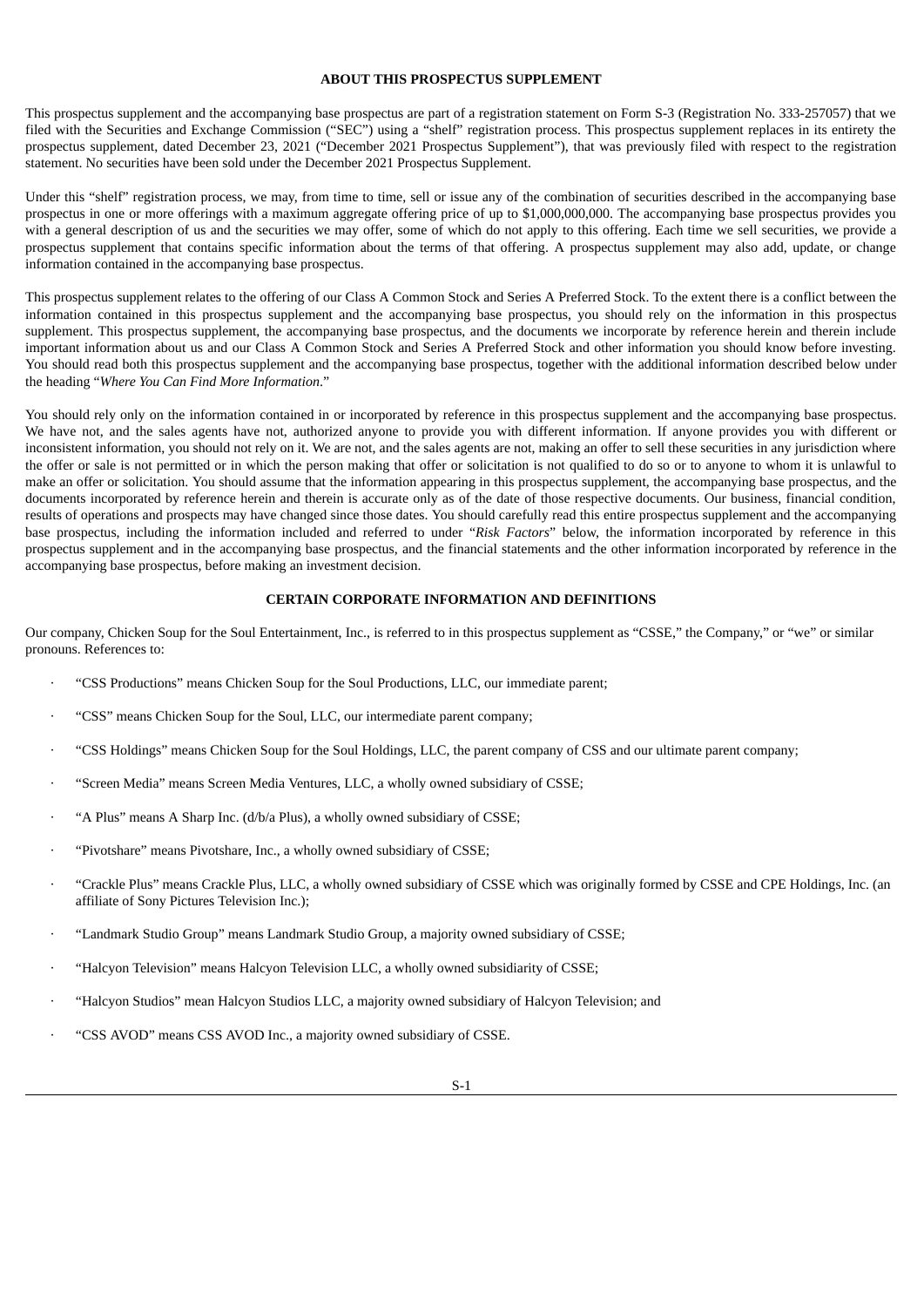We and our subsidiaries and affiliates have proprietary rights to the trademarks and trade names used herein, including, among others, Chicken Soup for the Soul®, Crackle®, Popcornflix.com®, Popcornflix Kids®, Truli®, and FrightPix®. Solely as a matter of convenience, trademarks and trade names referred to herein may or may not be accompanied with the marks of "TM" or "®", however, the absence of such marks is not intended to indicate that the Company or its affiliates or subsidiaries will not assert, to the fullest extent possible under applicable law, their respective rights to such trademarks and trade names.

### **NOTE ON FORWARD-LOOKING STATEMENTS**

<span id="page-5-0"></span>Certain statements contained in or incorporated by reference in this prospectus supplement and the accompanying prospectus that are not historical facts contain forward-looking statements within the meaning of the Private Securities Litigation Reform Act of 1995. These forward-looking statements involve a number of known and unknown risks, uncertainties and other factors that could cause our actual results, performance or achievements to be materially different from any future results, performance or achievement expressed or implied by such forward-looking statements. The words "believe", "demonstrate", "intend", "may", "would", "could", "should", "will", "continue", "plan", "expect", "estimate", "anticipate", "likely", "seek" and similar expressions identify forward-looking statements. These statements are based on assumptions and assessments made by our management in light of their experience and perception of historical trends, current conditions, expected future developments and other factors we believe to be appropriate. These forward-looking statements are subject to a number of risks and uncertainties, including but not limited to the "Risk Factors" of this prospectus supplement, the accompanying prospectus, and our Annual Report on Form 10-K for the year ended [December](https://www.sec.gov/Archives/edgar/data/1679063/000155837021003814/csse-20201231x10k.htm) 31, 2020 and in our quarterly or other periodic reports, which are incorporated by reference in this prospectus supplement and accompanying prospectus.

Given these risks and uncertainties, investors should not place undue reliance on forward-looking statements as a prediction of actual results. Forwardlooking statements contained in or incorporated by reference in this prospectus supplement and the accompanying prospectus present our views only as of the date of the applicable document containing such forward-looking statements. We do not assume any obligation, and do not intend to, update any forward-looking statement except as required by law. All forward-looking statements attributable to us or persons acting on our behalf are expressly qualified in their entirety by these cautionary statements.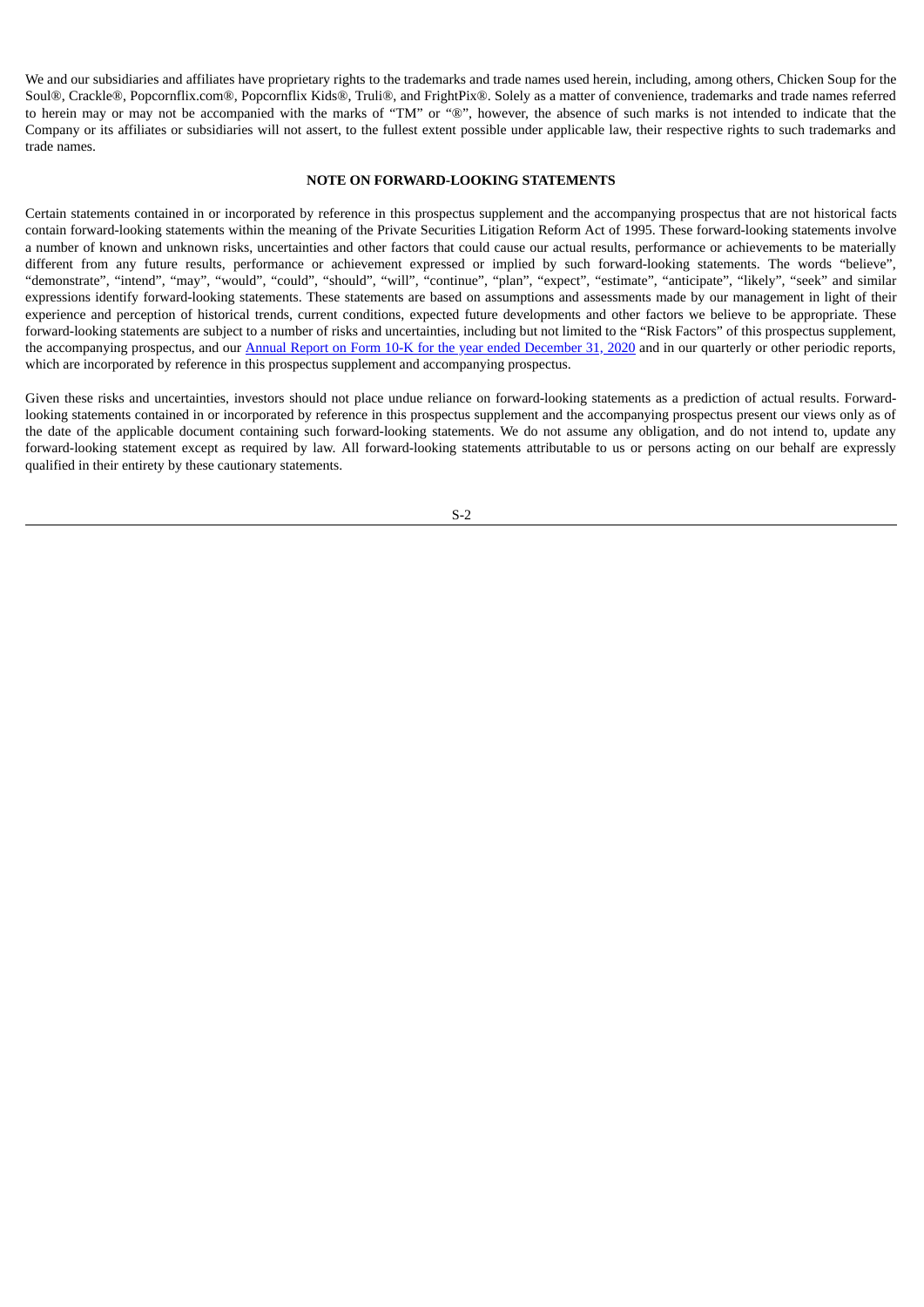#### **PROSPECTUS SUPPLEMENT SUMMARY**

<span id="page-6-0"></span>This summary highlights certain information about us and this offering. Because it is a summary, it does not contain all of the information that you should consider before investing. Before investing in our common stock, you should read this entire prospectus supplement and the accompanying prospectus carefully, including the "Risk Factors," and the financial statements and accompanying notes and other information included and incorporated by *reference in this prospectus supplement and the accompanying prospectus.*

#### **Overview**

Chicken Soup for the Soul Entertainment, Inc. is a leading streaming video-on-demand (VOD) company. We operate Crackle Plus, a portfolio of adsupported and subscription-based VOD streaming services, as well as Screen Media, a worldwide distributor of films and television series and Chicken Soup for the Soul Television Group, which is comprised of our production entities for films and television series.

Crackle Plus is comprised of unique networks, each delivering popular and original premium content focused on different themes such as family, kids, horror and comedy. Crackle Plus brands include Crackle, among the most watched ad-supported independent VOD networks, Popcornflix, Popcornflix Kids, Truli, Pivotshare, Españolflix and FrightPix. As of September 30, 2021, Crackle Plus served more than 32 million monthly active visitors through many distribution platforms including Roku, Amazon Fire, Vizio and others. These visitors viewed content produced through our various television production affiliates, acquired by Screen Media, or licensed from Sony Pictures Television (SPT), Lionsgate, Paramount, Fox, Warner Brothers and more than 100 other production and distribution companies. For the period ended September 30, 2021, viewers of Crackle Plus networks have access to approximately 6,200 films and 33,000 episodes of licensed or company-owned original or exclusive programming.

Screen Media manages one of the industry's largest independently owned television and film libraries consisting of approximately 9,000 feature films and 34,000 episodes of television programming. Screen Media also acquires between approximately 10 and 20 new films each year. Screen Media provides content for the Crackle Plus portfolio and also distributes its library to other exhibitors and third-party networks to generate additional revenue and operating cash flow. Halcyon Television, our company's new subsidiary, manages the extensive film and television library recently acquired from Sonar Entertainment. This library is distributed by Screen Media. The library contains more than 1,000 titles, and 4,000 hours of programming, ranging from classics, including *The Little Rascals*, *Laurel & Hardy and Blondie* (produced by Hal Roach Studios), to acclaimed epic event mini-series such as *Lonesome Dove* and *Dinotopia*. Our Halcyon library titles have received 446 Emmy Award nominations, 105 Emmy Awards and 15 Golden Globe Awards.

Chicken Soup for the Soul Television Group houses our film and television production activities, which are performed through a number of affiliates including Landmark Studio Group, Chicken Soup for the Soul Studios, the recently acquired Locomotive Global and Halcyon Studios, which was formed in conjunction with our acquisition of Sonar Entertainment and develops, produces, finances and distributes shows such as *The Shannara Chronicles* (MTV/Netflix), *Taboo* (BBC/FX), *The Son* (AMC), *Mr. Mercedes* (DirecTV), *Das Boot* (Sky Europe), *Hunters* (Amazon Prime), *Alien Xmas* (Netflix) and *Mysterious Benedict Society* (Disney+). Halcyon Studios, will continue developing and producing current and future high-caliber content for our company for all platforms across a broad spectrum in the U.S. and internationally.

Collectively, Screen Media and Chicken Soup for the Soul Television Group enable us to acquire, produce, co-produce and distribute content, including our original and exclusive content, all in support of our streaming services. We believe that we are the only independent ad-supported video-on-demand (AVOD) business with the proven capability to acquire, create and distribute original programming and that we have one of the largest libraries of valuable company-owned and third-party content. We believe this differentiation is important at a time of a major shift in consumer viewing habits as the growth in both availability and quality of high-speed broadband enables consumers to consume video content at any time on any device.

#### **Recent Developments**

In April 2021, we entered into an asset purchase agreement ("Asset Purchase Agreement") by and among our company, Halcyon Television, and with respect to certain provisions, Parkside Entertainment Inc., a Canadian company ("Parkside" and, collectively with us and Halcyon Television, the "CSSE Buyer"), on the one hand, and Sonar Entertainment Inc. ("SEI") and the direct and indirect subsidiaries of SEI identified in the Asset Purchase Agreement (collectively, "Sonar"), on the other hand. On May 21, 2021, pursuant to the Asset Purchase Agreement, the CSSE Buyer purchased the principal assets of Sonar. Parkside separately purchased the outstanding equity of Sonar Canada Inc.

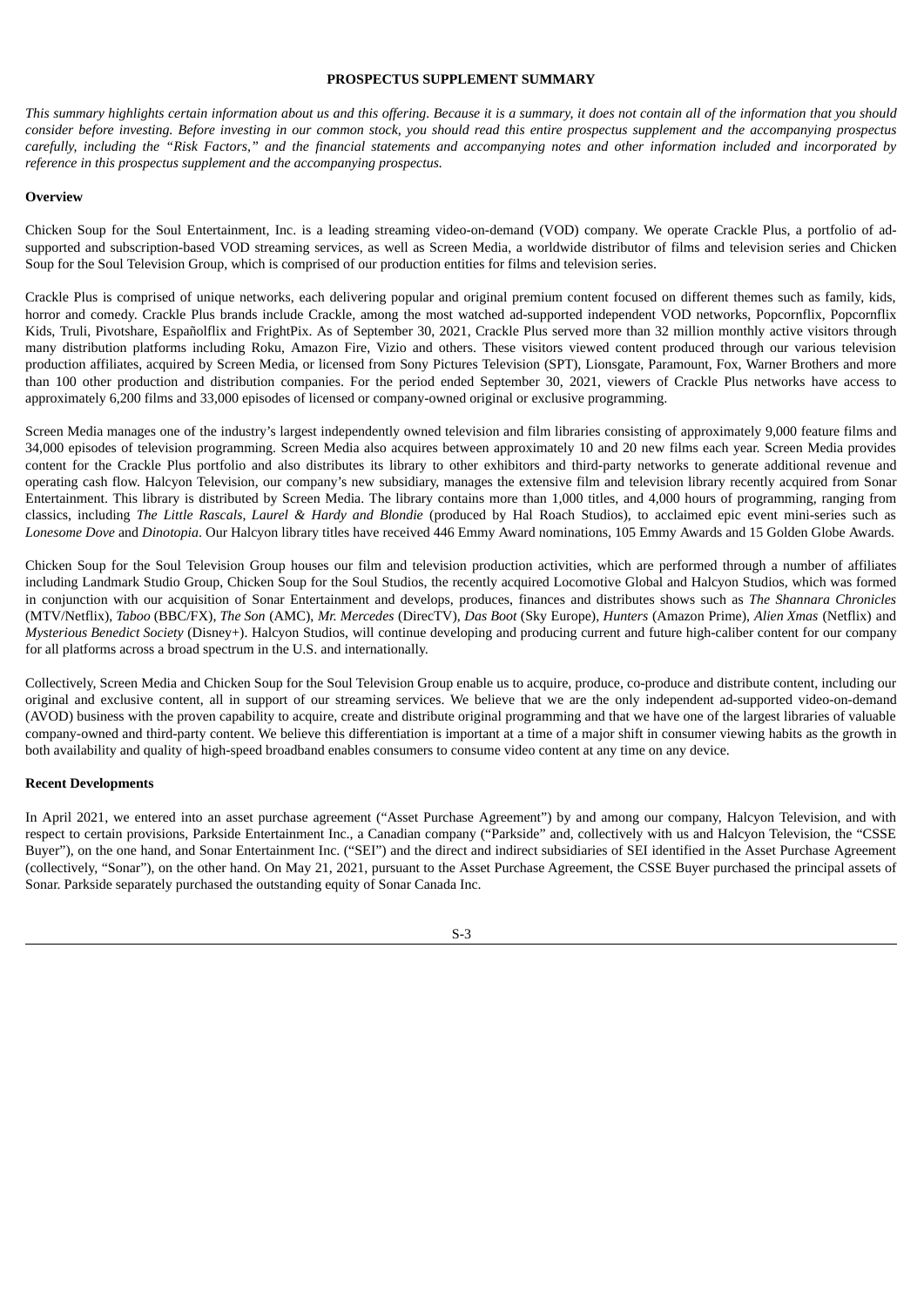Sonar is an award-winning independent television studio that owns, develops, produces, finances and distributes content for global audiences. Sonar, headquartered in Los Angeles with operations in Toronto and London, has produced television series such as *Hunters*, *Taboo*, *Alien Xmas*, *The Mysterious Benedict Society, Saints, Manson, Lonesome Dove,* and *Dinotopia.* The projects have shown strong market appeal and star well-known talent such as Al Pacino, Ridley Scott, Pierce Brosnan, and more. Sonar has projects in the development pipeline that are scheduled to begin production this year, with anticipated distribution on networks such as Hulu, Fox, Amazon Prime Video, FX, and BBC ONE.

We believe that our acquisition of the Sonar assets accelerates our strategy to build the leading independent AVOD streaming service in four key ways:

- expanding our original television content development pipeline;
- improving margins by increasing our IP rights ownership;
- · accelerating our ability to launch the *Chicken Soup for the Soul* branded AVOD network; and
- · providing a faster path to growing our international television production and distribution activities.

Please see the unaudited pro forma financial statements on page S-21 relating to our acquisition of the assets of Sonar.

In November 2021, believing that our current stock price does not reflect the enterprise value of our company or our recent or planned growth, we announced a share repurchase program under which we may purchaser from time to time in market or private transactions up to an aggregate of \$10 million of our publicly traded Class A common stock. In December 2021, we increased our share repurchase program to \$20 million. We believe that the ability to make such repurchases enables us to enhance stockholder value as and when market prices dictate and that the use of any of our capital resources for any such repurchase would have no effect on our ability to adhere to our growth strategies.

# **Corporate Information**

We are a Delaware corporation formed on May 4, 2016. CSS Productions, our predecessor and immediate parent company, was formed in December 2014 by CSS, and initiated operations in January 2015. We were formed to create a discrete entity focused on video content opportunities using the Brand. In May 2016, pursuant to the terms of the contribution agreement among CSS, CSS Productions and the Company, all video content assets owned by CSS, CSS Productions and their CSS subsidiaries were transferred to the Company in consideration for its issuance to CSS Productions of 8,600,568 shares of the Company's Class B common stock. Thereafter, CSS Productions' operating activities ceased, and the Company continued the business operations of producing and distributing the video content.

Our address is 132 East Putnam Avenue, Floor 2W, Cos Cob, CT 06807. Our telephone number is (855) 398-0443, and our website address is https://www.cssentertainment.com. The information contained on, or that can be accessed through, our website is not part of this prospectus supplement.

## **Implications of Being an Emerging Growth Company**

We are an "emerging growth company," as defined in the Jumpstart Our Business Startups Act of 2012 (the "JOBS Act"). As long as we are an emerging growth company, we are eligible to take advantage of certain exemptions from various reporting requirements that are applicable to other public companies that are not emerging growth companies. These include, but are not limited to:

- Not being required to comply with the auditor attestation requirements in the assessment of our internal control over financial reporting;
- Not being required to comply with any requirement that may be adopted by the Public Company Accounting Oversight Board regarding mandatory audit firm rotation or a supplement to the auditors' report providing additional information about the audit and the financial statements;
- Reduced disclosure obligations regarding executive compensation; and
- Exemptions from the requirements of holding a nonbinding advisory vote on executive compensation and stockholder approval of any golden parachute payments not previously approved.

We may remain an "emerging growth company" until as late as December 31, 2022, the fiscal year-end following the fifth anniversary of the completion of our initial public offering, though we may cease to be an emerging growth company earlier under certain circumstances, including if (a) we have more than \$1 billion in annual gross revenue in any fiscal year, (b) the market value of our common stock that is held by non-affiliates exceeds \$700 million as of any June 30 or (c) we issue more than \$1 billion of non-convertible debt over a three-year period.

## **Summary Risk Factors**

Investing in our securities involves significant risks. Please read the information contained in or incorporated by reference under the heading "Risk Factors" beginning on page S-11 of this prospectus supplement and page 19 of the attached Prospectus dated June 24, 2021, under the heading Risk Factors in our Annual Report on Form 10-K for the year ended [December](https://www.sec.gov/Archives/edgar/data/1679063/000155837021003814/csse-20201231x10k.htm) 31, 2020, and in our Quarterly Report for the nine months ended [September](https://www.sec.gov/ix?doc=/Archives/edgar/data/1679063/000155837021015015/csse-20210930x10q.htm) 30, 2021, and under similar headings in other documents filed after the date hereof and incorporated by reference into this prospectus supplement and the accompanying prospectus. These risks include: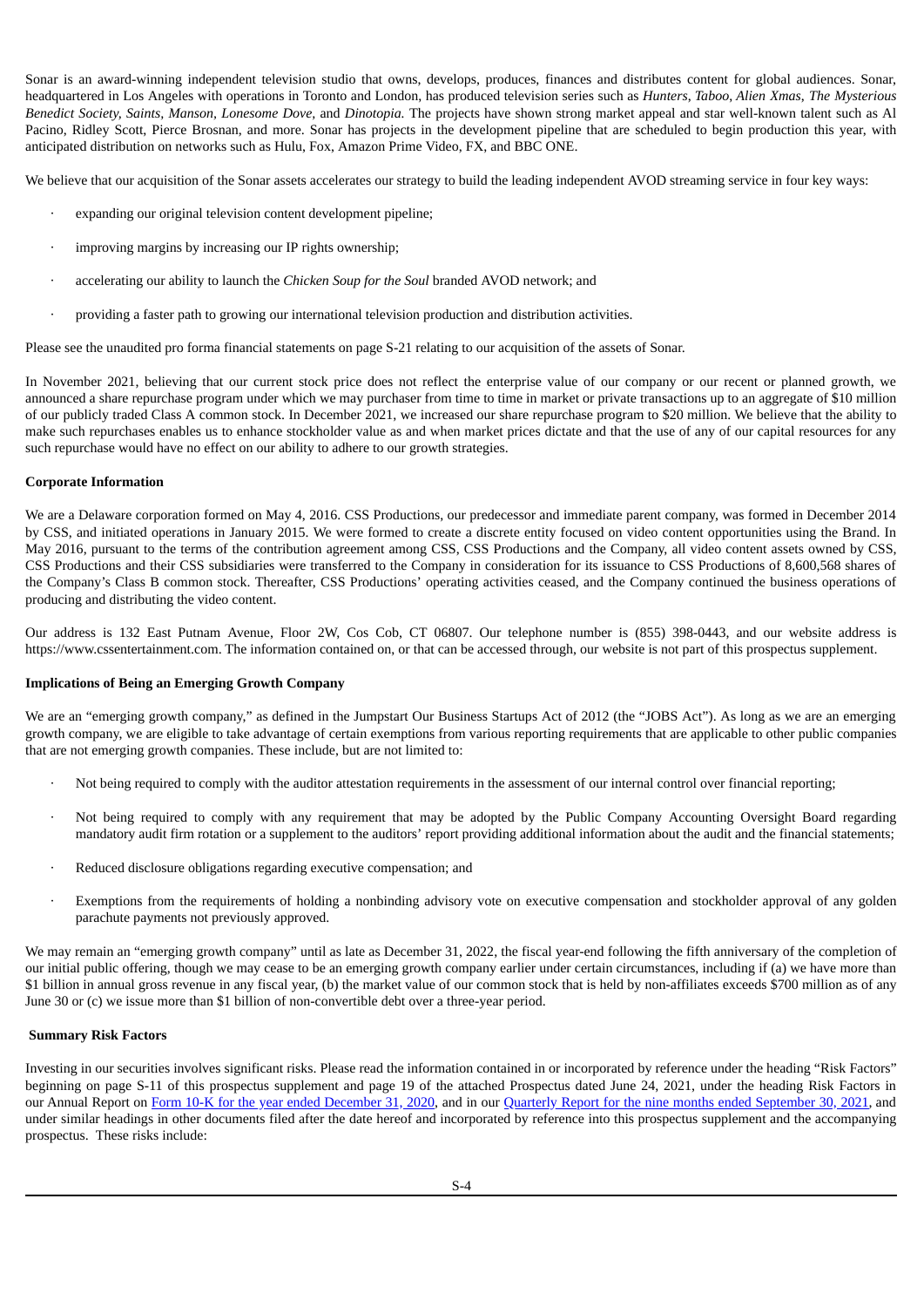- We have and may continue to incur losses in the operation of our business.
- We may not be able to generate sufficient cash to service our debt, dividend and other obligations or our ability to service our dividends could be adversely effected or prohibited upon defaults under our current or future indebtedness.
- · Difficult conditions in the economy generally and our industry specifically resulting from the COVID-19 pandemic may cause interruptions in our operations, a slow-down in the production or acquisition of new content, and changes in demand for our products and services, which may have a material adverse effect on our business operations and financial condition.
- · Competition could have a material adverse effect on our business, financial condition and results of operations.
- · Interruptions in our ability to provide our video on demand products and our service to our customers could damage our reputation, which could have a material adverse effect on us.
- The occurrence of cyber-incidents, or a deficiency in our cybersecurity or in those of any of our third party service providers, could negatively impact our business by causing a disruption to our operations, a compromise or corruption of our confidential information or damage to our business relationships or reputation, all of which could negatively impact our business and results of operations.
- The loss of key personnel, including our executive officers, could have a material adverse effect on us.
- · Our inability to recruit or retain qualified personnel or maintain access to key third-party service providers and software developers, could have a material adverse effect on us.
- The market price and trading volume of our securities may be volatile.
- We are required to make continuing payments to our affiliates, which may reduce our cash flow and profits. Additionally, conflicts of interest may arise between us and our affiliated companies and we have waived rights for monetary damages in the event of such conflicts.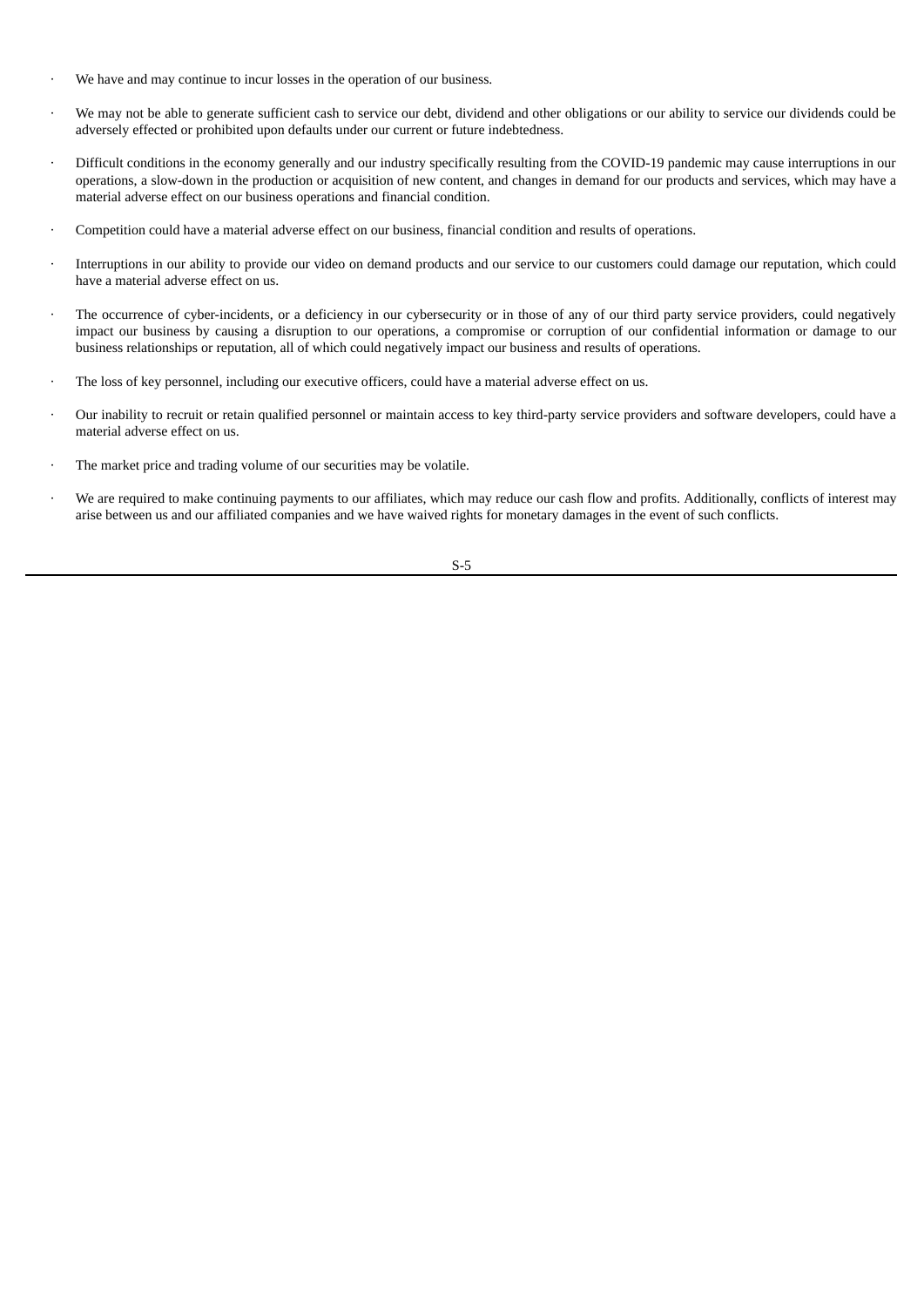# **THE OFFERING**

<span id="page-9-0"></span>The following summary contains basic terms about this offering and the Series A Preferred Stock and is not intended to be complete. It may not contain all of the information that is important to you. For a more complete description of the terms of the Series A Preferred Stock, see "Description of the Series A *Preferred Stock."*

| Issuer                                | Chicken Soup for the Soul Entertainment, Inc.                                                                                                                                                                                                                                                                                                                                                                                                                                                                                                                                                                                                                                                                                                                                                                                                                                                                                           |
|---------------------------------------|-----------------------------------------------------------------------------------------------------------------------------------------------------------------------------------------------------------------------------------------------------------------------------------------------------------------------------------------------------------------------------------------------------------------------------------------------------------------------------------------------------------------------------------------------------------------------------------------------------------------------------------------------------------------------------------------------------------------------------------------------------------------------------------------------------------------------------------------------------------------------------------------------------------------------------------------|
| <b>Securities Offered</b>             | Shares of Class A Common Stock and Series A Preferred Stock having aggregate gross sales<br>proceeds of up to \$100,000,000.                                                                                                                                                                                                                                                                                                                                                                                                                                                                                                                                                                                                                                                                                                                                                                                                            |
| Manner of Offering                    | We have entered into an At Market Issuance Sales Agreement with the sales agents, relating to the<br>sale of our Class A Common Stock and Series A Preferred Stock. In accordance with the terms of<br>the ATM Agreement, under this prospectus supplement we may offer and sell, from time to time,<br>shares of Class A Common Stock and Series A Preferred Stock having an aggregate offering price of<br>up to \$100,000,000 through our sales agents, provided that we will not sell our Series A Preferred<br>Stock at offering prices lower than \$25.00 per share. Sales of Class A Common Stock and Series A<br>Preferred Stock, if any, under this prospectus supplement will be made by any method permitted that<br>is deemed an "at the market offering" as defined in Rule 415 under the Securities Act of 1933, as<br>amended. See the section titled "Plan of Distribution" on page S-31 of this prospectus supplement. |
| Use of Proceeds                       | We intend to use the net proceeds from the sale of Class A Common Stock and Series A Preferred<br>Stock by us in this offering for working capital and other general corporate purposes including<br>mergers and acquisitions, debt repayments, dividends, and share repurchases. Pending the<br>application of such proceeds, we expect to invest the proceeds in short-term, interest bearing,<br>investment-grade marketable securities or money market obligations.                                                                                                                                                                                                                                                                                                                                                                                                                                                                 |
| <b>Risk Factors</b>                   | See the section titled "Risk Factors" beginning on page S-11 and the other risks described in our<br>base prospectus and the annual and quarterly reports referred to therein for a discussion of factors<br>you should consider carefully before deciding to invest in our Class A Common Stock and/or Series<br>A Preferred Stock.                                                                                                                                                                                                                                                                                                                                                                                                                                                                                                                                                                                                    |
| Dividends on Series A Preferred Stock | Holders of the Series A Preferred Stock will be entitled to receive cumulative cash dividends at a<br>rate of 9.75% per annum of the \$25.00 per share liquidation preference (equivalent to \$2.4375 per<br>annum per share).                                                                                                                                                                                                                                                                                                                                                                                                                                                                                                                                                                                                                                                                                                          |
|                                       | The record date for the payment of dividends on our Series A Preferred Stock is the close of business<br>on the last day of the calendar month, whether or not a business day, immediately preceding the<br>month in which the applicable dividends will be paid (each, a "dividend record date"). The shares of<br>Series A Preferred Stock offered hereby will be credited as having accrued dividends since the first<br>day of the calendar month in which they are issued.                                                                                                                                                                                                                                                                                                                                                                                                                                                         |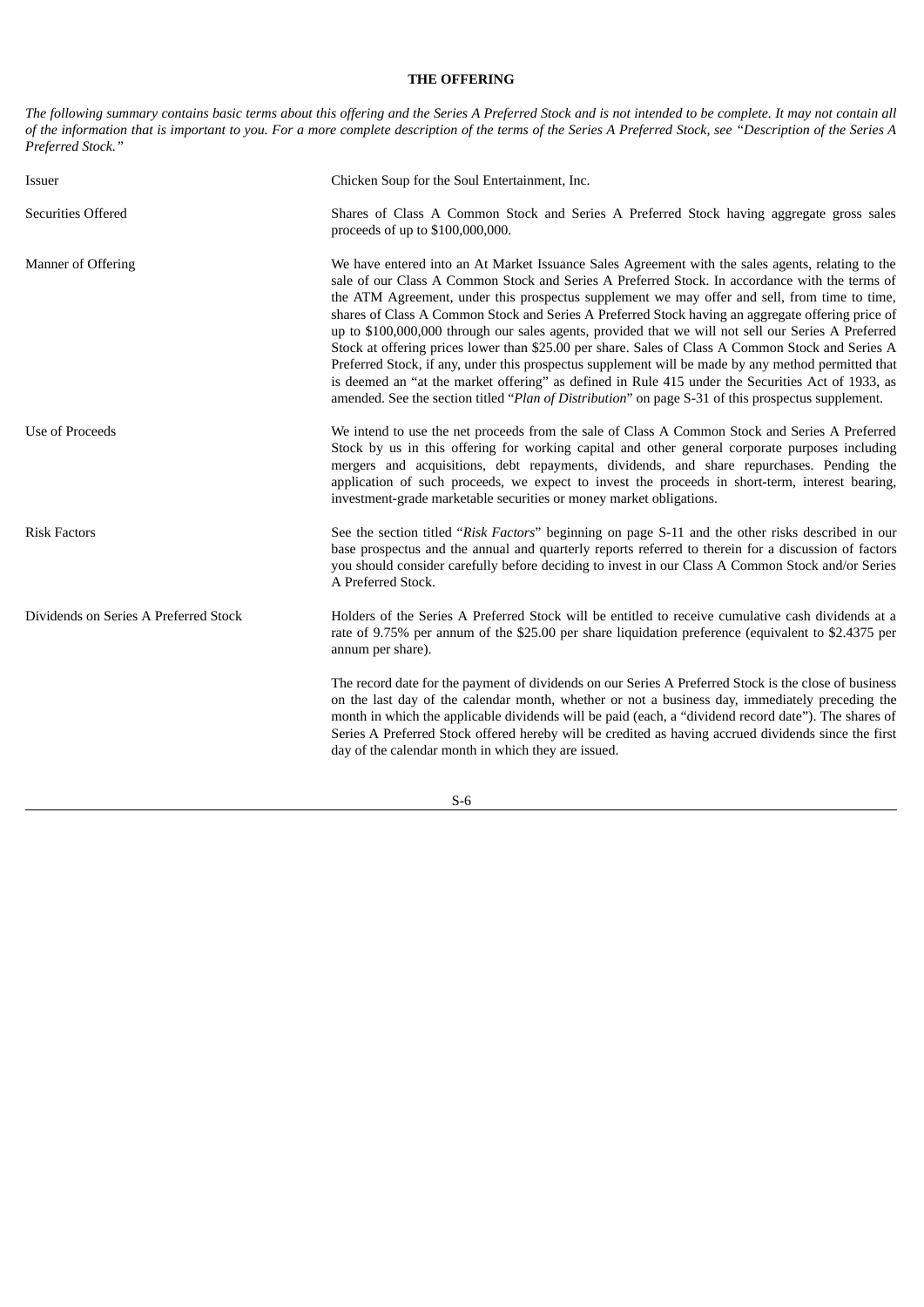|                                                                                   | Dividends will be payable monthly on the 15th day of each month (each, a "dividend payment"<br>date"), provided that if any dividend payment date is not a business day, then the dividend that would<br>otherwise have been payable on that dividend payment date may be paid on the next succeeding<br>business day without adjustment in the amount of the dividend. For example, if shares of Series A<br>Preferred Stock are purchased on May 11, the first dividend record date with respect to these shares<br>is May 31 and the first dividend payable thereon will be paid on June 15 with respect to the full<br>calendar month of May (e.g. May 1 through and including May 31). |
|-----------------------------------------------------------------------------------|---------------------------------------------------------------------------------------------------------------------------------------------------------------------------------------------------------------------------------------------------------------------------------------------------------------------------------------------------------------------------------------------------------------------------------------------------------------------------------------------------------------------------------------------------------------------------------------------------------------------------------------------------------------------------------------------|
|                                                                                   | Any dividend payable on the Series A Preferred Stock, including dividends payable for any partial<br>dividend period, will be computed on the basis of a 360-day year consisting of twelve 30-day<br>months.                                                                                                                                                                                                                                                                                                                                                                                                                                                                                |
| No Maturity, Sinking Fund, or Mandatory<br>Redemption of Series A Preferred Stock | The Series A Preferred Stock has no stated maturity and will not be subject to any sinking fund or<br>mandatory redemption. Shares of the Series A Preferred Stock will remain outstanding indefinitely<br>unless we decide to redeem or otherwise repurchase them. We are not required to set aside funds to<br>redeem the Series A Preferred Stock.                                                                                                                                                                                                                                                                                                                                       |
| Optional Redemption of Series A Preferred Stock                                   | The Series A Preferred Stock is not redeemable by us prior to June 27, 2023, except as described<br>below. On and after such date, we may, at our option, redeem the Series A Preferred Stock, in whole<br>or in part, at any time or from time to time, for cash at a redemption price equal to \$25.00 per share,<br>plus any accumulated and unpaid dividends to, but not including, the redemption date. Please see the<br>section of the base prospectus entitled "Description of Capital Stock - Series A Preferred Stock -<br>Redemption — Optional Redemption."                                                                                                                     |
| Special Optional Redemption of Series A Preferred<br><b>Stock</b>                 | Prior to June 27, 2023, upon the occurrence of a Change of Control, we may, at our option, redeem<br>the Series A Preferred Stock, in whole or in part, within 120 days after the first date on which such<br>Change of Control occurred, for cash at a redemption price of \$25.00 per share, plus any<br>accumulated and unpaid dividends to, but not including, the redemption date.                                                                                                                                                                                                                                                                                                     |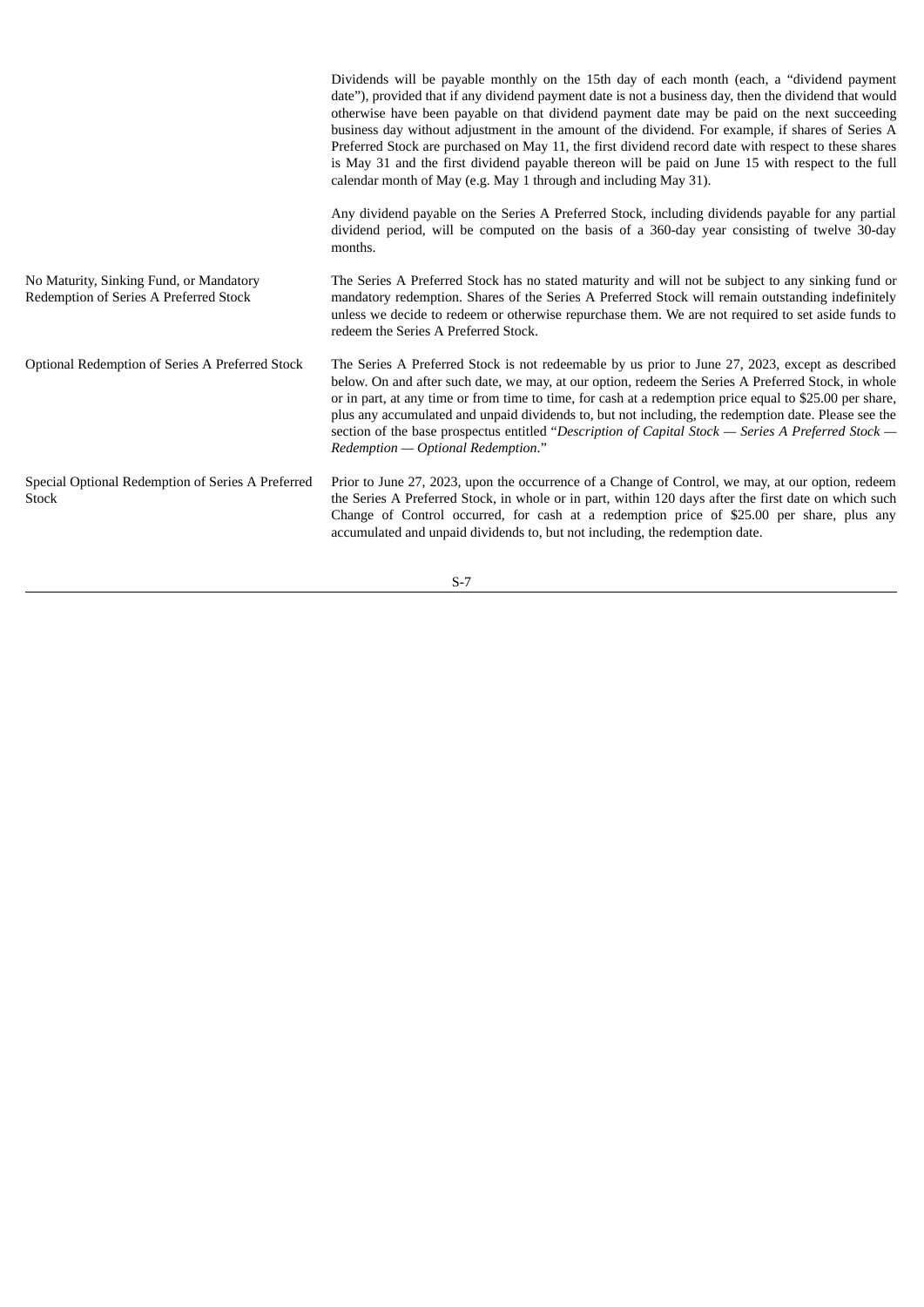|                                                    | A "Change of Control" is deemed to occur when the following have occurred and are continuing; (i)<br>the acquisition by any person, including any syndicate or group deemed to be a "person" under<br>Section 13(d)(3) of the Securities Exchange Act of 1934, as amended ("Exchange Act") (other than<br>William J. Rouhana, Jr., the chairman of our board of directors and our principal shareholder, any<br>member of his immediate family, and any "person" or "group" under Section 13(d)(3) of the<br>Exchange Act, that is controlled by Mr. Rouhana or any member of his immediate family, any<br>beneficiary of the estate of Mr. Rouhana, or any trust, partnership, corporate or other entity<br>controlled by any of the foregoing), of beneficial ownership, directly or indirectly, through a<br>purchase, merger or other acquisition transaction or series of purchases, mergers or other acquisition<br>transactions of our stock entitling that person to exercise more than 50% of the total voting power of<br>all our stock entitled to vote generally in the election of our directors (except that such person will be<br>deemed to have beneficial ownership of all securities that such person has the right to acquire,<br>whether such right is currently exercisable or is exercisable only upon the occurrence of a<br>subsequent condition); and (ii) following the closing of any transaction referred to above, neither we<br>nor the acquiring or surviving entity has a class of common securities (or American Depositary<br>Receipts representing such securities) listed on the NYSE, the NYSE American, or Nasdaq, or listed<br>or quoted on an exchange or quotation system that is a successor thereto. |
|----------------------------------------------------|--------------------------------------------------------------------------------------------------------------------------------------------------------------------------------------------------------------------------------------------------------------------------------------------------------------------------------------------------------------------------------------------------------------------------------------------------------------------------------------------------------------------------------------------------------------------------------------------------------------------------------------------------------------------------------------------------------------------------------------------------------------------------------------------------------------------------------------------------------------------------------------------------------------------------------------------------------------------------------------------------------------------------------------------------------------------------------------------------------------------------------------------------------------------------------------------------------------------------------------------------------------------------------------------------------------------------------------------------------------------------------------------------------------------------------------------------------------------------------------------------------------------------------------------------------------------------------------------------------------------------------------------------------------------------------------------------------------------------------------------------|
| Liquidation Preference of Series A Preferred Stock | If we liquidate, dissolve or wind up, holders of the Series A Preferred Stock will have the right to<br>receive \$25.00 per share, plus any accumulated and unpaid dividends to, but not including, the date<br>of payment, before any payment is made to the holders of our common stock. Please see the section<br>of the base prospectus entitled "Description of Capital Stock--Series A Preferred Stock--Liquidation<br>Preference."                                                                                                                                                                                                                                                                                                                                                                                                                                                                                                                                                                                                                                                                                                                                                                                                                                                                                                                                                                                                                                                                                                                                                                                                                                                                                                        |
| Ranking of Series A Preferred Stock                | The Series A Preferred Stock will rank, with respect to rights to the payment of dividends and the<br>distribution of assets upon our liquidation, dissolution or winding up, (a) senior to all classes or<br>series of our common stock and to all other equity securities issued by us other than equity securities<br>referred to in clauses (b) and (c); (b) on a parity with all equity securities issued by us with terms<br>specifically providing that those equity securities rank on a parity with the Series A Preferred Stock<br>with respect to rights to the payment of dividends and the distribution of assets upon our liquidation,<br>dissolution or winding up; (c) junior to all equity securities issued by us with terms specifically<br>providing that those equity securities rank senior to the Series A Preferred Stock with respect to<br>rights to the payment of dividends and the distribution of assets upon our liquidation, dissolution or<br>winding up; and (d) effectively junior to all of our existing and future indebtedness (including<br>indebtedness convertible into our common stock or preferred stock) and to the indebtedness and<br>other liabilities of (as well as any preferred equity interests held by others in) our existing<br>subsidiaries and any future subsidiaries. Please see the section of the base prospectus entitled<br>"Description of Capital Stock-Series A Preferred Stock-Ranking."                                                                                                                                                                                                                                                                                     |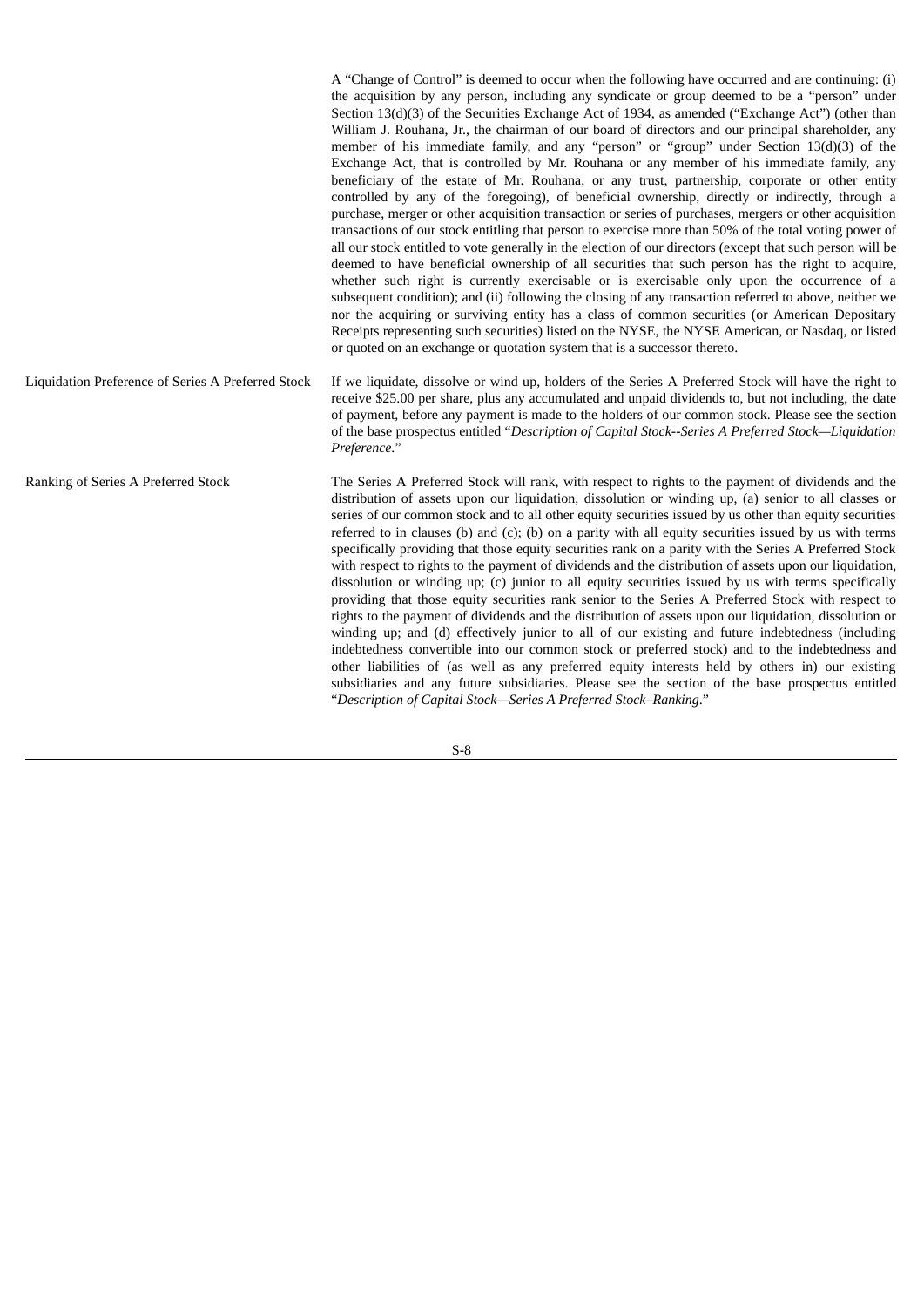Limited Voting Rights of Series A Preferred Stock Holders of Series A Preferred Stock will generally have no voting rights. However, if we do not pay dividends on the Series A Preferred Stock for eighteen or more monthly dividend periods (whether or not consecutive), the holders of the Series A Preferred Stock (voting separately as a class with the holders of all other classes or series of our preferred stock we may issue upon which like voting rights have been conferred and are exercisable and which are entitled to vote as a class with the Series A Preferred Stock in the election referred to below) will be entitled to vote for the election of two additional directors to serve on our board of directors until we pay, or declare and set aside funds for the payment of, all dividends that we owe on the Series A Preferred Stock, subject to certain limitations described in the section of the base prospectus entitled "*Description of Capital Stock— Series A Preferred Stock—Voting Rights."*

> In addition, the affirmative vote of the holders of at least 66.67% of the outstanding shares of Series A Preferred Stock (voting together as a class with all other series of parity preferred stock we may issue upon which like voting rights have been conferred and are exercisable) is required at any time for us to (i) authorize or issue any class or series of our capital stock ranking senior to the Series A Preferred Stock with respect to the payment of dividends or the distribution of assets on liquidation, dissolution or winding up or (ii) to amend any provision of our certificate of incorporation so as to materially and adversely affect any rights of the Series A Preferred Stock or to take certain other actions. Please see the section of the base prospectus entitled "*Description of Capital Stock—Series A Preferred Stock—Voting Rights."*

Information Rights of Series A Preferred Stock During any period in which we are not subject to Section 13 or 15(d) of the Exchange Act and any shares of Series A Preferred Stock are outstanding, we will use our best efforts to (i) transmit by mail (or otherwise provided by permissible means under the Exchange Act) to all holders of Series A Preferred Stock, as their names and addresses appear on our record books and without cost to such holders, copies of the Annual Reports on Form 10-K and Quarterly Reports on Form 10-Q that we would have been required to file with the SEC pursuant to Section 13 or 15(d) of the Exchange Act if we were subject thereto (other than any exhibits that would have been required) and (ii) promptly, upon request, supply copies of such reports to any holders or prospective holder of Series A Preferred Stock, subject to certain exceptions described in this prospectus supplement. We will use our best efforts to mail (or otherwise provide) the information to the holders of the Series A Preferred Stock within 15 days after the respective dates by which a periodic report on Form 10-K or Form 10-Q, as the case may be, in respect of such information would have been required to be filed with the SEC, if we were subject to Section 13 or 15(d) of the Exchange Act, in each case, based on the dates on which we would be required to file such periodic reports if we were a "non-accelerated filer" within the meaning of the Exchange Act.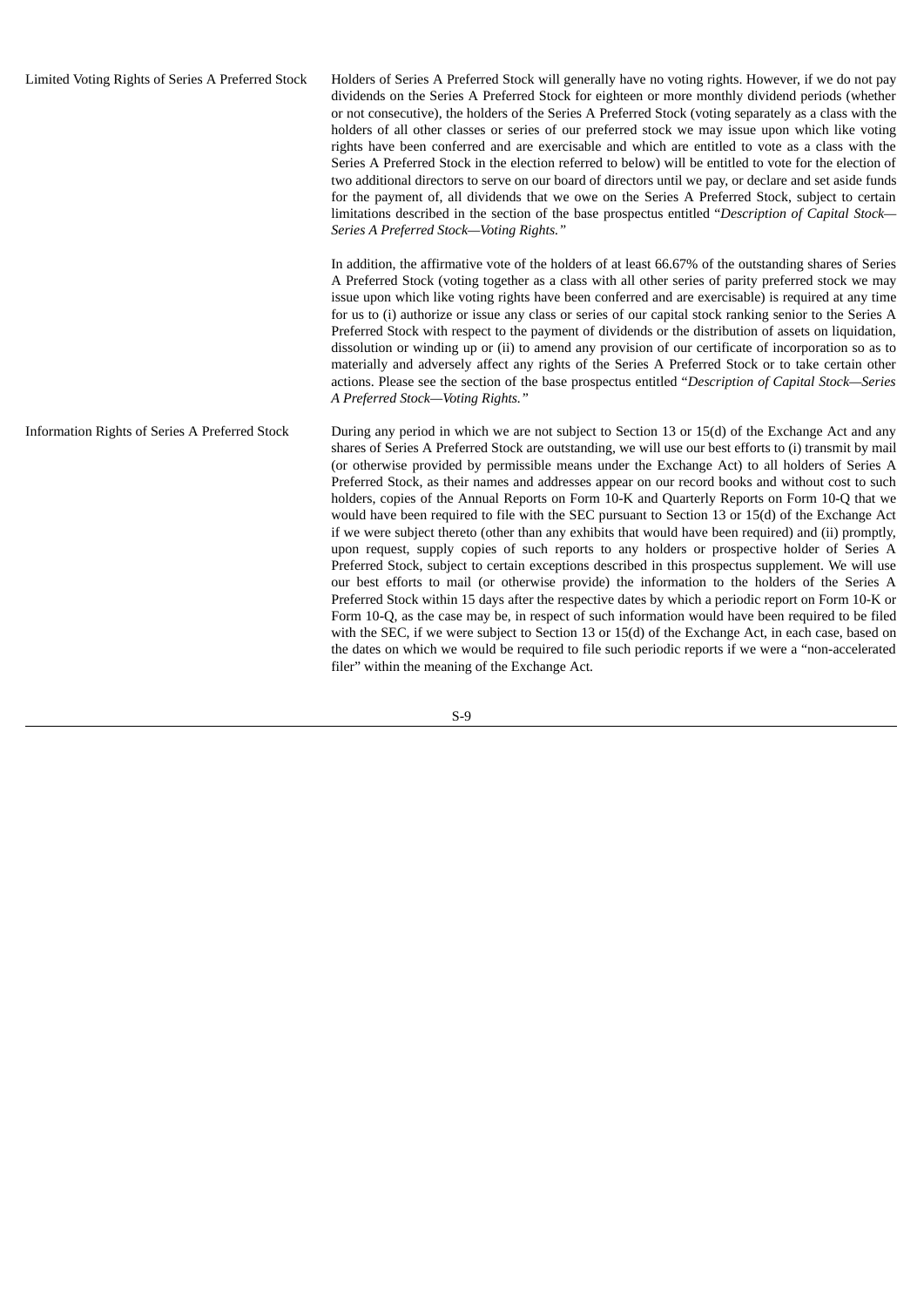| Nasdaq Global Market Symbols       | Class A Common Stock: CSSE                                                                                                                                                                                                                                                                                                                                                                                                                                                         |  |  |  |
|------------------------------------|------------------------------------------------------------------------------------------------------------------------------------------------------------------------------------------------------------------------------------------------------------------------------------------------------------------------------------------------------------------------------------------------------------------------------------------------------------------------------------|--|--|--|
|                                    | Series A Preferred Stock: CSSEP                                                                                                                                                                                                                                                                                                                                                                                                                                                    |  |  |  |
| Rating of Series A Preferred Stock | Egan-Jones Rating Co.: BBB(-)                                                                                                                                                                                                                                                                                                                                                                                                                                                      |  |  |  |
|                                    | A securities rating reflects only the view of a rating agency and is not a recommendation to buy, sell,<br>or hold the Series A Preferred Stock. Any rating may be subject to revision upward or downward or<br>withdrawal at any time by a rating agency if such rating agency decides that circumstances warrant<br>that change. Each rating should be evaluated independently of any other rating. No report of any<br>rating agency is being incorporated herein by reference. |  |  |  |
| Transfer Agent                     | Continental Stock Transfer & Trust Co. is the registrar and transfer agent of our Class A Common<br>Stock and the registrar, transfer agent, and dividend and redemption price disbursing agent in respect<br>of the Series A Preferred Stock.                                                                                                                                                                                                                                     |  |  |  |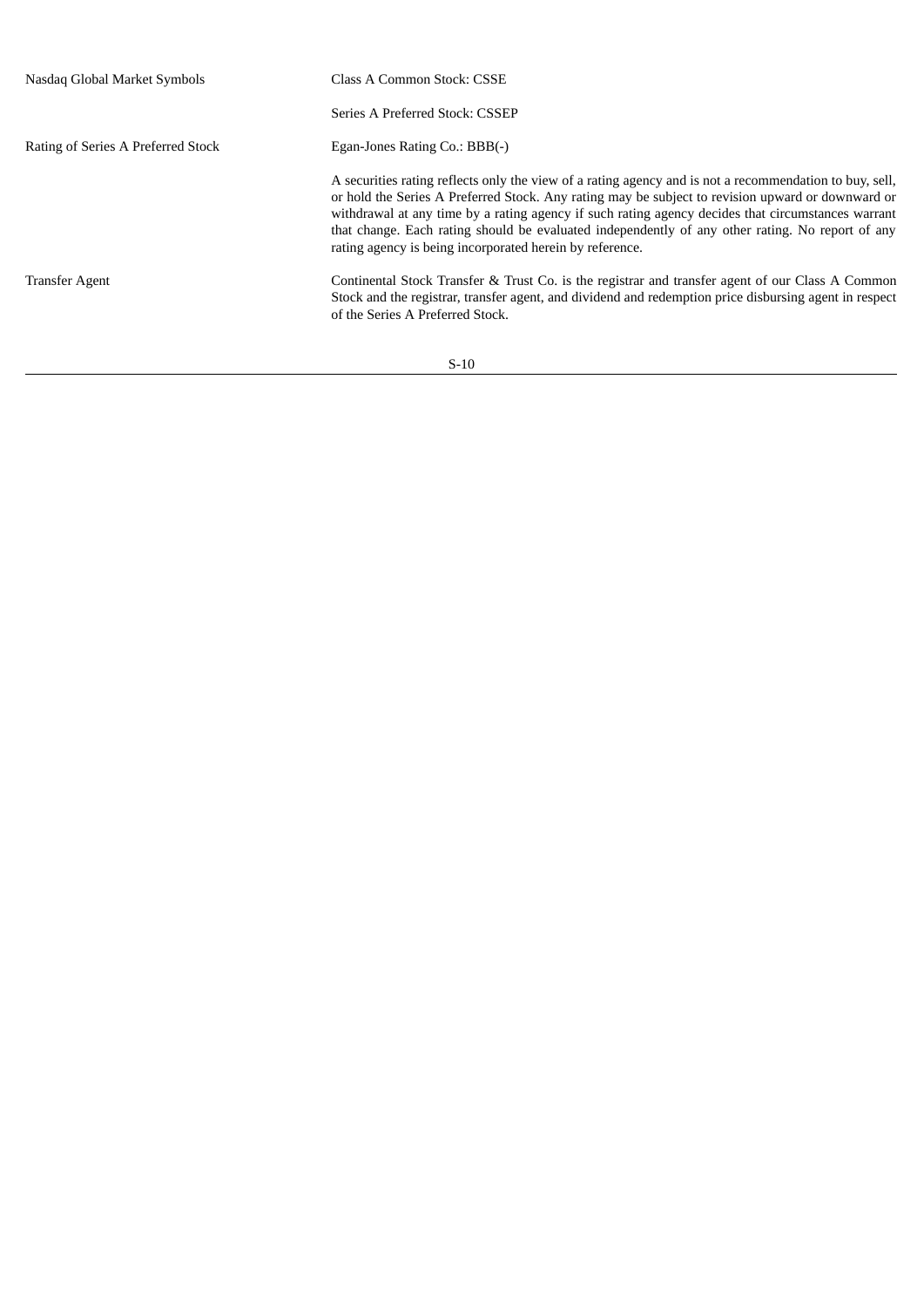#### **RISK FACTORS**

<span id="page-14-0"></span>Any investment in our securities involves a high degree of risk. Potential investors are urged to read and consider the risks and uncertainties relating to an investment in the Company as set forth in this prospectus supplement and accompanying prospectus, and in the documents we incorporate by reference herein and therein. Potential investors also should read and consider the risks and [uncertainties](https://www.sec.gov/Archives/edgar/data/1679063/000155837021003814/csse-20201231x10k.htm) discussed under the item "Risk Factors" in our annual report on Form 10-K for the year ended December 31, 2020, and our subsequent quarterly reports on Form 10-Q, all of which are incorporated herein by reference, and may be amended, supplemented, or superseded from time to time by other reports we file with the SEC in the future. Additional risks and uncertainties not presently known to us or that we currently deem immaterial may also affect our business and results of operations. If any of these risks actually occur, our business, financial condition, or results of operations could be seriously harmed. In that event, the market price for our securities could *decline and you may lose all or part of your investment.*

## **Risks Relating to COVID-19**

#### Our business, results of operations, and financial condition may be impacted by the recent coronavirus (COVID-19) outbreak.

The global spread of the coronavirus (COVID-19) and the various attempts to contain it have created significant volatility, uncertainty and economic disruption. In response to government mandates, health care advisories and otherwise responding to employee and vendor concerns, we have altered certain aspects of our operations. Our workforce has had to spend a significant amount of time working from home, which could impact their productivity and our ability to exercise proper internal controls in our operations. From time to time select productions have been paused, as have productions of third-parties who supply us with content. Other partners have similarly had their operations altered or temporarily suspended, including those partners that we use for our operations as well as development, production and post-production of content. To the extent the resulting economic disruption is severe, we could see some vendors go out of business, resulting in supply constraints and increased costs or delays to our productions. Such production pauses may cause us temporarily to have less new content available on our service in subsequent quarters, which could negatively impact consumer demand for and user retention to our service. Temporary production pauses or permanent shutdowns in production could result in content asset impairments or other charges and will change the timing and amount of cash outflows associated with production activity.

The full extent to which the COVID-19 pandemic and the various responses to it impacts our business, operations and financial results will depend on numerous evolving factors that we may not be able to accurately predict, including: the duration and scope of the pandemic; governmental, business and individuals' actions that have been and continue to be taken in response to the pandemic; the availability and cost to access the capital markets; the effect on our customers and customer demand for our services; disruptions or restrictions on our employees' ability to work and travel; our ability to hire and retain qualified personnel as a result of increased competition for such personnel; our ability to access resources, including technology related resources needed for maintenance, modification, and improvement of our platforms, in the face of supply scarcity and supply pipeline delays; interruptions or restrictions related to the provision of streaming services over the internet, including impacts on content delivery networks and streaming quality; and any stoppages, disruptions or increased costs associated with our development, production, post-production, marketing and distribution of original programming. Furthermore, given increased government expenditures associated with their COVID-19 response, we could see increased government obligations which could negatively impact our results of operations. If we need to access the capital markets, there can be no assurance that financing may be available on attractive terms, if at all. We will continue to actively monitor the issues raised by the COVID-19 pandemic and may take further actions that alter our business operations, including content production, as may be required by federal, state, local or foreign authorities, or that we determine are in the best interests of our employees, customers, partners and stockholders. It is not clear what the potential effects any such alterations or modifications may have on our business, including the effects on our customers, suppliers or vendors, or on our financial results.

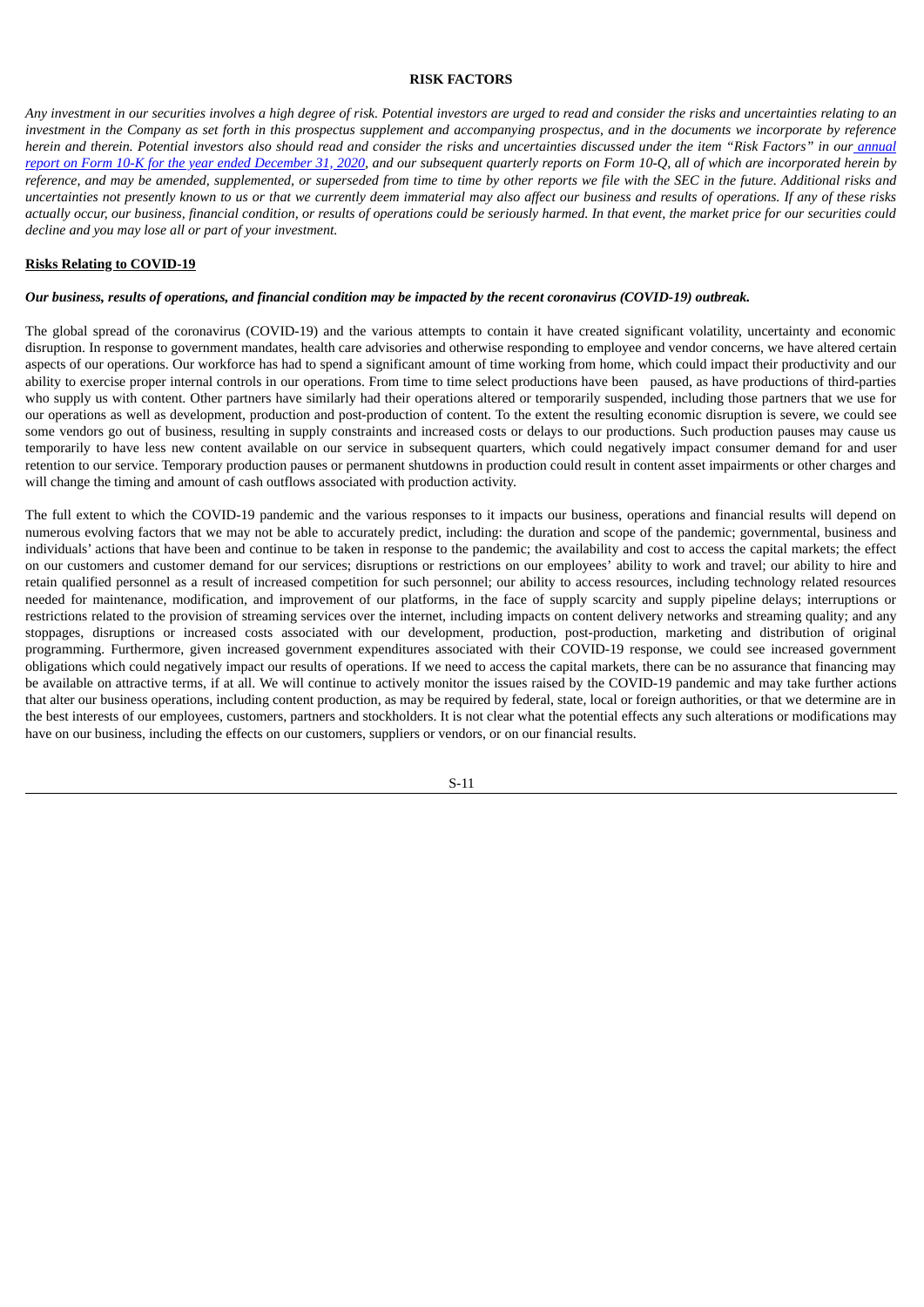These results, as well as those of other metrics such as revenues, operating margins, net income and other financial and operating data, may not be indicative of results for future periods. Our increase in user additions may reflect the acceleration of growth that we would have seen in subsequent periods, and user growth may slow or reverse, due to slower acquisition and/or higher cancellations, as government and other restrictions are relaxed. In addition to the potential direct impacts to our business, the global economy is likely to be significantly weakened as a result of the actions taken in response to COVID-19. To the extent that such a weakened global economy impacts advertisers' ability or willingness to pay for advertisements on our service or vendors' ability to provide services to us, we could see our business and results of operations negatively impacted. In addition, a weakened global economy could impact our ability to collect our outstanding accounts receivable which would have a negative impact on our results of operations.

### **Risks Related to this Offering**

## It is not possible to predict the actual number of shares of Class A Common Stock and/or Series A Preferred Stock we will sell under the ATM *Agreement, or the gross proceeds resulting from those sales.*

Subject to certain limitations in the ATM Agreement and compliance with applicable law, we have the discretion to deliver a placement notice to a sales agent at any time throughout the term of the ATM Agreement. The number of shares of Class A Common Stock or Series A Preferred Stock that are sold through the applicable sales agent will fluctuate based on a number of factors, including the market price of the Class A Common Stock and Series A Preferred Stock during the sales period, the limits we set with the applicable sales agent in any applicable placement notice, and the demand for our Class A Common Stock and Series A Preferred Stock during the sales period. Because the price per share of each share sold will fluctuate during the sales period, it is not possible to predict the number of shares that will be sold or the gross proceeds we will raise in connection with those sales.

## The Class A Common Stock and Series A Preferred Stock offered hereby will be sold in "at the market offerings" and investors who buy shares at *different times will likely pay different prices.*

Investors who purchase Class A Common Stock and/or Series A Preferred Stock in this offering at different times will likely pay different prices, and so may experience different levels of dilution and different outcomes in their investment results. We will have discretion, subject to market demand, to vary the timing, prices, and numbers of shares sold in this offering. In addition, while the ATM Agreement provides a minimum offering price of \$25.00 per share of our Series A Preferred Stock offered hereby, there is no minimum price of our Class A Common Stock offered hereby and there is no maximum sales price for shares of Class A Common Stock or Series A Preferred Stock to be sold in this offering. Investors may experience a decline in the value of shares that they purchase in this offering as a result of sales made at prices lower than the prices they paid.

## You may experience immediate dilution in the net tangible book value per share of Class A Common Stock or Series A Preferred Stock that you *purchase.*

The price per share of Class A Common Stock or the Series A Preferred Stock offered hereunder may be higher than the net tangible book value per share of Class A Common Stock or Series A Preferred Stock prior to this offering. Assuming that an aggregate of 9,345,794 shares of Class A Common Stock are sold at a price of \$10.70 per share, which was the closing sale price of our Class A Common Stock on the Nasdaq Global Market on January 21, 2022, for aggregate gross proceeds of \$100,000,000 in this offering, and after deducting commissions and estimated aggregate offering expenses payable by us, you will suffer immediate dilution of \$4.85 per share, representing the difference between the as adjusted net tangible book value per share of Class A Common Stock on September 30, 2021, after giving effect to this offering and the assumed offering price. Assuming that an aggregate of 4,000,000 shares of Series A Preferred Stock are sold at a price of \$25.00 per share, which is the minimum offering price for the Series A Preferred Stock under the ATM Agreement, for aggregate gross proceeds of \$100,000,000 in this offering, and after deducting commissions and estimated aggregate offering expenses payable by us, you will suffer immediate dilution of \$5.44 per share, representing the difference between the as adjusted net tangible book value per share of Series A Preferred Stock on September 30, 2021, after giving effect to this offering and the assumed offering price.

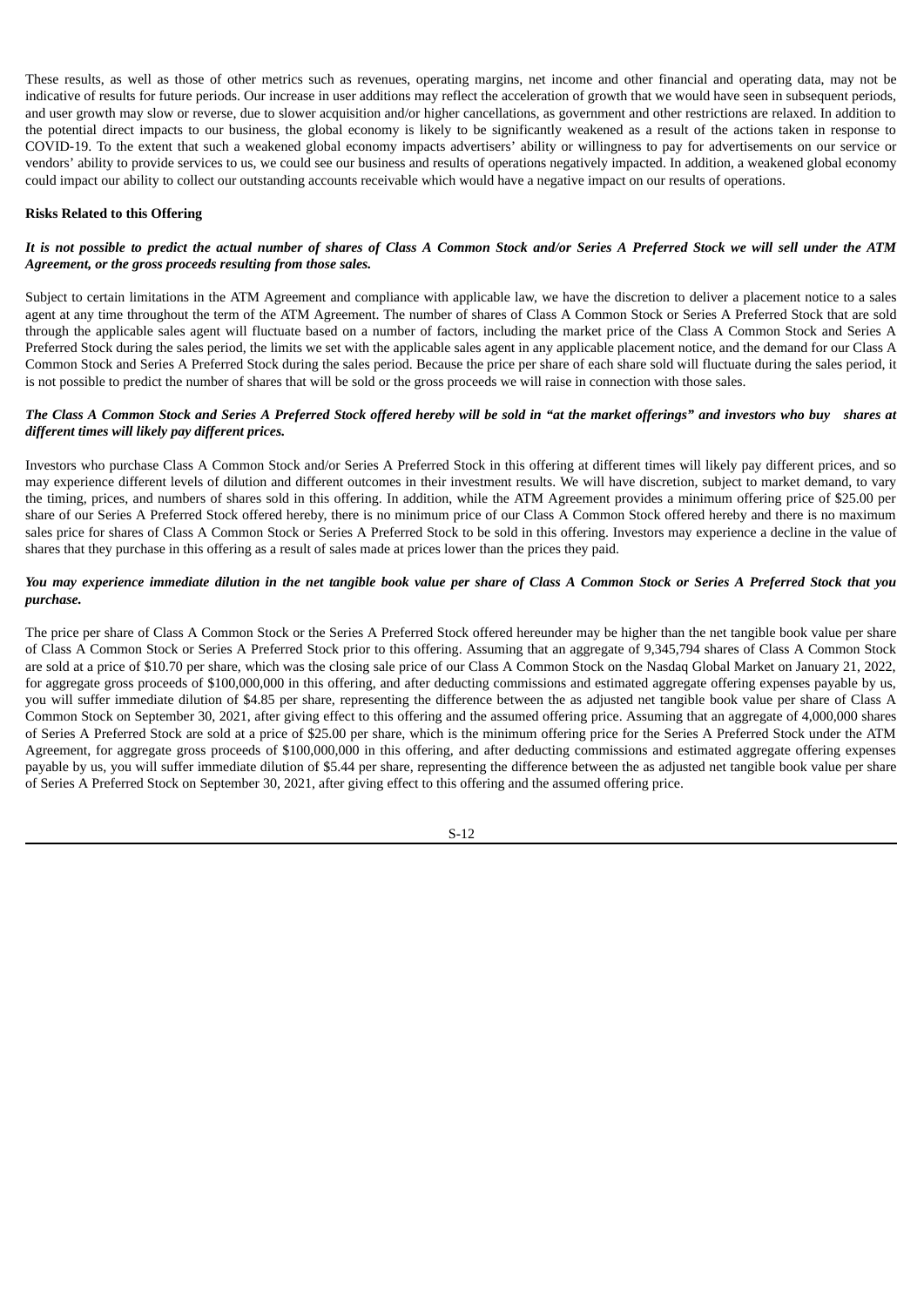### We will have broad discretion in using the proceeds of this offering, and we may not effectively spend the proceeds.

We will use the net proceeds of this offering for working capital and general corporate purposes to support our growth, to pay dividends on our outstanding Series A Preferred Stock, and may, and in our discretion and subject to any applicable financing agreements, use a portion of the net proceeds for acquisitions, dividends on our common stock, and the repurchase of outstanding Class A Common Stock in open market transactions in compliance with Rule 10b-18 and private transactions. We have not allocated any specific portion of the net proceeds to any particular purpose, and our management will have the discretion to allocate the proceeds as it determines. We will have significant flexibility and broad discretion in applying the net proceeds of this offering, and we may not apply these proceeds effectively. Our management might not be able to yield a significant return, if any, on any investment of these net proceeds, and you will not have the opportunity to influence our decisions on how to use our net proceeds from this offering.

## **Risks Related to our Capital Stock**

## *Our chairman and chief executive officer effectively controls the Company.*

We have two classes of common stock — Class A Common Stock, each share of which entitles the holder thereof to one vote on any matter submitted to our stockholders, and Class B Common Stock, each share of which entitles the holder thereof to ten votes on any matter submitted to our stockholders. Our chairman and chief executive officer, William J. Rouhana, Jr., has control over the vast majority of all the outstanding voting power as represented by our outstanding Class B and Class A Common Stock and effectively controls the Company. Further, our bylaws provide that any member of our board may be removed with or without cause by the majority of our outstanding voting power, thus Mr. Rouhana exerts significant control over our board. This concentration of ownership and decision making may make it more difficult for other stockholders to effect substantial changes in the Company and may also have the effect of delaying, preventing or expediting, as the case may be, a change in control of the Company.

## Future sales of substantial amounts of our Class A Common Stock or Series A Preferred Stock, or the possibility that such sales might occur, could *adversely affect the market price of our Class A Common Stock or Series A Preferred Stock, respectively.*

We cannot predict the effect, if any, that future issuances or sales of securities, including sales of our Class A Common Stock and Series A Preferred Stock pursuant to the ATM Agreement, will have on the market price of our securities. Our certificate of incorporation authorizes the issuance of up to 70 million shares of Class A Common Stock, 20 million shares of Class B Common Stock, and 10,000,000 shares of preferred stock, of which 4,300,000 shares have been designated Series A Preferred Stock (which we may increase in our discretion). As of the date of this prospectus supplement, we have 61,035,670 authorized but unissued shares of our Class A Common Stock remaining available for issuance, 12,345,506 authorized but unissued shares of our Class B Common Stock remaining available for issuance and 6,301,682 authorized but unissued shares of our preferred stock remaining available for issuance. We have outstanding Class W warrants to purchase up to an aggregate of 526,362 shares of Class A Common Stock and Class Z warrants to purchase up to an aggregate of 123,109 shares of Class A Common Stock, as well as warrants issued in connection with our acquisition of the assets of Crackle in March 2019 to acquire up to an aggregate of 4,000,000 shares of Class A common stock. We also have outstanding options to purchase an aggregate of 1,377,339 shares of our Class A common stock under our 2017 performance equity plan. Issuances or sales of substantial amounts of our securities, or the perception that such issuances might occur, could negatively impact the market price of our securities.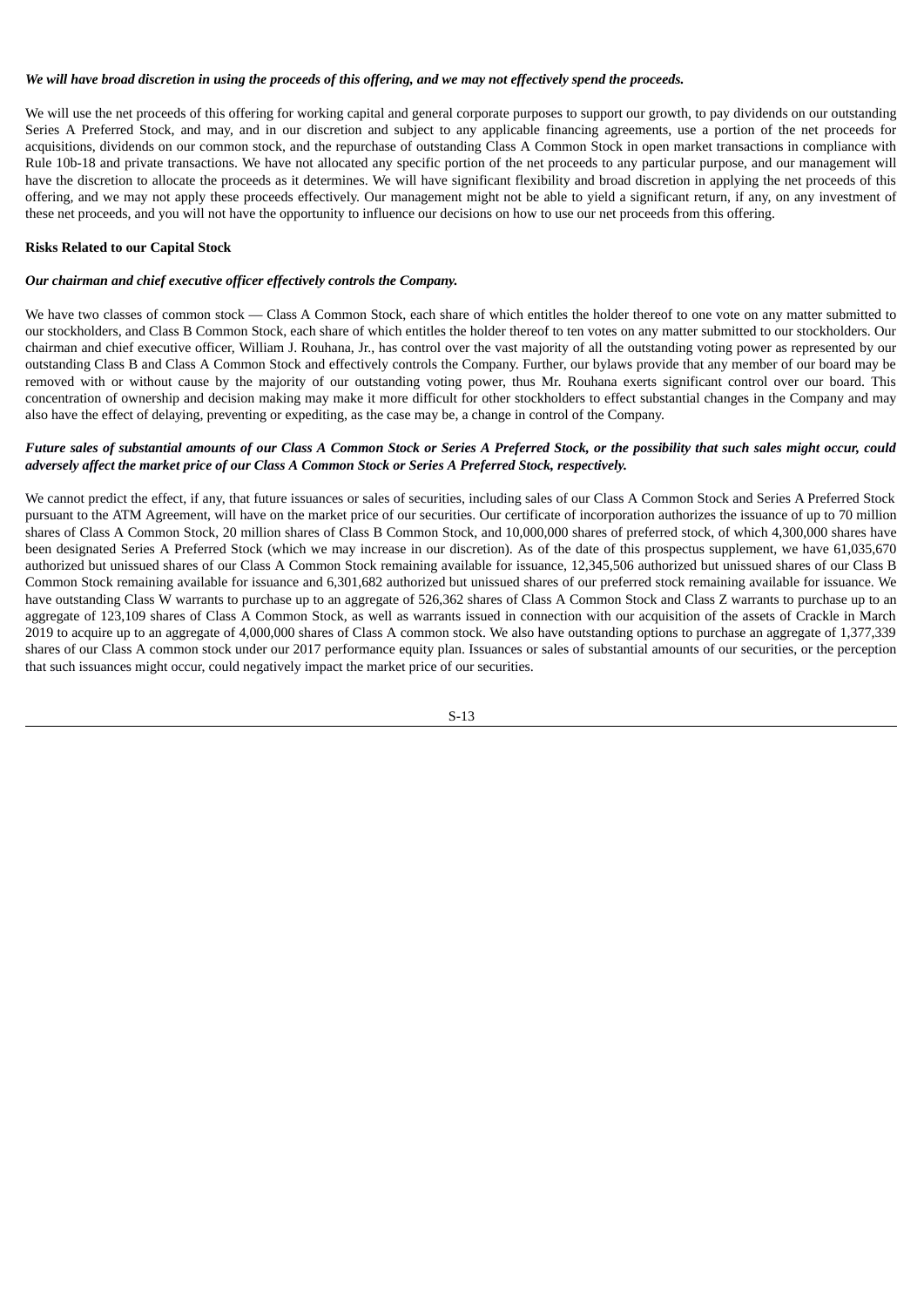### *The market for our securities may not provide investors with adequate liquidity.*

Liquidity of the market for the Class A Common Stock and Series A Preferred Stock depends on a number of factors, including prevailing interest rates, our financial condition and operating results, the number of holders of such securities, the market for similar securities and the interest of securities dealers in making a market in the securities. We cannot predict the extent to which investor interest in the Company will maintain a trading market in our Class A Common Stock or Series A Preferred Stock, or how liquid that market will be. If an active market is not maintained, investors may have difficulty selling shares of our Class A Common Stock and Series A Preferred Stock.

## *We may redeem the Series A Preferred Stock.*

On or after June 27, 2023, we may, at our option, redeem the Series A Preferred Stock, in whole or in part, at any time or from time to time. Also, upon the occurrence of a Change of Control prior to June 27, 2023, we may, at our option, redeem the Series A Preferred Stock, in whole or in part, within 120 days after the first date on which such Change of Control occurred. We may have an incentive to redeem the Series A Preferred Stock voluntarily if market conditions allow us to issue other preferred stock or debt securities at a rate that is lower than the dividend rate on the Series A Preferred Stock. If we redeem the Series A Preferred Stock, then from and after the redemption date, dividends will cease to accrue on shares of Series A Preferred Stock, the shares of Series A Preferred Stock shall no longer be deemed outstanding and all rights as a holder of those shares will terminate, except the right to receive the redemption price plus accumulated and unpaid dividends, if any, payable upon redemption.

#### *We currently do not plan to pay any dividends on our common stock.*

The payment of cash dividends on our common stock in the future will be dependent upon our revenue and earnings, if any, capital requirements and general financial condition, our obligation to pay dividends on our Series A Preferred Stock, as well as the limitations on dividends and distributions that exist under our lending agreement, the laws and regulations of the State of Delaware and will be within the discretion of our board of directors. As a result, any gain you may realize on our common stock (including shares of common stock obtained upon exercise of our warrants) may result solely from the appreciation of such shares.

## We may not be able to pay dividends on the Series A Preferred Stock if we fall out of compliance with our loan covenants and are prohibited by our *bank lender from paying dividends.*

Our credit facilities that we enter into from time to time may require us to maintain a minimum debt service coverage ratio. Related to this obligation, credit facilities may contain negative covenants that restrict our ability to make dividend payments and other distributions and payments to stockholders and certain other people if such payments, distributions or expenditures would result in an event of default under the credit facility or any other indebtedness, or would exceed our net earnings in excess of our debt service obligations. We cannot assure you that we will be able to meet all covenants in our credit facilities in the future, or that we will not be prevented from paying dividends on the Series A Preferred Stock due to a future failure to comply with such covenants.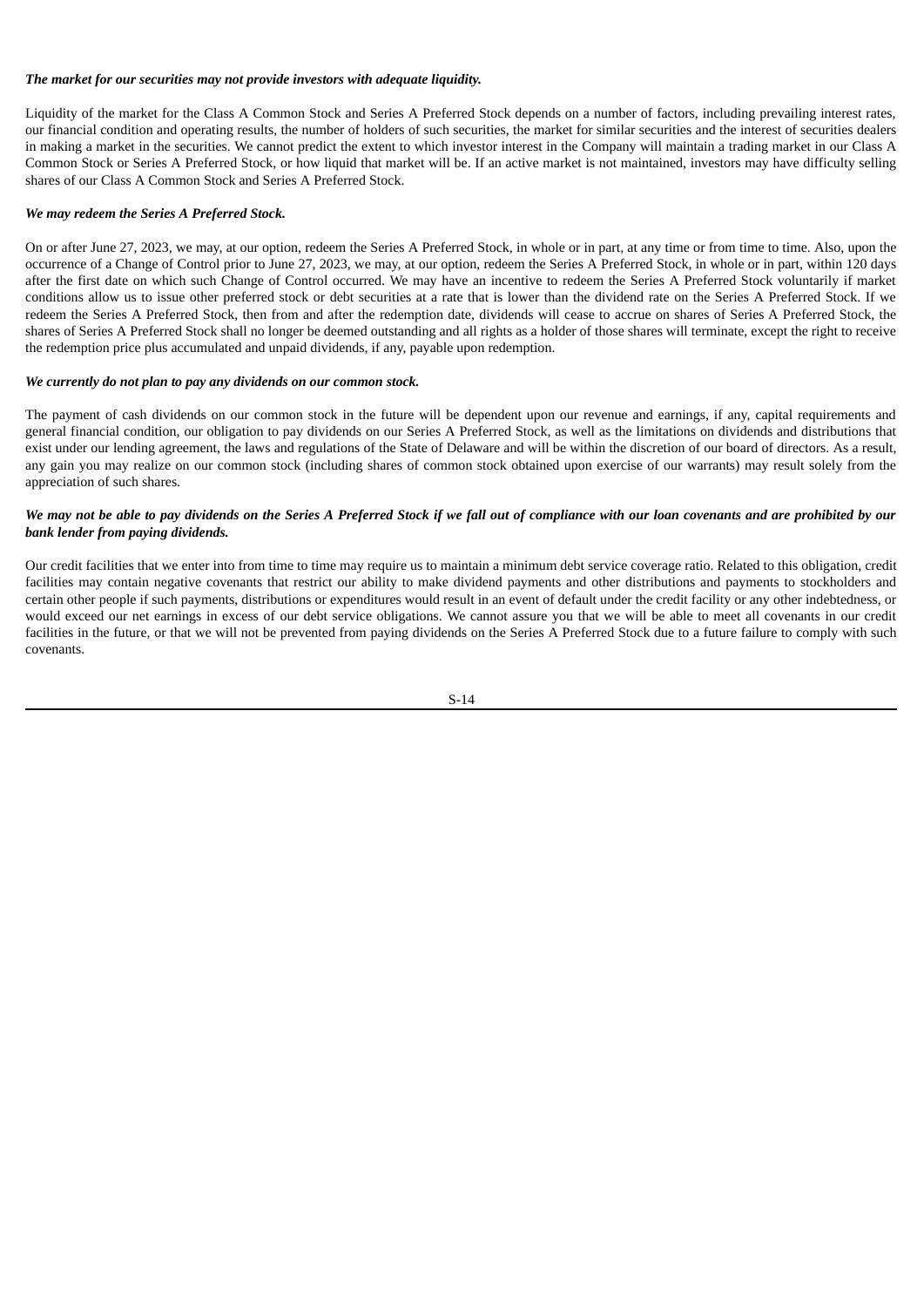### We must adhere to prescribed legal requirements and have sufficient cash in order to be able to pay dividends on our Series A Preferred Stock.

In accordance with Section 170 of the Delaware General Corporation Law, we may only declare and pay cash dividends on the Series A Preferred Stock if we have either net profits during the fiscal year in which the dividend is declared and/or the preceding fiscal year, or a "surplus", meaning the excess, if any, of our net assets (total assets less total liabilities) over our capital. We can provide no assurance that we will satisfy such requirements in any given year. Further, even if we have the legal ability to declare a dividend, we may not have sufficient cash to pay dividends on the Series A Preferred Stock. Our ability to pay dividends may be impaired if any of the risks described herein actually occur. Also, payment of our dividends depends upon our financial condition and other factors as our board of directors may deem relevant from time to time. We cannot assure you that our businesses will generate sufficient cash flow from operations or that future borrowings will be available to us in an amount sufficient to enable us to pay dividends on the Series A Preferred Stock.

## *A holder of Series A Preferred Stock has extremely limited voting rights.*

The voting rights for a holder of Series A Preferred Stock are limited. Our shares of Class A Common Stock and Class B Common Stock vote together as a single class and are the only class of our securities that carry full voting rights. Mr. Rouhana, our chairman of the board and chief executive officer, beneficially owns the vast majority of the voting power of our outstanding common stock. As a result, Mr. Rouhana exercises a significant level of control over all matters requiring stockholder approval, including the election of directors, amendment of our certificate of incorporation, and approval of significant corporate transactions. This control could have the effect of delaying or preventing a change of control of the Company or changes in management and will make the approval of certain transactions difficult or impossible without his support, which in turn could reduce the price of our Series A Preferred Stock.

Voting rights for holders of the Series A Preferred Stock exist primarily with respect to the ability to elect, voting together with the holders of any other series of our preferred stock having similar voting rights, two additional directors to our board of directors, subject to limitations described in the section of the base prospectus entitled "*Description of Capital Stock—Series A Preferred Stock—Voting Rights*," in the event that eighteen monthly dividends (whether or not consecutive) payable on the Series A Preferred Stock are in arrears, and with respect to voting on amendments to our certificate of incorporation, including the certificate of designations relating to the Series A Preferred Stock, that materially and adversely affect the rights of the holders of Series A Preferred Stock or authorize, increase or create additional classes or series of our capital stock that are senior to the Series A Preferred Stock. Other than the limited circumstances described in the base prospectus and except to the extent required by law, holders of Series A Preferred Stock do not have any voting rights. Please see the section of the base prospectus entitled "*Description of Capital Stock—Series A Preferred Stock—Voting Rights*."

### The market price of the Class A Common Stock and the market price of the Series A Preferred Stock could be substantially affected by various factors.

The market price of the securities offered in this prospectus supplement could be subject to wide fluctuations in response to numerous factors. The price of the Class A Common Stock and Series A Preferred Stock that will prevail in the market after this offering may be higher or lower than the offering price depending on many factors, some of which are beyond our control and may not be directly related to our operating performance.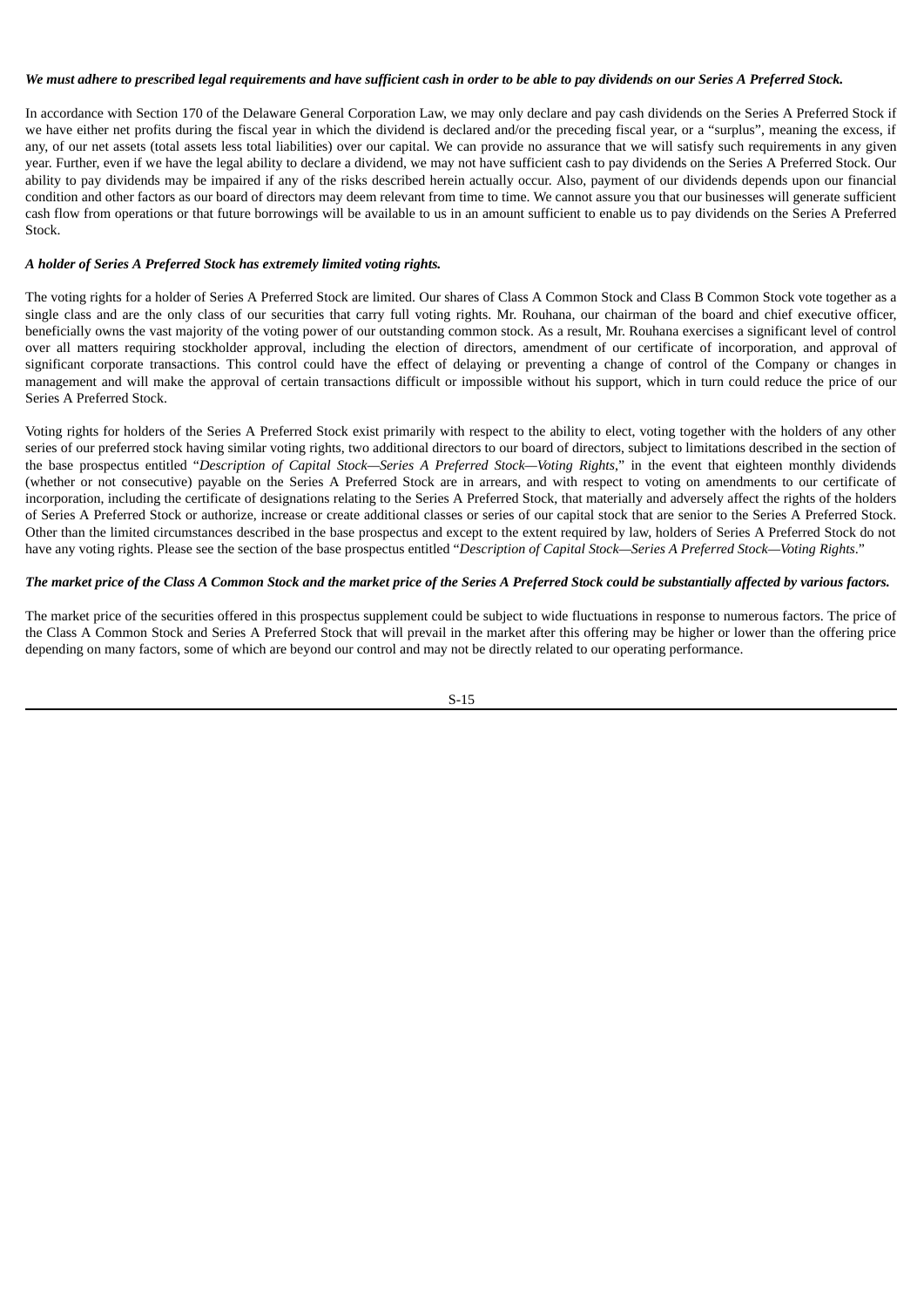These factors include, but are not limited to, the following:

- · prevailing interest rates, increases in which may have an adverse effect on the market price of the Series A Preferred Stock;
- trading prices of similar securities;
- our history of timely dividend payments;
- · the annual yield from dividends on the Series A Preferred Stock as compared to yields on other financial instruments;
- general economic and financial market conditions;
- · government action or regulation;
- the financial condition, performance and prospects of us and our competitors;
- · changes in financial estimates or recommendations by securities analysts with respect to us or our competitors in our industry;
- our issuance of additional preferred equity or debt securities; and
- actual or anticipated variations in quarterly operating results of us and our competitors.

As a result of these and other factors, investors who purchase the Class A Common Stock or Series A Preferred Stock in this offering may experience a decrease, which could be substantial and rapid, in the market price of the securities purchased, including decreases unrelated to our operating performance or prospects.

### *The Series A Preferred Stock ranks junior to all our indebtedness and other liabilities.*

In the event of our bankruptcy, liquidation, dissolution or winding-up of our affairs, our assets will be available to pay obligations on the Series A Preferred Stock only after all our indebtedness and other liabilities have been paid. The rights of holders of the Series A Preferred Stock to participate in the distribution of our assets will rank junior to the prior claims of our current and future creditors and any future series or class of preferred stock we may issue that ranks senior to the Series A Preferred Stock. Also, the Series A Preferred Stock effectively ranks junior to all existing and future indebtedness and to the indebtedness and other liabilities of our existing subsidiaries and any future subsidiaries. Our existing subsidiaries are, and future subsidiaries would be, separate legal entities and have no legal obligation to pay any amounts to us in respect of dividends due on the Series A Preferred Stock.

We have incurred and may in the future incur substantial amounts of debt and other obligations that will rank senior to the Series A Preferred Stock. As of the date of this prospectus supplement, our total liabilities (excluding contingent consideration) equaled approximately \$164.4 million. If we are forced to liquidate our assets to pay our creditors, we may not have sufficient assets to pay amounts due on any or all the Series A Preferred Stock then outstanding.

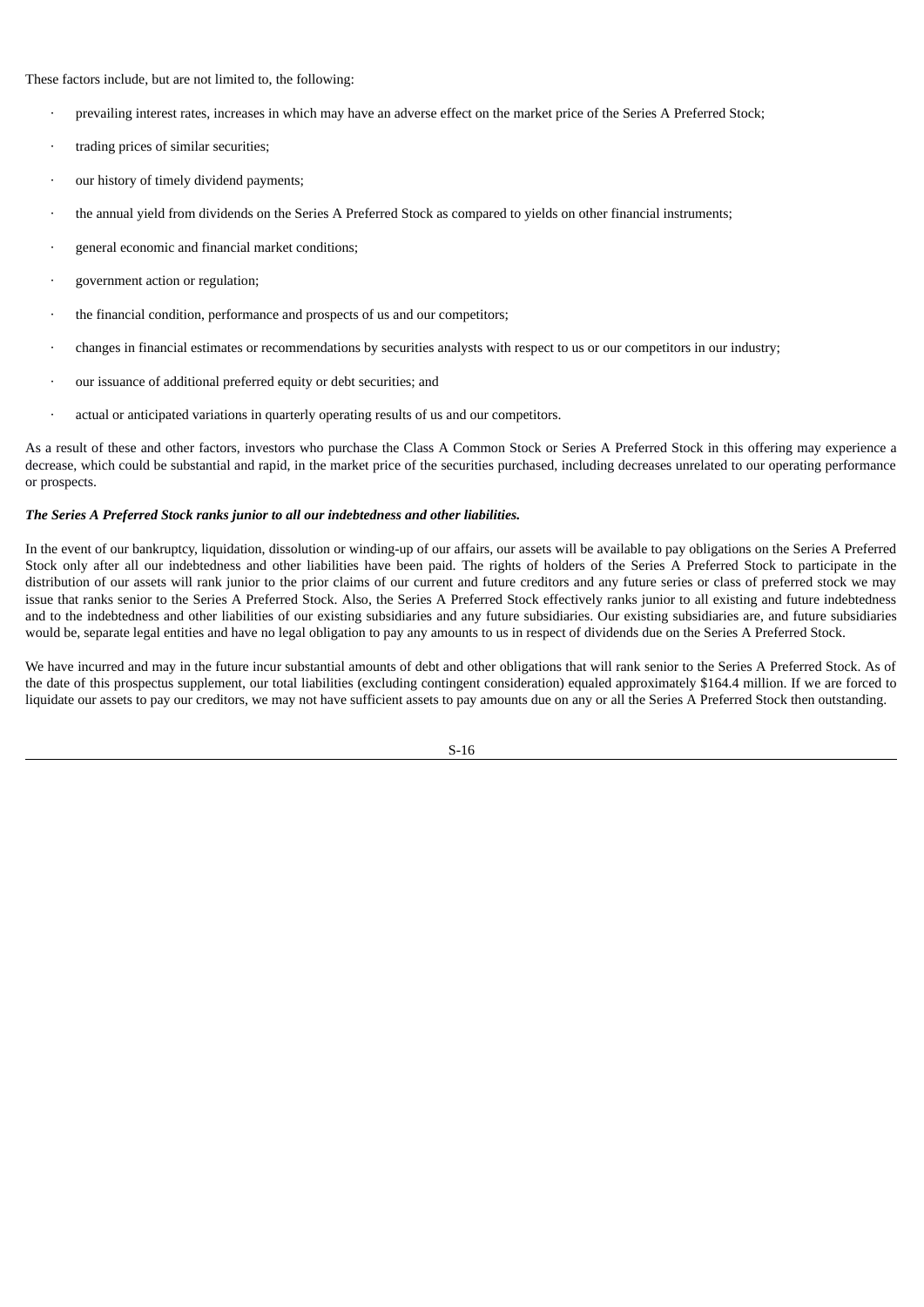### *Market interest rates may materially and adversely affect the value of the Series A Preferred Stock.*

One of the factors that will influence the price of the Series A Preferred Stock is the dividend yield on the Series A Preferred Stock (as a percentage of the market price of the Series A Preferred Stock) relative to market interest rates. Increases in market interest rates may lead prospective purchasers of the Series A Preferred Stock to expect a higher dividend yield (and higher interest rates would likely increase our borrowing costs and potentially decrease funds available for dividend payments). Thus, higher market interest rates could cause the market price of the Series A Preferred Stock to materially decrease.

## Holders of the Series A Preferred Stock may be unable to use the dividends-received deduction and may not be eligible for the preferential tax rates *applicable to "qualified dividend income."*

Distributions paid to corporate U.S. holders of the Series A Preferred Stock may be eligible for the dividends-received deduction, and distributions paid to non-corporate U.S. holders of the Series A Preferred Stock may be subject to tax at the preferential tax rates applicable to "qualified dividend income," only if we have current or accumulated earnings and profits, as determined for U.S. federal income tax purposes. Additionally, we may not have sufficient current earnings and profits during future fiscal years for the distributions on the Series A Preferred Stock to qualify as dividends for U.S. federal income tax purposes. If the distributions fail to qualify as dividends, U.S. holders would be unable to use the dividends-received deduction and may not be eligible for the preferential tax rates applicable to "qualified dividend income." If any distributions on the Series A Preferred Stock with respect to any fiscal year are not eligible for the dividends-received deduction or preferential tax rates applicable to "qualified dividend income" because of insufficient current or accumulated earnings and profits, it is possible that the market value of the Series A Preferred Stock might decline.

### A reduction in the credit rating of our Series A Preferred Stock could adversely affect the pricing and liquidity of such stock.

Any downward revision or withdrawal of the credit rating on our Series A Preferred Stock could materially adversely affect market confidence in such stock and could cause material decreases in the market price of such stock and could diminish market liquidity. Egan-Jones has initially rated our Series A Preferred Stock as BBB(-). Neither Egan-Jones nor any other agency is under any obligation to maintain any rating assigned to our Series A Preferred Stock and such rating could be revised downward or withdrawn at any time for reasons of general market changes or changes in our financial condition or for no reason at all.

## The Series A Preferred Stock is not convertible into Class A Common Stock, including in the event of a Change of Control, and investors will not *realize a corresponding upside if the price of the Class A Common Stock increases.*

The Series A Preferred Stock is not convertible into shares of Class A Common Stock and earns dividends at a fixed rate. Accordingly, an increase in market price of our Class A Common Stock will not necessarily result in an increase in the market price of our Series A Preferred Stock. The market value of the Series A Preferred Stock may depend more on dividend and interest rates for other preferred stock, commercial paper and other investment alternatives and our actual and perceived ability to pay dividends on, and in the event of dissolution satisfy the liquidation preference with respect to, the Series A Preferred Stock.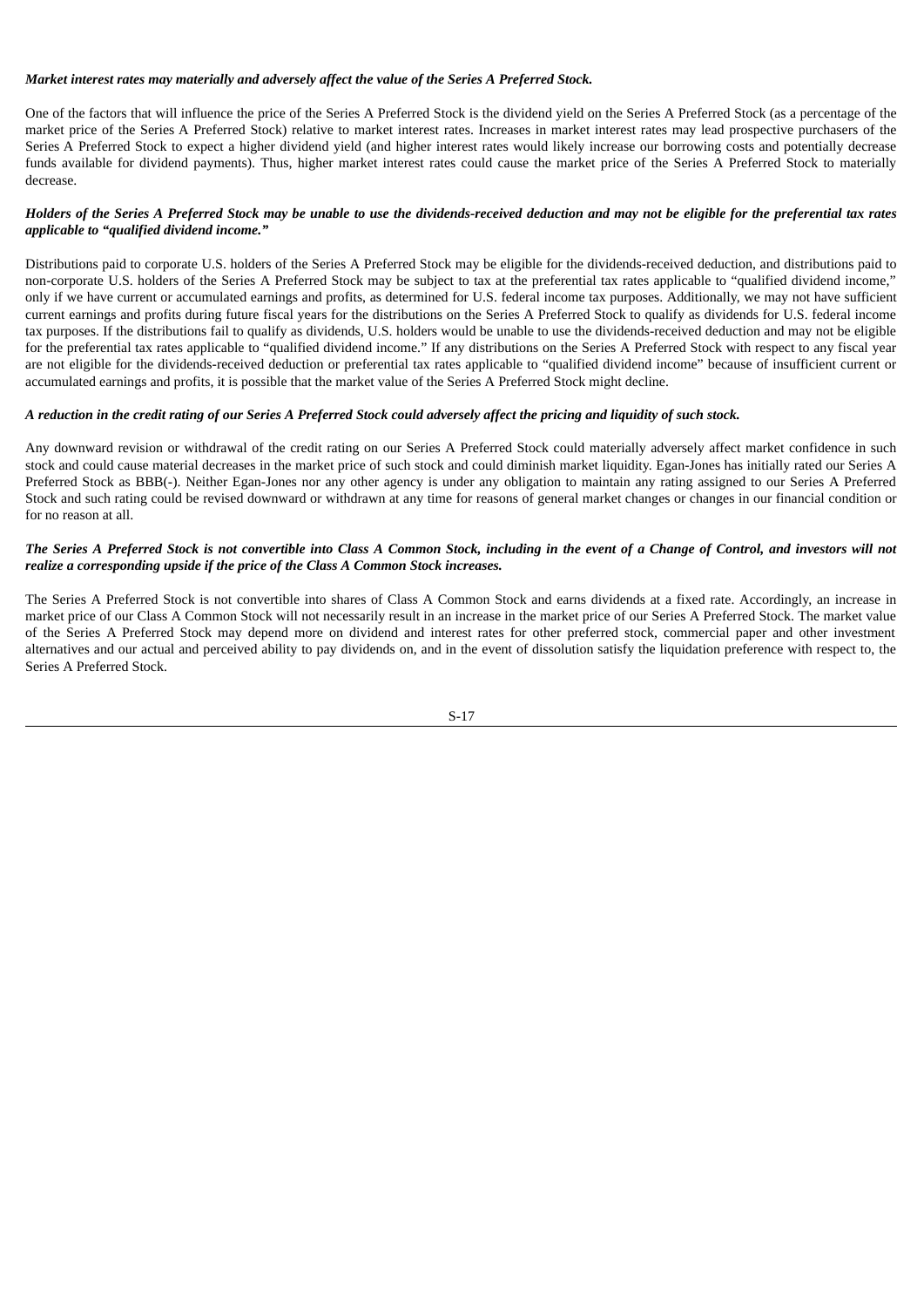## **PUBLIC MARKET FOR OUR SECURITIES**

<span id="page-21-0"></span>Our Class A Common Stock has been trading on the Nasdaq Global Market under the symbol "CSSE" since July 26, 2017. Our Series A Preferred Stock has been trading on the Nasdaq Global Market under the symbol "CSSEP" since June 27, 2018.

# **USE OF PROCEEDS**

<span id="page-21-1"></span>We intend to use the net proceeds from the sale of Class A Common Stock and Series A Preferred Stock by us in this offering for working capital and other general corporate purposes including mergers and acquisitions, debt repayments, dividends, and share repurchases. Pending the application of such proceeds, we expect to invest the proceeds in short-term, interest bearing, investment-grade marketable securities or money market obligations.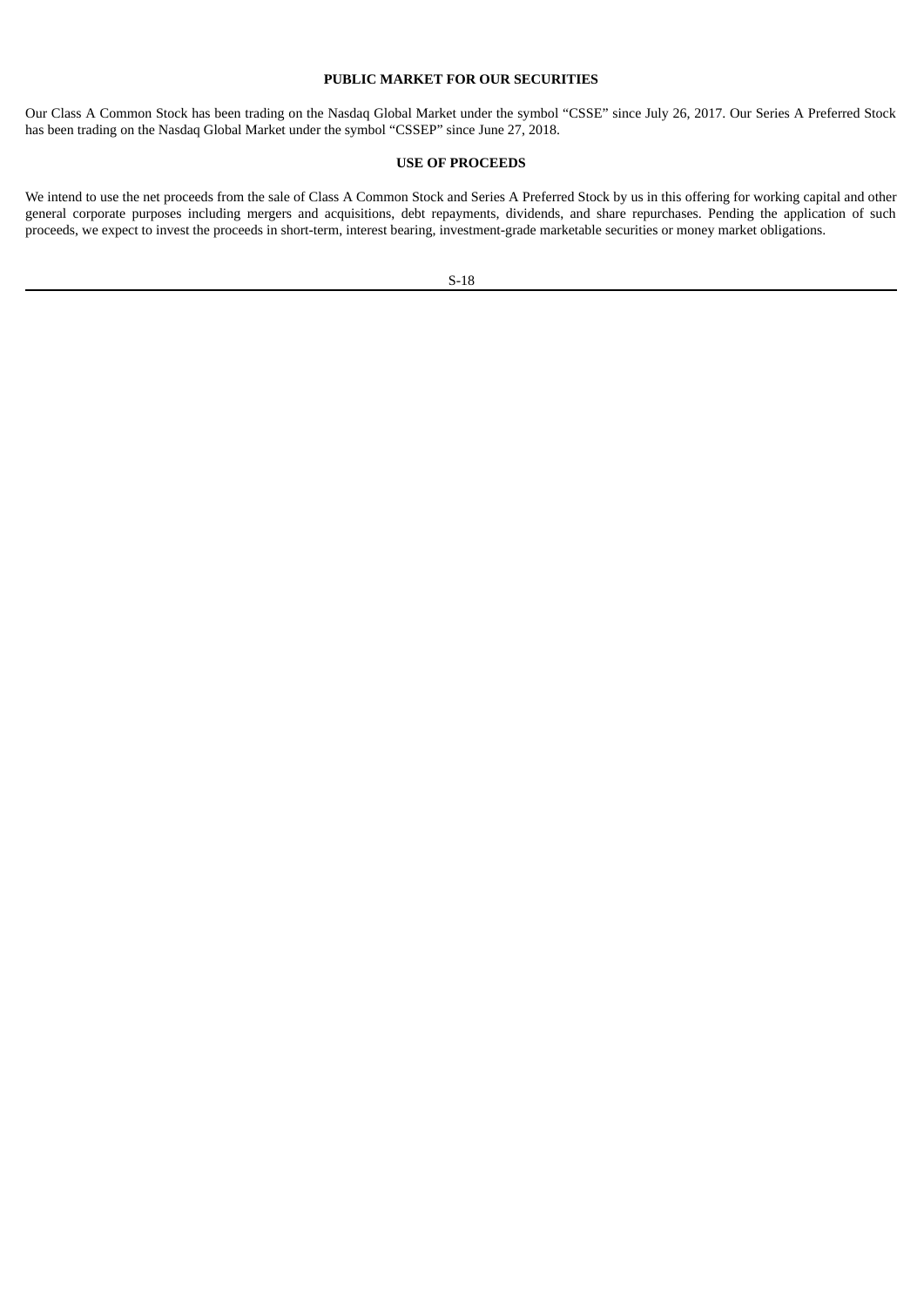## **CAPITALIZATION**

<span id="page-22-0"></span>The following table sets forth our capitalization as of September 30, 2021 on an actual basis and on an as adjusted basis after giving effect to the sale by us of an aggregate of (i) 9,345,794 shares of Class A Common Stock offered hereby at an offering price of \$10.70 per share, which was the closing price of our Class A Common Stock on the Nasdaq Global Market on January 21, 2022, or (ii) 4,000,000 shares of Series A Preferred Stock offered hereby at an offering price of \$25.00 per share, and in each case after deducting estimated offering expenses payable by us.

You should read this table together with our financial statements and the related notes thereto, as well as "Management's Discussion and Analysis of Financial Condition and Results of Operations" and the other financial information, incorporated by reference in this prospectus supplement or the [accompanying](https://www.sec.gov/ix?doc=/Archives/edgar/data/1679063/000155837021015015/csse-20210930x10q.htm) base prospectus from our SEC filings, including our annual report on Form 10-K for the year ended [December](https://www.sec.gov/Archives/edgar/data/1679063/000155837021003814/csse-20201231x10k.htm) 31, 2020 and our Quarterly Report on Form 10-Q for the nine months ended September 30, 2021.

|                                                                                      | September 30, 2021    |                                                                       |                                                            |  |  |
|--------------------------------------------------------------------------------------|-----------------------|-----------------------------------------------------------------------|------------------------------------------------------------|--|--|
|                                                                                      | Actual<br>(unaudited) | <b>As Adjusted</b><br>(unaudited)<br><b>Series A</b><br>Preferred (1) | <b>As Adjusted</b><br>(unaudited)<br>Class A<br>Common (2) |  |  |
| Series A 9.75% cumulative redeemable perpetual preferred stock, \$.0001 par value,   |                       |                                                                       |                                                            |  |  |
| liquidation preference of \$25.00 per share, 10,000,000 shares authorized; 3,698,318 |                       |                                                                       |                                                            |  |  |
| and adjusted 7,698,318 shares issued and outstanding, respectively, redemption value |                       |                                                                       |                                                            |  |  |
| of \$92,457,950 and adjusted \$192,457,950, respectively                             | 370                   | 770                                                                   | 370                                                        |  |  |
| Class A Common Stock, \$.0001 par value, 70,000,000 shares authorized; 8,797,883     |                       |                                                                       |                                                            |  |  |
| shares issued and 8,723,648 shares outstanding, and adjusted 18,143,677 shares       |                       |                                                                       |                                                            |  |  |
| issued and 18,069,442 shares outstanding, respectively                               | 881                   | 881                                                                   | 1,816                                                      |  |  |
| Class B Common Stock, \$.0001 par value, 20,000,000 shares authorized; 7,654,506     |                       |                                                                       |                                                            |  |  |
| shares issued and outstanding, respectively                                          | 766                   | 766                                                                   | 766                                                        |  |  |
| Additional paid-in capital                                                           | 238,708,111           | 338,707,711                                                           | 338,707,176                                                |  |  |
| Retained deficit                                                                     | (114, 056, 757)       | (114, 056, 757)                                                       | (114, 056, 757)                                            |  |  |
| Class A Common Stock held in treasury, at cost (74,235 shares)                       | (632, 729)            | (632, 729)                                                            | (632, 729)                                                 |  |  |
| <b>Total stockholders' equity</b>                                                    | 124,020,642           | 224,020,642                                                           | \$.<br>224,020,642                                         |  |  |

(1) Reflects the sale of the full amount of securities offered under this prospectus supplement as shares of our Series A Preferred Stock, or 4,000,000 shares of Series A Preferred Stock at an offering price of \$25.00 per share (the minimum offering price at which the shares of Series A Preferred Stock may be sold is \$25.00 per share), for aggregate gross proceeds of \$100,000,000.

(2) Reflects the sale of the full amount of securities offered under this prospectus supplement as shares of our Class A Common Stock, or 9,345,794 shares of Class A Common Stock at an offering price of \$10.70 per share (last sale market price on January 21, 2022), for aggregate gross proceeds of approximately \$100,000,000.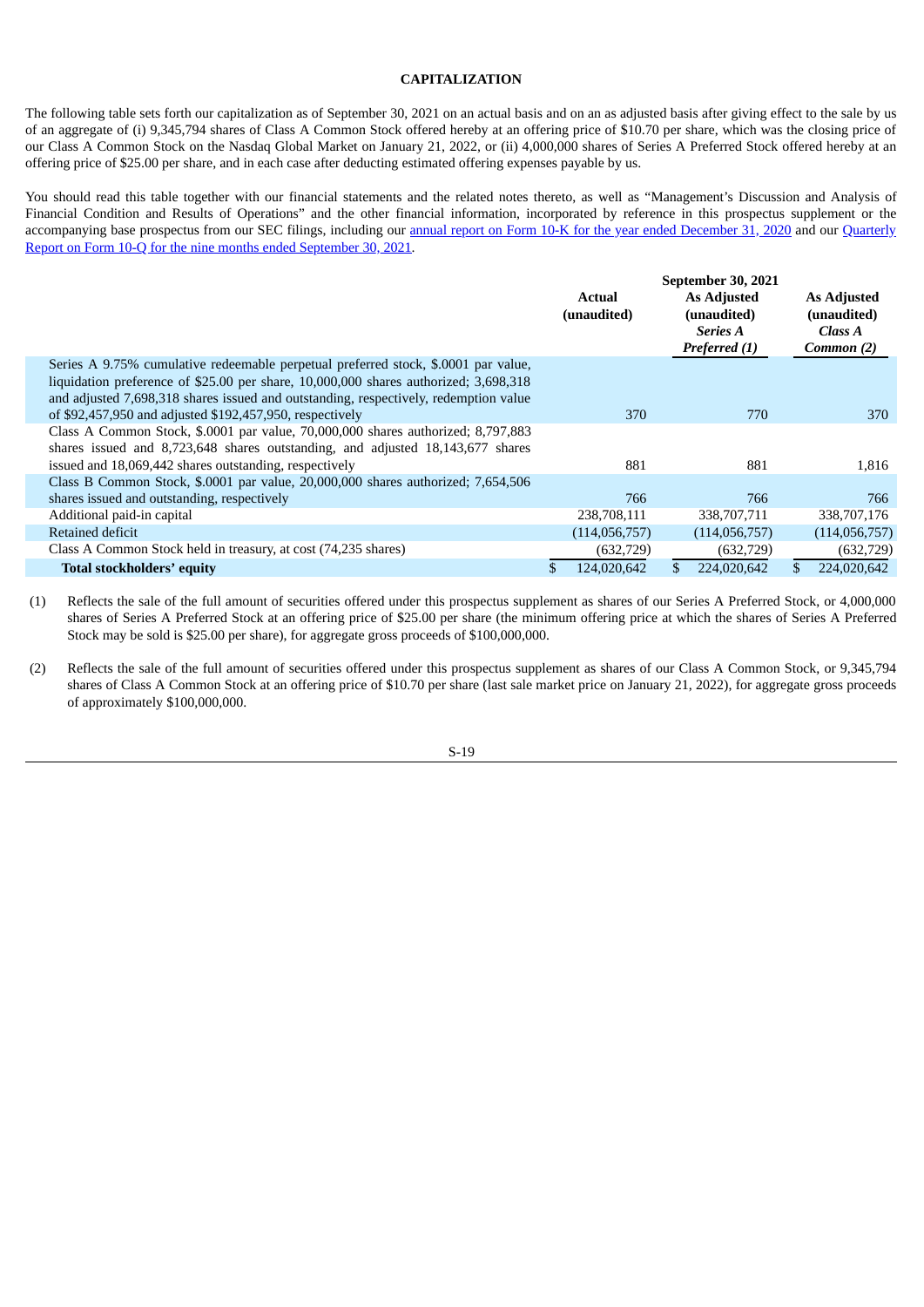The table above is based on:

- 8,723,648 shares of Class A Common Stock outstanding as of September 30, 2021, and excludes, as of such date:
	- o 1,342,989 shares of Class A Common Stock reserved for issuance pursuant to outstanding options and stock awards under our 2017 stock incentive plan ("2017 Plan");
	- o an additional 715,069 shares of Class A Common Stock available for issuance under the 2017 Plan;
	- o 527,212 shares of Class A Common Stock underlying our outstanding Class W warrants with an exercise price of \$7.50 per share, 123,445 shares of Class A Common Stock underlying our Class Z warrants with an exercise price of \$12.00 per share, 800,000 shares of Class A Common Stock underlying our outstanding Class I Warrants with an exercise price of \$8.13 per share, 1,200,000 shares of Class A Common Stock underlying our Class II Warrants with an exercise price of \$9.67 per share, 380,000 shares of Class A Common Stock underlying our Class III-A Warrants with an exercise price of \$11.61 per share, and 1,620,000 shares of Class A Common Stock underlying our Class III-B Warrants with an exercise price of \$11.61 per share.
- 7,654,506 shares of Class B Common Stock outstanding as of September 30, 2021; and
- 3,698,318 shares of Series A Preferred Stock outstanding as of September 30, 2021.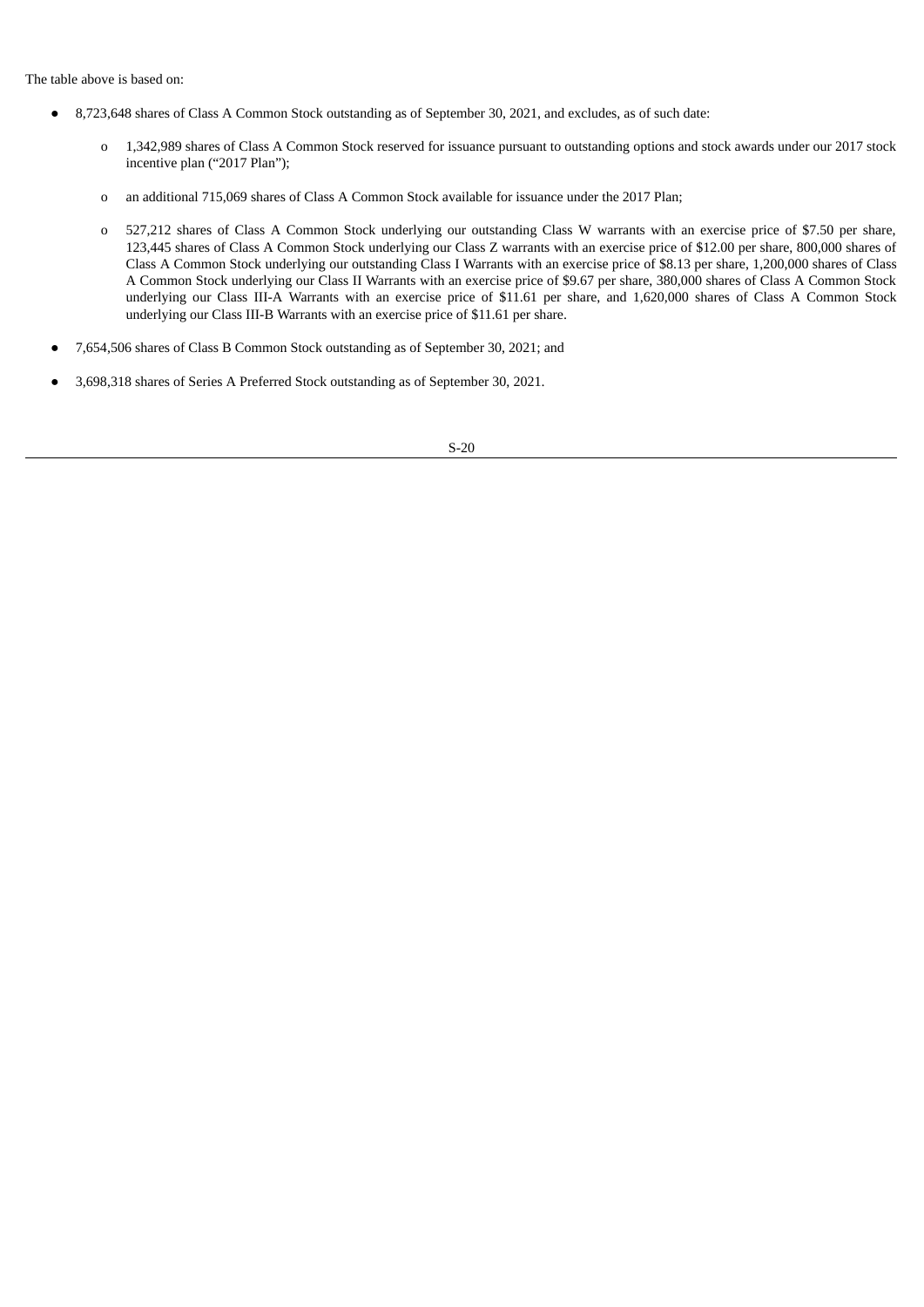# **UNAUDITED PRO FORMA CONDENSED COMBINED FINANCIAL INFORMATION**

On May 21, 2021, the Company consummated its acquisition of the principal assets of Sonar Entertainment, Inc. ("SEI") and certain of the direct and indirect subsidiaries of SEI (collectively, "Sonar"), pursuant to the terms of asset purchase agreement ("APA"), dated as of April 8, 2021, by and among the Company, Halcyon Television LLC, a Delaware limited liability company and wholly owned subsidiary of the Company ("Halcyon"), and with respect to certain provisions, Parkside Entertainment Inc., a Canadian company ("Parkside" and, collectively with the Company and Halcyon, the "CSSE Buyer"), on the one hand, and Sonar, on the other hand.

The following unaudited pro forma condensed combined financial information was prepared using the acquisition method of accounting (ASC 805 "Business Combinations"), with the Company considered the acquirer of SEI.

We are providing this unaudited pro forma condensed combined statement of operations of the Company for the nine months ended September 30, 2021 in accordance with Article 11 of Regulation S-X as an update to the unaudited condensed combined statements of operations of the Company for the quarter ended March 31, 2021, which were included in Exhibit 99.2 to the Current Report on Form 8-K/A filed with the Securities and Exchange Commission ("SEC") on June 11, 2021. This updated unaudited pro forma condensed combined statement of operations shows the pro forma effect of the SEI transaction for the nine months ended September 30, 2021, as if the transaction had been completed on January 1, 2020, consistent with the initial unaudited pro forma condensed combined statements of operations previously filed.

The unaudited pro forma condensed combined financial information included herein presents the combination of the historical consolidated statement of operations of the Company and statement of operations of SEI adjusted to give effect to events and circumstances that are (i) directly attributable to the acquisition, (ii) factually supportable and (iii) expected to have a continuing impact on the combined company's results.

The unaudited pro forma condensed combined financial information should be read in conjunction with the Company's unaudited historical consolidated financial statements as of and for the nine months ended September 30, 2021, which were filed with the SEC as part of our Quarterly Report on Form 10-Q filed on November 8, 2021, and the audited historical financial statements as of and for the years ended December 31, 2021 and 2020 of SEI, which were filed with the SEC as Exhibit 99.1 to the Current Report on Form 8-K/A filed on June 11, 2021.

In management's opinion, all adjustments necessary to reflect the significant effects of the SEI transaction have been made. These combined financial statements are based on assumptions and estimates considered appropriate by our management; however, they are unaudited and are not necessarily, and should not be assumed to be, an indication of our financial position or results of operations that would have been achieved had the acquisitions been completed as of the dates indicated or that may be achieved in the future.

The unaudited pro forma condensed combined financial information is being provided for illustrative purposes only and does not purport to represent what the actual results of operations of SEI would have been had the SEI Transaction occurred on the date assumed or any other date, nor is it necessarily indicative of SEI's future results of operations for any future period or as of any future date. The unaudited pro forma condensed combined financial information is based upon currently available information and estimates and assumptions that the Company's management believes are reasonable as of the date hereof. Any of the factors underlying these estimates and assumptions may change or prove to be materially different.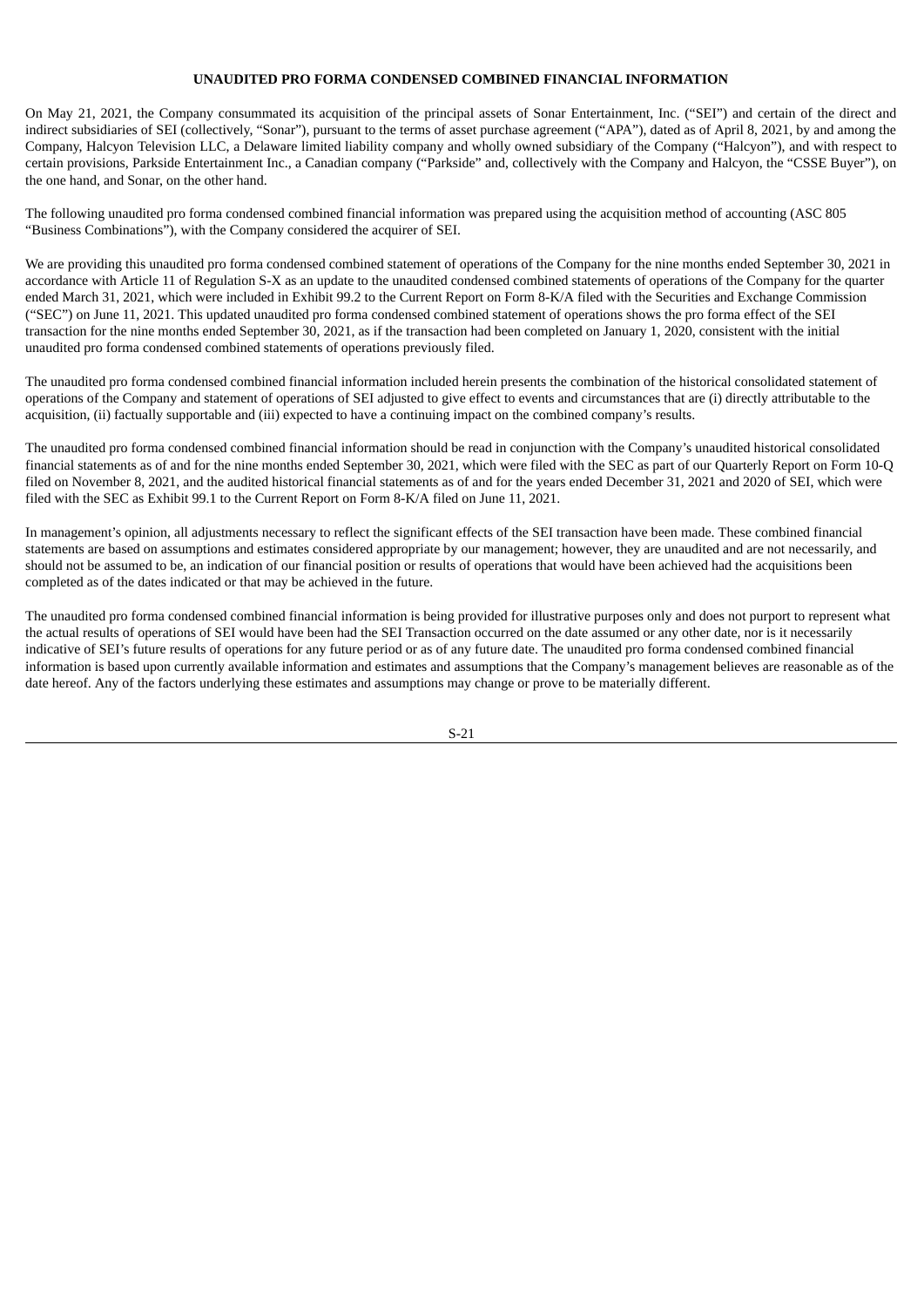# **Chicken Soup for the Soul Entertainment, Inc. Pro Forma Condensed Combined Statement of Operations For The Nine Months Ended September 30, 2021 (unaudited)**

|                                                    |                         |                   |                   | <b>Transaction</b> |              |                      |
|----------------------------------------------------|-------------------------|-------------------|-------------------|--------------------|--------------|----------------------|
|                                                    | CSE <sup>(1)</sup>      | $SEI^{(2)(3)}$    | $SEI^{(4)}$       | <b>Accounting</b>  |              | Pro Forma            |
|                                                    | <b>Historical</b>       | <b>Historical</b> | <b>Historical</b> | <b>Adjustments</b> | <b>Notes</b> | <b>Combined</b>      |
| <b>Net revenue</b>                                 | \$<br>74,428,631 \$     | 4,999,708 \$      | $953,686$ \$      |                    |              | \$<br>80,382,025     |
| <b>Cost of revenue</b>                             | 54,533,027              | 3,638,690         | 543,812           |                    |              | 58,715,529           |
| <b>Gross profit</b>                                | 19,895,604              | 1,361,018         | 409,874           |                    |              | 21,666,496           |
| <b>Operating expenses:</b>                         |                         |                   |                   |                    |              |                      |
| Selling, general and administrative                | 35,237,480              | 2,509,614         | 3,786,458         | (196, 902)         | $\mathbf{A}$ | 41,336,650           |
| Amortization and depreciation                      | 4,114,355               |                   |                   | 500,000            | B            | 4,614,355            |
| Management and license fees                        | 7,442,863               |                   |                   | 595,340            | $\mathbf C$  | 8,038,203            |
| <b>Total operating expenses</b>                    | 46,794,698              | 2,509,614         | 3,786,458         | 898,438            |              | 53,989,208           |
| <b>Operating loss</b>                              | (26,899,094)            | (1, 148, 596)     | (3,376,584)       | (898, 438)         |              | (32, 322, 712)       |
| Interest expense                                   | 3,533,940               | 17,852,343        | 10,201,658        | (27,718,673)       | D            | 3,869,268            |
| Loss on extinguishment of debt                     |                         |                   |                   |                    |              |                      |
| Acquisition-related costs                          |                         |                   |                   |                    |              |                      |
| Other non-operating income, net                    | (247, 037)              | (340)             | (9,556)           | 9,896              | E            | (247, 037)           |
| Loss before income taxes and preferred dividends   | (30, 185, 997)          | (19,000,599)      | (13,568,686)      | 26,810,339         |              | (35, 944, 943)       |
| Provision for income taxes                         | 59,000                  | 6,047             | 5,027             |                    |              | 70,074               |
| Net loss before noncontrolling interests and       |                         |                   |                   |                    |              |                      |
| preferred dividends                                | (30, 244, 997)          | (19,006,646)      | (13,573,713)      | 26,810,339         |              | (36,015,017)         |
| Net income (loss) attributable to noncontrolling   |                         |                   |                   |                    |              |                      |
| interests                                          | 9,085                   |                   |                   |                    |              | 9,085                |
| Net loss attributable to Chicken Soup for the Soul |                         |                   |                   |                    |              |                      |
| <b>Entertainment</b> , Inc.                        | (30, 254, 082)          | (19,006,646)      | (13,573,713)      | 26,810,339         |              | (36,024,102)         |
| Less: preferred dividends                          | 6,760,155               |                   |                   |                    |              | 6,760,155            |
| Net loss available to common stockholders          | \$<br>$(37,014,237)$ \$ | $(19,006,646)$ \$ | $(13,573,713)$ \$ | 26,810,339         |              | \$<br>(42, 784, 257) |
| Net loss per common share:                         |                         |                   |                   |                    |              |                      |
| Basic and diluted                                  | \$<br>(2.53)            |                   |                   |                    |              | \$<br>(2.93)         |
| Weighted-average common shares outstanding:        |                         |                   |                   |                    |              |                      |
| Basic and diluted                                  | 14,622,787              |                   |                   |                    |              | 14,622,787           |

(1) The Company's financial information presented is as filed in our unaudited Quarterly Report on Form 10-Q for the nine months ended September 30, 2021 filed on November 8, 2021, which includes SEI financial information from the date of acquisition beginning May 22, 2021 through September 30, 2021.

(2) SEI financial information presented is for the period from January 1, 2021 to March 31, 2021 as filed on Form 8-K/A, on June 11, 2021.

(3) Certain reclassifications were made to conform to CSSE's financial statement presentation.

(4) SEI financial information presented is for the period from April 1, 2021 to May 21, 2021.

**See accompanying notes to unaudited pro forma condensed combined information.**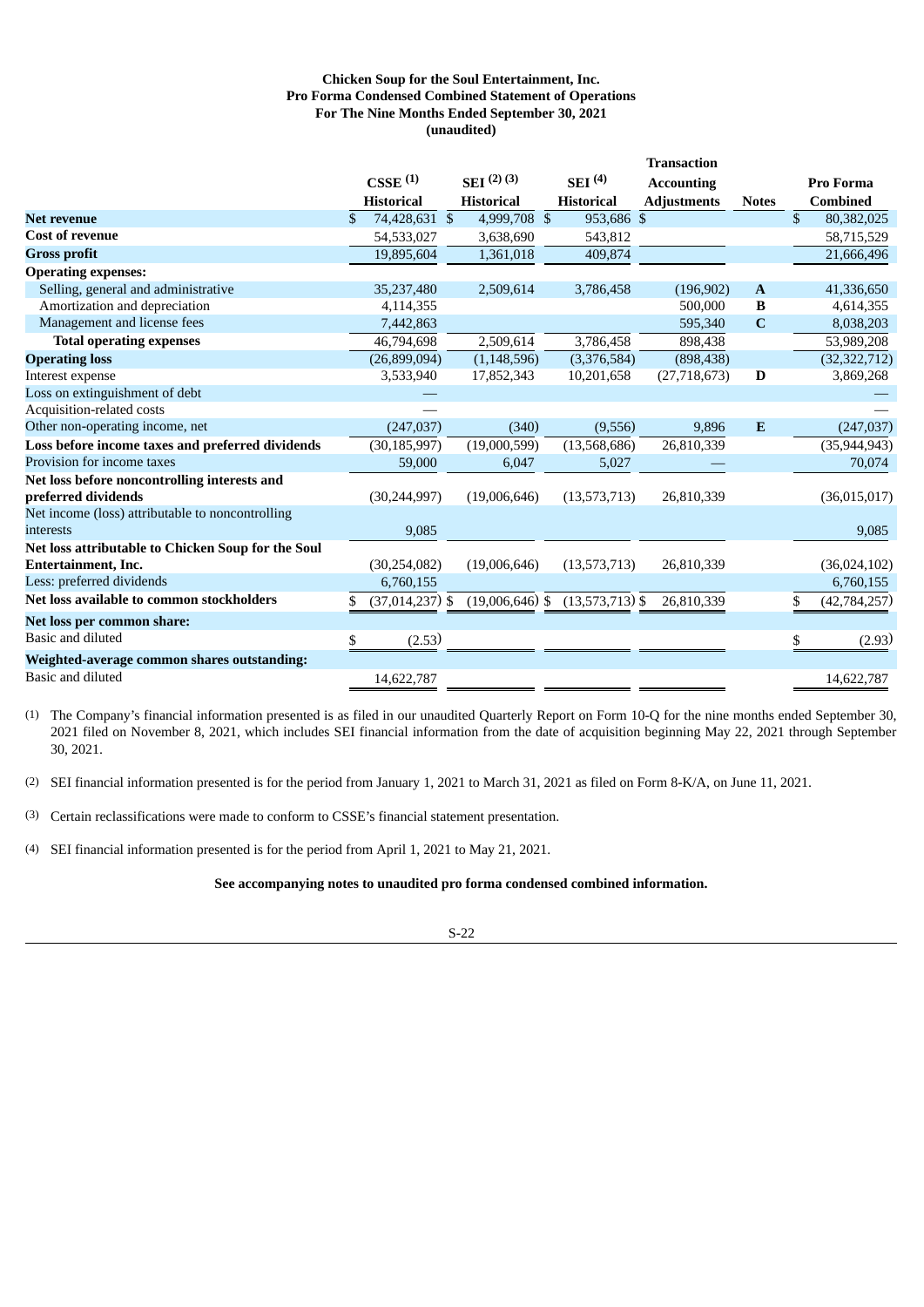# **NOTES TO UNAUDITED PRO FORMA CONDENSED COMBINED FINANCIAL INFORMATION**

# Note 1 - Unaudited Pro Forma Condensed Combined Statement of Operations Adjustments for the Nine Months Ended September 30, 2021

Adjustments included in the column under the heading "Transaction Adjustments" in the Unaudited Condensed Combined Statement of Operations for the nine months ended September 30, 2021, which assume the transaction occurred as of January 1, 2020 consist of the following:

|    | A Represents adjustment to eliminate historical nonrecurring Sonar Entertainment costs included on the financial statements of the       |    |                |
|----|------------------------------------------------------------------------------------------------------------------------------------------|----|----------------|
|    | company not directly attributable to the transaction including professional, legal and other overhead expenses.                          | S  | (196, 902)     |
|    | <b>B</b> Represents adjustment to record valued acquisition related Intangible Asset amortization over the useful life of the intangible |    |                |
|    | assets for the period presented on a straight-line basis.                                                                                | \$ | 500,000        |
|    | C Represents adjustment to record additional management and license fees to be owed to affiliated company based on revenues              |    |                |
|    | earned under existing management & licensing agreements.                                                                                 | \$ | 595,340        |
| D  | Represents adjustment to eliminate interest expense related to Sonar Entertainment debt facilities, as the debt was not assumed as       |    |                |
|    | part of the business combination.                                                                                                        |    | (28,054,001)   |
|    | Represents adjustment to record interest expense on the revolving loan agreement entered by the Company directly related to the          |    |                |
|    | acquisition of Sonar Entertainment.                                                                                                      |    | 335,328        |
|    |                                                                                                                                          |    | (27, 718, 673) |
|    |                                                                                                                                          |    |                |
| E. | Represents adjustment to eliminate Sonar Entertainment non-operating income not applicable to the transaction and ongoing                |    |                |
|    | business.                                                                                                                                |    | 9.896          |
|    |                                                                                                                                          |    |                |

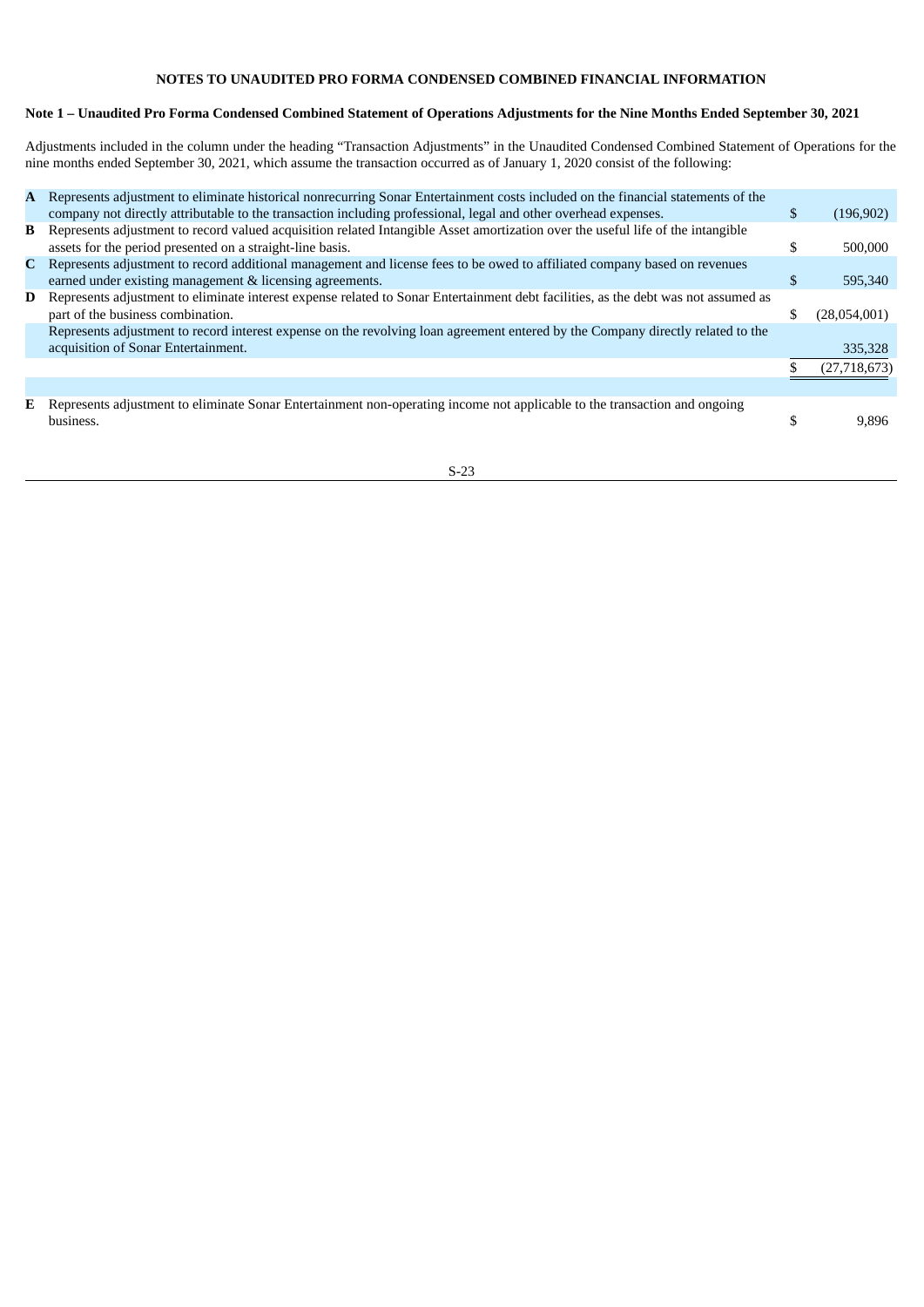### **DESCRIPTION OF SECURITIES**

## <span id="page-27-0"></span>**Authorized Capital Stock**

We are authorized to issue 70,000,000 shares of Class A Common Stock, 20,000,000 shares of Class B Common Stock, and 10,000,000 shares of preferred stock, of which 4,300,000 has been designated as Series A Preferred Stock (which we may increase at any time in our discretion).

### **Common Stock**

Holders of shares of Class A Common Stock and Class B Common Stock have substantially identical rights, except that holders of shares of Class A Common Stock are entitled to one vote per share and holders of shares of Class B Common Stock are entitled to ten votes per share. Holders of shares of Class A Common Stock and Class B Common Stock vote together as a single class on all matters (including the election of directors) submitted to a vote of stockholders, unless otherwise required by law or our charter. There is no cumulative voting with respect to the election of directors, with the result that the holders of more than 50% of the voting power voting for the election of directors can elect all of the directors.

Shares of Class A Common Stock and Class B Common Stock are treated equally, identically and ratably, on a per share basis, with respect to any dividends or distributions as may be declared and paid from time to time by the board of directors out of any assets legally available therefor. Our common stock is not entitled to preemptive rights and is not subject to conversion, redemption or sinking fund provisions.

The outstanding shares of Class B Common Stock are convertible at any time as follows: (a) at the option of the holder, a share of Class B Common Stock may be converted at any time into one share of Class A Common Stock or (b) upon the election of the holders of a majority of the then outstanding shares of Class B Common Stock, all outstanding shares of Class B Common Stock may be converted into shares of Class A Common Stock. Once converted into Class A Common Stock, the Class B Common Stock will not be reissued.

## **Series A Preferred Stock**

## *Credit Rating*

Our Series A Preferred Stock has been rated BBB(-) by Egan-Jones Rating Co., a Nationally Recognized Statistical Rating Organization ("NRSRO"). The Series A Preferred Stock has not been rated by any other NRSRO or other agency. A securities rating reflects only the view of a rating agency and is not a recommendation to buy, sell, or hold the Series A Preferred Stock. Any rating may be subject to revision upward or downward or withdrawal at any time by a rating agency if such rating agency decides that circumstances warrant that change. Each rating should be evaluated independently of any other rating. No report of any rating agency is being incorporated herein by reference.

The credit ratings assigned by Egan-Jones are based, in varying degrees, on the following considerations:

- Likelihood of payment-capacity and willingness of the obligor to meet its financial commitment on an obligation in accordance with the terms of the obligation;
- Nature of and provisions of the obligation; and
- Protection afforded by, and relative position of, the obligation in the event of bankruptcy, reorganization, or other arrangement under the laws of bankruptcy and other laws affecting creditors' rights.

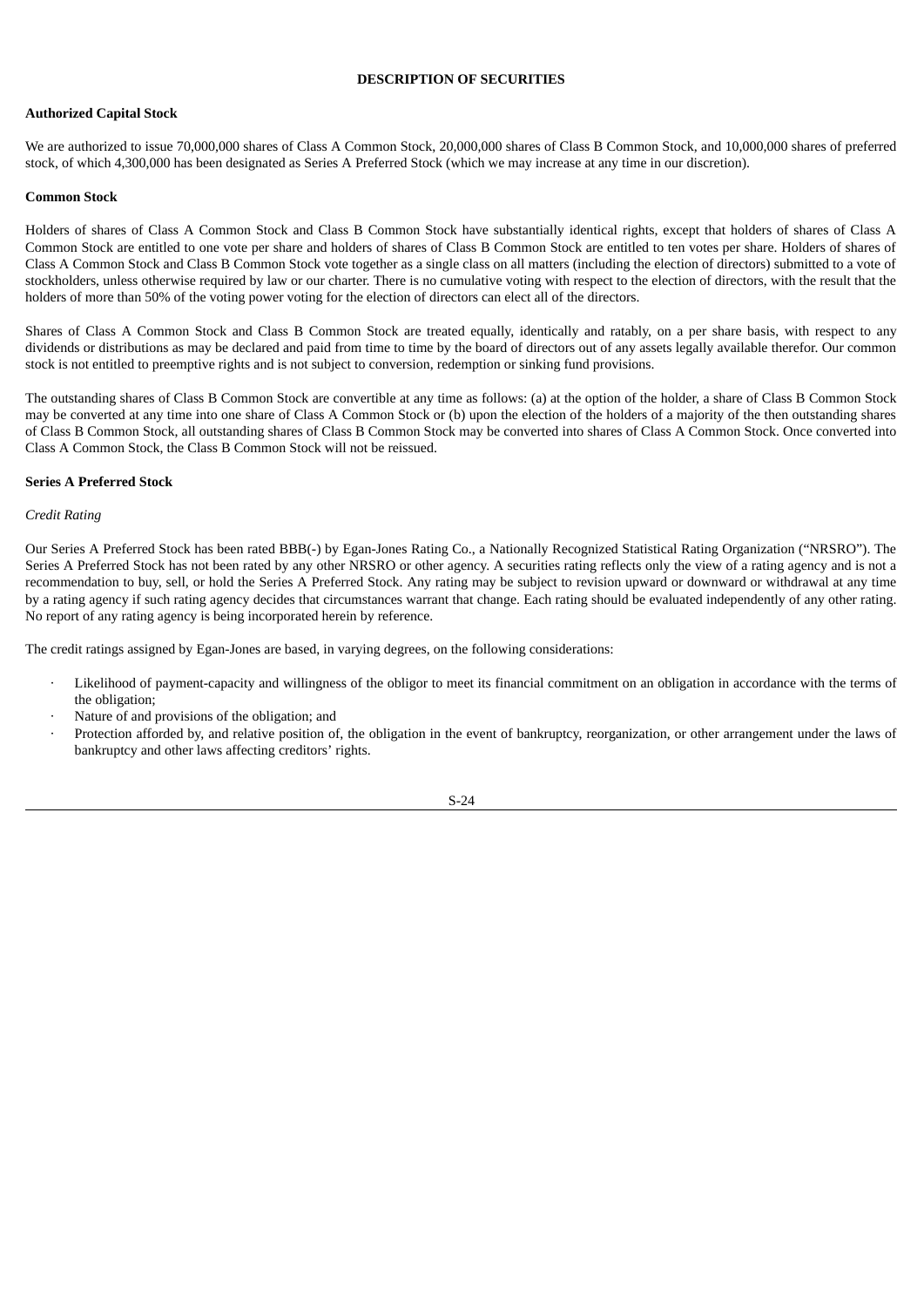Credit ratings assigned by Egan-Jones are expressed in terms of default risk. The rating scale utilized by Egan-Jones is as follows:

- AAA— An obligation rated "AAA" has the highest rating assigned by Egan-Jones. The obligor's capacity to meet its financial commitment on the obligation is extremely strong.
- · **AA** An obligation rated "AA" differs from the highest-rated obligations only to a small degree. The obligor's capacity to meet its financial commitment on the obligation is very strong.
- · **A** An obligation rated "A" is somewhat more susceptible to the adverse effects of changes in circumstances and economic conditions than obligations in higher-rated categories. However, the obligor's capacity to meet its financial commitment on the obligation is still strong
- · **BBB** An obligation rated "BBB" exhibits adequate protection parameters. However, adverse economic conditions or changing circumstances are more likely to lead to a weakened capacity of the obligor to meet its financial commitment on the obligation.
- · **BB, B, CCC, CC, and C** Obligations rated "BB", "B", "CCC", "CC", and "C" are regarded as having significant speculative characteristics. "BB" indicates the least degree of speculation and "C" the highest. While such obligations will likely have some quality and protective characteristics, these may be outweighed by large uncertainties or major exposures to adverse conditions.
- **D** An obligation rated "D" is in payment default. The "D" rating category is used when payments on an obligation are not made on the date due even if the applicable grace period has not expired, unless Egan-Jones believes that such payments will be made during such grace period. The "D" rating also will be used upon the filing of a bankruptcy petition or the taking of a similar action if payments on an obligation are jeopardized.
- **Plus**  $(+)$  or minus  $(-)$  The ratings from "AA" to "CCC" may be modified by the addition of a plus  $(+)$  or minus  $(-)$  sign to show relative standing within the major rating categories.

### *No Maturity, Sinking Fund or Mandatory Redemption*

The Series A Preferred Stock has no stated maturity and will not be subject to any sinking fund or mandatory redemption. Shares of the Series A Preferred Stock will remain outstanding indefinitely unless we decide to redeem or otherwise repurchase them. We are not required to set aside funds to redeem the Series A Preferred Stock.

#### *Ranking*

The Series A Preferred Stock ranks, with respect to rights to the payment of dividends and the distribution of assets upon our liquidation, dissolution or winding up:

- senior to all classes or series of our common stock and to all other equity securities issued by us other than equity securities referred to in the next two bullet points below;
- · on a parity with all equity securities issued by us with terms specifically providing that those equity securities rank on a parity with the Series A Preferred Stock with respect to rights to the payment of dividends and the distribution of assets upon our liquidation, dissolution or winding up;
- junior to all equity securities issued by us with terms specifically providing for ranking senior to the Series A Preferred Stock with respect to rights to the payment of dividends and the distribution of assets upon our liquidation, dissolution or winding up (please see the section entitled "*Voting Rights*" below); and
- · effectively junior to all our existing and future indebtedness (including indebtedness convertible to our common stock or preferred stock) and to any indebtedness and other liabilities of (as well as any preferred equity interests held by others in) our existing subsidiaries.

#### *Dividends*

Holders of shares of the Series A Preferred Stock are entitled to receive, when, as and if declared by our board of directors, out of funds of the Company legally available for the payment of dividends, cumulative cash dividends at the rate of 9.75% of the \$25.00 per share liquidation preference per annum (equivalent to \$2.4375 per annum per share). Dividends on the Series A Preferred Stock shall be payable monthly on the 15th day of each month; provided that if any dividend payment date is not a business day, as defined in the certificate of designations, then the dividend that would otherwise have been payable on that dividend payment date may be paid on the next succeeding business day and no interest, additional dividends or other sums will accrue on the amount so payable for the period from and after that dividend payment date to that next succeeding business day. Any dividend payable on the Series A Preferred Stock, including dividends payable for any partial dividend period, will be computed on the basis of a 360-day year consisting of twelve 30-day months; however, the shares of Series A Preferred Stock offered hereby will be credited as having accrued dividends since the first day of the calendar month in which they are issued. Dividends will be payable to holders of record as they appear in our stock records for the Series A Preferred Stock at the close of business on the applicable record date, which shall be the last day of the calendar month, whether or not a business day, immediately preceding the month in which the applicable dividend payment date falls. As a result, holders of shares of Series A Preferred Stock will not be entitled to receive dividends on a dividend payment date if such shares were not issued and outstanding on the applicable dividend record date.

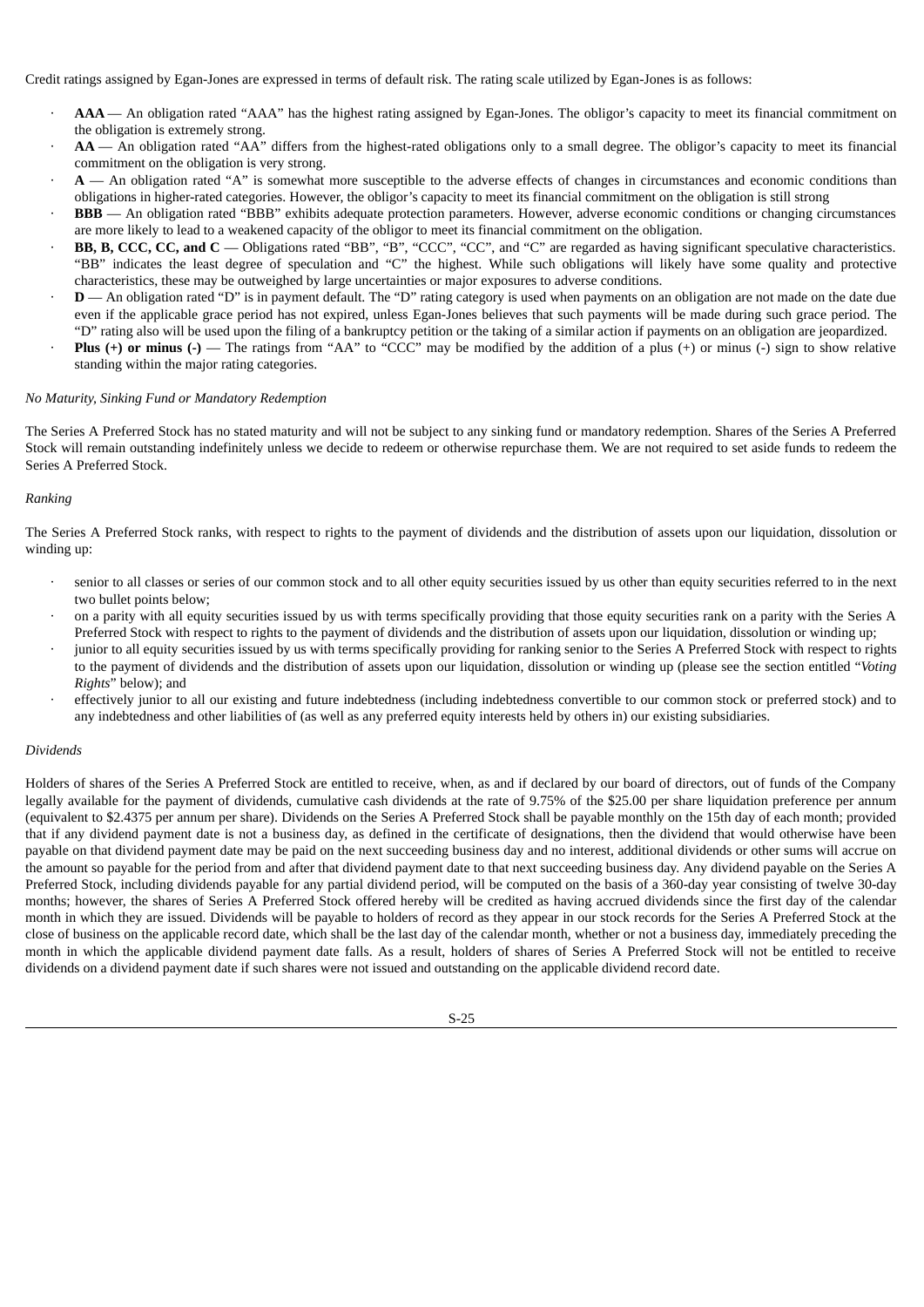No dividends on shares of Series A Preferred Stock shall be authorized by our board of directors or paid or set apart for payment by us at any time when the terms and provisions of any agreement of ours, including any agreement relating to our indebtedness, prohibit the authorization, payment or setting apart for payment thereof or provide that the authorization, payment or setting apart for payment thereof would constitute a breach of the agreement or a default under the agreement, or if the authorization, payment or setting apart for payment shall be restricted or prohibited by law.

Notwithstanding the foregoing, dividends on the Series A Preferred Stock will accrue whether or not we have earnings, whether or not there are funds legally available for the payment of those dividends and whether or not those dividends are declared by our board of directors. No interest, or sum in lieu of interest, will be payable in respect of any dividend payment or payments on the Series A Preferred Stock that may be in arrears, and holders of the Series A Preferred Stock will not be entitled to any dividends in excess of full cumulative dividends described above. Any dividend payment made on the Series A Preferred Stock shall first be credited against the earliest accumulated but unpaid dividend due with respect to those shares.

Future distributions on our common stock and preferred stock, including the Series A Preferred Stock, will be at the discretion of our board of directors and will depend on, among other things, our results of operations, cash flow from operations, financial condition and capital requirements, any debt service requirements and any other factors our board of directors deems relevant. Accordingly, we cannot guarantee that we will be able to make cash distributions on our preferred stock or what the actual distributions will be for any future period.

Unless full cumulative dividends on all shares of Series A Preferred Stock have been or contemporaneously are declared and paid or declared and a sum sufficient for the payment thereof has been or contemporaneously is set apart for payment for all past dividend periods, no dividends (other than in shares of common stock or in shares of any series of preferred stock that we may issue ranking junior to the Series A Preferred Stock as to the payment of dividends and the distribution of assets upon liquidation, dissolution or winding up) shall be declared or paid or set aside for payment upon shares of our common stock or preferred stock that we may issue ranking junior to, or on a parity with, the Series A Preferred Stock as to the payment of dividends or the distribution of assets upon liquidation, dissolution or winding up. Nor shall any other distribution be declared or made upon shares of our common stock or preferred stock that we may issue ranking junior to, or on a parity with, the Series A Preferred Stock as to the payment of dividends or the distribution of assets upon liquidation, dissolution or winding up. Also, any shares of our common stock or preferred stock that we may issue ranking junior to or on a parity with the Series A Preferred Stock as to the payment of dividends or the distribution of assets upon liquidation, dissolution or winding up shall not be redeemed, purchased or otherwise acquired for any consideration (or any moneys paid to or made available for a sinking fund for the redemption of any such shares) by us (except by conversion into or exchange for our other capital stock that we may issue ranking junior to the Series A Preferred Stock as to the payment of dividends and the distribution of assets upon liquidation, dissolution or winding up).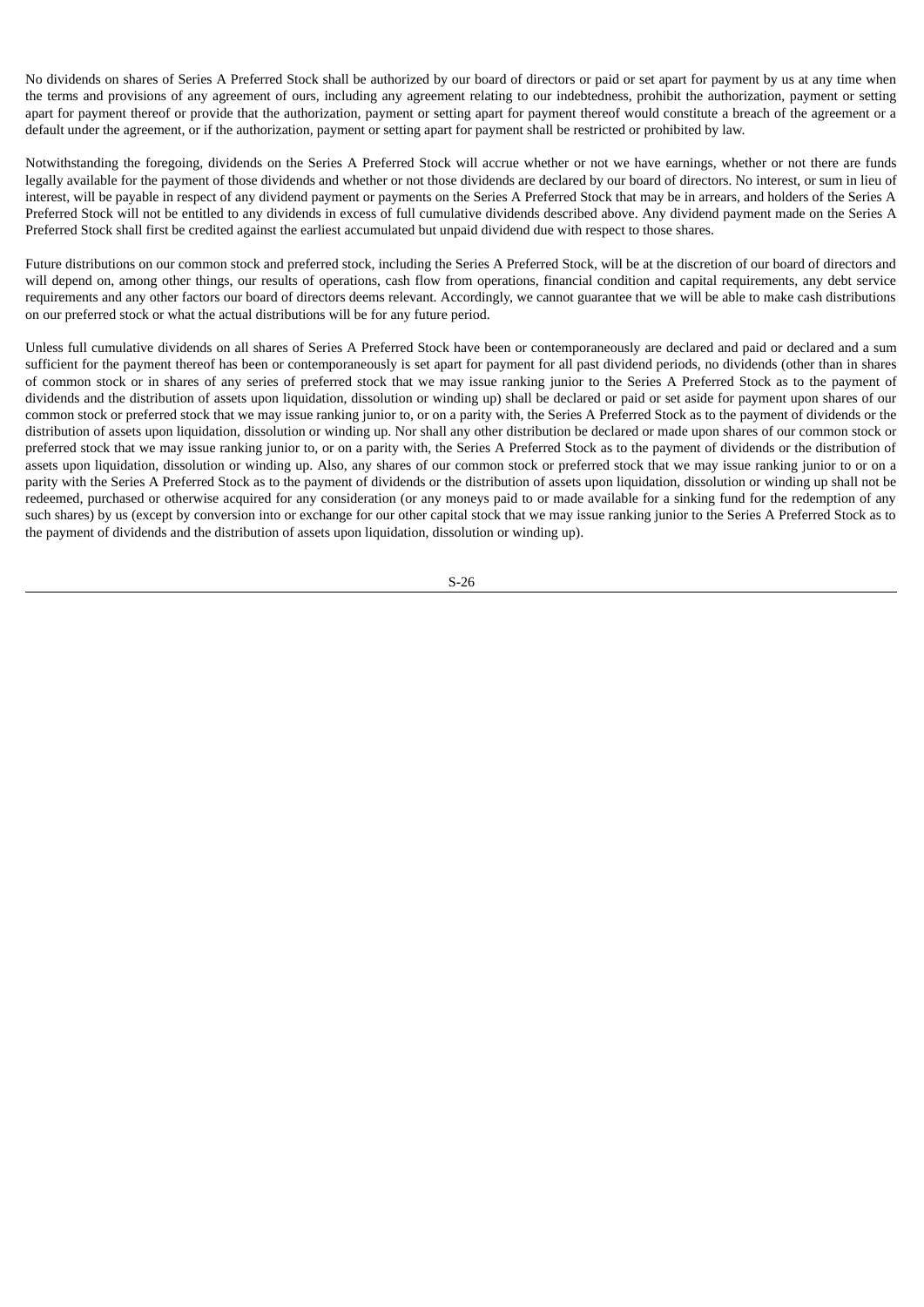When dividends are not paid in full (or a sum sufficient for such full payment is not so set apart) upon the Series A Preferred Stock and the shares of any other series of preferred stock that we may issue ranking on a parity as to the payment of dividends with the Series A Preferred Stock, all dividends declared upon the Series A Preferred Stock and any other series of preferred stock that we may issue ranking on a parity as to the payment of dividends with the Series A Preferred Stock shall be declared pro rata so that the amount of dividends declared per share of Series A Preferred Stock and such other series of preferred stock that we may issue shall in all cases bear to each other the same ratio that accrued dividends per share on the Series A Preferred Stock and such other series of preferred stock that we may issue (which shall not include any accrual in respect of unpaid dividends for prior dividend periods if such preferred stock does not have a cumulative dividend) bear to each other. No interest, or sum of money in lieu of interest, shall be payable in respect of any dividend payment or payments on the Series A Preferred Stock that may be in arrears.

#### *Liquidation Preference*

In the event of our voluntary or involuntary liquidation, dissolution or winding up, the holders of shares of Series A Preferred Stock will be entitled to be paid out of the assets we have legally available for distribution to our shareholders, subject to the preferential rights of the holders of any class or series of our capital stock we may issue ranking senior to the Series A Preferred Stock with respect to the distribution of assets upon liquidation, dissolution or winding up, a liquidation preference of \$25.00 per share, plus an amount equal to any accumulated and unpaid dividends to, but not including, the date of payment, before any distribution of assets is made to holders of our common stock or any other class or series of our capital stock we may issue that ranks junior to the Series A Preferred Stock as to liquidation rights.

In the event that, upon any such voluntary or involuntary liquidation, dissolution or winding up, our available assets are insufficient to pay the amount of the liquidating distributions on all outstanding shares of Series A Preferred Stock and the corresponding amounts payable on all shares of other classes or series of our capital stock that we may issue ranking on a parity with the Series A Preferred Stock in the distribution of assets, then the holders of the Series A Preferred Stock and all other such classes or series of capital stock shall share ratably in any such distribution of assets in proportion to the full liquidating distributions to which they would otherwise be respectively entitled.

We will use commercially reasonable efforts to provide written notice of any such liquidation, dissolution or winding up no fewer than 10 days prior to the payment date. After payment of the full amount of the liquidating distributions to which they are entitled, the holders of Series A Preferred Stock will have no right or claim to any of our remaining assets. The consolidation or merger of us with or into any other corporation, trust or entity or of any other entity with or into us, or the sale, lease, transfer or conveyance of all or substantially all of our property or business, shall not be deemed a liquidation, dissolution or winding up of us (although such events may give rise to the special optional redemption to the extent described below).

### *Optional Redemption*

On and after June 27, 2023, we may, at our option, upon not less than 30 nor more than 60 days' written notice, redeem the Series A Preferred Stock, in whole or in part, at any time or from time to time, for cash at a redemption price equal to \$25.00 per share, plus any accumulated and unpaid dividends thereon to, but not including, the date fixed for redemption.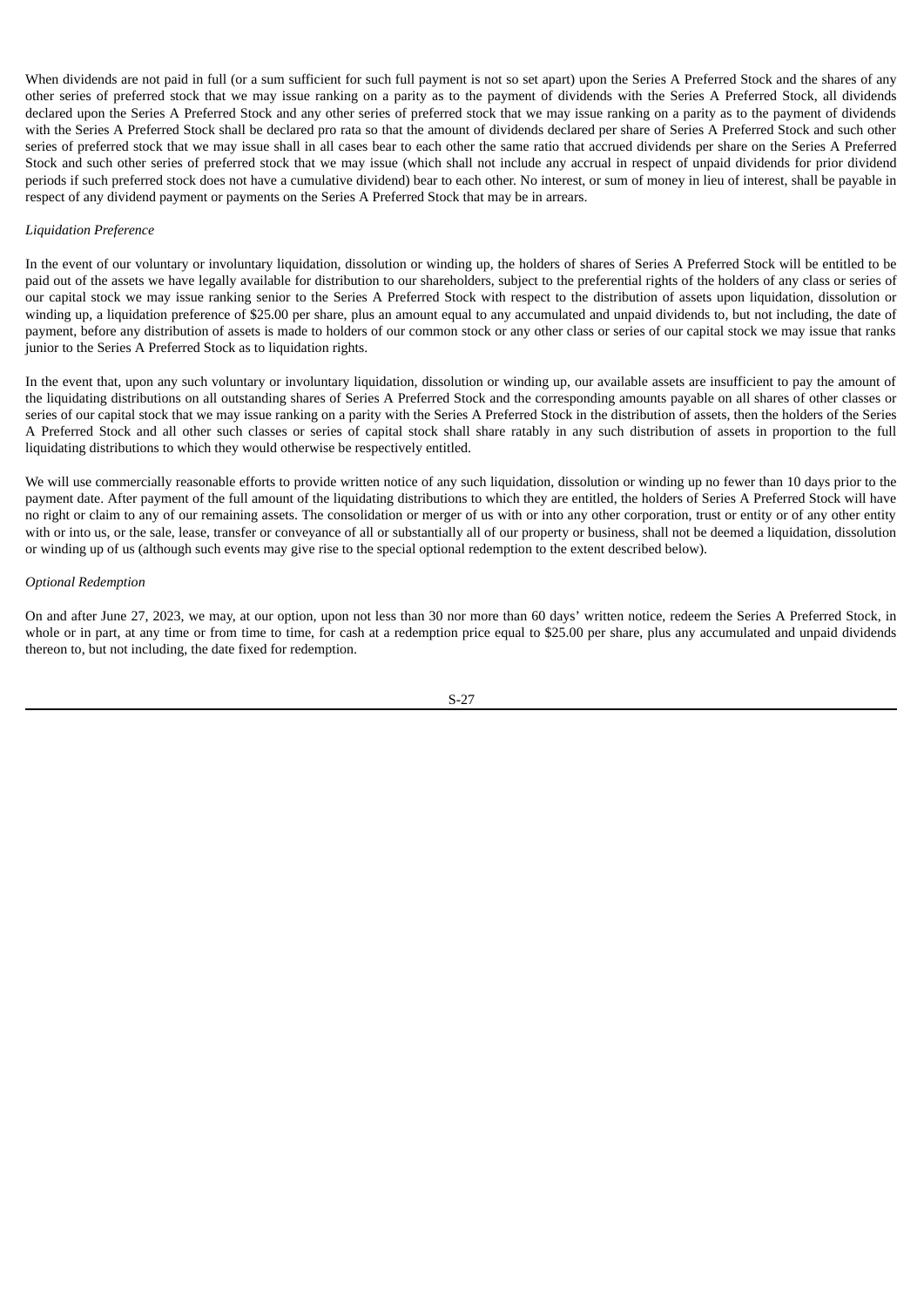#### *Special Optional Redemption*

Upon the occurrence of a Change of Control, we may, at our option, upon not less than 30 nor more than 60 days' written notice, redeem the Series A Preferred Stock, in whole or in part, within 120 days after the first date on which such Change of Control occurred, for cash at a redemption price of \$25.00 per share, plus any accumulated and unpaid dividends thereon to, but not including, the redemption date.

A "Change of Control" is deemed to occur when the following have occurred and are continuing:

- the acquisition by any person, including any syndicate or group deemed to be a "person" under Section 13(d)(3) of the Exchange Act (other than Mr. Rouhana, the chairman of our board of directors, our chief executive officer and our principal stockholder, any member of his immediate family, and any "person" or "group" under Section 13(d)(3) of the Exchange Act, that is controlled by Mr. Rouhana or any member of his immediate family, any beneficiary of the estate of Mr. Rouhana, or any trust, partnership, corporate or other entity controlled by any of the foregoing), of beneficial ownership, directly or indirectly, through a purchase, merger or other acquisition transaction or series of purchases, mergers or other acquisition transactions of our stock entitling that person to exercise more than 50% of the total voting power of all our stock entitled to vote generally in the election of our directors (except that such person will be deemed to have beneficial ownership of all securities that such person has the right to acquire, whether such right is currently exercisable or is exercisable only upon the occurrence of a subsequent condition); and
- following the closing of any transaction referred to above, neither we nor the acquiring or surviving entity has a class of common securities (or American Depositary Receipts representing such securities) listed on the NYSE, the NYSE American, or Nasdaq, or listed or quoted on an exchange or quotation system that is a successor to the NYSE, the NYSE American, or Nasdaq.

#### *Redemption Procedures*

In the event we elect to redeem Series A Preferred Stock, the notice of redemption will be mailed to each holder of record of Series A Preferred Stock called for redemption at such holder's address as it appears on our stock transfer records, not less than 30 nor more than 60 days prior to the redemption date, and will state the following:

- the redemption date;
- the number of shares of Series A Preferred Stock to be redeemed;
- the redemption price;
- · the place or places where certificates (if any) for the Series A Preferred Stock are to be surrendered for payment of the redemption price;
- · that dividends on the shares to be redeemed will cease to accumulate on the redemption date;
- · whether such redemption is being made pursuant to the provisions described above under "—*Optional Redemption*" or "—*Special Optional Redemption*"; and
- if applicable, that such redemption is being made in connection with a Change of Control and, in that case, a brief description of the transaction or transactions constituting such Change of Control.

If less than all of the Series A Preferred Stock held by any holder are to be redeemed, the notice mailed to such holder shall also specify the number of shares of Series A Preferred Stock held by such holder to be redeemed. No failure to give such notice or any defect thereto or in the mailing thereof shall affect the validity of the proceedings for the redemption of any shares of Series A Preferred Stock except as to the holder to whom notice was defective or not given.

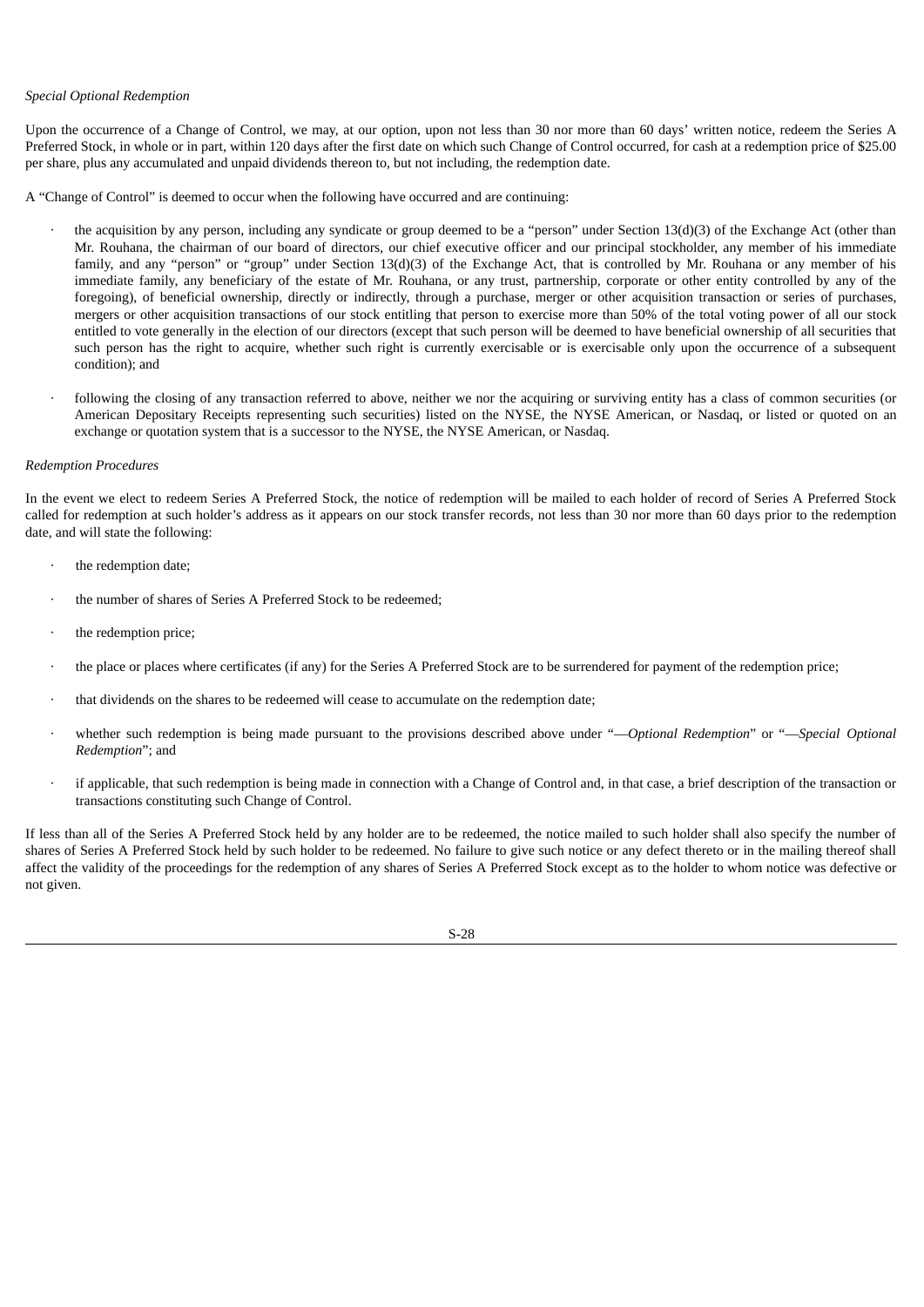Holders of Series A Preferred Stock to be redeemed shall surrender the Series A Preferred Stock at the place designated in the notice of redemption and shall be entitled to the redemption price and any accumulated and unpaid dividends payable upon the redemption following the surrender. If notice of redemption of any shares of Series A Preferred Stock has been given and if we have irrevocably set aside the funds necessary for redemption in trust for the benefit of the holders of the shares of Series A Preferred Stock so called for redemption, then from and after the redemption date (unless default shall be made by us in providing for the payment of the redemption price plus accumulated and unpaid dividends, if any), dividends will cease to accrue on those shares of Series A Preferred Stock, those shares of Series A Preferred Stock shall no longer be deemed outstanding and all rights of the holders of those shares will terminate, except the right to receive the redemption price plus accumulated and unpaid dividends, if any, payable upon redemption. If any redemption date is not a business day, then the redemption price and accumulated and unpaid dividends, if any, payable upon redemption may be paid on the next business day and no interest, additional dividends or other sums will accrue on the amount payable for the period from and after that redemption date to that next business day. If less than all of the outstanding Series A Preferred Stock is to be redeemed, the Series A Preferred Stock to be redeemed shall be selected pro rata (as nearly as may be practicable without creating fractional shares) or by any other equitable method we determine.

In connection with any redemption of Series A Preferred Stock, we shall pay, in cash, any accumulated and unpaid dividends to, but not including, the redemption date, unless a redemption date falls after a dividend record date and prior to the corresponding dividend payment date, in which case each holder of Series A Preferred Stock at the close of business on such dividend record date shall be entitled to the dividend payable on such shares on the corresponding dividend payment date notwithstanding the redemption of such shares before such dividend payment date. Except as provided above, we will make no payment or allowance for unpaid dividends, whether or not in arrears, on shares of the Series A Preferred Stock to be redeemed.

No shares of Series A Preferred Stock shall be redeemed unless full cumulative dividends on all shares of Series A Preferred Stock have been or contemporaneously are declared and paid and all outstanding shares of Series A Preferred Stock are simultaneously redeemed. We shall not otherwise purchase or acquire directly or indirectly any shares of Series A Preferred Stock (except by exchanging it for our capital stock ranking junior to the Series A Preferred Stock as to the payment of dividends and distribution of assets upon liquidation, dissolution or winding up); provided, however, that the foregoing shall not prevent the purchase or acquisition by us of shares of Series A Preferred Stock pursuant to a purchase or exchange offer made on the same terms to holders of all outstanding shares of Series A Preferred Stock.

Subject to applicable law, we may purchase shares of Series A Preferred Stock in the open market, by tender or by private agreement. Any shares of Series A Preferred Stock that we acquire may be retired and reclassified as authorized but unissued shares of preferred stock, without designation as to class or series, and may thereafter be reissued as any class or series of preferred stock.

*Voting Rights*

Holders of the Series A Preferred Stock do not have any voting rights, except as set forth below or as otherwise required by law.

On each matter on which holders of Series A Preferred Stock are entitled to vote, each share of Series A Preferred Stock will be entitled to one vote. In instances described below where holders of Series A Preferred Stock vote with holders of any other class or series of our preferred stock as a single class on any matter, the Series A Preferred Stock and the shares of each such other class or series will have one vote for each \$25.00 of liquidation preference (excluding accumulated dividends) represented by their respective shares.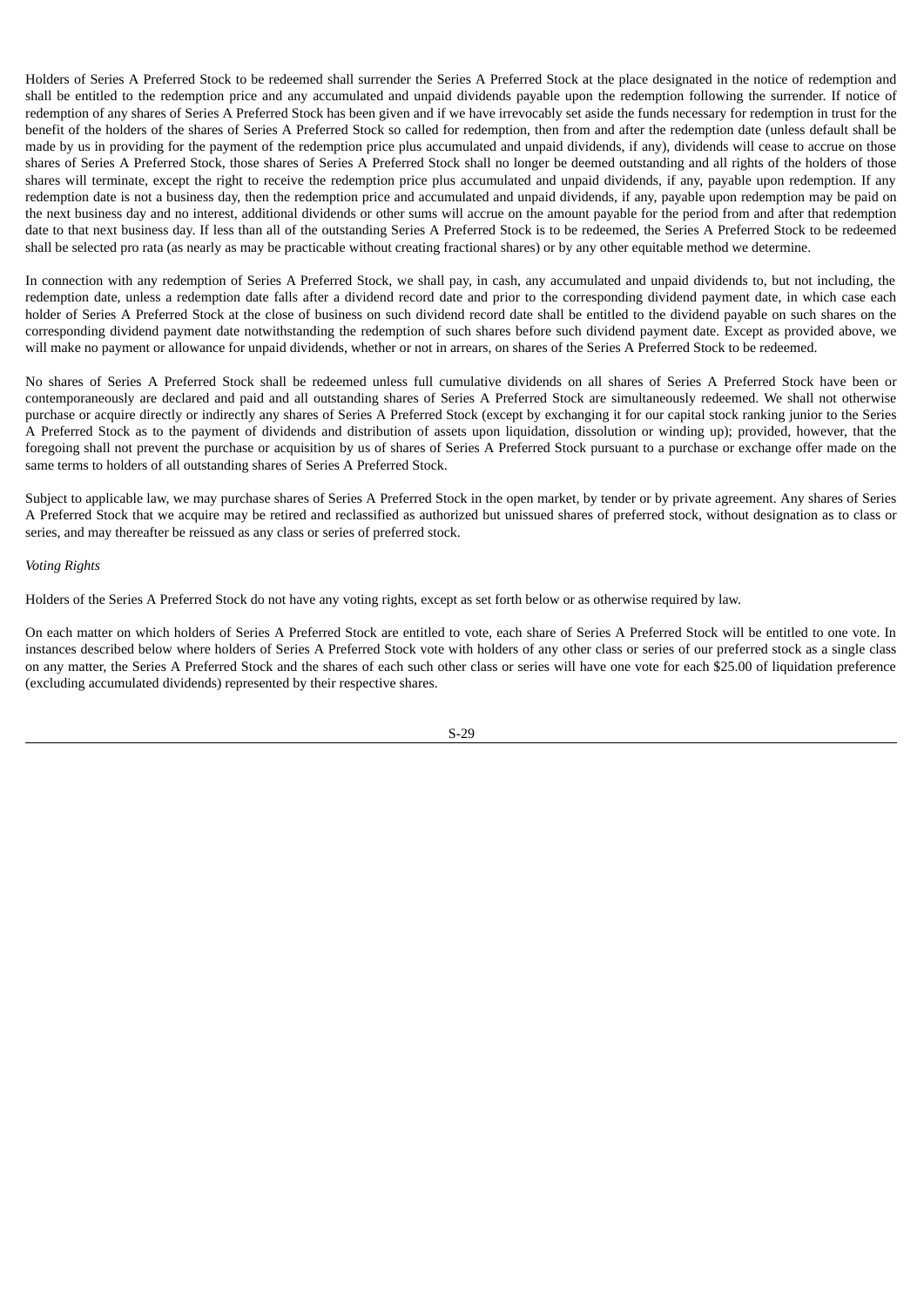Whenever dividends on any shares of Series A Preferred Stock are in arrears for eighteen or more monthly dividend periods, whether or not consecutive, the number of directors constituting our board of directors will be automatically increased by two (if not already increased by two by reason of the election of directors by the holders of any other class or series of our preferred stock we may issue upon which like voting rights have been conferred and are exercisable and with which the Series A Preferred Stock is entitled to vote as a class with respect to the election of those two directors) and the holders of Series A Preferred Stock (voting separately as a class with all other classes or series of preferred stock we may issue upon which like voting rights have been conferred and are exercisable and which are entitled to vote as a class with the Series A Preferred Stock in the election of those two directors) will be entitled to vote for the election of those two additional directors (the "preferred stock directors") at a special meeting called by us at the request of the holders of record of at least 25% of the outstanding shares of Series A Preferred Stock or by the holders of any other class or series of preferred stock upon which like voting rights have been conferred and are exercisable and which are entitled to vote as a class with the Series A Preferred Stock in the election of those two preferred stock directors (unless the request is received less than 90 days before the date fixed for the next annual or special meeting of shareholders, in which case, such vote will be held at the earlier of the next annual or special meeting of shareholders), and at each subsequent annual meeting until all dividends accumulated on the Series A Preferred Stock for all past dividend periods and the then current dividend period have been fully paid or declared and a sum sufficient for the payment thereof set aside for payment. In that case, the right of holders of the Series A Preferred Stock to elect any directors will cease and, unless there are other classes or series of our preferred stock upon which like voting rights have been conferred and are exercisable, any preferred stock directors elected by holders of the Series A Preferred Stock shall immediately resign and the number of directors constituting the board of directors shall be reduced accordingly. In no event shall the holders of Series A Preferred Stock be entitled under these voting rights to elect a preferred stock director that would cause us to fail to satisfy a requirement relating to director independence of any national securities exchange or quotation system on which any class or series of our capital stock is listed or quoted. For the avoidance of doubt, in no event shall the total number of preferred stock directors elected by holders of the Series A Preferred Stock (voting separately as a class with all other classes or series of preferred stock we may issue upon which like voting rights have been conferred and are exercisable and which are entitled to vote as a class with the Series A Preferred Stock in the election of such directors) under these voting rights exceed two. Any person nominated to serve as a director of the Company under the foregoing terms shall be reasonably acceptable to the Company.

If a special meeting is not called by us within 30 days after request from the holders of Series A Preferred Stock as described above, then the holders of record of at least 25% of the outstanding Series A Preferred Stock may designate a holder to call the meeting at our expense.

If, at any time when the voting rights conferred upon the Series A Preferred Stock are exercisable, any vacancy in the office of a preferred stock director shall occur, then such vacancy may be filled only by a written consent of the remaining preferred stock director, or if none remains in office, by vote of the holders of record of the outstanding Series A Preferred Stock and any other classes or series of preferred stock upon which like voting rights have been conferred and are exercisable and which are entitled to vote as a class with the Series A Preferred Stock in the election of the preferred stock directors. Any preferred stock director elected or appointed may be removed only by the affirmative vote of holders of the outstanding Series A Preferred Stock and any other classes or series of preferred stock upon which like voting rights have been conferred and are exercisable and which classes or series of preferred stock are entitled to vote as a class with the Series A Preferred Stock in the election of the preferred stock directors, such removal to be effected by the affirmative vote of a majority of the votes entitled to be cast by the holders of the outstanding Series A Preferred Stock and any such other classes or series of preferred stock, and may not be removed by the holders of the common stock.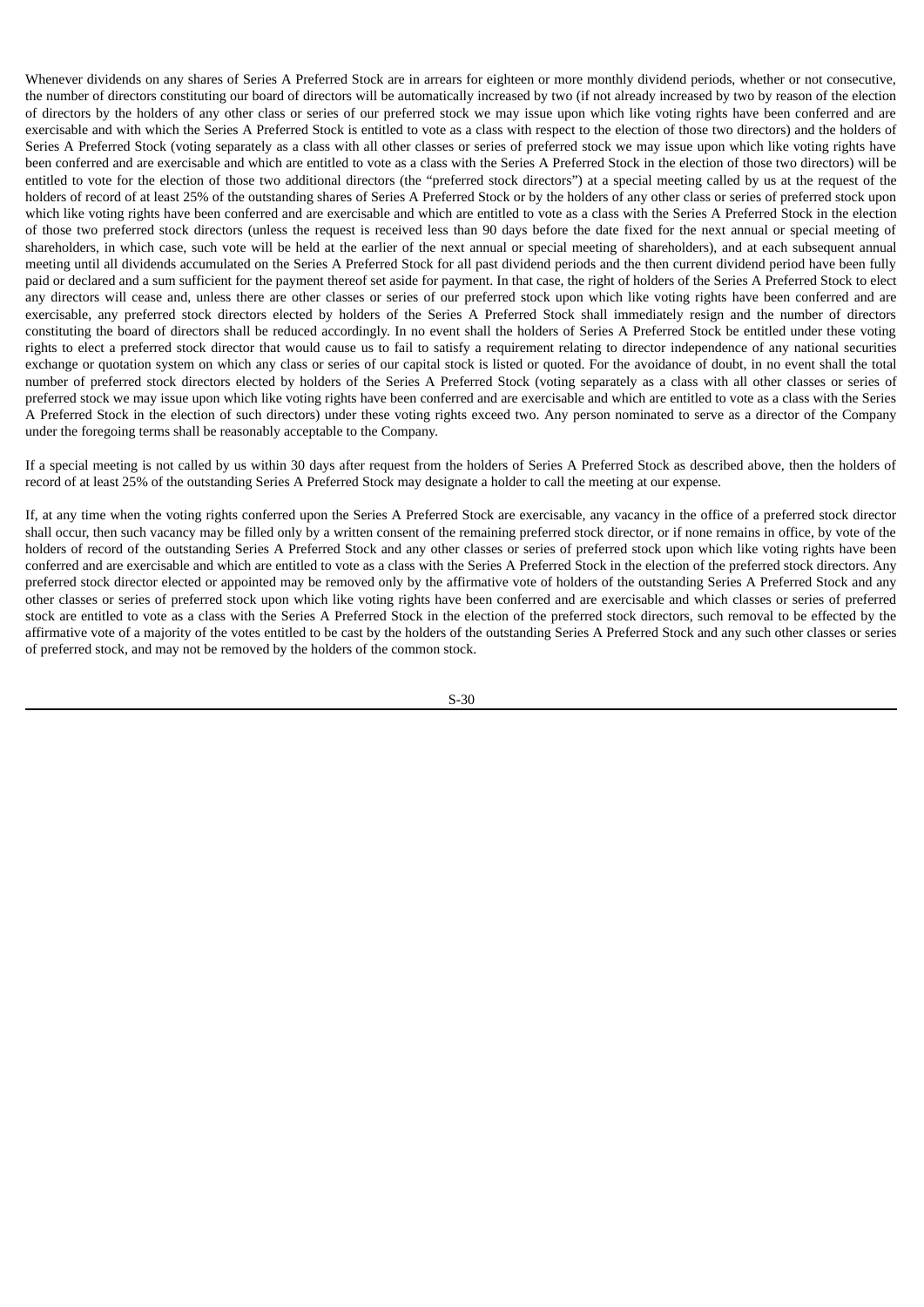So long as any shares of Series A Preferred Stock remain outstanding, we will not, without the affirmative vote or consent of the holders of at least 66.67% of the votes entitled to be cast by the holders of the Series A Preferred Stock outstanding at the time, given in person or by proxy, either in writing or at a meeting (voting together as a class with all other series of parity preferred stock that we may issue upon which like voting rights have been conferred and are exercisable), (a) authorize or create, or increase the authorized or issued amount of, any class or series of capital stock ranking senior to the Series A Preferred Stock with respect to payment of dividends or the distribution of assets upon liquidation, dissolution or winding up or reclassify any of our authorized capital stock into such shares, or create, authorize or issue any obligation or security convertible into or evidencing the right to purchase any such shares; or (b) unless redeeming all Series A Preferred Stock in connection with such action, amend, alter, repeal or replace our certificate of incorporation, including by way of a merger, consolidation or otherwise in which we may or may not be the surviving entity, so as to materially and adversely affect and deprive holders of Series A Preferred Stock of any right, preference, privilege or voting power of the Series A Preferred Stock (each, an "Event"). An increase in the amount of the authorized preferred stock, including the Series A Preferred Stock, or the creation or issuance of any additional Series A Preferred Stock or other series of preferred stock that we may issue, or any increase in the amount of authorized shares of such series, in each case ranking on a parity with or junior to the Series A Preferred Stock with respect to payment of dividends or the distribution of assets upon liquidation, dissolution or winding up, shall not be deemed an Event and will not require us to obtain 66.67% of the votes entitled to be cast by the holders of the Series A Preferred Stock and all such other similarly affected series, outstanding at the time (voting together as a class).

The foregoing voting provisions will not apply if, at or prior to the time when the act with respect to which such vote would otherwise be required shall be affected, all outstanding shares of Series A Preferred Stock shall have been redeemed or called for redemption upon proper notice and sufficient funds shall have been deposited in trust to affect such redemption.

Except as expressly stated in the certificate of designations or as may be required by applicable law, the Series A Preferred Stock do not have any relative, participating, optional or other special voting rights or powers and the consent of the holders thereof shall not be required for the taking of any corporate action.

### *No Conversion Rights*

The Series A Preferred Stock is not convertible into our common stock or any other security.

#### *No Preemptive Rights*

No holders of the Series A Preferred Stock will, as holders of Series A Preferred Stock, have any preemptive rights to purchase or subscribe for our common stock or any other security.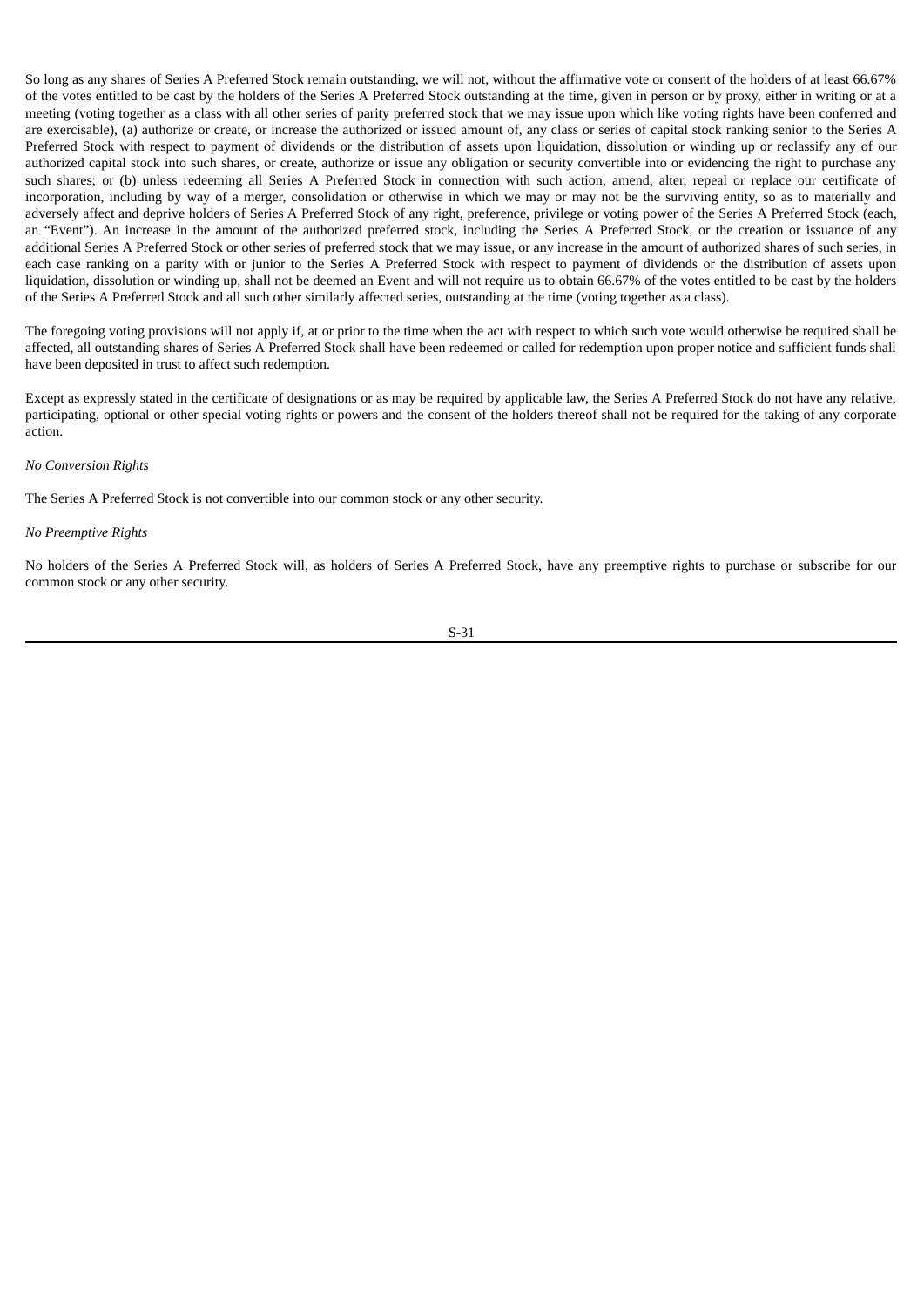### **PLAN OF DISTRIBUTION**

<span id="page-35-0"></span>We have entered into an ATM Agreement with the sales agents under which we may issue and sell shares of our Class A Common Stock and Series A Preferred Stock and having aggregate gross sales proceeds of up to \$100,000,000 from time to time through or to the sales agents, acting as sales agents or principals. The minimum offering price at which the shares of Series A Preferred Stock may be sold is \$25.00 per share. Each of the sales agents may sell the Class A Common Stock and Series A Preferred Stock by any method that is deemed to be an "at the market offering" as defined in Rule 415 promulgated under the Securities Act.

Each time we wish to issue and sell Class A Common Stock and/or Series A Preferred Stock under the sales agreement, we will notify the sales agents of the number or dollar value of shares of Class A Common Stock and/or Series A Preferred Stock to be issued, the dates on which such sales are anticipated to be made, and any minimum price below which sales shares of Class A Common Stock and/or Series A Preferred Stock may not be made. We will submit orders to only one sales agent relating to the sale of our securities on any given day. Once we have so instructed a sales agent, unless such sales agent declines to accept the terms of such notice, such sales agent has agreed to use its commercially reasonable efforts consistent with its normal trading and sales practices to sell such shares up to the amount specified on such terms. The obligations of each sales agent under the sales agreement to sell our Class A Common Stock and Series A Preferred Stock are subject to a number of customary conditions that we must meet.

Settlement for shares of our Class A Common Stock and Series A Preferred Stock will occur on the second trading day following the date on which the sale was made. Sales of our Class A Common Stock and Series A Preferred Stock as contemplated in this prospectus supplement will be settled through the facilities of The Depository Trust Company or by such other means as we and the applicable sales agent may agree upon. There is no arrangement for funds to be received in an escrow, trust or similar arrangement.

Each sales agent will be entitled to compensation at a commission rate of up to 3.0% of the gross sales price per share for any shares sold through such sales agent under the ATM Agreement, as further described under "Plan of Distribution." We also agreed to reimburse the sales agents for their combined legal expenses of \$50,000 in connection with entering into the sales agreement, plus (i) an aggregate fee payable to them of \$2,500 upon the filing of certain financial information, including the Company's annual and quarterly reports and the filing of certain post-effective amendments to the registration statement of which this prospectus supplement forms a part, and (ii) up to an aggregate of \$15,000 payable to them in connection with the filing of any prospectus supplement. Because there is no minimum offering amount required as a condition to close this offering, the actual total public offering amount, commissions and proceeds to us, if any, are not determinable at this time. In connection with the sale of the Class A Common Stock and Series A Preferred Stock on our behalf, each of the sales agents will be deemed to be an "underwriter" within the meaning of the Securities Act as amended, and the compensation of the sales agents will be deemed to be underwriting commissions or discounts. We have agreed to provide indemnification and contribution to each of the sales agents with respect to certain civil liabilities, including liabilities under the Securities Act. We estimate that the total expenses for the offering, excluding compensation payable to the sales agents and expense reimbursement under the terms of the sales agreement, will be up to approximately \$185,000.

The offering of our Class A Common Stock and Series A Preferred Stock pursuant to the sales agreement will terminate upon the termination of the sales agreement as described therein. We and each sales agent may each terminate the sales agreement at any time upon ten days' prior notice.

This summary of the material provisions of the sales agreement does not purport to be a complete statement of its terms and conditions. A copy of the sales agreement is filed with the SEC and is incorporated by reference into the registration statement of which this prospectus supplement is a part. See "*Where You Can Find More Information*" below.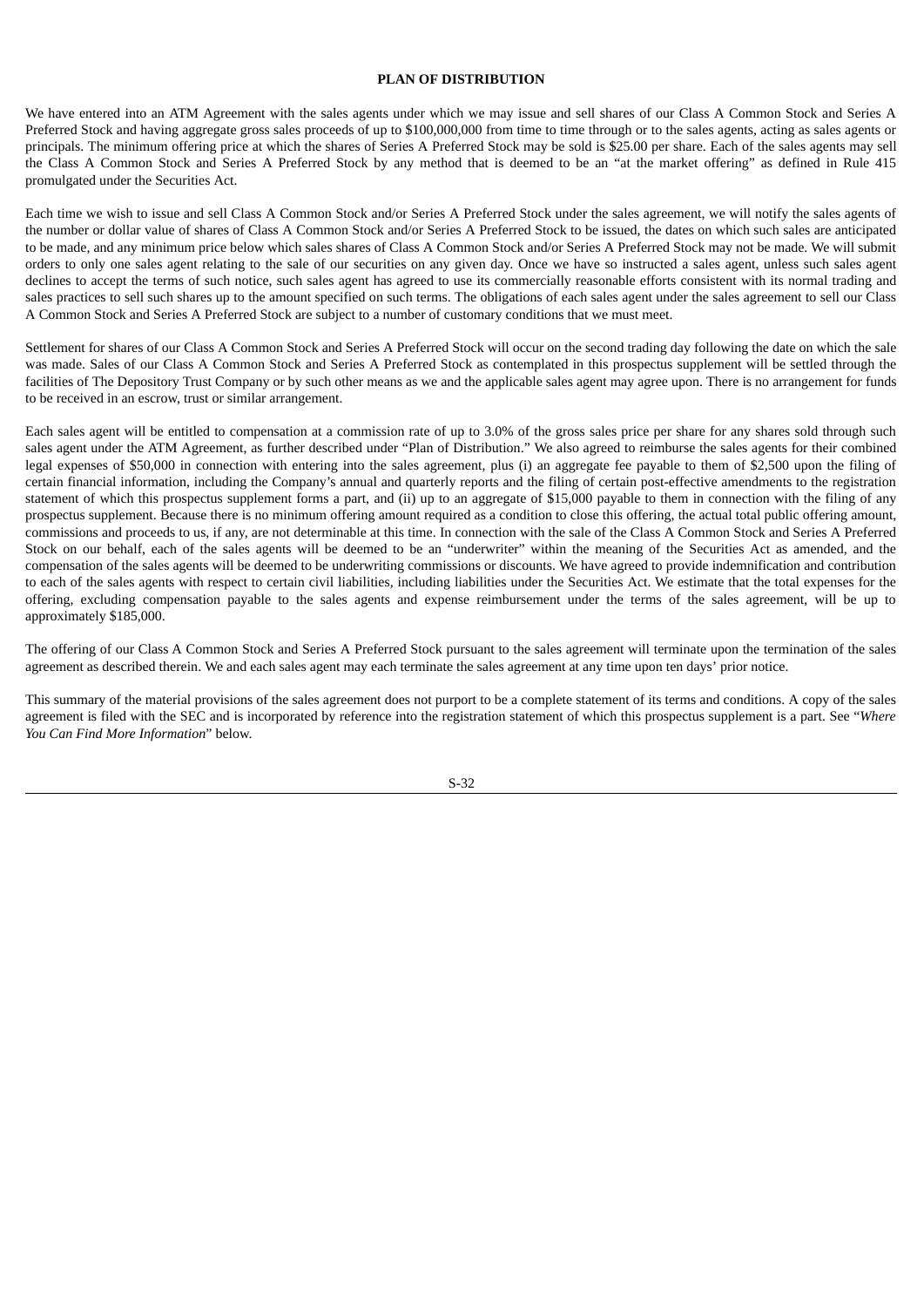To the extent required by Regulation M under the Exchange Act, neither sales agent will engage in any market making activities involving our common stock or preferred stock while the offering is ongoing under this prospectus.

Each sales agent and its affiliates have in the past and may in the future provide various investment banking and/or other financial services for us and/or our affiliates, for which services they may in the future receive customary fees.

In addition, the ATM Agreement provides that we will not (i) take any action designed to cause or result in, or that constitutes or would reasonably be expected to constitute, the stabilization or manipulation of the price of any of our securities to facilitate the sale or resale of common stock or preferred stock, or (ii) sell, bid for, or purchase common stock or preferred stock in violation of Regulation M, or pay anyone any compensation for soliciting purchases of the common stock or preferred under the sales agreement other than the sales agents.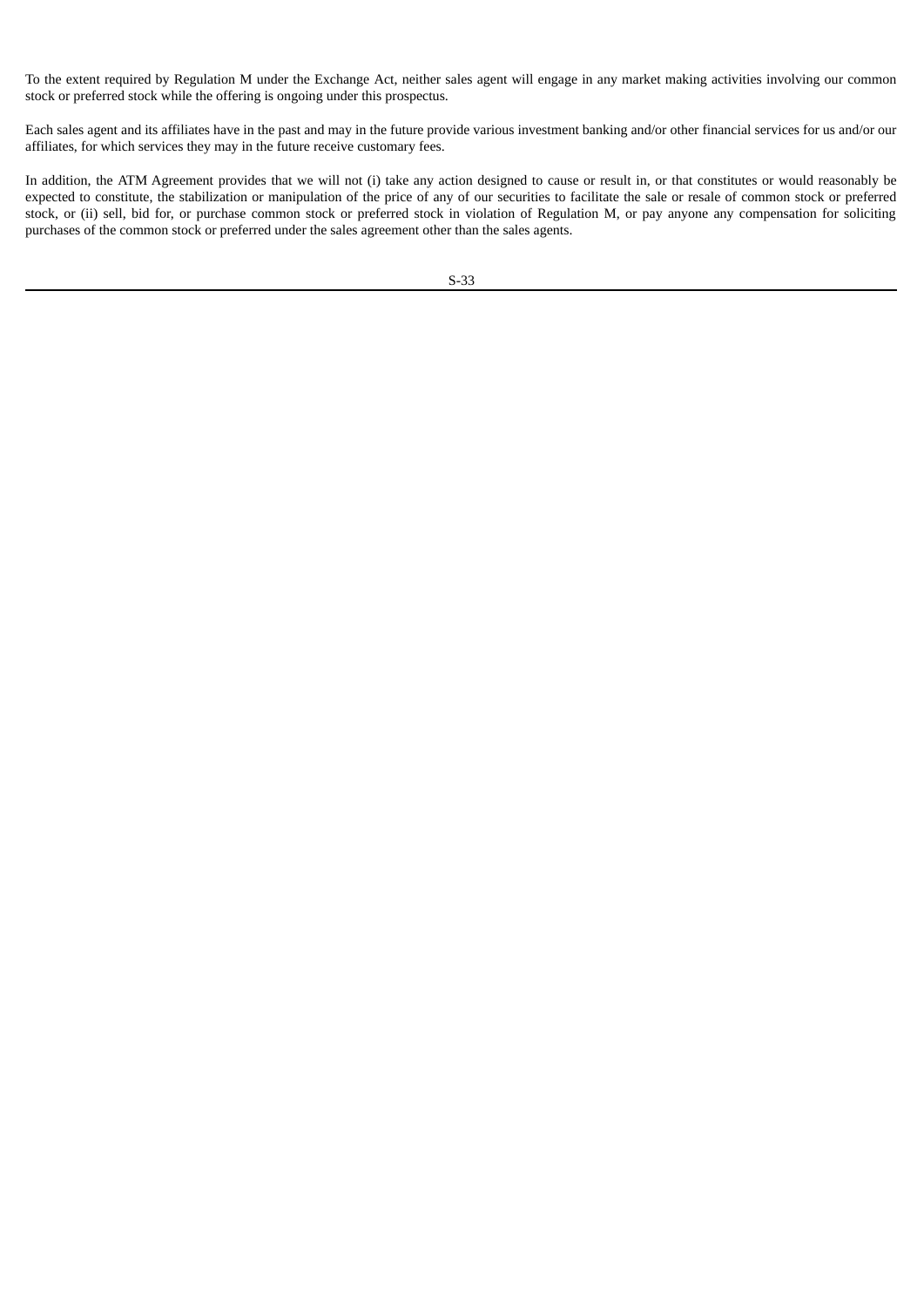# **CERTAIN U.S. FEDERAL TAX CONSIDERATIONS**

The following general discussion summarizes certain U.S. federal income tax considerations that may be applicable to "U.S. holders" and "Non-U.S. holders" (each as defined below) with respect to the initial purchase, ownership and disposition of shares of the Class A Common Stock and Series A Preferred Stock offered by this prospectus. This discussion only applies to purchasers who purchase and hold the shares of Class A Common Stock or Series A Preferred Stock as a capital asset within the meaning of Section 1221 of the Internal Revenue Code of 1986, as amended (the "Code") (generally property held for investment). This discussion does not describe all of the tax consequences that may be relevant to each purchaser or holder of the Class A Common Stock or Series A Preferred Stock in light of his, her, or its particular circumstances.

This discussion is based upon provisions of the Code, U.S. Treasury regulations, rulings and judicial decisions as of the date hereof. These authorities may change, perhaps retroactively, which could result in U.S. federal income tax consequences different from those summarized below. This discussion does not address all aspects of U.S. federal income taxation (such as the alternative minimum tax) and does not describe any foreign, state, local or other tax considerations that may be relevant to a purchaser or holder of the Class A Common Stock or Series A Preferred Stock in light of their particular circumstances. In addition, this discussion does not describe the U.S. federal income tax consequences applicable to a purchaser or a holder of the Class A Common Stock or Series A Preferred Stock who is subject to special treatment under U.S. federal income tax laws (including, a corporation that accumulates earnings to avoid U.S. federal income tax, a pass-through entity or an investor in a pass-through entity, a tax-exempt entity, pension or other employee benefit plans, financial institutions or broker-dealers, persons holding the Class A Common Stock or Series A Preferred Stock as part of a hedging or conversion transaction or straddle, a person subject to the alternative minimum tax, an insurance company, former U.S. citizens or former longterm U.S. residents). We cannot assure you that a change in law will not significantly alter the tax considerations that we describe in this discussion.

If a partnership (or any other entity treated as a partnership for U.S. federal income tax purposes) holds the Class A Common Stock or Series A Preferred Stock, the U.S. federal income tax treatment of a partner of that partnership generally will depend upon the status of the partner and the activities of the partnership. If you are a partnership or a partner of a partnership holding the Class A Common Stock or Series A Preferred Stock, you should consult your tax advisors as to the particular U.S. federal income tax consequences of acquiring, holding and disposing of the Class A Common Stock or Series A Preferred Stock.

You should consult your own tax advisor concerning the U.S. federal income tax consequences to you of acquiring, owning, and disposing of these securities, as well as any tax consequences arising under the laws of any state, local, foreign, or other tax jurisdiction and the possible effects of changes in U.S. federal or other tax laws.

## **U.S. Holders**

Subject to the qualifications set forth above, the following discussion summarizes certain U.S. federal income tax considerations that may relate to the purchase, ownership and disposition of the Class A Common Stock or Series A Preferred Stock by "U.S. holders." You are a "U.S. holder" if you are a beneficial owner of Class A Common Stock or Series A Preferred Stock and you are for U.S. federal income tax purposes:

an individual citizen or resident of the United States;

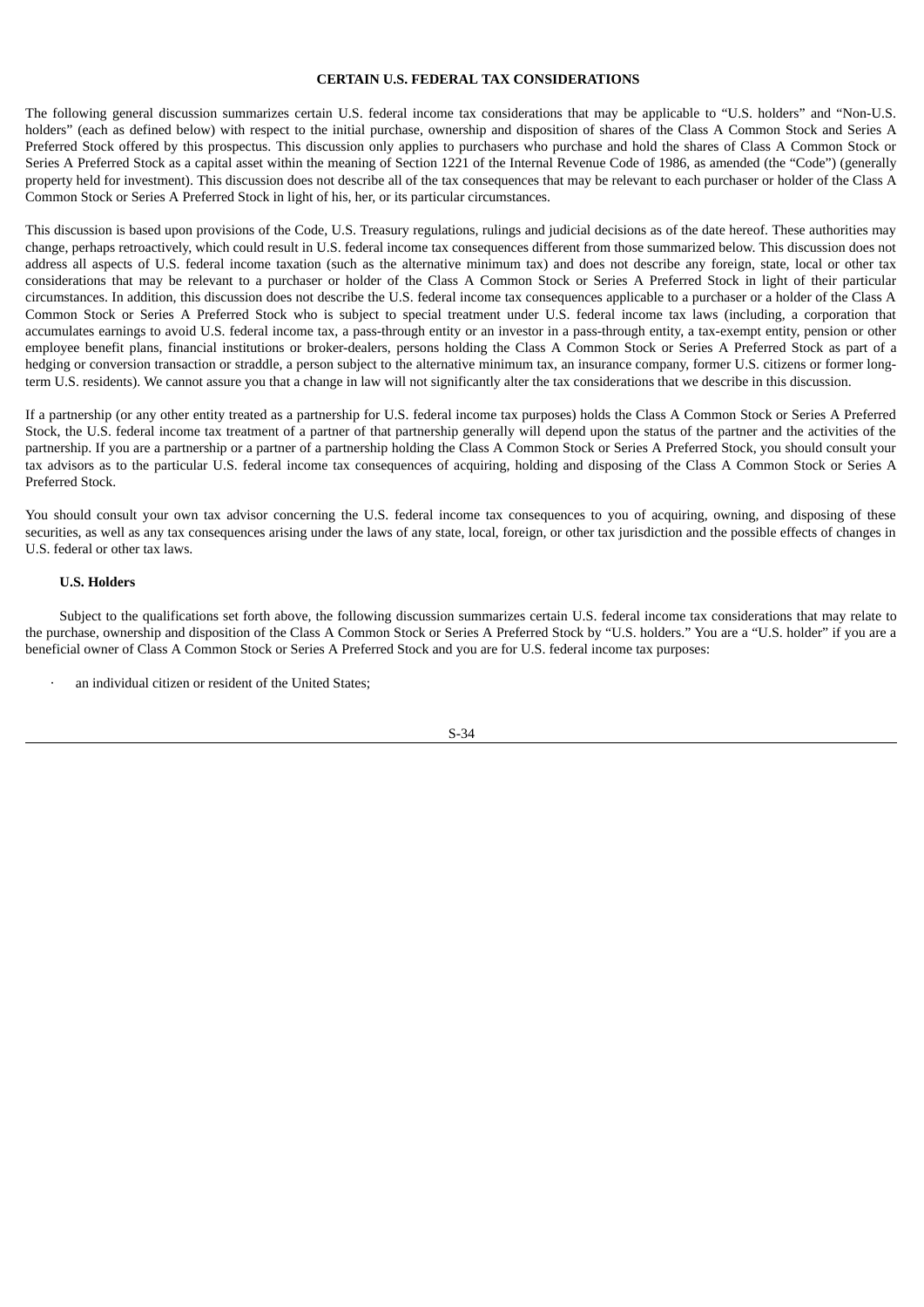- · a corporation (or other entity treated as a corporation for U.S. federal income tax purposes) created or organized in or under the laws of the United States, any state thereof or the District of Columbia;
- · an estate the income of which is subject to U.S. federal income taxation regardless of its source; or
- a trust if it (i) is subject to the primary supervision of a court within the United States and one or more United States persons have the authority to control all substantial decisions of the trust or (ii) has a valid election in effect under applicable United States Treasury regulations to be treated as a United States person.

## *Distributions in General*

If distributions are made with respect to the Class A Common Stock or Series A Preferred Stock, as applicable, such distributions will be treated as dividends to the extent of our current or accumulated earnings and profits as determined under the Code. Any portion of a distribution that exceeds such earnings and profits will first be applied to reduce a U.S. holder's tax basis in the Class A Common Stock or Series A Preferred Stock, as applicable, on a share-by-share basis, and the excess will be treated as gain from the disposition of the Class A Common Stock or Series A Preferred Stock, the tax treatment of which is discussed below under "Certain U.S. Federal Income Tax Considerations – U.S. Holders: Disposition of Class A Common Stock or Series A Preferred Stock, Including Redemptions."

Under current law, dividends received by individual holders of the Class A Common Stock or Series A Preferred Stock will be subject to a reduced maximum tax rate of 20% if such dividends are treated as "qualified dividend income" for U.S. federal income tax purposes. Individual shareholders should consult their own tax advisors regarding the implications of these rules in light of their particular circumstances.

Dividends received by corporate shareholders generally will be eligible for the dividends-received deduction. Each domestic corporate holder of the Class A Common Stock or Series A Preferred Stock is urged to consult with its tax advisors with respect to the eligibility for and the amount of any dividends received deduction and the application of Code Section 1059 to any dividends it may receive on the Class A Common Stock or Series A Preferred Stock.

## *Constructive Distributions on Series A Preferred Stock*

A distribution by a corporation of its stock may be deemed made with respect to its preferred stock in certain circumstances, even when no distribution of cash or property occurs, and such a deemed distribution is treated as a distribution of property to which Section 301 of the Code applies. If a corporation issues preferred stock that may be redeemed at a price higher than its issue price, the excess (a "redemption premium") is treated under certain circumstances as a constructive distribution (or series of constructive distributions) of additional preferred stock. The constructive distribution of property equal to the redemption premium would accrue without regard to the holder's method of accounting for U.S. federal income tax purposes at a constant yield determined under principles similar to the determination of original issue discount ("OID") pursuant to Treasury regulations under Sections 1271 through 1275 of the Code (the "OID Rules"). The constructive distributions of property would be treated for U.S. federal income tax purposes as actual distributions of the Series A Preferred Stock that would constitute a dividend, return of capital or capital gain to the holder of the stock in the same manner as cash distributions described under "Certain U.S. Federal Income Tax Considerations - U.S. Holders: Distributions in General." The application of principles similar to those applicable to debt instruments with OID to a redemption premium for the Series A Preferred Stock is uncertain.

S-35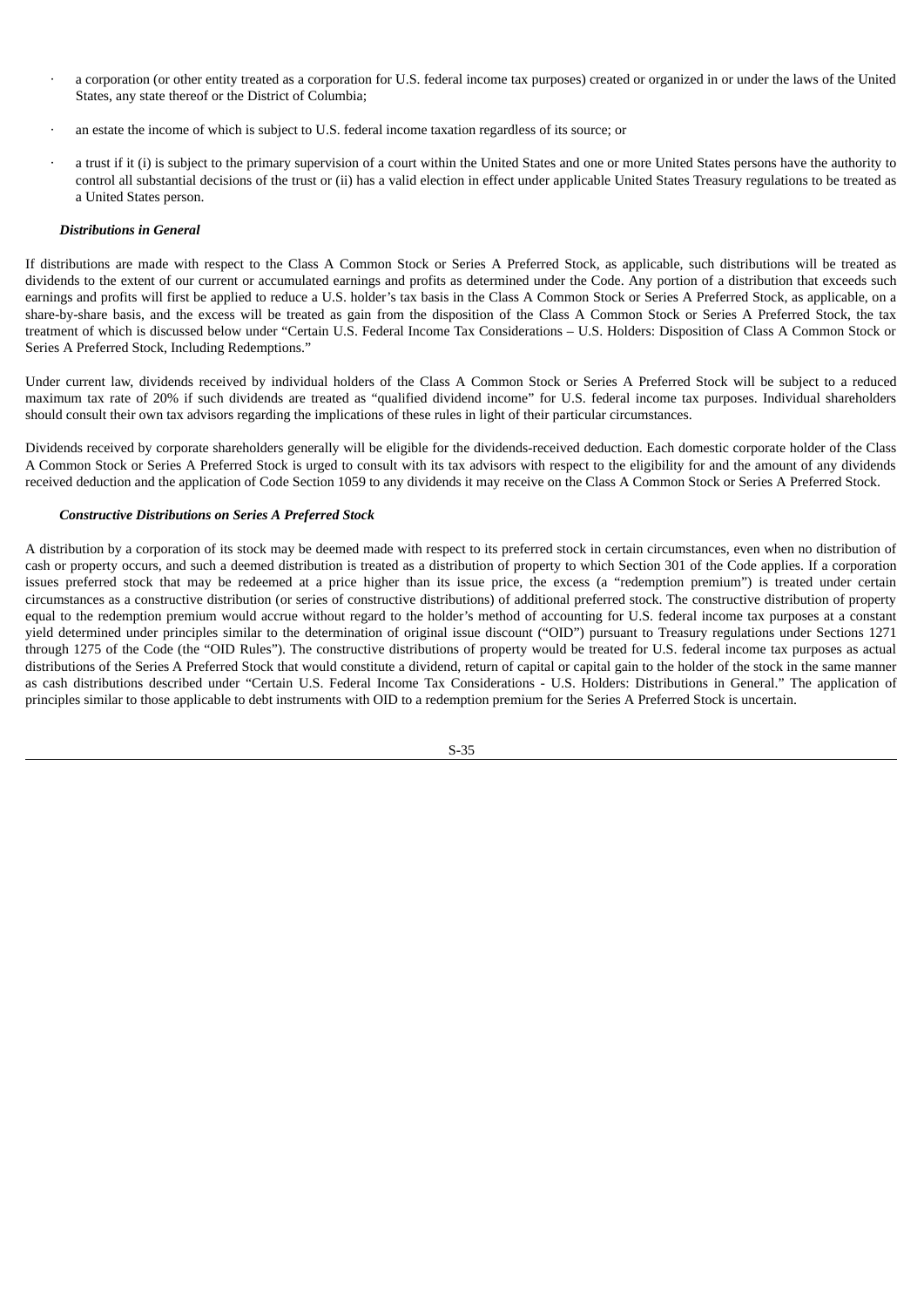We have the right to call the Series A Preferred Stock for redemption on or after June 27, 2023 (the "call option"), and have the option to redeem the Series A Preferred Stock upon any Change of Control (the "contingent call option"). The stated redemption price of the Series A Preferred Stock upon any redemption pursuant to our call option or contingent call option is equal to \$25.00 per share, plus any accrued and unpaid dividends and is payable in cash.

If the redemption price of the Series A Preferred Stock exceeds the issue price of the Series A Preferred Stock upon any redemption pursuant to our call option or contingent call option, the excess will be treated as a redemption premium that may result in certain circumstances in a constructive distribution or series of constructive distributions to U.S. holders of additional Series A Preferred Stock. Assuming that the issue price of the Series A Preferred Stock is determined under principles similar to the OID Rules, the issue price for the Series A Preferred Stock should be the initial offering price to the public (excluding bond houses and brokers) at which a substantial amount of the Series A Preferred Stock is sold.

A redemption premium for the Series A Preferred Stock should not result in constructive distributions to U.S. holders of the Series A Preferred Stock if the redemption premium is less than a de minimis amount as determined under principles similar to the OID Rules. A redemption premium for the Series A Preferred Stock should be considered de minimis if such premium is less than 0.0025 of the Series A Preferred Stock's liquidation value of \$25.00 at maturity, multiplied by the number of complete years to maturity. Because the determination under the OID Rules of a maturity date for the Series A Preferred Stock is unclear, the remainder of this discussion assumes that the Series A Preferred Stock is issued with a redemption premium greater than a de minimis amount.

The call option should not require constructive distributions of the redemption premium, if based on all of the facts and circumstances as of the issue date, a redemption pursuant to the call option is not more likely than not to occur. The Treasury regulations provide that an issuer's right to redeem will not be treated as more likely than not to occur if: (i) the issuer and the holder of the stock are not related within the meaning of Section 267(b) or Section 707(b) of the Code (substituting "20%" for the phrase "50%"); (ii) there are no plans, arrangements, or agreements that effectively require or are intended to compel the issuer to redeem the stock; and (iii) exercise of the right to redeem would not reduce the yield on the stock determined using principles applicable to the determination of OID under the OID Rules. The fact that a redemption right is not within the safe harbor described in the preceding sentence does not mean that an issuer's right to redeem is more likely than not to occur and the issuer's right to redeem must still be tested under all the facts and circumstances to determine if it is more likely than not to occur. We do not believe that a redemption pursuant to the call option should be treated as more likely than not to occur under the foregoing test. Accordingly, no U.S. holder of the Series A Preferred Stock should be required to recognize constructive distributions of the redemption premium because of our call option.

Prospective holders of the Series A Preferred Stock should consult their own tax advisors regarding the potential implications of the constructive distribution rules.

# *Disposition of Class A Common Stock or Series A Preferred Stock, Including Redemptions*

Upon any sale, exchange, redemption (except as otherwise discussed herein) or other disposition of the Class A Common Stock or Series A Preferred Stock, a U.S. holder will generally recognize capital gain or loss equal to the difference between the amount realized by the U.S. holder and the U.S. holder's adjusted tax basis in the Class A Common Stock or Series A Preferred Stock, as applicable. Such capital gain or loss will be long-term capital gain or loss if the U.S. holder's holding period for the Class A Common Stock or Series A Preferred Stock is longer than one year. A U.S. holder should consult its own tax advisors with respect to applicable tax rates and netting rules for capital gains and losses. Certain limitations exist on the deduction of capital losses by both corporate and non-corporate taxpayers.

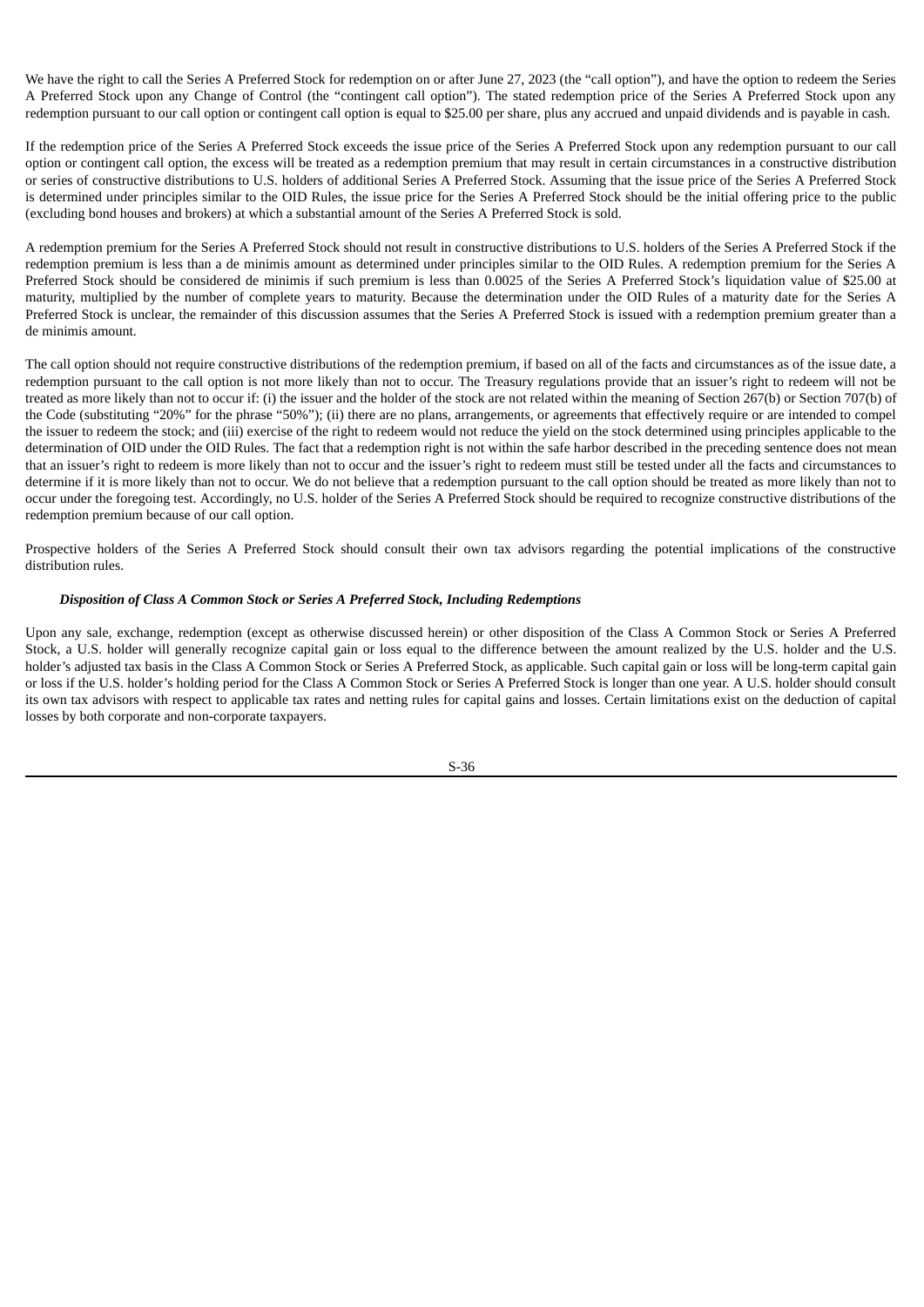A redemption of your Class A Common Stock or Series A Preferred Stock for cash will be treated as a sale or exchange if it (1) results in a "complete termination" of your interest in our stock, (2) is not "essentially equivalent to a dividend" with respect to you, or (3) is "substantially disproportionate" with respect to you, each within the meaning of Section 302(b) of the Code. In determining whether any of these tests have been met, stock considered to be owned by you by reason of certain constructive ownership rules (such as stock owned (actually and in some cases constructively) by certain related individuals and entities and shares you have the right to acquire by exercise of an option or by conversion or exchange of a security), as well as shares actually owned by you, must generally be taken into account. If you do not own (actually or constructively) any additional Class A Common Stock or Series A Preferred Stock, or own only an insubstantial percentage of our stock, and do not participate in our control or management, a redemption of your Class A Common Stock or Series A Preferred Stock will generally qualify for sale or exchange treatment. Otherwise, the redemption may be taxable as a dividend to the extent of our current or accumulated earnings and profits as discussed above with respect to distributions generally. Because the determination as to whether any of the alternative tests of Section 302(b) of the Code will be satisfied with respect to any particular U.S. holder depends upon the facts and circumstances at the time that the determination must be made, prospective U.S. holders are advised to consult their own tax advisors regarding the tax treatment of a redemption. If a redemption of Class A Common Stock or Series A Preferred Stock is treated as an exchange, it will be taxable as described in the preceding paragraph. If a redemption is treated as a distribution, the entire amount received will be treated as a distribution and will be taxable as described under the caption "—Distributions in General" above.

## *Additional Medicare Contribution Tax*

An additional tax of 3.8% generally will be imposed on the "net investment income" of U.S. holders who meet certain requirements and are individuals, estates or certain trusts. Among other items, "net investment income" generally includes gross income from dividends and net gain attributable to the disposition of certain property, such as shares of our Class A Common Stock or Series A Preferred Stock. In the case of individuals, this tax will only apply to the lesser of (i) the individual's "net investment income" or (ii) the excess of such individual's modified adjusted gross income over \$200,000 (\$250,000 for married couples filing a joint return and surviving spouses, and \$125,000 for married individuals filing a separate return). U.S. holders should consult their tax advisors regarding the possible applicability of this additional tax in their particular circumstances.

## *Information Reporting and Backup Withholding*

Information reporting and backup withholding may apply with respect to payments of dividends on the Class A Common Stock or Series A Preferred Stock and to certain payments of proceeds on the sale or other disposition of the Class A Common Stock or Series A Preferred Stock. Certain non-corporate U.S. holders may be subject to U.S. backup withholding (currently at a rate of 24%) on payments of dividends on the Class A Common Stock or Series A Preferred Stock and certain payments of proceeds on the sale or other disposition of the Class A Common Stock or Series A Preferred Stock unless the beneficial owner thereof furnishes the payor or its agent with a taxpayer identification number, certified under penalties of perjury, and certain other information, or otherwise establishes, in the manner prescribed by law, an exemption from backup withholding. U.S. backup withholding tax is not an additional tax. Any amounts withheld under the backup withholding rules may be allowed as a refund or a credit against a U.S. holder's U.S. federal income tax liability, which may entitle the U.S. holder to a refund, provided the U.S. holder timely furnishes the required information to the Internal Revenue Service.

S-37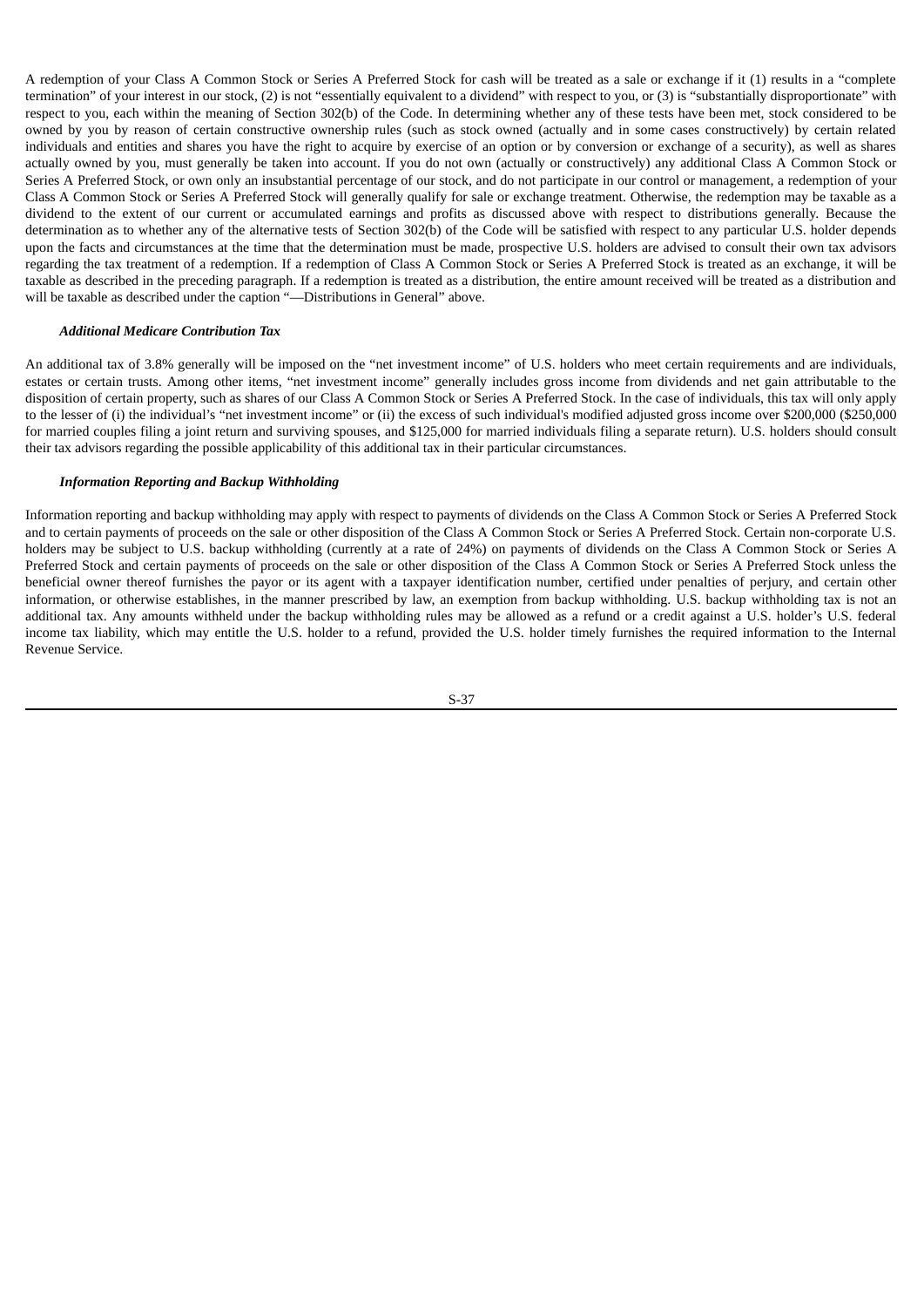## **Non-U.S. Holders**

Subject to the qualifications set forth above, the following discussion summarizes certain U.S. federal income tax consequences of the purchase, ownership and disposition of the Class A Common Stock and Series A Preferred Stock by certain "Non-U.S. holders." You are a "Non-U.S. holder" if you are a beneficial owner of the Class A Common Stock or Series A Preferred Stock and you are not a "U.S. holder."

## *Distributions on the Class A Common Stock or Series A Preferred Stock*

If distributions of cash or property are made with respect to the Class A Common Stock or Series A Preferred Stock, as applicable, such distributions will be treated as dividends to the extent of our current and accumulated earnings and profits as determined under the Code and may be subject to withholding as discussed below. Any portion of a distribution that exceeds our current and accumulated earnings and profits will first be applied to reduce the Non-U.S. holder's basis in the Class A Common Stock or Series A Preferred Stock, as applicable, and, to the extent such portion exceeds the Non-U.S. holder's basis, the excess will be treated as gain from the disposition of the Class A Common Stock or Series A Preferred Stock, the tax treatment of which is discussed below under "Certain U.S. Federal Income Tax Considerations — Non-U.S. Holders: Disposition of Class A Common Stock or Series A Preferred Stock, Including Redemptions." In addition, if we are a U.S. real property holding corporation, i.e. a "USRPHC," and any distribution exceeds our current and accumulated earnings and profits, we will need to choose to satisfy our withholding requirements either by treating the entire distribution as a dividend, subject to the withholding rules in the following paragraph (and withhold at a minimum rate of 30% or such lower rate as may be specified by an applicable income tax treaty for distributions from a USRPHC), or by treating only the amount of the distribution equal to our reasonable estimate of our current and accumulated earnings and profits as a dividend, subject to the withholding rules in the following paragraph, with the excess portion of the distribution subject to withholding at a rate of 15% or such lower rate as may be specified by an applicable income tax treaty as if such excess were the result of a sale of shares in a USRPHC (discussed below under "Certain U.S. Federal Income Tax Considerations — Non-U.S. Holders: Disposition of Class A Common Stock or Series A Preferred Stock, Including Redemptions"), with a credit generally allowed against the Non-U.S. holder's U.S. federal income tax liability in an amount equal to the amount withheld from such excess.

Dividends paid to a Non-U.S. holder of the Class A Common Stock or Series A Preferred Stock will be subject to withholding of U.S. federal income tax at a 30% rate or such lower rate as may be specified by an applicable income tax treaty. However, dividends that are effectively connected with the conduct of a trade or business by the Non-U.S. holder within the United States (and, where a tax treaty applies, are attributable to a permanent establishment maintained by the Non-U.S. holder in the United States) are not subject to the withholding tax, provided that certain certification and disclosure requirements are satisfied including completing Internal Revenue Service Form W-8ECI (or other applicable form). Instead, such dividends are subject to U.S. federal income tax on a net income basis in the same manner as if the Non-U.S. holder were a United States person as defined under the Code, unless an applicable income tax treaty provides otherwise. Any such effectively connected dividends received by a foreign corporation may be subject to an additional "branch profits tax" at a 30% rate or such lower rate as may be specified by an applicable income tax treaty. A Non-U.S. holder of the Class A Common Stock or Series A Preferred Stock who wishes to claim the benefit of an applicable treaty rate and avoid backup withholding, as discussed below, for dividends will be required to (i) complete Internal Revenue Service Form W-8BEN or Form W-8BEN-E (or other applicable form) and certify under penalty of perjury that such holder is not a United States person as defined under the Code and is eligible for treaty benefits, or (ii) if the Class A Common Stock or Series A Preferred Stock is held through certain foreign intermediaries, satisfy the relevant certification requirements of applicable Treasury regulations. A Non-U.S. holder of the Class A Common Stock or Series A Preferred Stock eligible for a reduced rate of U.S. withholding tax pursuant to an income tax treaty may obtain a refund of any excess amounts withheld by timely filing an appropriate claim for refund with the Internal Revenue Service.

S-38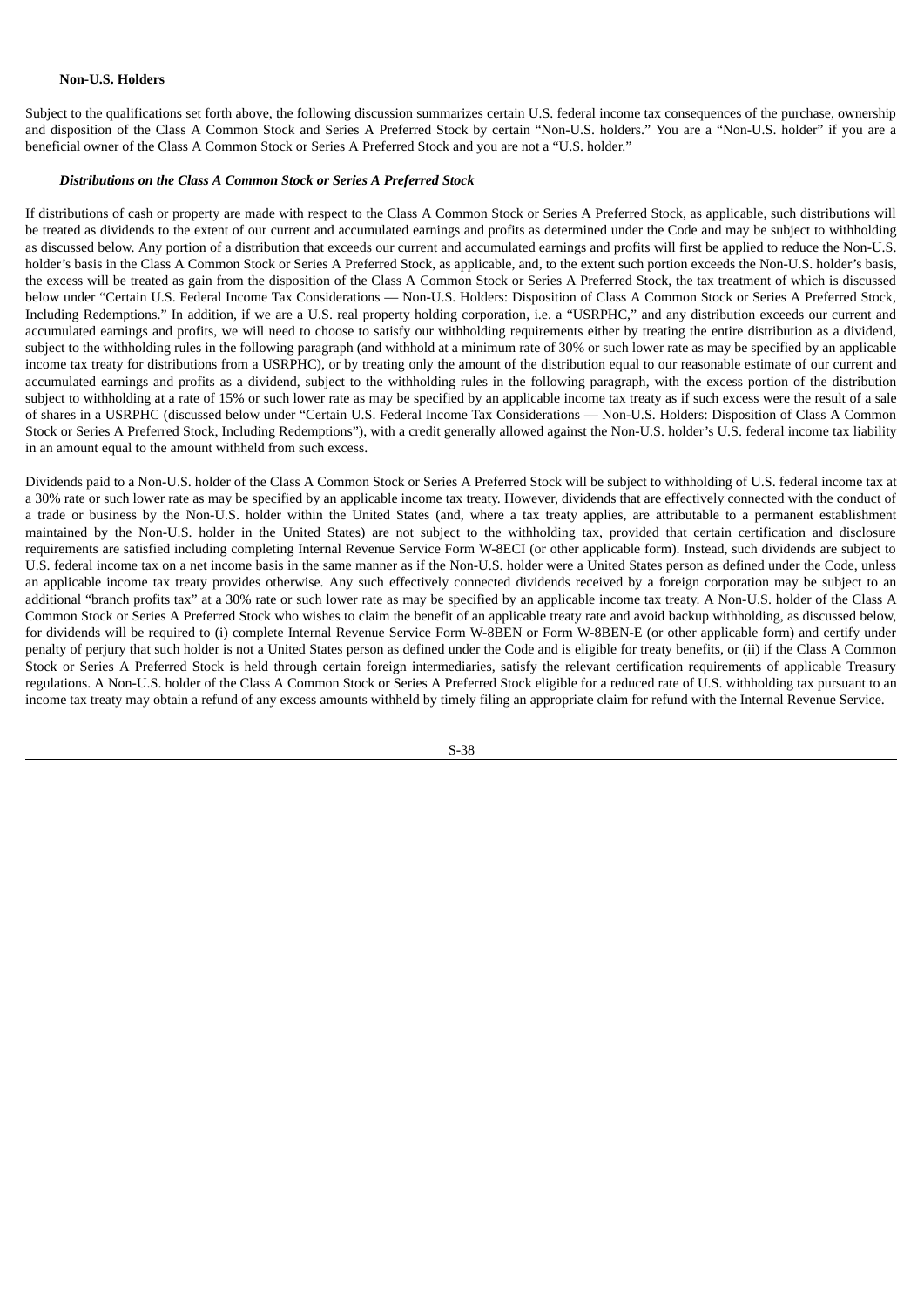## *Disposition of Class A Common Stock or Series A Preferred Stock, Including Redemptions*

Any gain realized by a Non-U.S. holder on the disposition of the Class A Common Stock or Series A Preferred Stock will not be subject to U.S. federal income or withholding tax unless:

- · the gain is effectively connected with a trade or business of the Non-U.S. holder in the United States (and, if required by an applicable income tax treaty, is attributable to a permanent establishment maintained by the Non-U.S. holder in the United States);
- · the Non-U.S. holder is an individual who is present in the United States for 183 days or more in the taxable year of disposition, and certain other conditions are met; or
- · we are or have been a USRPHC for U.S. federal income tax purposes, as such term is defined in Section 897(c) of the Code, and such Non-U.S. holder owned directly or pursuant to attribution rules at any time during the five-year period ending on the date of disposition more than 5% of the Class A Common Stock or Series A Preferred Stock. This assumes that the Class A Common Stock or Series A Preferred Stock is regularly traded on an established securities market, within the meaning of Section 897(c)(3) of the Code.

A Non-U.S. holder described in the first bullet point immediately above will generally be subject to tax on the net gain derived from the sale under regular U.S. federal income tax rates in the same manner as if the Non-U.S. holder were a United States person as defined under the Code, and if it is a corporation, may also be subject to the branch profits tax equal to 30% of its effectively connected earnings and profits or at such lower rate as may be specified by an applicable income tax treaty. An individual Non-U.S. holder described in the second bullet point immediately above will be subject to a flat 30% tax (or at such reduced rate as may be provided by an applicable treaty) on the gain derived from the sale, which may be offset by U.S. source capital losses, even though the individual is not considered a resident of the United States. A Non-U.S. holder described in the third bullet point above will be subject to U.S. federal income tax under regular U.S. federal income tax rates with respect to the gain recognized in the same manner as if the Non-U.S. holder were a United States person as defined under the Code. If a Non-U.S. holder is subject to U.S. federal income tax on any sale, exchange, redemption (except as discussed below), or other disposition of the Class A Common Stock or Series A Preferred Stock, such a Non-U.S. holder will recognize capital gain or loss equal to the difference between the amount realized by the Non-U.S. holder and the Non-U.S. holder's adjusted tax basis in the Class A Common Stock or Series A Preferred Stock. Such capital gain or loss will be long-term capital gain or loss if the Non-U.S. holder's holding period for the Class A Common Stock or Series A Preferred Stock is longer than one year. A Non-U.S. holder should consult its own tax advisors with respect to applicable tax rates and netting rules for capital gains and losses. Certain limitations exist on the deduction of capital losses by both corporate and non-corporate taxpayers. The receipt of any redemption proceeds attributable to any accrued but unpaid dividends on the Class A Common Stock or Series A Preferred Stock generally will be subject to the rules discussed above in "Certain U.S. Federal Income Tax Considerations — Non-U.S. Holders: Distributions on the Class A Common Stock or Series A Preferred Stock." A payment made in redemption of the Class A Common Stock or Series A Preferred Stock may be treated as a dividend, rather than as payment in exchange for the Class A Common Stock or Series A Preferred Stock, in the same circumstances discussed above under "Certain U.S. Federal Income Tax Considerations — U.S. Holders: Disposition of Class A Common Stock or Series A Preferred Stock, Including Redemptions." Each Non-U.S. holder of the Class A Common Stock or Series A Preferred Stock should consult its own tax advisors to determine whether a payment made in redemption of the Class A Common Stock or Series A Preferred Stock will be treated as a dividend or as payment in exchange for the Class A Common Stock or Series A Preferred Stock.

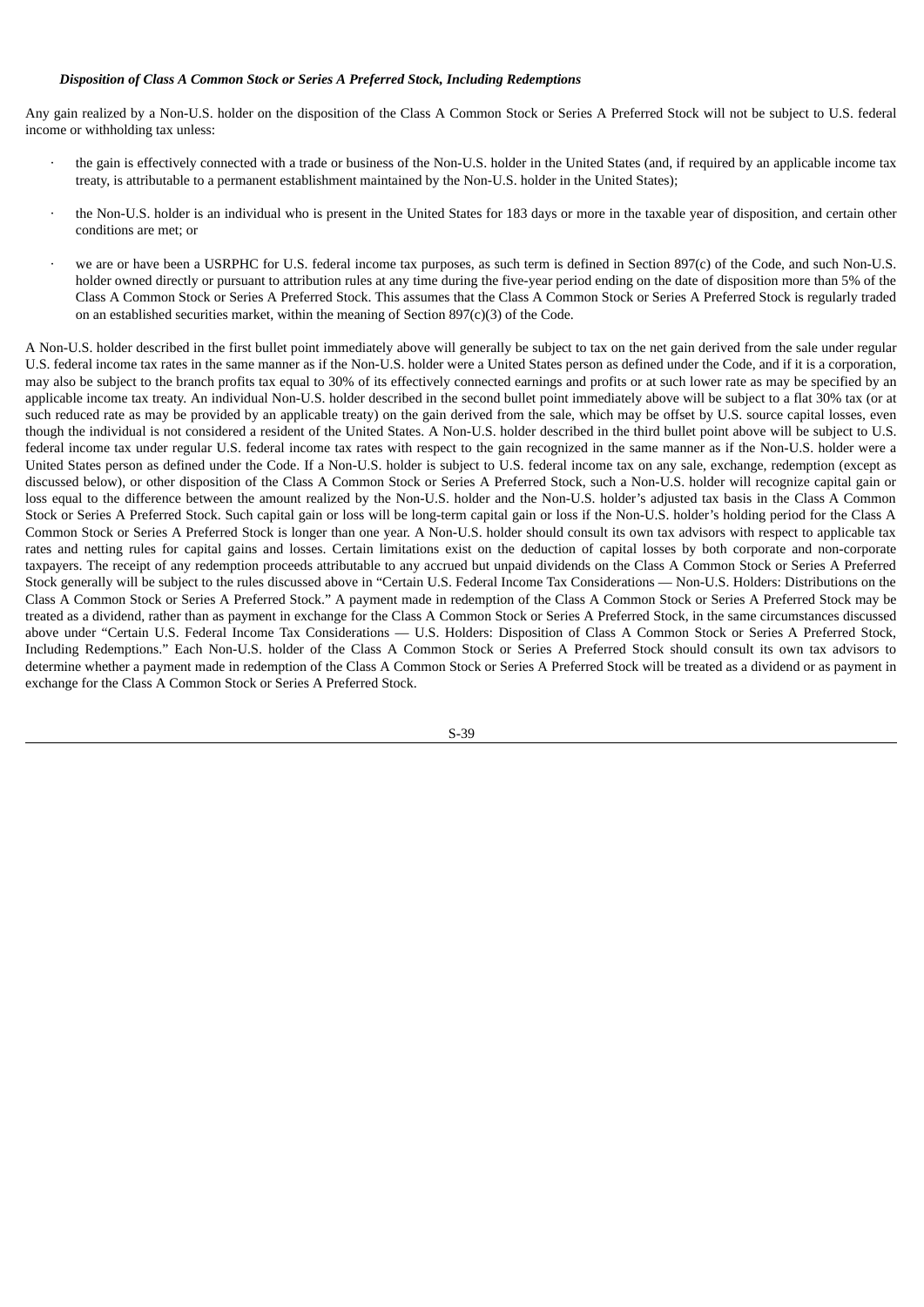## *Information reporting and backup withholding*

We must report annually to the Internal Revenue Service and to each Non-U.S. holder the amount of dividends paid to such Non-U.S. holder and the tax withheld with respect to such dividends, regardless of whether withholding was required. Copies of the information returns reporting such dividends and withholding may also be made available to the tax authorities in the country in which the Non-U.S. holder resides or is established under the provisions of an applicable income tax treaty. A Non-U.S. holder will not be subject to backup withholding on dividends paid to such Non-U.S. holder as long as such Non-U.S. holder certifies under penalty of perjury that it is a Non-U.S. holder (and the applicable withholding agent does not have actual knowledge or reason to know that such Non-U.S. holder is a United States person as defined under the Code), or such Non-U.S. holder otherwise establishes an exemption. Depending on the circumstances, information reporting and backup withholding may apply to the proceeds received from a sale or other disposition of the Class A Common Stock or Series A Preferred Stock unless the beneficial owner certifies under penalty of perjury that it is a Non-U.S. holder (and the applicable withholding agent does not have actual knowledge or reason to know that the beneficial owner is a United States person as defined under the Code), or such owner otherwise establishes an exemption. U.S. backup withholding tax is not an additional tax. Any amounts withheld under the backup withholding rules may be allowed as a refund or a credit against a Non-U.S. holder's U.S. federal income tax liability provided the required information is timely furnished to the Internal Revenue Service.

## *Foreign Account Tax Compliance Act*

Sections 1471 through 1474 of the Code (provisions which are commonly referred to as "FATCA"), generally impose a 30% withholding tax on certain types of payments made to non-U.S. financial institutions and certain other non-U.S. entities. Specifically, a 30% withholding tax may be imposed on dividends on Class A Common Stock or Series A Preferred Stock, to: (i) a foreign financial institution (as that term is defined in Section 1471(d)(4) of the Code) unless that foreign financial institution enters into an agreement with the U.S. Treasury Department to collect and disclose information regarding U.S. account holders of that foreign financial institution (including certain account holders that are foreign entities that have U.S. owners) and satisfies other requirements; and (ii) specified other foreign entities unless such an entity certifies that it does not have any substantial U.S. owners or provides the name, address and taxpayer identification number of each substantial U.S. owner and such entity satisfies other specified requirements. While withholding under FATCA would have also applied to payments of gross proceeds from the sale or other disposition of shares of our Class A Common Stock or Series A Preferred Stock on or after January 1, 2019, recently proposed Treasury regulations eliminate FATCA withholding on payments of gross proceeds. The preamble to these proposed regulations indicates that taxpayers may rely on them pending their finalization. Non-U.S. holders should consult their own tax advisors regarding the application of FATCA to them and whether it may be relevant to their purchase, ownership and disposition of Class A Common Stock or Series A Preferred Stock.

S-40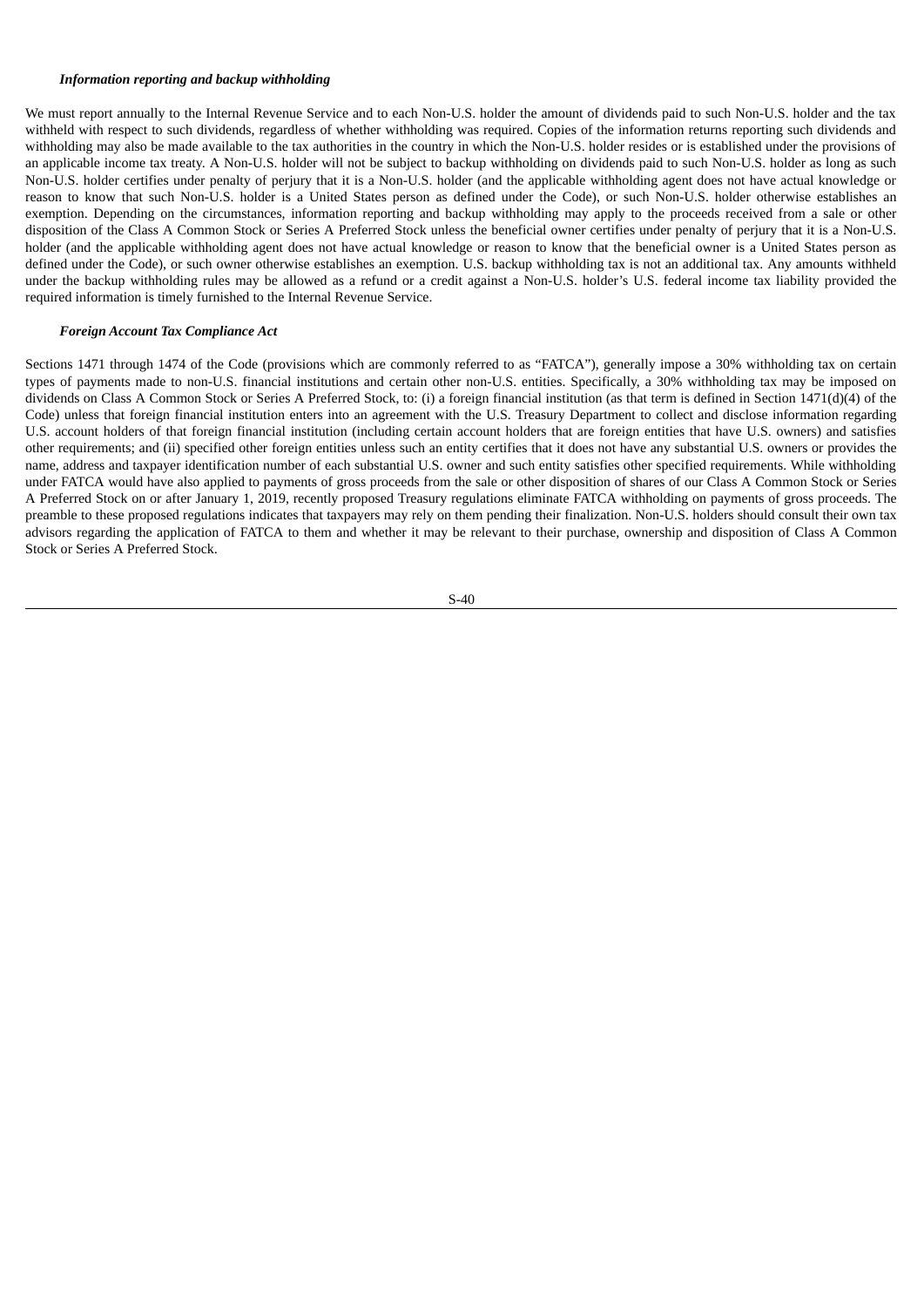# **LEGAL MATTERS**

The validity of the securities offered will be passed on for us by our counsel, Graubard Miller, New York, New York. Duane Morris LLP, New York, New York, is acting as counsel to the sales agents in connection with this offering.

# **EXPERTS**

The consolidated financial statements of Chicken Soup for the Soul Entertainment Inc. and subsidiaries as of December 31, 2020 and 2019, and for the years ended December 31, 2020 and 2019, have been incorporated by reference herein to the Annual Report on Form 10-K for the year ended December 31, 2020, in reliance upon the report of Rosenfield and Company, PLLC, independent registered public accounting firm, which are [incorporated](https://www.sec.gov/Archives/edgar/data/1679063/000155837021003814/csse-20201231x10k.htm) by reference herein, and upon the authority of said firm as experts in accounting and auditing.

The financial statements of Sonar Entertainment, Inc. as of and for the years ended December 31, 2020 and 2019 incorporated by reference in this prospectus supplement have been audited by Moss Adams LLP, independent auditors, as stated in their report (which expresses an unmodified opinion and includes an emphasis-of-matter paragraph relating to going concern). Such financial statements of such firm have been incorporated by reference given upon their authority as experts in accounting and auditing.

# **WHERE YOU CAN FIND MORE INFORMATION**

We file annual, quarterly and current reports, proxy statements and other information with the Securities and Exchange Commission. Our SEC filings are available to the public over the Internet at the SEC's web site at http://www.sec.gov.

We have filed with the SEC a registration statement on Form S-3 under the Securities Act relating to the offering of the securities offered hereby. The registration statement, including the attached exhibits, contains additional relevant information about us and our securities. This prospectus supplement does not contain all of the information set forth in the registration statement. You can obtain a copy of the registration statement from the SEC at the web address listed above.

The registration statement and our SEC filings, including the documents referred to below under "*Information Incorporated by Reference*," are also available on our website, *www.cssentertainment.com*. We have not incorporated by reference into this prospectus supplement the information on our website, and you should not consider it to be a part of this prospectus supplement.

## **INFORMATION INCORPORATED BY REFERENCE**

The SEC allows us to incorporate by reference the information we file with it, which means that we can disclose important information to you by referring you to those documents. The information incorporated by reference is an important part of this prospectus supplement, and information that we file later with the SEC will automatically update and supersede this information. This prospectus supplement incorporates by reference the documents listed below, all filings we make under Sections 13(a), 13(c), 14 or 15(d) of the Exchange Act after the initial filing date of the registration statement of which this prospectus supplement forms a part and prior to effectiveness of such registration statement, and all filings we make with the SEC under Sections 13(a), 13(c), 14 or 15(d) of the Exchange Act after effectiveness of such registration statement and prior to the sale of all of the shares offered hereby:

- our annual report on Form 10-K for the fiscal year ended [December](https://www.sec.gov/Archives/edgar/data/1679063/000155837021003814/csse-20201231x10k.htm) 31, 2020 filed with the SEC on March 31, 2021 ("2020 Form 10-K");
- · our quarterly report on Form 10-Q of the [nine-month](https://www.sec.gov/ix?doc=/Archives/edgar/data/1679063/000155837021015015/csse-20210930x10q.htm) period ended September 30, 2021 filed with the SEC on November 8, 2021;
- · our quarterly report on Form 10-Q of the [six-month](https://www.sec.gov/ix?doc=/Archives/edgar/data/1679063/000155837021011277/csse-20210630x10q.htm) period ended June 30, 2021 filed with the SEC on August 11, 2021;
- our quarterly report on Form 10-Q of the [three-month](https://www.sec.gov/Archives/edgar/data/1679063/000155837021007091/csse-20210331x10q.htm) period ended March 31, 2021 filed with the SEC on May 13, 2021;
- our [definitive](https://www.sec.gov/Archives/edgar/data/1679063/000110465921059034/tm212643-1_def14a.htm) proxy statement on Schedule 14A filed with the SEC on April 30, 2021;
- our [registration](https://www.sec.gov/Archives/edgar/data/1679063/000114420417033350/v469331_8a12b.htm) statement on Form 8-A effective on August 17, 2017, registering our Class A common stock under Section 12(b) of the Exchange Act;
- · our [registration](https://www.sec.gov/Archives/edgar/data/1679063/000114420418035576/tv496662_8a12b.htm) statement on Form 8-A effective on June 26, 2018, registering our Series A preferred stock under Section 12(b) of the Exchange Act;
- · our [registration](https://www.sec.gov/Archives/edgar/data/1679063/000110465920084542/tm2023566d1_8a12b.htm) statement on Form 8-A effective on July 17, 2020 registering our 2025 Notes under Section 12(b) of the Exchange Act; and
- · our Current Reports on Form 8-K and Form 8-K/A, as [applicable,](https://www.sec.gov/Archives/edgar/data/1679063/000110465921024829/tm217053d1_8k.htm) filed on [January](https://www.sec.gov/Archives/edgar/data/1679063/000110465921004744/tm213323d1_8k.htm) 15, 2021, [January](https://www.sec.gov/Archives/edgar/data/1679063/000110465921005398/tm213560d2_8k.htm) 19, 2021, [January](https://www.sec.gov/Archives/edgar/data/1679063/000110465921005853/tm213560d1_8k.htm) 20, 2021, February 17, 2021, [March](https://www.sec.gov/Archives/edgar/data/1679063/000110465921033799/tm219057d1_8k.htm) 9, 2021, [March](https://www.sec.gov/Archives/edgar/data/1679063/000110465921037172/tm219882d1_8k.htm) 16, 2021, [April](https://www.sec.gov/Archives/edgar/data/1679063/000110465921048836/tm2112602d1_8k.htm) 9, 2021, [April](https://www.sec.gov/Archives/edgar/data/1679063/000110465921051153/tm2113156d1_8k.htm) 16, 2021, May 17, [2021,](https://www.sec.gov/Archives/edgar/data/1679063/000110465921067514/tm2116612d2_8k.htm) May 25, [2021](https://www.sec.gov/Archives/edgar/data/1679063/000110465921071570/tm2117382d2_8ka.htm), May 27, [2021,](https://www.sec.gov/Archives/edgar/data/1679063/000110465921072657/tm2117382d1_8k.htm) June 11, [2021](https://www.sec.gov/Archives/edgar/data/1679063/000110465921079652/tm2117565d1_8ka.htm), June 21, [2021,](https://www.sec.gov/Archives/edgar/data/1679063/000110465921083162/tm2118529d1_8k.htm) June 24, [2021](https://www.sec.gov/Archives/edgar/data/1679063/000110465921090200/tm2121728-1_8k.htm), July 1, [2021,](https://www.sec.gov/Archives/edgar/data/1679063/000110465921092870/tm2122349d1_8k.htm) July 2, 2021, July 8, 2021, July 16, 2021, [August](https://www.sec.gov/ix?doc=/Archives/edgar/data/1679063/000110465921107358/tm2125425d1_8k.htm) 12, 2021, August 18, 2021, [September](https://www.sec.gov/ix?doc=/Archives/edgar/data/1679063/000110465921116697/tm2127878d1_8k.htm) 17, 2021, [October](https://www.sec.gov/ix?doc=/Archives/edgar/data/1679063/000110465921127196/tm2130403d1_8k.htm) 18, 2021, [November](https://www.sec.gov/ix?doc=/Archives/edgar/data/1679063/000110465921135817/tm2132209d1_8k.htm) 9, 2021, [November](https://www.sec.gov/ix?doc=/Archives/edgar/data/1679063/000110465921136952/tm2132518d1_8k.htm) 10, 2021, [November](https://www.sec.gov/ix?doc=/Archives/edgar/data/1679063/000110465921141081/tm2133430d1_8k.htm) 18, 2021, [December](https://www.sec.gov/ix?doc=/Archives/edgar/data/1679063/000110465921150901/tm2135717d1_8k.htm) 17, 2021, [January](https://www.sec.gov/ix?doc=/Archives/edgar/data/1679063/000110465922003197/tm222504d1_8k.htm) 11, 2022 and [January](https://www.sec.gov/ix?doc=/Archives/edgar/data/1679063/000110465922004937/tm223257d1_8k.htm) 18, 2022.

Any statement contained in a document filed before the date of this prospectus supplement and incorporated by reference herein shall be deemed to be modified or superseded for purposes of this prospectus supplement to the extent that a statement contained herein modifies or supersedes such statement. Any statement so modified or superseded shall not be deemed, except as so modified or superseded, to constitute a part of this prospectus supplement. Any information that we file after the date of this prospectus supplement with the SEC will automatically update and supersede the information contained in this prospectus supplement. Notwithstanding the foregoing, we are not incorporating any document or portion thereof or information deemed to have been furnished and not filed in accordance with SEC rule.

We will provide you with a copy of any or all of the information that has been incorporated by reference in this prospectus supplement, without charge, upon written or oral request directed to Chicken Soup for the Soul Entertainment, Inc. 132 E. Putnam Ave., Floor 2W, Cos Cob, Connecticut 06807,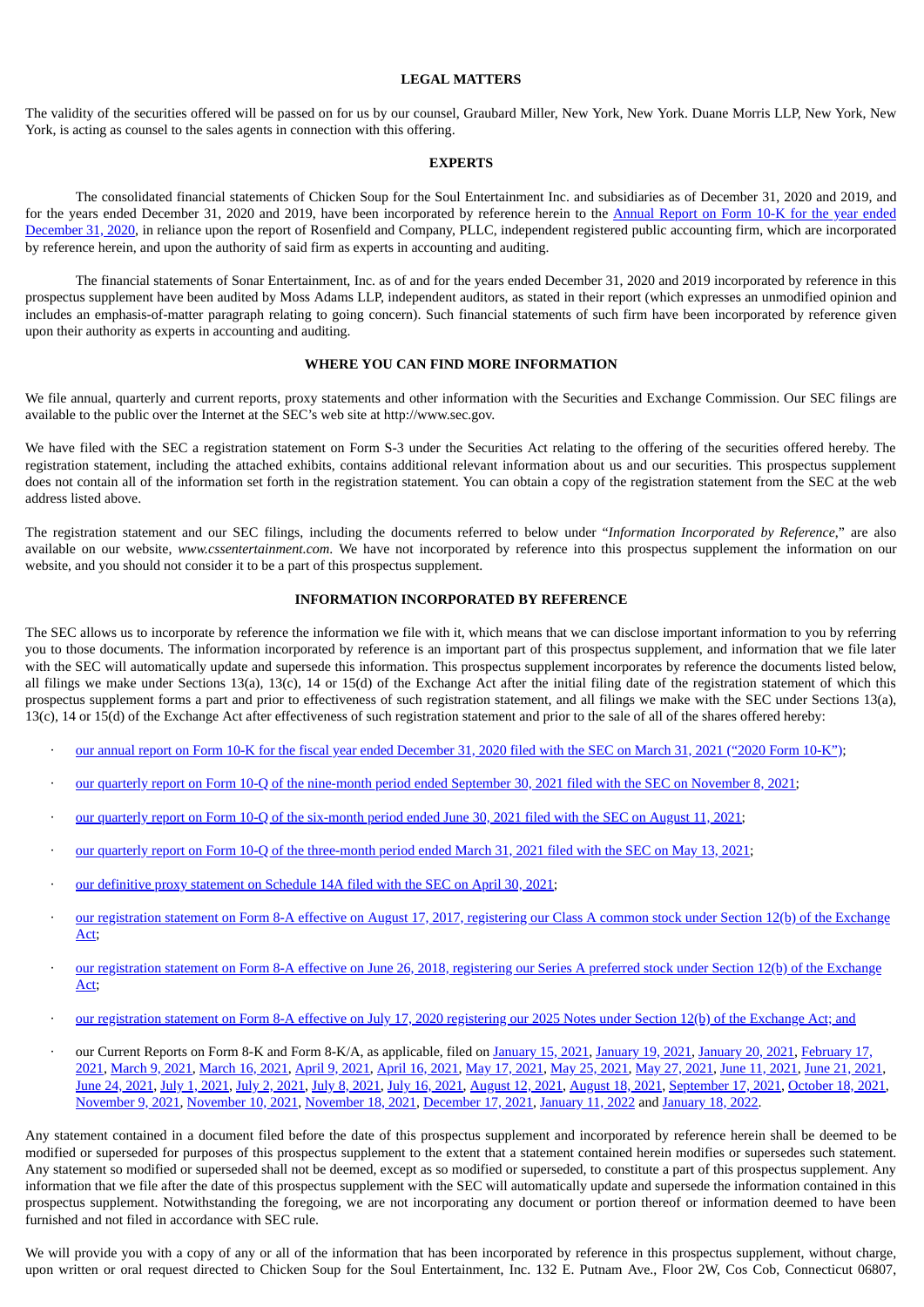telephone number (855) 398-0443. You may also access the documents incorporated by reference as described under "*Where You Can Find More Information*."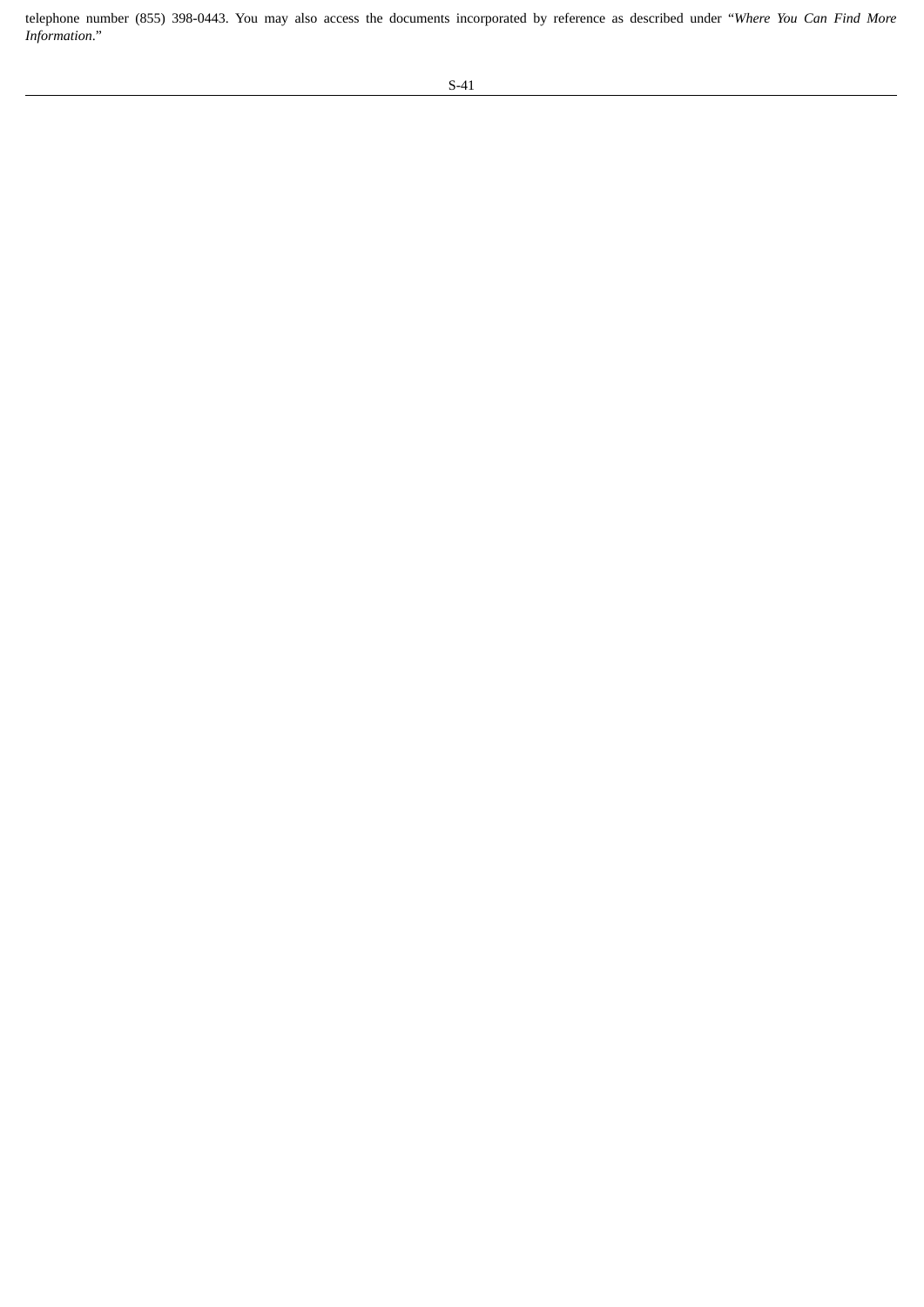

## **\$1,000,000,000**

### **COMMON STOCK, PREFERRED STOCK, WARRANTS, DEBT SECURITIES AND UNITS (For Issuance)**

**and**

## **1,798,956 shares of 9.75% Series A cumulative redeemable perpetual preferred stock Offered by Selling Stockholder**

We will offer and sell from time to time shares of common stock, shares of preferred stock, warrants, debt securities and/or units comprised of one or more of the other classes of securities offered hereby, at a maximum aggregate offering size not to exceed \$1,000,000,000. The securities may be offered separately, together, or in series, and in amounts, at prices and on other terms to be determined at the time of each offering. We will provide the specific terms of the securities to be sold in a prospectus supplement.

We may sell the securities directly to investors, to or through underwriters or dealers or through agents designated from time to time, among other methods. The prospectus supplement for each offering will describe in detail the specific plan of distribution for the securities. The prospectus supplement also will set forth the price to the public of such securities, any placement agent's fees or underwriter's discounts and commissions, and the net proceeds we expect to receive from the sale of the securities.

This prospectus also covers an offering for resale by a selling securityholder of up to 1,798,956 shares of our 9.75% Series A cumulative redeemable perpetual preferred stock ("Series A preferred stock") issued to the selling securityholder in connection with our repurchase of such holder's equity interest in Crackle Plus LLC and the reimbursement of certain expenses incurred by selling securityholder in connection with the creation of Crackle Plus. All such shares of Series A preferred stock may be offered for resale or otherwise disposed of by the selling securityholder as set forth under the caption "*Selling Securityholder*" beginning on page 25 of this prospectus, including its pledgees, assignees, or successors-in-interest.

We will not receive any proceeds from the sale or other disposition of the Series A preferred stock by the selling securityholder.

The selling securityholder may be deemed to be an "underwriter" within the meaning of the Securities Act. We will pay the expenses of registering the holder's shares of Series A preferred stock for resale (including the selling stockholder's legal fees, subject to an agreed cap), but all selling commissions and other similar expenses incurred by the selling securityholder will be paid by the selling securityholder.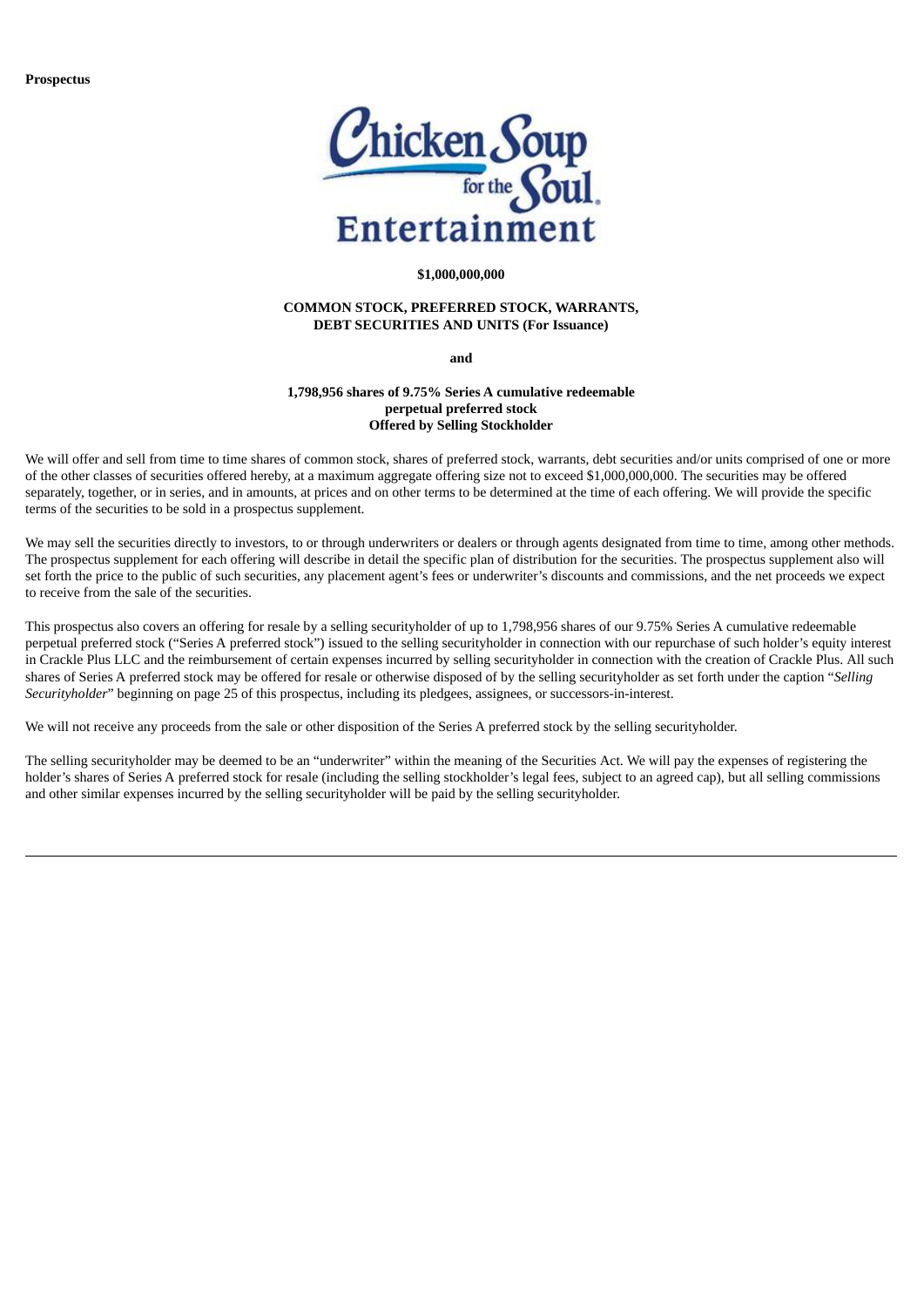Our Class A common stock is listed for trading on the Nasdaq Global Market under the symbol "CSSE," our Series A Preferred Stock is listed for trading on the Nasdaq Global Market under the symbol "CSSEP," and our 9.50% Notes Due 2025 ("2025 Notes") are listed for trading on the Nasdaq Global Market under the symbol "CSSEN". On June 9, 2021, the last reported sale prices of our Class A common stock, Series A preferred stock and 2025 Notes were \$33.41, \$28.22 and \$26.50, respectively.

In addition to our Class A common stock, we have outstanding Class B common stock. Our Class B common stock is not publicly traded and it is controlled and beneficially owned by our chief executive officer. Holders of shares of Class A common stock and Class B common stock have substantially identical rights, except that holders of shares of Class A common stock are entitled to one vote per share and holders of shares of Class B common stock are entitled to ten votes per share. Holders of shares of Class A common stock and Class B common stock vote together as a single class on all matters (including the election of directors) submitted to a vote of stockholders, unless otherwise required by law or our charter. Each share of Class B common stock may be converted into a share of Class A common stock at any time at the election of the holder.

# We are an "emerging growth company" as defined in the Jumpstart Our Business Startups Act of 2012 and have elected to comply with certain **reduced public company reporting requirements.**

Investing in our securities involves a high degree of risk. See "Risk Factors" on page 19 in this prospectus, any prospectus supplements, and in our annual report on Form 10-K for the year ended December 31, 2020, for a discussion of information that should be considered in connection with **an investment in our securities.**

Neither the Securities and Exchange Commission nor any state securities commission has approved or disapproved of these securities or passed upon the adequacy or accuracy of this prospectus. Any representation to the contrary is a criminal offense.

The date of this prospectus is June 24, 2021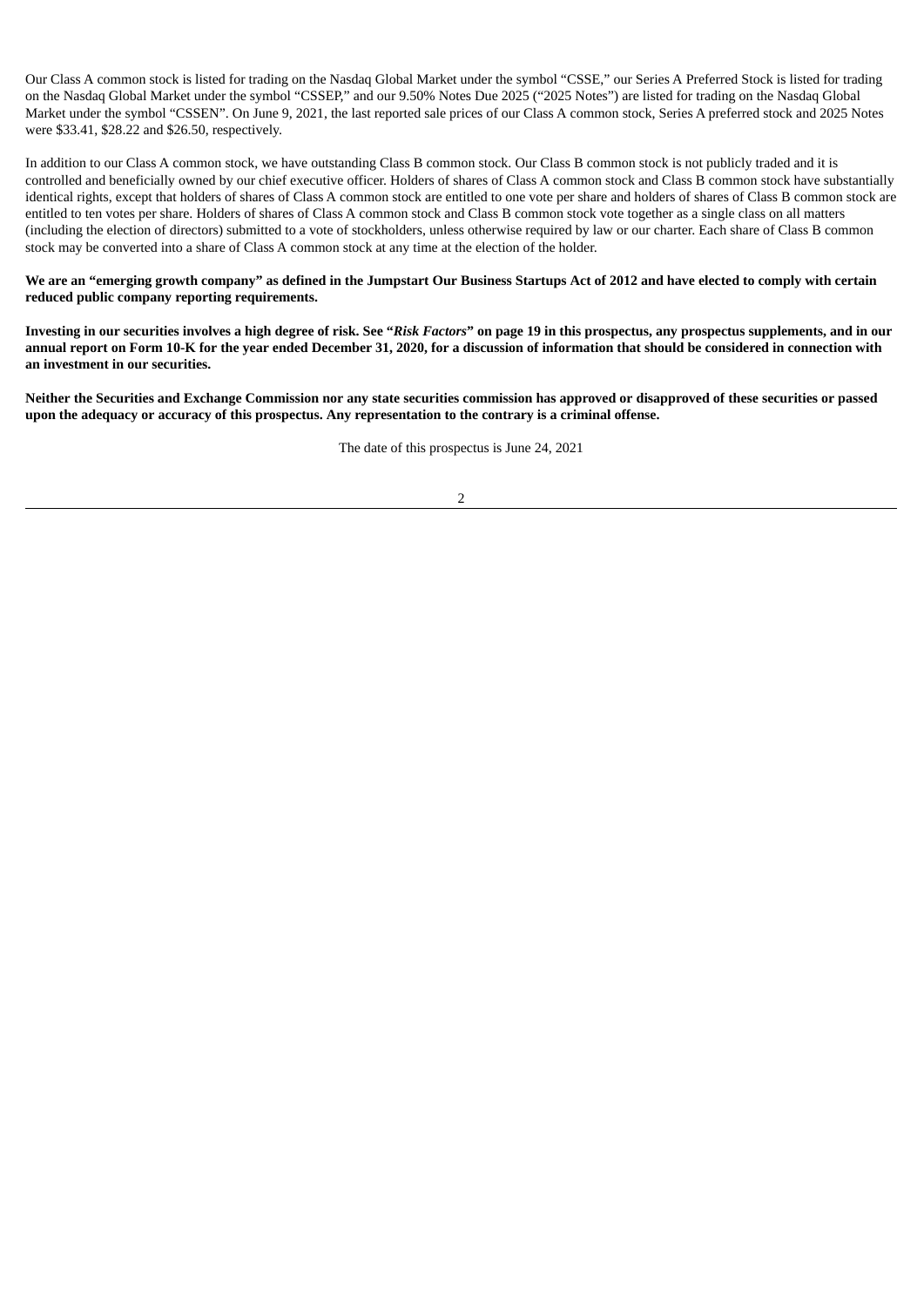# **TABLE OF CONTENTS**

| <b>ABOUT THIS PROSPECTUS</b>                                            |                 |
|-------------------------------------------------------------------------|-----------------|
| <b>CERTAIN CORPORATE INFORMATION AND DEFINITIONS</b>                    |                 |
| <b>PROSPECTUS SUMMARY</b>                                               |                 |
| <b>RISK FACTORS</b>                                                     | <u>19</u>       |
| <b>NOTE ON FORWARD-LOOKING STATEMENTS</b>                               | 21              |
| BACKGROUND OF THE ISSUANCE OF SECURITIES TO THE SELLING SECURITY HOLDER | 23              |
| <b>USE OF PROCEEDS</b>                                                  | $\overline{24}$ |
| <b>SELLING SECURITYHOLDER</b>                                           | 25              |
| <b>DESCRIPTION OF CAPITAL STOCK</b>                                     | $\overline{26}$ |
| <b>DESCRIPTION OF OUR 2025 NOTES</b>                                    | 41              |
| <b>DESCRIPTION OF WARRANTS</b>                                          | 53              |
| <b>DESCRIPTION OF DEBT SECURITIES</b>                                   | 55              |
| <b>DESCRIPTION OF THE UNITS</b>                                         | 62              |
| <b>PLAN OF DISTRIBUTION</b>                                             | 63              |
| <b>LEGAL MATTERS</b>                                                    | 68              |
| <b>EXPERTS</b>                                                          | 68              |
| WHERE YOU CAN FIND MORE INFORMATION                                     | 68              |
| <b>INFORMATION INCORPORATED BY REFERENCE</b>                            | 68              |
|                                                                         |                 |

# <u>i</u> in the contract of the contract of the contract of the contract of the contract of the contract of the contract of the contract of the contract of the contract of the contract of the contract of the contract of the con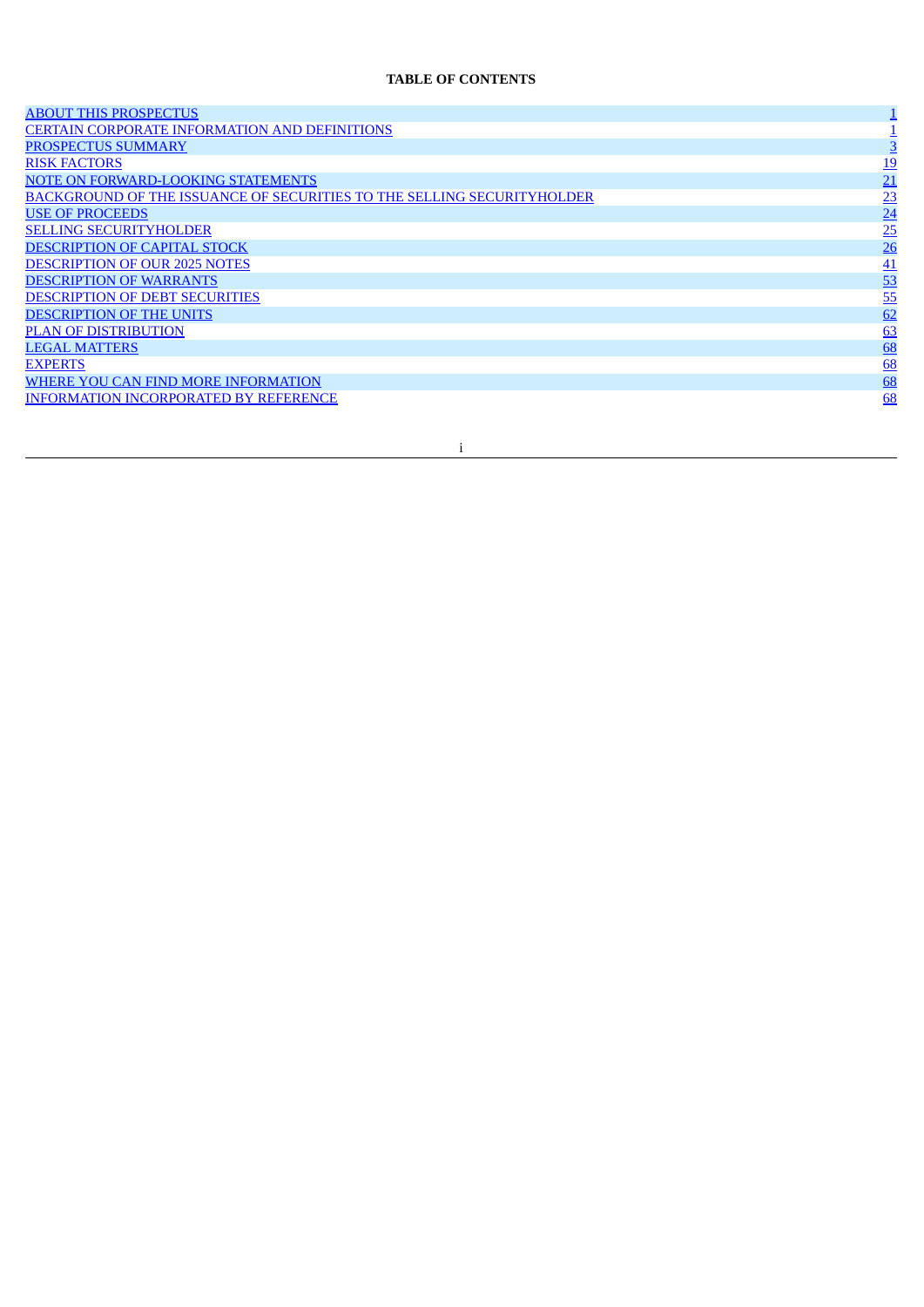# **ABOUT THIS PROSPECTUS**

<span id="page-49-0"></span>This prospectus is part of a registration statement that we filed with the Securities and Exchange Commission ("SEC") using a "shelf" registration process. Under this shelf process, we may, from time to time, sell or issue any of the combination of securities described in this prospectus in one or more offerings with a maximum aggregate offering size of up to \$1,000,000,000. In addition, the selling securityholder may sell, in one or more offerings pursuant to this prospectus, up to an aggregate of 1,798,956 shares of our Series A preferred stock, as described in this prospectus.

This prospectus provides you with a general description of the securities we or the selling securityholder may offer. Each time we sell securities off of the "shelf", we will provide a prospectus supplement that will contain specific information about the terms of that offering. The prospectus supplement may also add, update or change information contained in this prospectus. If there is any inconsistency between the information in this prospectus and any prospectus supplement, you should rely on the information in that prospectus supplement. You should read both this prospectus and any prospectus supplement, together with the additional information described below under the heading "*Where You Can Find More Information*" and "*Information Incorporated by Reference*."

You should rely only on the information contained or incorporated by reference in this prospectus and any prospectus supplement relating to a particular offering. We and the selling securityholder have not authorized anyone to provide you with different information and, if provided, such information or representations must not be relied upon as having been authorized by us or the selling securityholder. Neither this prospectus nor any prospectus supplement nor any related issuer free writing prospectus shall constitute an offer to sell or a solicitation of an offer to buy offered securities in any jurisdiction in which it is unlawful for such person to make such an offering or solicitation. This prospectus does not contain all of the information included in the registration statement. For a more complete understanding of the offering of the securities, you should refer to the registration statement, including its exhibits.

You should not assume that the information appearing in this prospectus is accurate as of any date other than the date on the front cover of this prospectus. You should not assume that the information contained in any prospectus supplement or in the documents incorporated by reference herein or therein is accurate as of any date other than the respective dates of those documents. Our business, financial condition, results of operations, and prospects may have changed since that date.

## **CERTAIN CORPORATE INFORMATION AND DEFINITIONS**

<span id="page-49-1"></span>Our company, Chicken Soup for the Soul Entertainment, Inc., is referred to in this prospectus as "CSSE," the Company," or "we" or similar pronouns. References to:

- · "CSS Productions" means Chicken Soup for the Soul Productions, LLC, our immediate parent;
- · "CSS" means Chicken Soup for the Soul, LLC, our intermediate parent company;
- · "CSS Holdings" means Chicken Soup for the Soul Holdings, LLC, the parent company of CSS and our ultimate parent company;
- · "Screen Media" means Screen Media Ventures, LLC, a wholly owned subsidiary of CSSE;
- · "A Plus" means A Sharp Inc. (d/b/a A Plus), a wholly owned subsidiary of CSSE;
- · "Pivotshare" means Pivotshare, Inc., a wholly owned subsidiary of CSSE;
- · "Crackle Plus" means Crackle Plus, LLC, a wholly owned subsidiary of CSSE which was originally formed by CSSE and CPE Holdings, Inc. (an affiliate of Sony Pictures Television Inc.);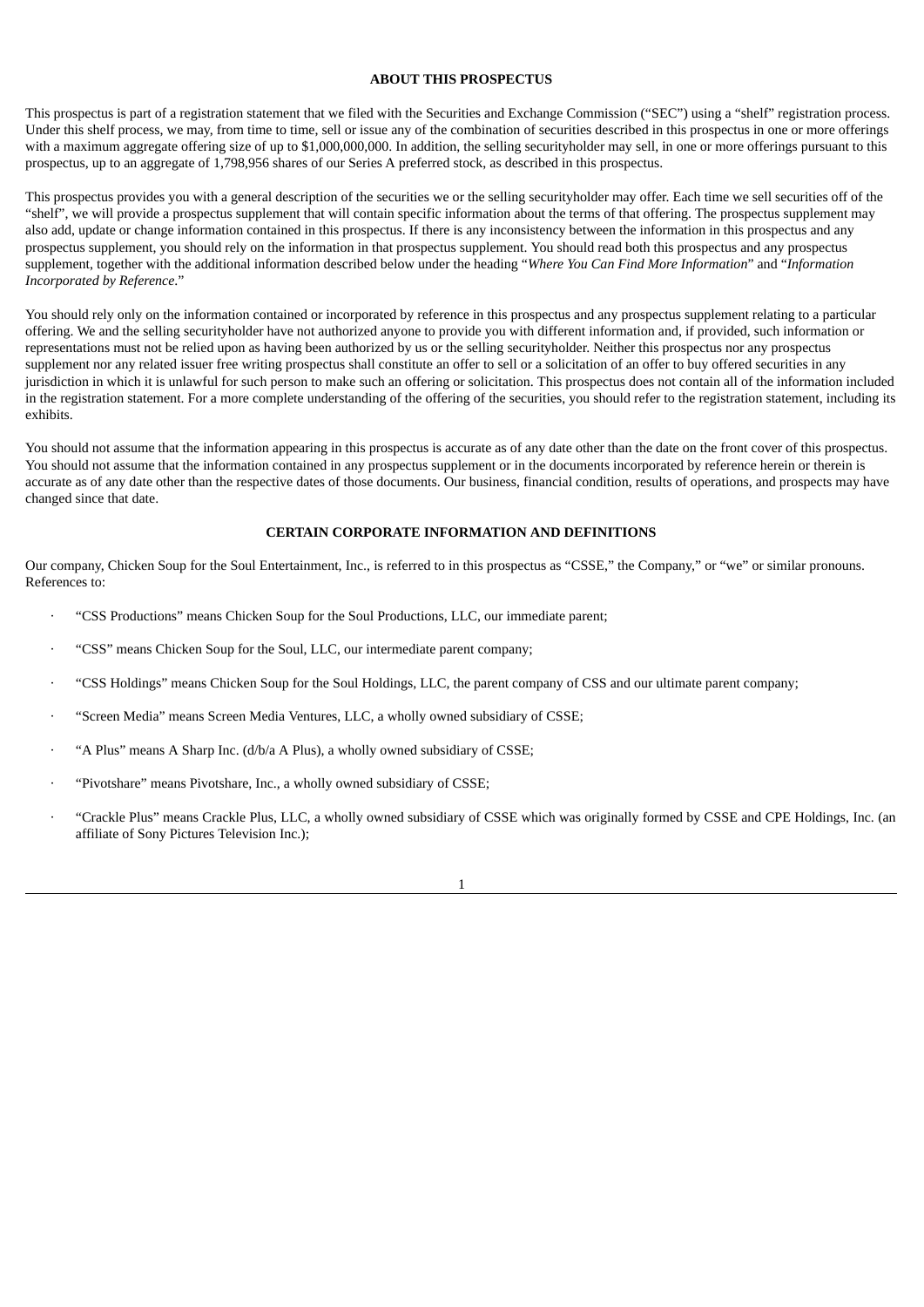- · "Landmark Studio Group" means Landmark Studio Group, a majority owned subsidiary of CSSE;
- · "Halcyon Television" means Halcyon Television LLC, a wholly owned subsidiarity of CSSE;
- · "Halcyon Studios" mean Halcyon Studios LLC, a majority owned subsidiary of Halcyon Television: and
- · "CSS AVOD" means CSS AVOD Inc., a majority owned subsidiary of CSSE.

We and our subsidiaries and affiliates have proprietary rights to the trademarks and trade names used herein, including, among others, Chicken Soup for the Soul®, Crackle®, Popcornflix.com®, Popcornflix Kids®, Truli®, and FrightPix®. Solely as a matter of convenience, trademarks and trade names referred to herein may or may not be accompanied with the marks of "TM" or "®", however, the absence of such marks is not intended to indicate that the Company or its affiliates or subsidiaries will not assert, to the fullest extent possible under applicable law, their respective rights to such trademarks and trade names.

|  | I<br>٦ |  |
|--|--------|--|
|  |        |  |
|  |        |  |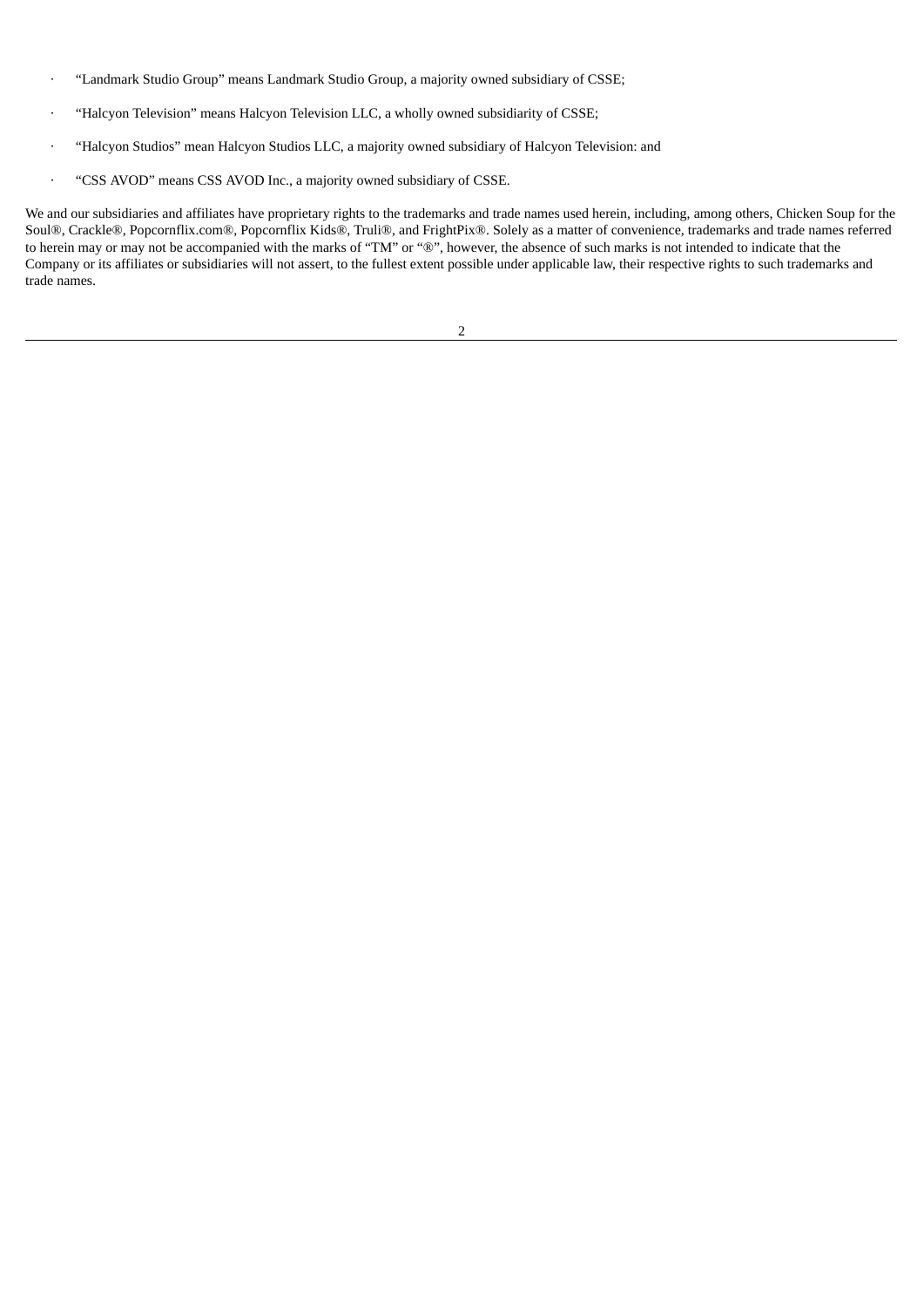## **PROSPECTUS SUMMARY**

<span id="page-51-0"></span>This summary description about us and our business highlights selected information contained elsewhere in this prospectus or incorporated in this prospectus by reference. This summary does not contain all of the information you should consider before deciding to invest in our securities. You should carefully read this entire prospectus and any applicable prospectus supplement, including each of the documents incorporated herein or therein by reference, before making an investment decision. Investors should carefully consider the information set forth under the caption "Risk Factors" below and appearing elsewhere in our annual report on Form 10-K for the year ended [December](https://www.sec.gov/Archives/edgar/data/1679063/000155837021003814/csse-20201231x10k.htm) 31, 2020, our quarterly report on Form 10-Q for the quarter ended March 31, 2021, and in those described in documents [incorporated](https://www.sec.gov/Archives/edgar/data/1679063/000155837021007091/csse-20210331x10q.htm) by reference herein filed by us from time to time, and those described in any applicable *prospectus supplement.*

## **Overview**

Chicken Soup for the Soul Entertainment, Inc. is a leading streaming video-on-demand (VOD) company. We operate Crackle Plus, a portfolio of adsupported and subscription-based VOD streaming services, as well as Screen Media, Halcyon Television, and a number of affiliates that collectively enable us to acquire, produce, co-produce and distribute content, including our original and exclusive content, all in support of our streaming services.

Crackle Plus is comprised of unique networks, each delivering popular and original premium content focused on different themes such as family, kids, horror and comedy. Crackle Plus brands include Crackle, among the most watched ad-supported independent VOD networks, Popcornflix, Popcornflix Kids, Truli, Pivotshare, Españolflix and FrightPix. As of March 31, 2021, Crackle Plus served more than 30 million monthly active visitors through many distribution platforms including Roku, Amazon Fire, Vizio and others. These visitors viewed content produced through our various television production affiliates, acquired by Screen Media, or licensed from Sony Pictures Television (SPT), Lionsgate, Paramount, Fox, Warner Brothers and more than 100 other production and distribution companies. For the period ended March 31, 2021, viewers of Crackle Plus networks have access to more than 10,800 films and 22,000 episodes of licensed or company-owned original or exclusive programming. Additionally, the Company's original and exclusive programming made up approximately 18.4% of total ad impressions served in 2020.

Screen Media manages one of the industry's largest independently owned television and film libraries consisting of approximately 1,350 feature films and 275 episodes of television programming. Screen Media also acquires between 10 and 20 new films each year. Screen Media provides content for the Crackle Plus portfolio and also distributes its library to other exhibitors and third-party networks to generate additional revenue and operating cash flow.

Halcyon Television, our company's new subsidiary, manages the extensive film and television library recently acquired from Sonar Entertainment. This library is distributed by Screen Media. The library contains more than 1,000 titles, and 4,000 hours of programming, ranging from classics, including *The Little Rascals*, *Laurel & Hardy* and *Blondie* (produced by Hal Roach Studios), to acclaimed epic event mini-series such as *Lonesome Dove* and *Dinotopia.* Our Halcyon library titles have received 446 Emmy Award nominations, 105 Emmy Awards and 15 Golden Globe Awards. Halcyon Television, and its subsidiary, Halcyon Studios, are headed by David Ellender. Ellender and his team have developed, produced, financed and distributed shows such as *The Shannara Chronicles* (MTV/Netflix), *Taboo* (BBC/FX), *The Son* (AMC), *Mr. Mercedes* (DirecTV), *Das Boot* (Sky Europe), *Hunters* (Amazon Prime), *Alien Xmas* (Netflix) and *Mysterious Benedict Society* (Disney+). Halcyon Studios, a subsidiary of Halcyon Television, will continue developing and producing the current and future high-caliber content for all platforms across a broad spectrum in the U.S. and internationally.

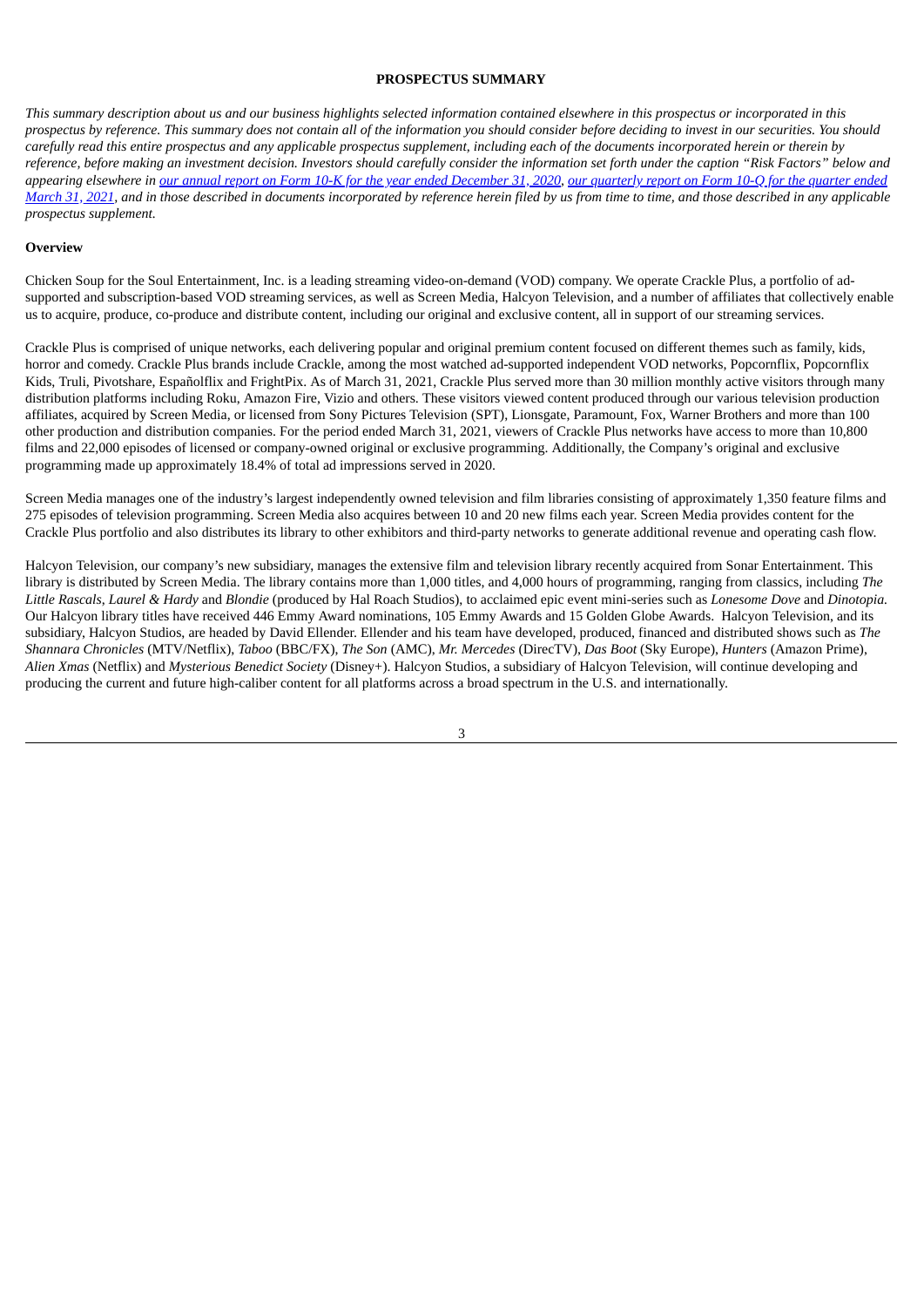Chicken Soup for the Soul's various television production activities are done through a number of affiliates including Landmark Studio Group, its Chicken Soup for the Soul Unscripted division, and APlus.com, which produce or co-produce original content for Crackle Plus and, occasionally, for other thirdparty networks.

We believe that we are the only independent ad-supported video-on-demand (AVOD) business with the proven capability to acquire, create and distribute original programming and that we have one of the largest libraries of valuable company-owned and third-party content. We believe this differentiation is important at a time of a major shift in consumer viewing habits as the growth in both availability and quality of high-speed broadband enables consumers to consume video content at any time on any device.

Since our inception in January 2015, our business has grown rapidly. For the three months ended March 31, 2021 and 2020, our net revenue was approximately \$23.2 million and \$13.2 million, respectively. Our Adjusted EBITDA for the three months ended March 31, 2021 and 2020 was \$4.6 million and \$2.0 million, respectively. For the full year 2020, our net revenue was \$66.4 million, as compared to the full year 2019 net revenue of \$55.4 million. This increase was primarily due to the strong performance of Screen Media and the full year inclusion of the Crackle Plus network to our business (acquired May 2019). We had net losses of approximately \$44.6 million in 2020, as compared to net losses of \$35.0 million in 2019. Our 2020 Adjusted EBITDA was approximately, \$11.8 million, as compared to 2019 Adjusted EBITDA of \$6.0 million. As described below in "Use of Non-GAAP Financial Measure", we use Adjusted EBITDA as an important metric for the management of our business. We define Adjusted EBITDA as consolidated operating income (loss) adjusted to exclude interest, taxes, depreciation, amortization (including tangible and intangible assets), acquisition-related costs, consulting fees related to acquisitions, dividend payments, non-cash share-based compensation expense, and adjustments for other unusual and infrequent in nature identified charges, including transition related expenses. Adjusted EBITDA is not an earnings measure recognized by U.S. GAAP and does not have a standardized meaning prescribed by GAAP; accordingly, Adjusted EBITDA may not be comparable to similar measures presented by other companies. We believe Adjusted EBITDA to be a meaningful indicator of our performance that management uses and believes provides useful information to investors regarding our financial condition and results of operations. The most comparable GAAP measure is operating income (loss).

According to industry projections, the U.S. market for AVOD network revenue is expected to increase from \$26.6 billion in 2020 to \$53.5 billion in 2025. At the same time, advertising spending on linear television networks is expected to decline as more viewers transition from pay television subscriptions to online video viewing. For these reasons, interest in the AVOD business model is increasing, evidenced by traditional linear network operators increasingly seeking to acquire or launch AVOD networks to maintain access to viewers making this transition. We believe AVOD networks will continue to grow rapidly, particularly as consumers seek affordable programming alternatives to multiple SVOD offerings.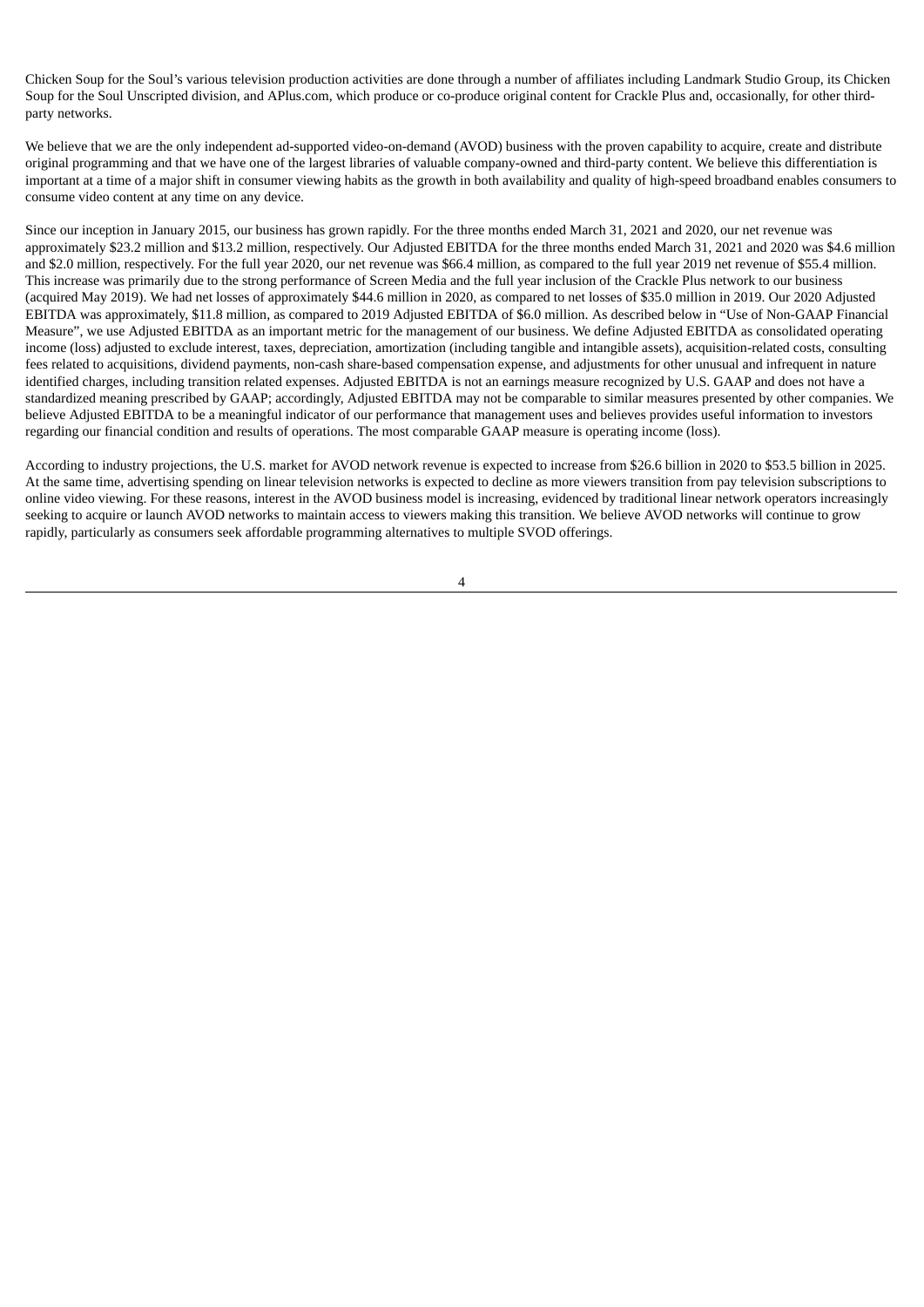# **Our Strategy**

In this environment we believe we are in a differentiated position. We identified the trends favoring growth of AVOD networks in 2015 and began building our offering in 2017, including the development of our original content production strategy. Our strategic objective is to build the premier ad-supported streaming network for both viewers and advertisers. In pursuing this goal, we believe we have the advantage of being unencumbered by the competing strategic choices and priorities of diversified media companies that own VOD networks and legacy linear television networks. We are singularly focused on building leading VOD networks that feature a range of mass-appeal and thematic programming options with a focus on original and exclusive content, and that employ innovation and data analytics to deliver more personalized viewing experiences and more engaging advertising. We are executing on this strategy in three ways:

## Content - Cost-effectively grow our production business, our content library asset and our ownership of content rights.

- o *Original & Exclusive programming.* Our "originals and exclusives" focus, supported by our distribution and production business, is designed to distinguish our network brands among viewers. We are able to add to our existing broad base of content without the significant capital outlay of a traditional television or film studio by producing new originals at low cost through creative partnerships, such as our award-winning 2019 series Going from Broke, which recently completed production of and started airing its second season.
- o *Expanding production capacity.* We believe we can continue to build an attractive and cost-effective content development pipeline by expanding our production capacity through partnerships such as our majority owned subsidiary Landmark Studio Group, our wholly owned subsidiary, Halcyon Television, and majority owned subsidiary, Halcyon Studios, and by partnering with proven industry talent who prefer to work, at times, outside of the consolidated major studio industry, where, we believe it is increasingly difficult for this talent to control the creative process and ownership rights to their intellectual property.
- Content acquisition and rights ownership. Through Screen Media, we will continue to acquire the rights to additional exclusive content. This strategy will reduce our reliance on content licensing, which will lead to lower costs of revenue and increased gross margin and provide us with wider distribution opportunities to generate additional revenue.

## Advertising – Utilize existing technology and data to deliver innovative advertising formats and relevant ads that engage viewers.

- o *Attractive audience.* We believe we enjoy strong relationships with leading advertisers based on our demographic reach, our sales approach and our commitment to premium content and innovative, engaging ad formats. Our networks offer advertisers a desirable target audience: the average age of Crackle viewers is 33, compared to 58 for traditional broadcast networks, and 54 for advertising-supported cable networks. We estimate that 32% of our viewers fall in the 18-34 age demographic.
- o *Diverse sales channels.* To reach these viewers we employ a diverse and targeted advertising sales strategy, using multiple sales channels to provide us with optionality. Nearly 90% of our advertising revenues are derived from direct sales and local reseller agreements, which we believe give us greater margin contribution and control over our advertising avails than is possible with programmatic advertising.
- o *Technology investment.* As we grow our portfolio of networks, we are investing in the integration of advertising platform technology stacks and the growth of our sales force. We are also testing new advertising formats and technologies that drive user engagement and offer increased value to advertisers. For example, our "Jumbotron" format engages viewers immediately upon their entry to the Crackle app through video and sound, with premium ad placement in our "Spotlight Channel". Our "FreeView" format offers viewers who select a title the option to watch one 30 to 60 second advertisement before starting the program, in exchange for an extended advertisement-free experience. "FreeView" has been demonstrated to drive higher user engagement with the placed advertisement and higher brand recall. As we execute on all of these initiatives, we believe we will be positioned to increase both overall advertising sales and ad insertion rates, firmly establishing our AVOD networks as a compelling option for advertisers compared to traditional linear broadcast or cable networks.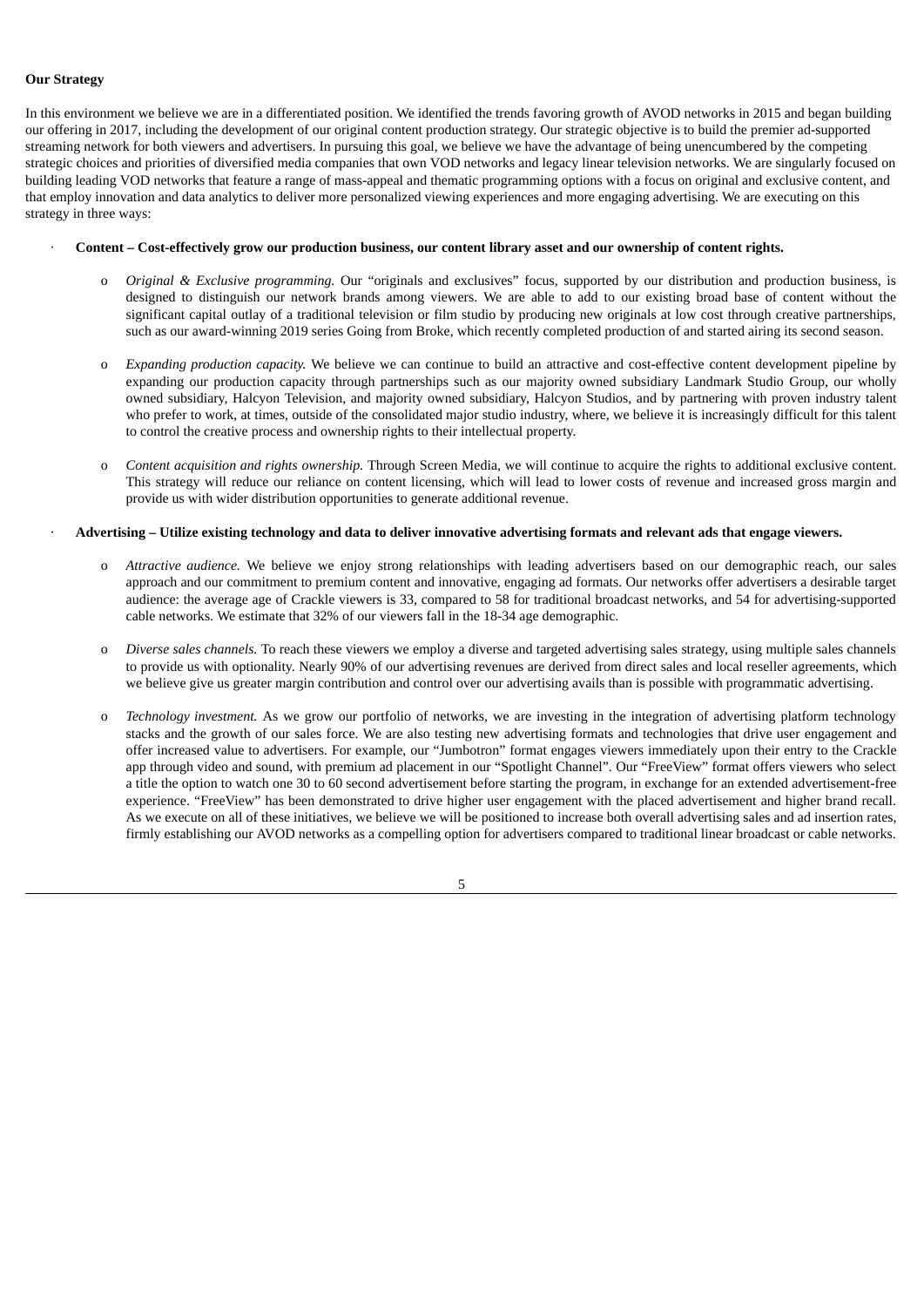## Viewership – Grow distribution to gain new viewers and employ sophisticated data analytics to deliver more compelling experiences.

- o *Content and Distribution.* We exploit our increasing, exclusive access to quality programming to grow and retain viewers on our existing networks. To augment audience acquisition we have engaged in distribution arrangements with an increasing number of media platforms including Roku, Amazon Fire, Vizio, Samsung , LG and others. In the Spring of 2021, for example, our new distribution partnership with Vizio is starting to feature a "Crackle button" on a large number of new Vizio television remote controls to increase Crackle awareness and guide viewers to our leading AVOD network.
- o *New Genre-specific Networks.* As we grow our content libraries, we are also continuously evaluating opportunities to create new thematic networks that focus on certain genres and types of programming and we expect these networks to deliver more targeted advertising opportunities to marketers. We are also actively evaluating opportunities to acquire additional AVOD networks that can accelerate our path to even greater scale.
- o *Personalized Viewer Experiences.* As we grow viewership and as our networks progress, we are gathering a growing amount of data on what our viewers watch and also how they engage with advertising. We are increasingly investing in capabilities to manage and analyze our data with the goal of better personalizing viewer experiences and enabling targeted advertising. Over time, by combining this effort with continued innovation in user interfaces, we may consolidate our general entertainment and themed AVOD offerings into a single AVOD network with multiple channels, in a format similar to current subscription VOD networks.

# **Operations**

We own and operate Crackle Plus, one of the largest AVOD companies in the United States, consisting of a portfolio of unique AVOD networks (including the widely visited AVOD network, Crackle), and a targeted SVOD network. Through our Crackle Plus networks, consumers have access to our library of original and exclusive content. Our networks are widely distributed across all digital platforms and can be watched on connected TVs, smartphones, tablets, gaming consoles and the web. We generate advertising revenues primarily by serving video advertisements to our streaming viewers and, to a lesser extent, subscription revenue from consumers. Our Crackle Plus networks include:

- · Crackle Crackle is a leading, free to use video entertainment network featuring full length movies, TV shows and original programming. Crackle is routinely ranked among the most popular ad-supported general entertainment VOD networks. We assumed control of the operations of Crackle in 2019 through our joint venture with SPT and acquired full control of the network in January 2021.
- · PopcornFlix PopcornFlix has an extensive footprint with apps available on 11 platforms in the U.S. and in 44 countries including the United Kingdom, Canada, Australia, Germany, France, and Singapore. Under the PopcornFlix brand, we also operate a series of direct-to consumer advertising supported channels focused on various genres. PopcornFlix can be found on the web, iPhones and iPads, Android products, Roku, Xbox, Amazon Fire, Apple TV, Chromecast and Samsung and Panasonic internet connected televisions, among devices.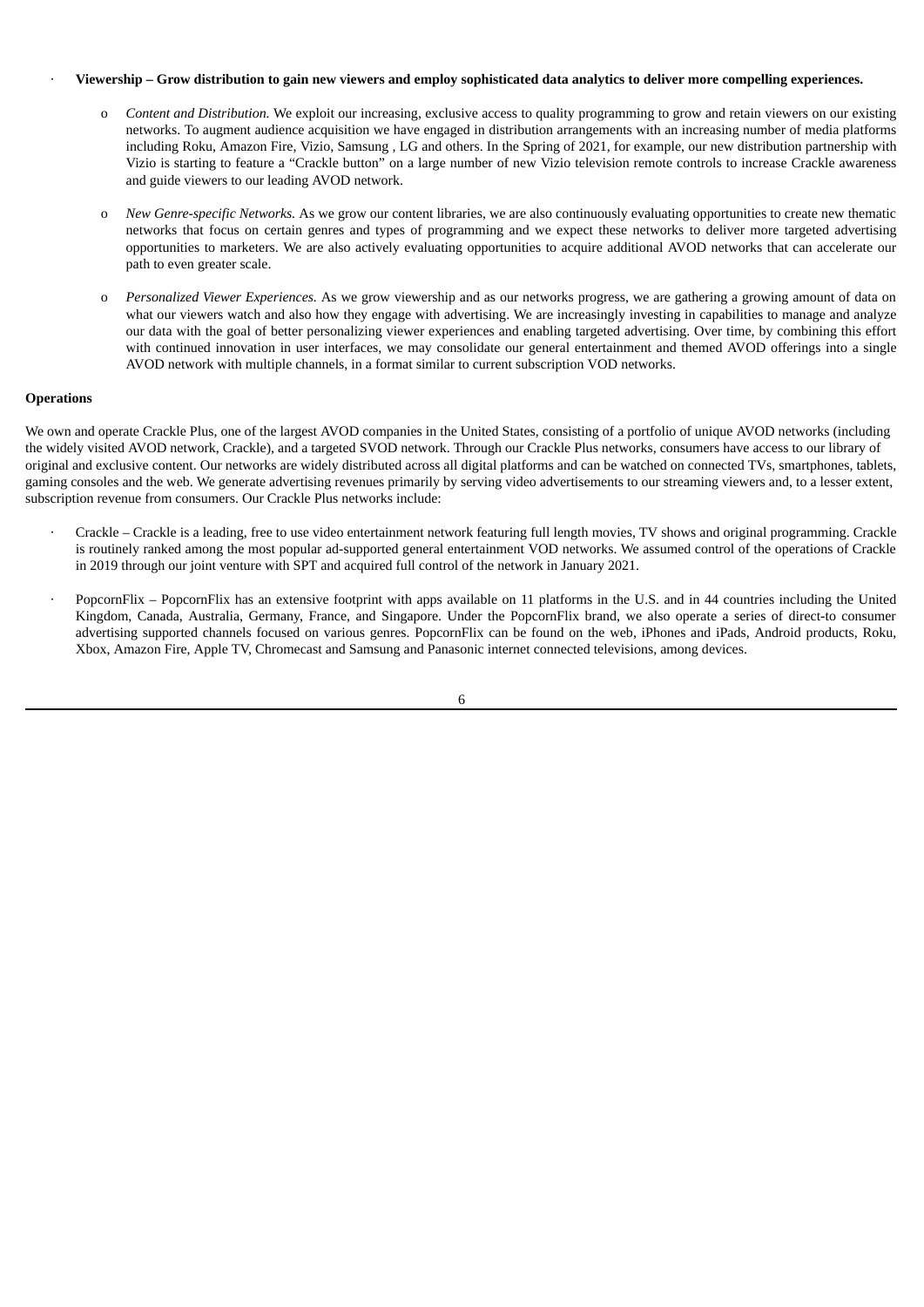· FAST Networks – In 2020, we began to create linear free advertising supported streaming television ("FAST") networks for certain of the platforms we have AVOD networks on including Plex, Vizio , Samsung, Xumo and others. We see these networks as a way to increase the ad impressions we generate with our content library as well as a way to efficiently market the breadth of the content that is available on our AVOD networks. We expect to create more of these FAST networks in 2021.

We also sell advertising for other networks in order to aggregate a greater number of ad impressions for our advertising customers. In 2020, these networks included Funimation and CrunchyRoll. We recently entered into an agreement with Plex to sell ads on their behalf as well.

We also own and operate Screen Media, Halcyon Television, Halcyon Studios, Landmark Studio Group, and a number of affiliates that collectively enable us to acquire, produce, co-produce and distribute content, including our original and exclusive content, all in support of our streaming services.

The primary purpose of Screen Media and our television production affiliates is to provide our Crackle Plus VOD networks with original and exclusive programming. In addition, Screen Media's ability to distribute acquired or company-produced films and television series enables us to further monetize programming on a cost advantaged basis. Through our Screen Media subsidiary, we maintain license agreements to distribute our content across all media, including theatrical, home video, pay-per-view, free, cable, pay television, VOD, mobile and new digital media platforms worldwide. We own the copyright or long-term distribution rights to approximately 2,077 feature films and 2,100 television episodes, representing one of the largest independently owned libraries of filmed entertainment in the world.

Through Screen Media, our cable and satellite VOD distribution agreements include those with DirecTV, Cablevision (Altice USA), Verizon and In Demand (owned by Comcast, Charter and Time Warner Cable). Our Internet VOD distribution agreements include those with Amazon, iTunes, Samsung, YouTube, Hulu, Xbox, Netflix, Sony, and Vudu, among others. We also expanded our international distribution capabilities in 2020.

We produce content utilizing the Chicken Soup for the Soul brand, together with our management's industry experience and expertise, to generate revenue through the production and distribution of video content with sponsors. Since we seek to have both the committed funding and contractually agreed upon production costs for our video content prior to moving forward with a project, we have high visibility into the profitability of a particular project before committing to proceed with such project. In addition, we take limited financial risk on developing our projects.

We operate a low-cost content production strategy by partnering with brand sponsors, utilizing tax credits and pre-selling rights to various media companies in order to mitigate our financial risk on project development. Doing so allows us to secure committed funding and production capabilities for our original video content prior to moving forward with a project. This provides us with high visibility into the profitability of a particular project before committing to proceed with such projects. Completed projects provide Crackle Plus with original content while providing the Company with additional distribution revenue opportunities. As part of this strategy, Landmark Studio Group, which develops, produces, distributes and owns the intellectual property it creates, is building a valuable library. The studio is independent, having the ability to sell its content to any network or platform, while also developing and producing original content for Crackle Plus. Landmark Studio Group controls all worldwide rights and distributes those rights exclusively through Screen Media.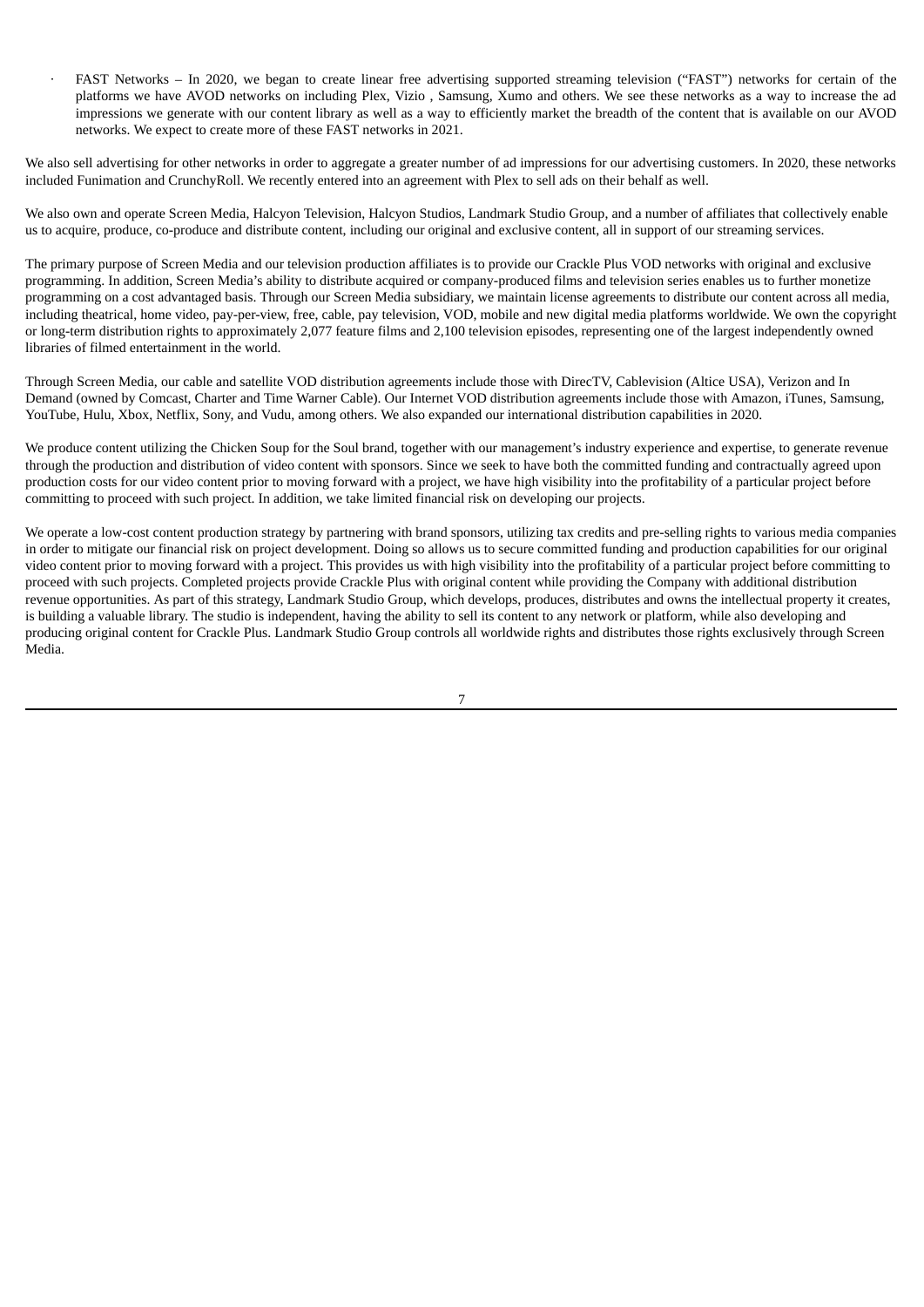Halcyon Television manages the extensive film and television library recently acquired from Sonar Entertainment. Halcyon Studios develops and produces high-caliber content for all platforms across a broad spectrum in the U.S. and internationally.

# **Recent Developments**

On April 8, 2021, we entered into an asset purchase agreement ("Asset Purchase Agreement") by and among our company, Halcyon Television, and with respect to certain provisions, Parkside Entertainment Inc., a Canadian company ("Parkside" and, collectively with us and Halcyon Television, the "CSSE Buyer"), on the one hand, and Sonar Entertainment Inc. ("SEI") and the direct and indirect subsidiaries of SEI identified in the Asset Purchase Agreement (collectively, "Sonar"), on the other hand. On May 21, 2021, pursuant to the Asset Purchase Agreement, the CSSE Buyer purchased the principal assets of Sonar. Parkside separately purchased the outstanding equity of Sonar Canada Inc.

Sonar is an award-winning independent television studio that owns, develops, produces, finances and distributes content for global audiences. Sonar, headquartered in Los Angeles with operations in Toronto and London, has produced television series such as *Hunters*, *Taboo*, *Alien Xmas*, *The Mysterious Benedict Society, Saints, Manson, Lonesome Dove,* and *Dinotopia.* The projects have shown strong market appeal and star well-known talent such as Al Pacino, Ridley Scott, Pierce Brosnan, and more. Sonar has projects in the development pipeline that are scheduled to begin production this year, with anticipated distribution on networks such as Hulu, Fox, Amazon Prime Video, FX, and BBC ONE.

We believe that our acquisition of the Sonar assets accelerates our strategy to build the leading independent AVOD streaming service in four key ways:

- expanding our original television content development pipeline;
- improving margins by increasing our IP rights ownership;
- · accelerating our ability to launch the *Chicken Soup for the Soul* branded AVOD network; and
- providing a faster path to growing our international television production and distribution activities.

Pursuant to the Asset Purchase Agreement, the CSSE Buyer purchased assets from Sonar (the "Purchased Assets"), including all of Sonar's existing video content libraries, development slates, licenses and distribution contracts, and other assets related to Sonar's businesses, including all of Sonar's copyrights, trademarks and accounts receivable ("Accounts Receivable"). The equity interests owned by Sonar Entertainment, Inc. in its wholly owned subsidiary, Sonar Canada Inc. ("Sonar Canada"), were sold directly to Parkside. CSSE Buyer assumed only the obligations of Sonar that relate to the ownership and operation of the Purchased Assets on and after the closing on May 21, 2021. The Purchased Assets did not include certain assets of Sonar identified in the Asset Purchase Agreement as "Excluded Assets," including certain claims and actions, insurance policies, employment agreements and cash.

In consideration for the Purchased Assets, the CSSE Buyer paid to Sonar an initial cash purchase price of \$18,902,000 and from time to time will be required to pay additional purchase price based on the performance of the Purchased Asset.. In addition, Parkside paid Sonar separate cash consideration for the Sonar Canada Interests.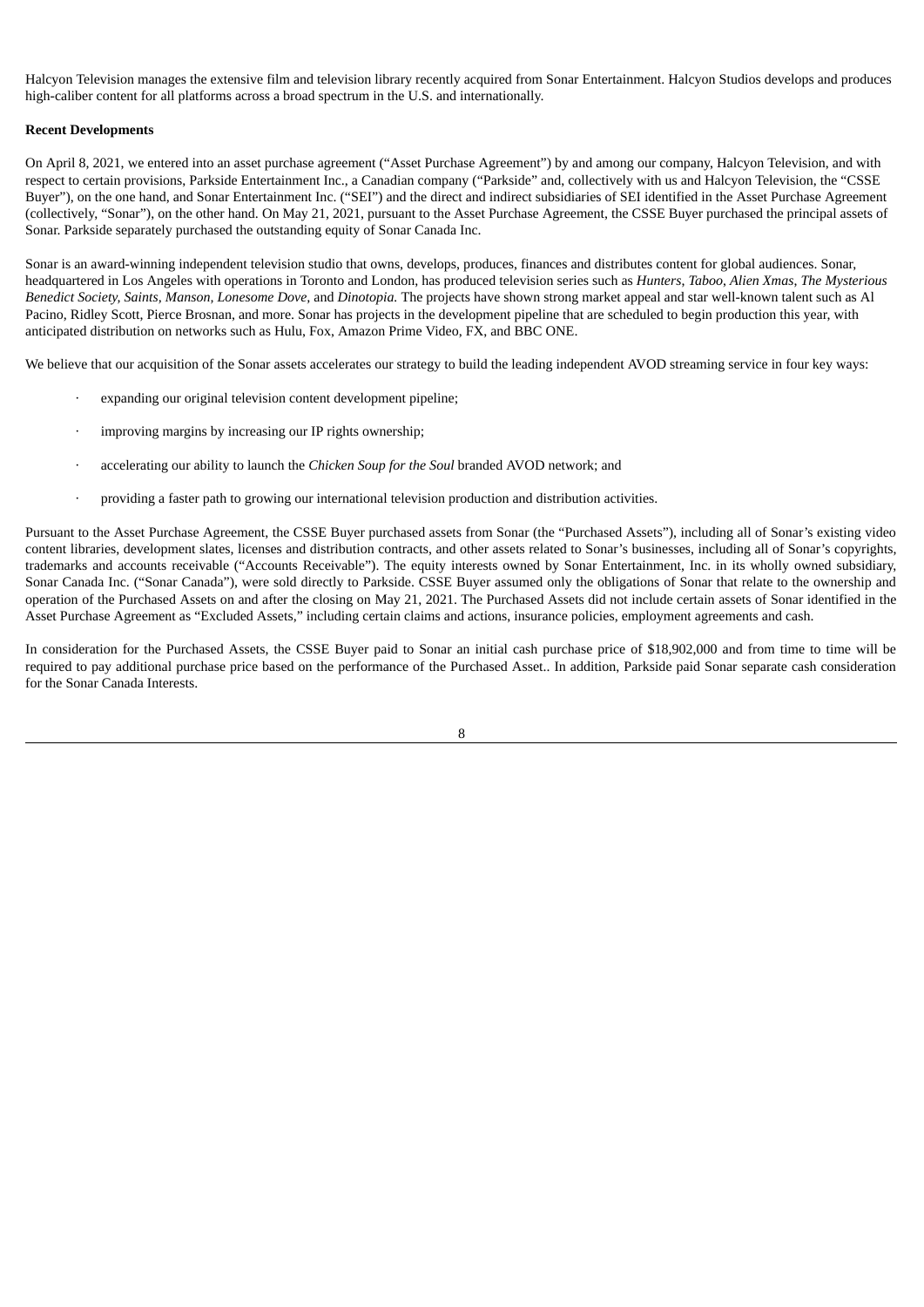During the 18-month period following the closing, the CSSE Buyer has the right (the "Buyout Option"), exercisable upon written notice to Sonar during such period, to buy out all future entitlements (*i.e.,* additional purchase price and other entitlements not yet due and payable to Sonar as of the date of such notice) in exchange for a one-time payment to Sonar as prescribed by the APA.

In connection with the transaction, we formed a new subsidiary, CSS AVOD Inc. ("CSS AVOD"), and issued shares ("CSS AVOD Shares") of common stock, representing 5% of the after-issued equity of CSS AVOD, to MidCap Financial Trust ("MidCap"), the agent and lender of our Credit Agreement (defined below). At any time during the three-year period immediately following the 18-month anniversary of the closing (such three-year period, the "Put Election Period"), MidCap shall have the right upon 60 days' prior written notice ("Put Notice") to CSSE to require CSSE to purchase such CSS AVOD Shares for \$11.5 million ("Put Election").

Certain of the Purchased Assets, including the Current TV Contracts (as defined in the Asset Purchase Agreement) but not any other Project Assets related to the Current TV Projects (as defined in the Asset Purchase Agreement) other than the Current TV Project entitled "Mr. Mercedes", Library Accounts Receivable (as defined in the Asset Purchase Agreement), and the contracts pursuant to which they are payable and the Library (as defined in the Asset Purchase Agreement) and Project Assets related thereto (including any such assets owned by Sonar Canada or its subsidiaries) and the proceeds of the foregoing (each as defined in the Asset Purchase Agreement), remain subject to certain liens in favor of MidCap for itself and other lenders under a credit facility it has provided to Sonar. Midcap's lien on the Library Accounts Receivable shall terminate on the date that 100% of same has been collected and additional purchase price payments payable in respect thereof have been paid by CSSE Buyer pursuant to the Asset Purchase Agreement. Midcap's lien on the Library and Project Assets shall terminate on the earlier of (a) if the Put Election is timely made, receipt by MidCap (or its assignee) of the put purchase price and (b) solely if no Put Election has been made, 180 days following the 18-month anniversary of the closing.

CSSE Buyer has agreed that so long as Midcap's liens remain effective, CSSE Buyer shall abide by certain covenants, including maintaining the Library and using commercially reasonable efforts to collect amounts due from third parties under the contracts comprising a part of the Purchased Assets.

On May 21, 2021, in connection with the closing of the Sonar asset acquisition, we and certain of our subsidiaries (collectively referred to herein as the "Borrowers") entered into a credit, security and guaranty agreement ("Credit Agreement") with MidCap as agent and a lender.

The Credit Agreement provides the Borrowers with revolving loans in an aggregate principal amount not to exceed \$20,000,000 ("Revolving Loan Commitment") at any time outstanding (the "Loans"). On the closing date, Borrowers made an initial draw down on the Loans of approximately \$18.3 million. Under certain circumstances, the Revolving Loan Commitment may be increased to \$30 million. The availability under the Loans at any time is subject to the Borrowing Base, which is equal to 85% of the Eligible Accounts (the accounts receivable of the Borrowers' qualified under the terms of the Credit Agreement) minus the sum of all Reserves.

The proceeds of the Loans were or will be used by us for funding part of the Sonar asset acquisition. The Loans are secured by the Borrowers' accounts receivable and the contracts underlying such accounts receivable, and other related assets, but not intellectual property.

The Loans bear interest at the sum of the LIBOR Rate *plus* 4% per annum. Interest on the Loans is payable in arrears on the first day of each month and on the maturity of the Loans. The Borrowers shall pay a fee in an amount equal to (i) (A) the Revolving Loan Commitment *minus* (B) the average daily balance of the sum of the outstanding Loans during the preceding month *multiplied by* (ii) 0.50% per annum. Such fee is to be paid monthly in arrears on the first day of each month. The Borrowers shall also pay certain minimum balance fees, if applicable, and collateral management, audit, and other fees, as prescribed by the Credit Agreement. Concurrently with the initial borrowing under the Credit Agreement, the Borrowers paid to MidCap, as agent to the several lenders, a total of \$241,449, including \$41,449 for certain diligence fees, and an origination fee of \$200,000.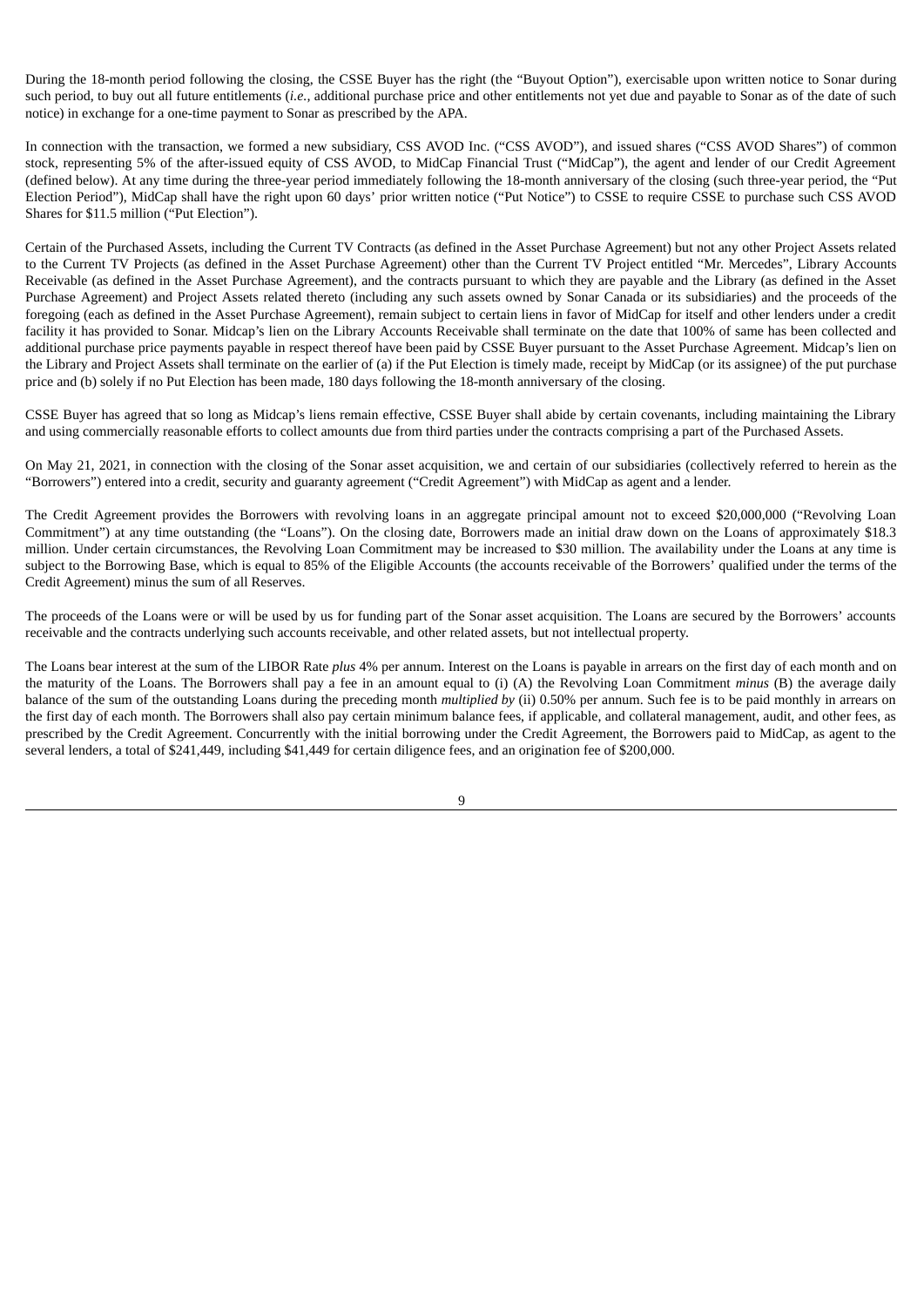The Borrowers may borrow, repay and reborrow under the Loans prior to the maturity date, subject to the terms, provisions and limitations set forth in the Credit Agreement. The Credit Agreement and other loan documents contain customary representations and warranties and affirmative and negative covenants. Under the Credit Agreement, Borrower is required to maintain minimum liquidity in the form of Borrowing Base availability or, as may be agreed by Agent, cash on hand in an aggregate amount of not less than \$6,000,000.

A description of the asset purchase and a summary of the principal terms of the Asset Purchase Agreement is contained in our Current Reports on Form 8- K filed with the Commission on April 9, 2021 ("April 2021 8-K") and May 27, 2021 ("May 2021 8-K"), as amended on June 11, 2021. A copy of the Asset Purchase Agreement was filed as Exhibit 2.1 to the April 2021 8-K. A summary of the Credit Agreement is contained in the May 2021 8-K and a copy of the Credit Agreement was filed as Exhibit 10.1 thereto.

The results of operations of Sonar's operations will be included in our consolidated statements of operations as of the closing of the transactions. Required financial statements, including applicable pro forma financial statements related to the Sonar assets were filed as part of the amendment to the May 2021 8- K on June 11, 2021.

The transaction was structured to ensure that Sonar Canada's operations will continue to meet applicable Canadian control regulatory requirements in relation to television and film production companies, to the continued benefit of the Canadian ad film production industry.

# **Competition**

We are in a highly competitive business. The market for streaming entertainment is rapidly changing. We face competition from companies within the entertainment business and from alternative forms of leisure entertainment, such as travel, sporting events, outdoor recreation, video games, the internet and other cultural and computer-related activities. We compete for viewers and programming with much larger companies which have significant resources and brand recognition, including dominant video on demand providers such as Netflix, HBO Max, Hulu, Amazon Prime Video, Disney Plus, Paramount Plus, Fox, and major film and television studios. We also compete with numerous independent motion picture and television distribution and production companies, television networks, pay television systems and online media platforms for viewers, subscribers, and the services of performing artists, producers and other creative and technical personnel and production financing, all of which are essential to the success of our businesses.

In addition, our video content competes for media outlet and audience acceptance with video content produced and distributed by other companies. As a result, the success of any of our video content is dependent not only on the quality and acceptance of a particular production, but also on the quality and acceptance of other competing video content available in the marketplace at or near the same time.

Given such competition, and our stage of development, we emphasize a lower cost structure, risk mitigation, reliance on financial partnerships and innovative financial strategies. We rely on our flexibility and agility as well as the entrepreneurial spirit of our employees, partners and affiliates, in order to provide creative, desirable video content.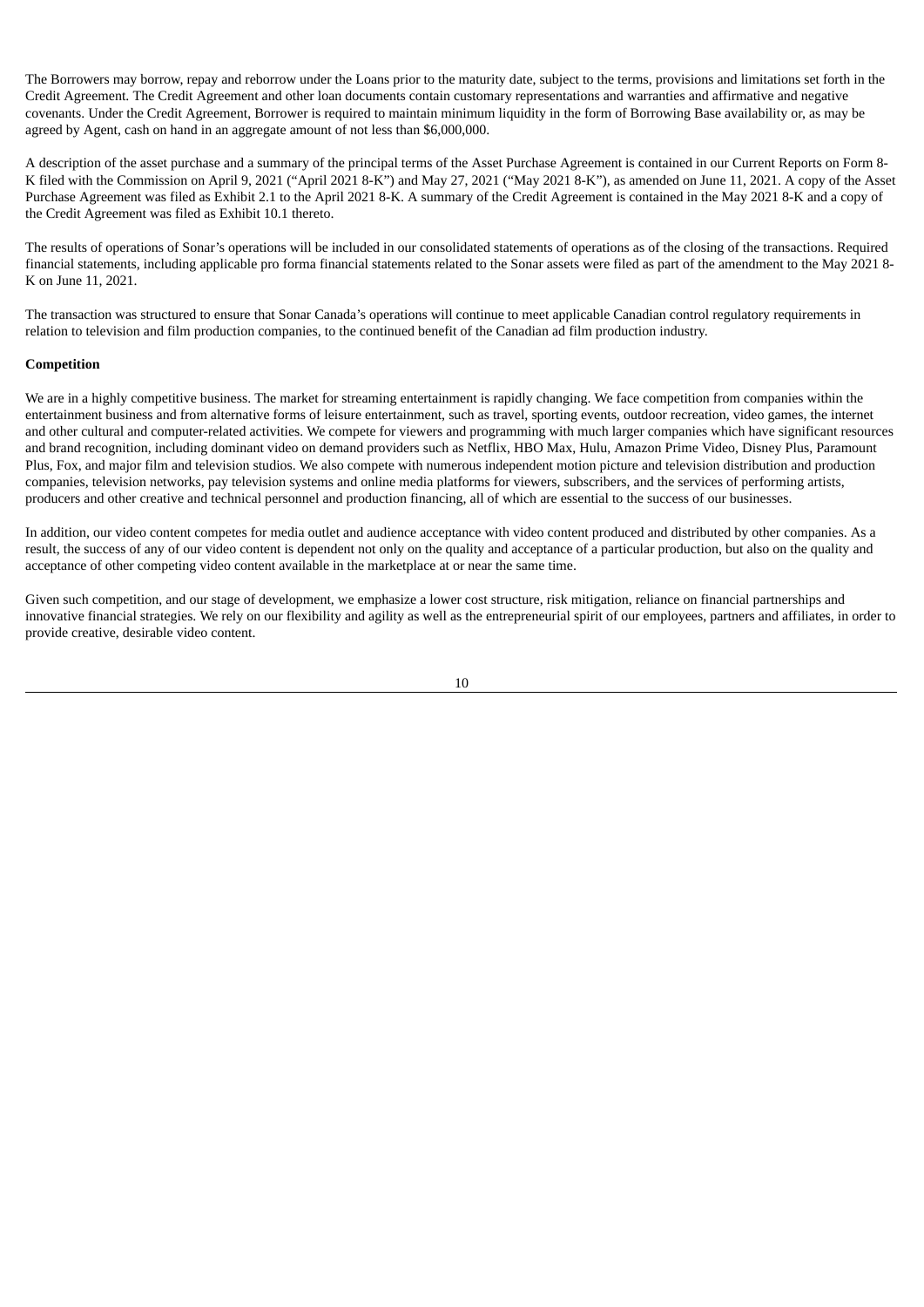## **Intellectual Property**

We are party to a license agreement (the "CSS License Agreement") with our parent company, CSS, through which we have been granted the perpetual, exclusive, worldwide license by CSS to exclusively exhibit, produce and distribute video content using the Chicken Soup for the Soul brand and related content, such as stories published in the Chicken Soup for the Soul books. Chicken Soup for the Soul and related names are trademarks owned by CSS. We have the proprietary rights (including copyrights) in all company-produced content and believe the Brand provides a competitive advantage in attracting advertisers and entertainment talent. As a result of the acquisitions of Screen Media, Pivotshare, Crackle, Sonar and other smaller libraries, companies and assets, we now own copyrights or global long-term distribution rights and AVOD rights to approximately 11,300 films and 24,000 television episodes.

We rely on a combination of copyright, trademark, trade secret laws, confidentiality procedures, contractual provisions and other similar measures to protect our proprietary information and intellectual property rights. Our ability to protect and enforce our intellectual property rights is subject to certain risks and from time to time we encounter disputes over rights and obligations concerning intellectual property, which are described more fully in the section of our annual report on Form 10-K for the year ended December 31, 2020 entitled "Risk Factors."

## **Human Capital Management**

At Chicken Soup for the Soul Entertainment, we aim to bring out the best of our employees and consultants. We are committed to developing our employees and encourage and facilitate the development of our employees through our People Operations department. We depend on a highly educated and skilled workforce. We seek to advance a diverse, equitable and inclusive work environment for all employees. Our ability to attract, develop and retain the best talent, is critical for us to execute our strategy and grow our businesses.

As of March 31, 2021, we had 108 direct employees. The services of certain personnel, including our chairman and chief executive officer, vice chairman and chief strategy officer, our senior brand advisor and director, and chief financial officer, among others, are provided to us under the Management Services Agreement dated May 12, 2016, between us and CSS ("CSS Management Agreement"). We also utilize many consultants in the ordinary course of our business and hire additional personnel on a project-by-project basis. We believe that our employee and labor relations are good, and we are committed to inclusion and strict policies and procedures to maintain a safe work environment. We have taken measures to protect our workforce in response to the COVID-19 pandemic, including allowing employees to work from home when possible and implementing safety protocols to support our employees required to work onsite.

We value our employees and invest in them and their communities. Recently, we joined a growing group of companies working with Good Today to enable our employees to participate in supporting non-profit organizations to support initiatives that have a positive global impact.

### **Corporate Information**

We are a Delaware corporation formed on May 4, 2016. CSS Productions, our predecessor and immediate parent company, was formed in December 2014 by CSS, and initiated operations in January 2015. We were formed to create a discrete entity focused on video content opportunities using the Brand. In May 2016, pursuant to the terms of the contribution agreement among CSS, CSS Productions and the Company, all video content assets owned by CSS, CSS Productions and their CSS subsidiaries were transferred to the Company in consideration for its issuance to CSS Productions of 8,600,568 shares of the Company's Class B common stock. Thereafter, CSS Productions' operating activities ceased, and the Company continued the business operations of producing and distributing the video content.

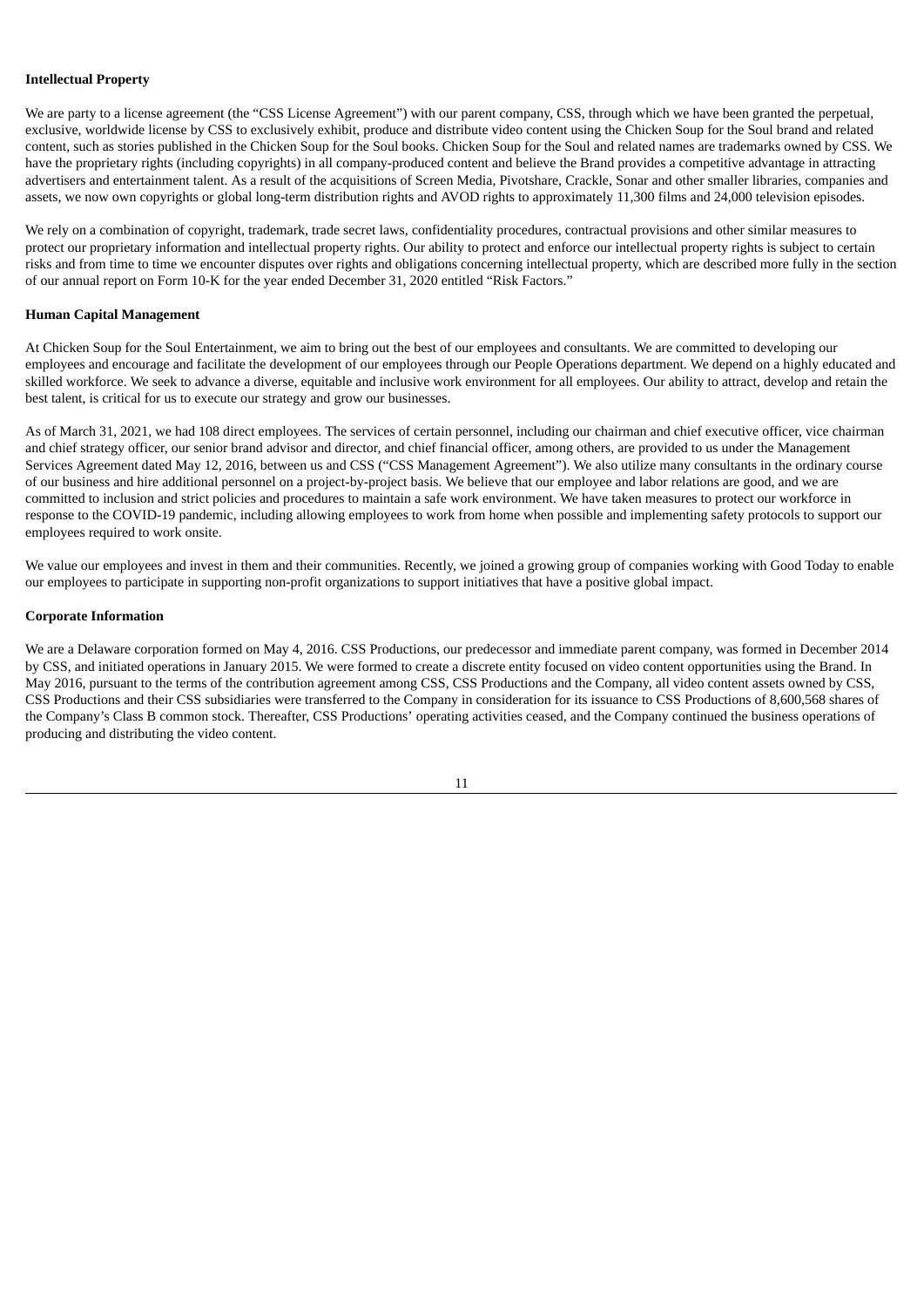Our address is 132 East Putnam Avenue, Floor 2W, Cos Cob, CT 06807. Our telephone number is (855) 398-0443, and our website address is https://www.cssentertainment.com. The information contained on, or that can be accessed through, our website is not part of this prospectus.

# **Use of Non-GAAP Financial Measure**

Our consolidated financial statements are prepared in accordance with generally accepted accounting principles in the United States ("U.S. GAAP"). We use a non-GAAP financial measure to evaluate our results of operations and as a supplemental indicator of our operating performance. The non-GAAP financial measure that we use is Adjusted EBITDA. Adjusted EBITDA (as defined below) is considered a non-GAAP financial measure as defined by Regulation G promulgated by the SEC under the Securities Act of 1933, as amended. Due to the significance of non-cash and non-recurring expenses recognized for the three months March 31, 2021 and 2020, and the likelihood of material non-cash, non-recurring, and acquisition related expenses to occur in future periods, we believe that this non-GAAP financial measure enhances the understanding of our historical and current financial results as well as provides investors with measures used by management for the planning and forecasting of future periods, as well as for measuring performance for compensation of executives and other members of management. Further, we believe that Adjusted EBITDA enables our board of directors and management to analyze and evaluate financial and strategic planning decisions that will directly affect operating decisions and investments. We believe this measure is an important indicator of our operational strength and performance of our business because it provides a link between operational performance and operating income. It is also a primary measure used by management in evaluating companies as potential acquisition targets. We believe the presentation of this measure is relevant and useful for investors because it allows investors to view performance in a manner similar to the method used by management. We believe it helps improve investors' ability to understand our operating performance and makes it easier to compare our results with other companies that have different capital structures or tax rates. In addition, we believe this measure is also among the primary measures used externally by our investors, analysts and peers in our industry for purposes of valuation and comparing our operating performance to other companies in our industry.

The presentation of Adjusted EBITDA should not be construed as an inference that our future results will be unaffected by unusual, infrequent or nonrecurring items or by non-cash items. This non-GAAP financial measure should be considered in addition to, rather than as a substitute for, our actual operating results included in our condensed consolidated financial statements.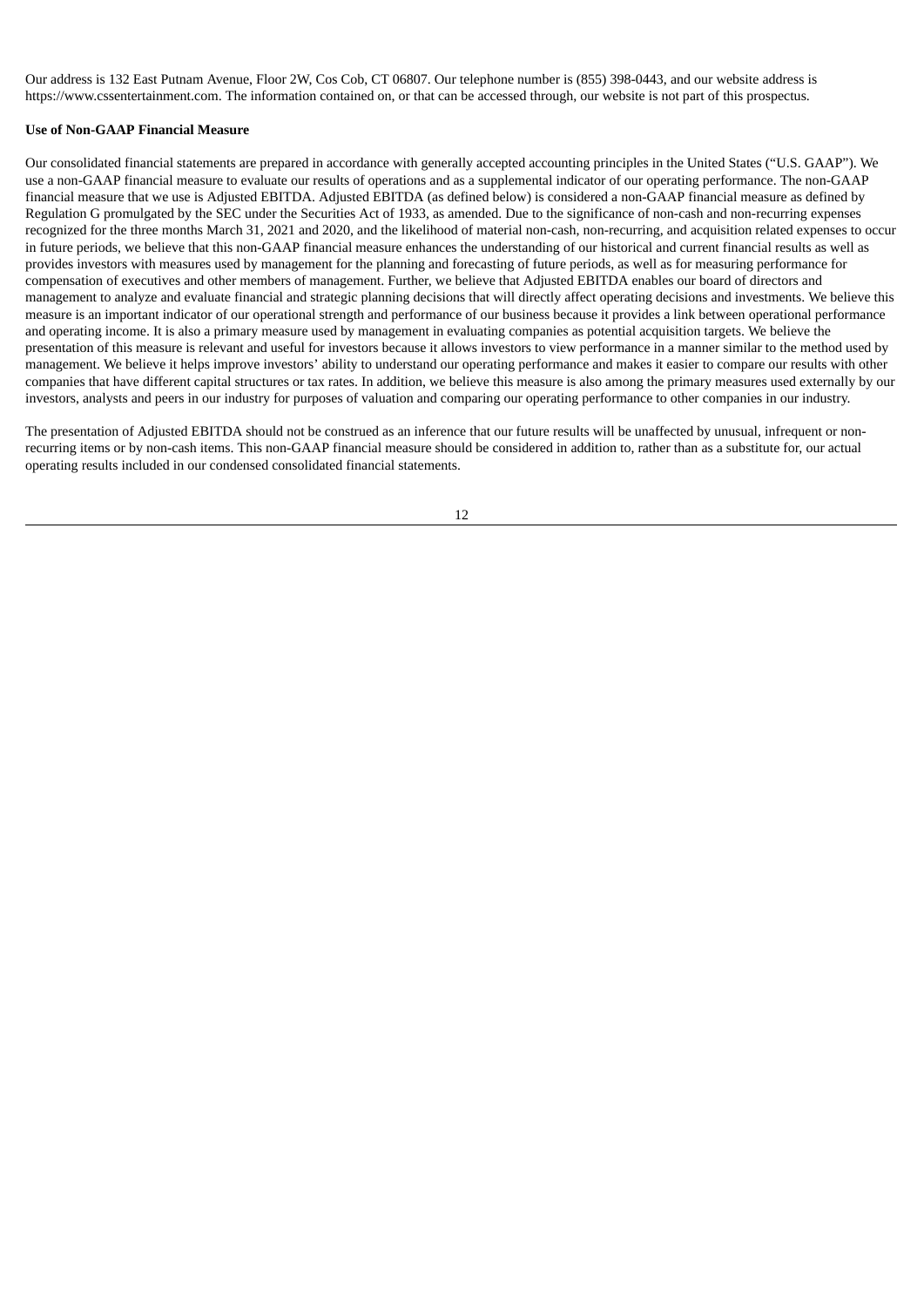We define Adjusted EBITDA as consolidated operating income (loss) adjusted to exclude interest, taxes, depreciation, amortization (including tangible and intangible assets), acquisition-related costs, consulting fees related to acquisitions, dividend payments, non-cash share-based compensation expense, and adjustments for other unusual and infrequent in nature identified charges, including transition related expenses. Adjusted EBITDA is not an earnings measure recognized by U.S. GAAP and does not have a standardized meaning prescribed by GAAP; accordingly, Adjusted EBITDA may not be comparable to similar measures presented by other companies. We believe Adjusted EBITDA to be a meaningful indicator of our performance that management uses and believes provides useful information to investors regarding our financial condition and results of operations. The most comparable GAAP measure is operating income (loss).

Adjusted EBITDA has important limitations as an analytical tool, and you should not consider it in isolation or as a substitute for analysis of our results as reported under U.S. GAAP. Some of these limitations are:

- · Adjusted EBITDA does not reflect our cash expenditures or future requirements for capital expenditures or contractual commitments;
- · Adjusted EBITDA does not reflect changes in, or cash requirements for our working capital needs;
- · Adjusted EBITDA does not reflect the effects of preferred dividend payments, or the cash requirements necessary to fund;
- · Although amortization and depreciation is a non-cash charge, the assets being depreciated will often have to be replaced in the future, and Adjusted EBITDA does not reflect any cash requirements for such future replacements;
- · Adjusted EBITDA does not reflect the effects of the amortization of our film library, which include cash and non-cash amortization of our initial film library investments, participation costs and theatrical release costs;
- Adjusted EBITDA does not reflect the impact of stock-based compensation upon our results of operations;
- Adjusted EBITDA does not reflect the significant interest expense, or the cash requirements necessary to service interest or principal payments on our debt;
- · Adjusted EBITDA does not reflect our income tax expense (benefit) or the cash requirements to pay our income taxes;
- · Adjusted EBITDA does not reflect the impact of acquisition related expenses; and the cash requirements necessary;
- · Adjusted EBITDA does not reflect the impact of other non-recurring, infrequent in nature and unusual income and expenses; and
- · Other companies in our industry may calculate Adjusted EBITDA differently than we do, limiting its usefulness as a comparative measure.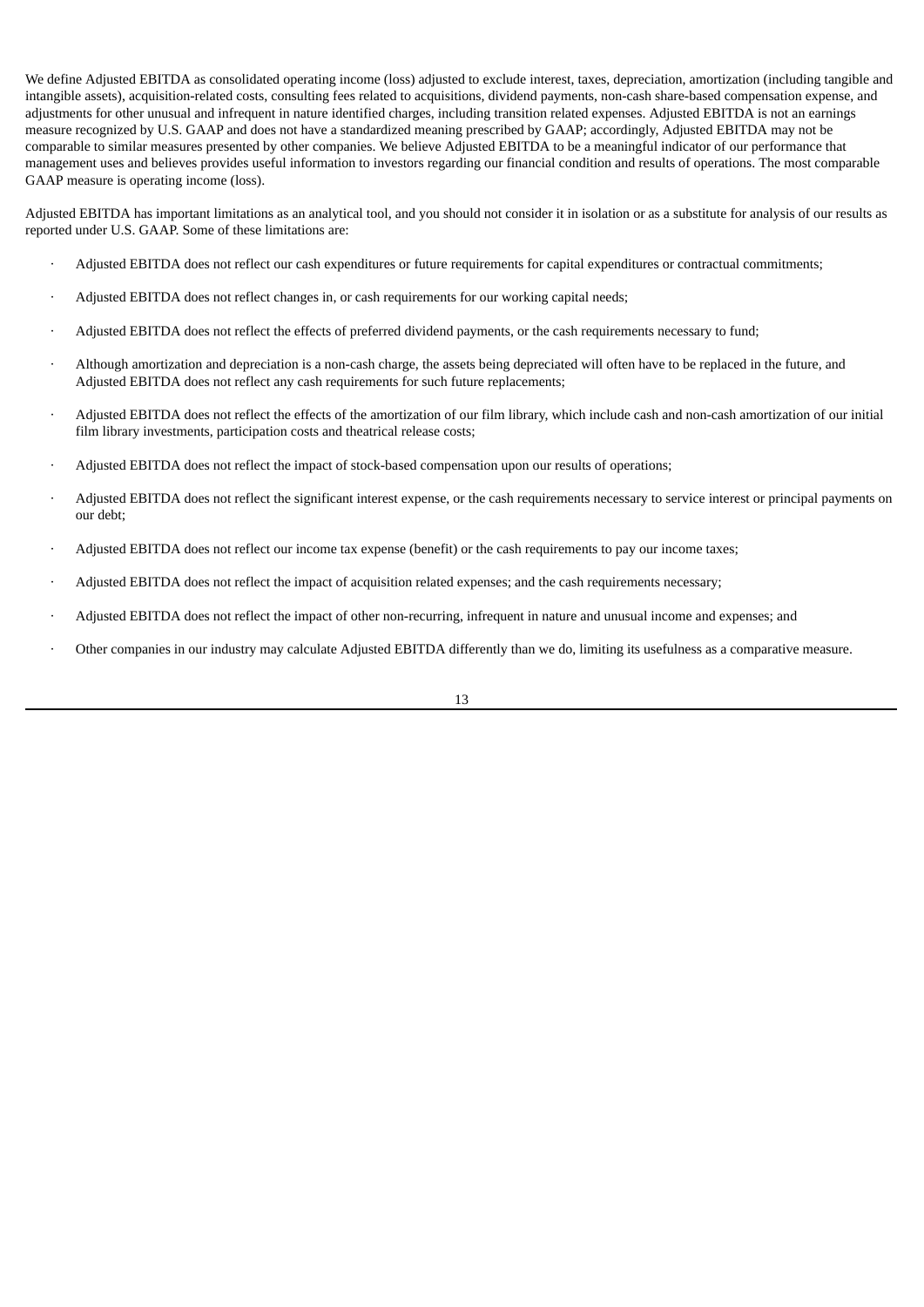· In evaluating Adjusted EBITDA, you should be aware that in the future we may incur expenses similar to those eliminated in this presentation.

# **Reconciliation of Historical GAAP Net Income as reported to Adjusted EBITDA**

The following tables present a reconciliation of Adjusted EBITDA to net income, the most directly comparable GAAP measure, for the periods presented:

|                                                    |                     | <b>Three Months Ended March 31,</b> |  |
|----------------------------------------------------|---------------------|-------------------------------------|--|
|                                                    | 2021                | 2020                                |  |
| Net loss available to common stockholders          | \$<br>(9, 193, 381) | \$<br>(11, 427, 380)                |  |
| Preferred dividends                                | 2,253,385           | 974,272                             |  |
| Provision for income taxes                         | 14,000              | 49,000                              |  |
| Other taxes                                        | 84,493              | 53,411                              |  |
| Interest expense <sup>(a)</sup>                    | 1,087,944           | 329,125                             |  |
| Film library and program rights amortization $(b)$ | 6,928,667           | 2,494,832                           |  |
| Share-based compensation expense $(c)$             | 231,844             | 244,835                             |  |
| Acquisition-related costs <sup>(d)</sup>           |                     | 98,926                              |  |
| Reserve for bad debt and video returns             | 694,212             | 1,721,595                           |  |
| Amortization and depreciation <sup>(e)</sup>       | 1,621,360           | 5,204,728                           |  |
| Other non-operating income, net <sup>(f)</sup>     | (570)               | (6, 438)                            |  |
| Transitional expenses <sup>(g)</sup>               |                     | 2,113,469                           |  |
| All other nonrecurring costs                       | 840,050             | 186,948                             |  |
| <b>Adjusted EBITDA</b>                             | 4,562,004           | 2,037,323<br>\$.                    |  |

(a) Includes amortization of deferred financing costs of \$98,889 and \$10,152 for the three months ended March 31, 2021 and 2020, respectively.

- (b) Represents amortization of our film library, which include cash and non-cash amortization of our film library investments, participation costs and theatrical release costs as well as amortization for our acquired program rights.
- (c) Represents expense related to common stock equivalents issued to certain employees and officers under our Long-Term Incentive Plan. In addition to common stock grants issued to employees, non-employee directors and third-party consultants.
- (d) Represents aggregate transaction-related costs, including legal fees, accounting fees, investment advisory fees and various consulting fees.
- (e) Includes depreciation and amortization of intangibles, property and equipment and amortization of technology expenditures included in cost of revenue.
- (f) Other non-operating income is primarily comprised of interest income earned on cash deposits.
- (g) Represents transitional related expenses primarily associated with the Crackle Plus business combination and our strategic shift related to our production business. Costs include non-recurring payroll, redundant non-recurring technology costs and other transitional costs.

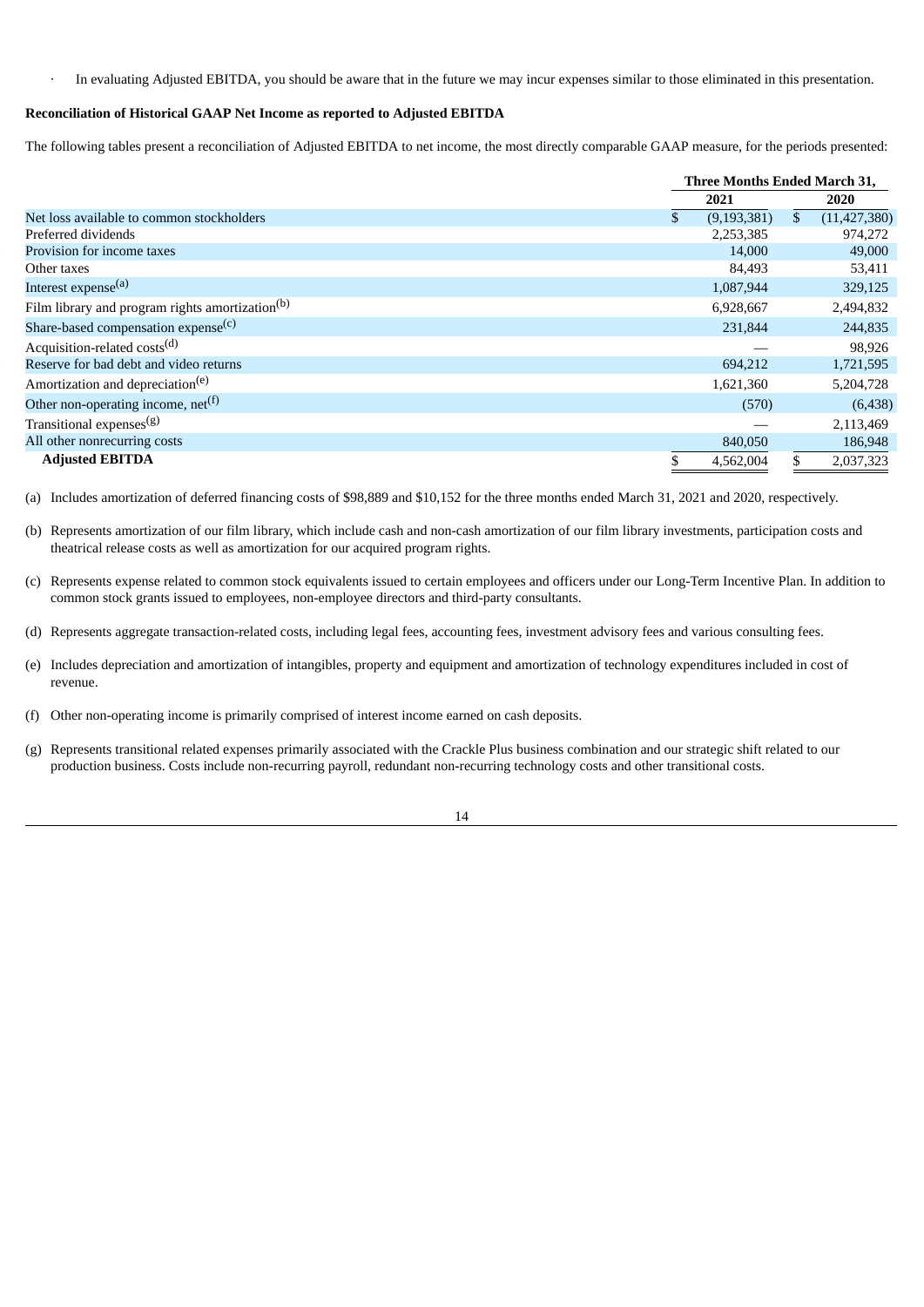|                                                             | <b>Year Ended December 31,</b> |                      |
|-------------------------------------------------------------|--------------------------------|----------------------|
|                                                             | 2020                           | 2019                 |
| Net loss available to common stockholders                   | \$<br>(44, 552, 353)           | \$<br>(34, 976, 816) |
| Preferred dividends                                         | 4,142,376                      | 3,304,947            |
| Provision for income taxes                                  | 99,000                         | 585,000              |
| Other taxes                                                 | 312,600                        | 460,205              |
| Interest expense <sup>(a)</sup>                             | 2,222,106                      | 811,017              |
| Film library and program rights amortization <sup>(b)</sup> | 23,563,772                     | 10,683,227           |
| Share-based compensation expense <sup>(c)</sup>             | 1,131,515                      | 1,061,926            |
| Acquisition-related costs <sup>(d)</sup>                    | 98,926                         | 3,968,289            |
| Expense for bad debt and video returns                      | 3,384,584                      | 2,669,699            |
| Amortization and depreciation <sup>(e)</sup>                | 17,317,247                     | 13,293,279           |
| Other non-operating income, $net(f)$                        | (6,254,205)                    | (40, 191)            |
| Loss on extinguishment of debt                              | 169,219                        | 350,691              |
| Impairment of content assets <sup>(g)</sup>                 | 3,973,878                      |                      |
| Transitional expenses <sup>(h)</sup>                        | 4,353,345                      | 3,505,855            |
| All other nonrecurring costs                                | 1,789,569                      | 276,400              |
| <b>Adjusted EBITDA</b>                                      | 11,751,579                     | 5,953,528            |

(a). Includes amortization of deferred financing costs of \$131,790 and \$82,400 for the years ended December 31, 2020 and 2019, respectively.

(b). Represents amortization of our film library, which include cash and non-cash amortization of our initial film library investments, participation costs and theatrical release costs as well as amortization for our acquired program rights.

- (c). Represents expense related to common stock equivalents issued to certain employees and officers under our Long-Term Incentive Plan. In addition to common stock grants issued to employees, non-employee directors and third-party consultants.
- (d). Represents aggregate acquisition-related costs, including legal fees, accounting fees, investment advisory fees and various consulting fees.
- (e). Includes depreciation and amortization of intangibles, property and equipment and amortization of technology expenditures included in cost of revenue.
- (f). Other non-operating income is primarily comprised of various extinguished liabilities as part of a settlement, see Results of Operations in our Annual Report on Form 10-K for the year ended December 31, 2020 for further detail.
- (g). Represents impairment charges related to our content assets, comprised of program and film library assets.
- (h). Represents transitional related expenses primarily associated with the Crackle Plus business combination and our strategic shift related to its production business. Costs include non-recurring payroll, redundant non-recurring technology costs and other transitional costs.

# **Implications of Being an Emerging Growth Company**

We are an "emerging growth company," as defined in the Jumpstart Our Business Startups Act of 2012 (the "JOBS Act"). As long as we are an emerging growth company, we are eligible to take advantage of certain exemptions from various reporting requirements that are applicable to other public companies that are not emerging growth companies. These include, but are not limited to:

· Not being required to comply with the auditor attestation requirements in the assessment of our internal control over financial reporting;

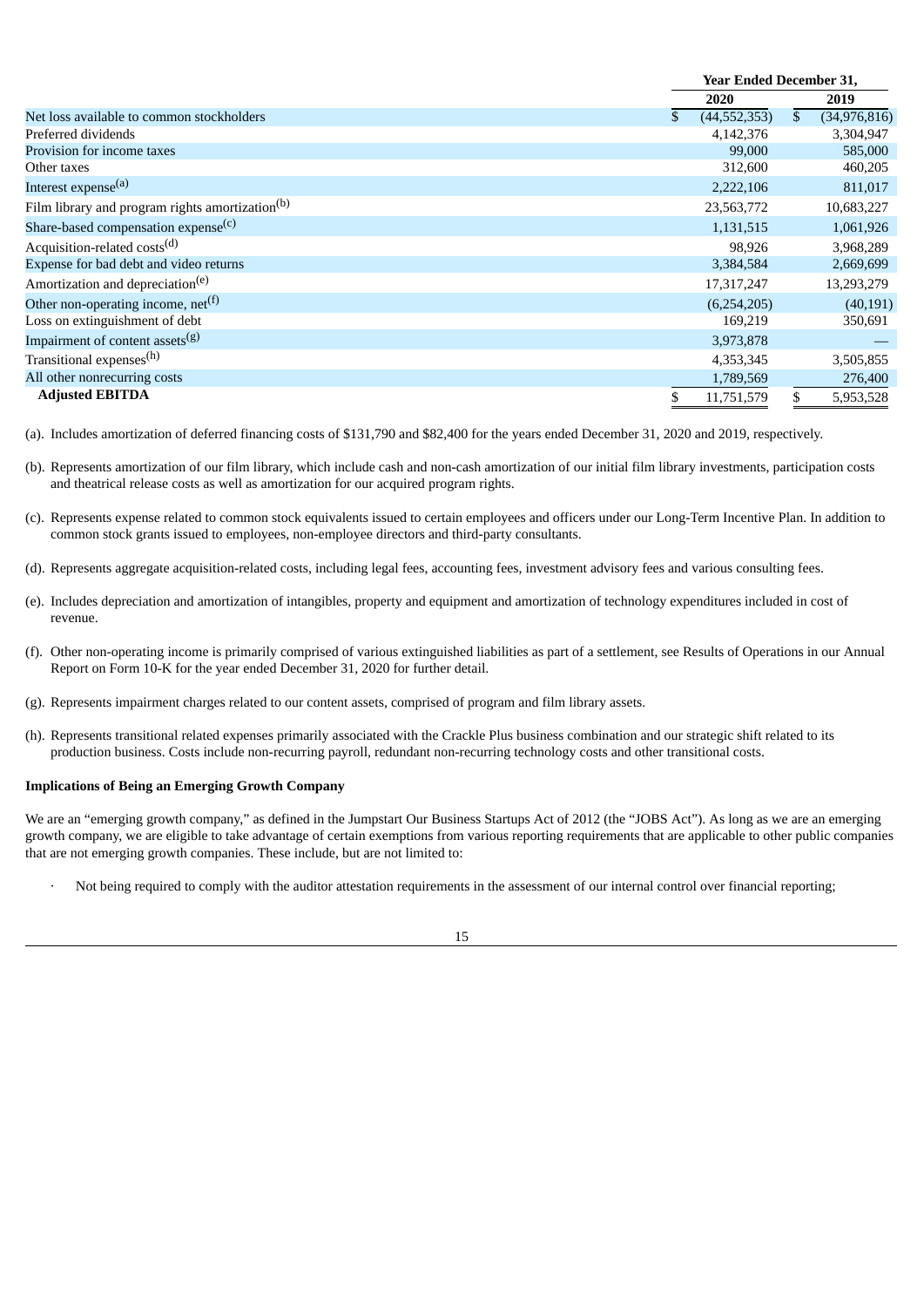- · Not being required to comply with any requirement that may be adopted by the Public Company Accounting Oversight Board regarding mandatory audit firm rotation or a supplement to the auditors' report providing additional information about the audit and the financial statements;
- Reduced disclosure obligations regarding executive compensation; and
- Exemptions from the requirements of holding a nonbinding advisory vote on executive compensation and stockholder approval of any golden parachute payments not previously approved.

We may remain an "emerging growth company" until as late as December 31, 2022, the fiscal year-end following the fifth anniversary of the completion of our initial public offering, though we may cease to be an emerging growth company earlier under certain circumstances, including if (a) we have more than \$1 billion in annual gross revenue in any fiscal year, (b) the market value of our common stock that is held by non-affiliates exceeds \$700 million as of any June 30 or (c) we issue more than \$1 billion of non-convertible debt over a three-year period.

## **The Securities We May Offer**

We may offer up to \$1,000,000,000 of common stock, preferred stock, warrants, debt securities and/or units comprised of one or more of the foregoing classes of securities, in one or more offerings and in any combination. This prospectus provides you with a general description of the securities we may offer. A prospectus supplement, which we will provide each time we offer securities, will describe the specific amounts, prices and terms of these securities.

### *Common Stock*

We have two classes of common stock which are substantially identical, except that the holders of Class A common stock are entitled to one vote for each share held of record on all matters to be voted on by stockholders and the holders of Class B common stock are entitled to ten votes for each share. Subject to any preferential rights of any outstanding preferred stock, holders of our Class A and Class B common stock are entitled to receive ratably the dividends, if any, as may be declared from time to time by the board of directors out of legally available funds. If there is a liquidation, dissolution or winding up of our company, holders of our Class A and Class B common stock would be entitled to share ratably in our net assets legally available for distribution to stockholders after the payment of all our debts and liabilities and any preferential rights of any outstanding preferred stock. The Class A common stock is listed for trading on the Nasdaq Global Market under the symbol "CSSE."

## *Preferred Stock*

We have one class of preferred stock outstanding, our Series A preferred stock. The Series A preferred stock has been assigned a rating of "BBB(-)" by Egan-Jones Ratings Co. See "Description of Capital Stock - Series A Preferred Stock-Credit Rating of our Series A Preferred Stock". The Series A preferred stock is listed for trading on the Nasdaq Global Market under the symbol "CSSEP."

Commencing on June 27, 2023, we may redeem, at our option, the Series A preferred stock, in whole or in part, at a cash redemption price equal to \$25.00 per share, plus any accumulated and unpaid dividends thereon to, but not including, the redemption date. Prior to June 27, 2023, upon a Change of Control, as defined in this prospectus, we may redeem, at our option, the Series A preferred stock, in whole or part, at a cash redemption price of \$25.00 per share, plus any accumulated and unpaid dividends thereon to, but not including the redemption date. The Series A preferred stock has no stated maturity, will not be subject to any sinking fund or other mandatory redemption, and will not be convertible into or exchangeable for any of our other securities. Holders of the Series A preferred stock generally will have no voting rights except for certain limited voting rights in circumstances where dividends payable on the outstanding Series A preferred stock are in arrears for eighteen or more consecutive or nonconsecutive monthly dividend periods. See "*Description of Capital Stock – Series A Preferred Stock*" for more information.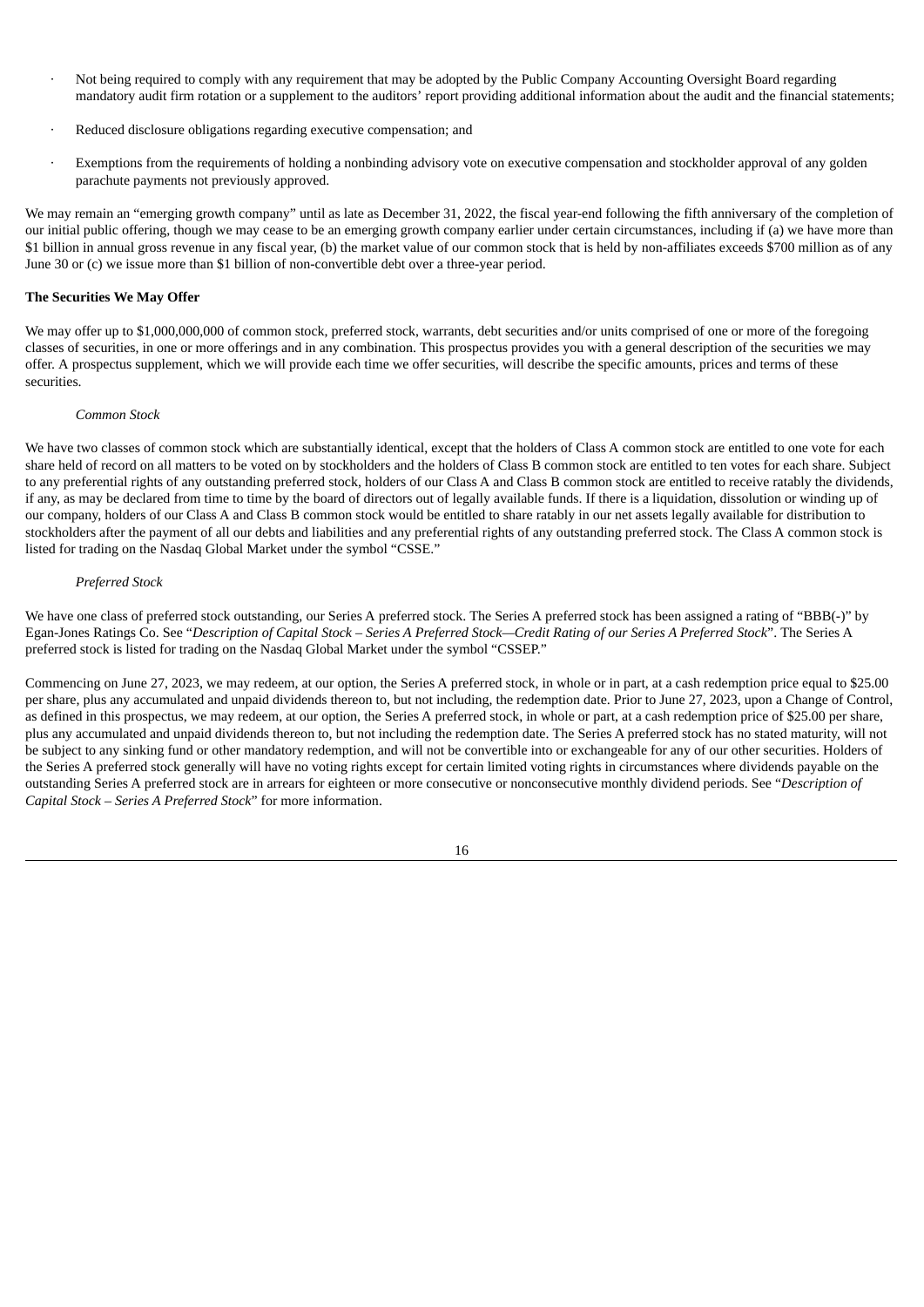We will be restricted in our ability to issue or create any class or series of capital stock ranking senior to the Series A preferred stock with respect to dividends or distributions, so long as the Series A preferred stock is outstanding, unless holders of at least 66.67% of the then outstanding Series A preferred stock consent to same. Subject to such limitations, our preferred stock will have such designations, rights and preferences as may be determined from time to time by our board of directors, without stockholder approval. We have summarized some of the general terms and provisions of the preferred stock that we may issue in "*Description of Capital Stock*." A prospectus supplement will describe the particular terms of any series of preferred stock offered from time to time and may supplement or change the terms outlined below.

## *Warrants*

We have outstanding:

- 527,212 Class W Warrants sold by us in private placements consummated prior to our initial public offering, each of which entitles the holder thereof to purchase one share of our Class A common stock for \$7.50 through June 30, 2023;
- · 123,445 Class Z Warrants sold by us in private placements consummated prior to our initial public offering, each of which entitles the holder thereof to purchase one share of our Class A common stock for \$12.00 through June 30, 2024;
- · Class I Warrant issued by us to CPEH in connection with the formation of Crackle Plus and our purchase of the assets of Crackle from CPEH and certain affiliates thereof, which entitles the holder thereof to purchase 800,000 shares of our Class A common stock for \$8.13 per share through May 14, 2024;
- · Class II Warrant issued by us to CPEH in connection with the formation of Crackle Plus and our purchase of the assets of Crackle from CPEH and certain affiliates thereof, which entitles the holder thereof to purchase 1,200,000 shares of our Class A common stock for \$9.67 per share through May 14, 2024;
- · Class III-A Warrant issued by us to CPEH in connection with the formation of Crackle Plus and our purchase of the assets of Crackle from CPEH and certain affiliates thereof, which entitles the holder thereof to purchase 380,000 shares of our Class A common stock for \$11.61 per share through May 14, 2024; and
- · Class III-B Warrant issued by us to CPEH in connection with the formation of Crackle Plus and our purchase of the assets of Crackle from CPEH and certain affiliates thereof, which entitles the holder thereof to purchase 1,620,000 shares of our Class A common stock for \$11.61 per share through May 14, 2024.

We may issue warrants for the purchase of common stock, preferred stock, debt securities or any other class of security offered hereby. We have summarized some of the general terms and provisions of the warrants that we may issue in "*Description of Warrants*." A prospectus supplement will describe the particular terms of any warrants offered from time to time and may supplement or change the terms outlined below. We anticipate listing our Class W Warrants and Class Z Warrants on the OTC Markets in the relatively near term.

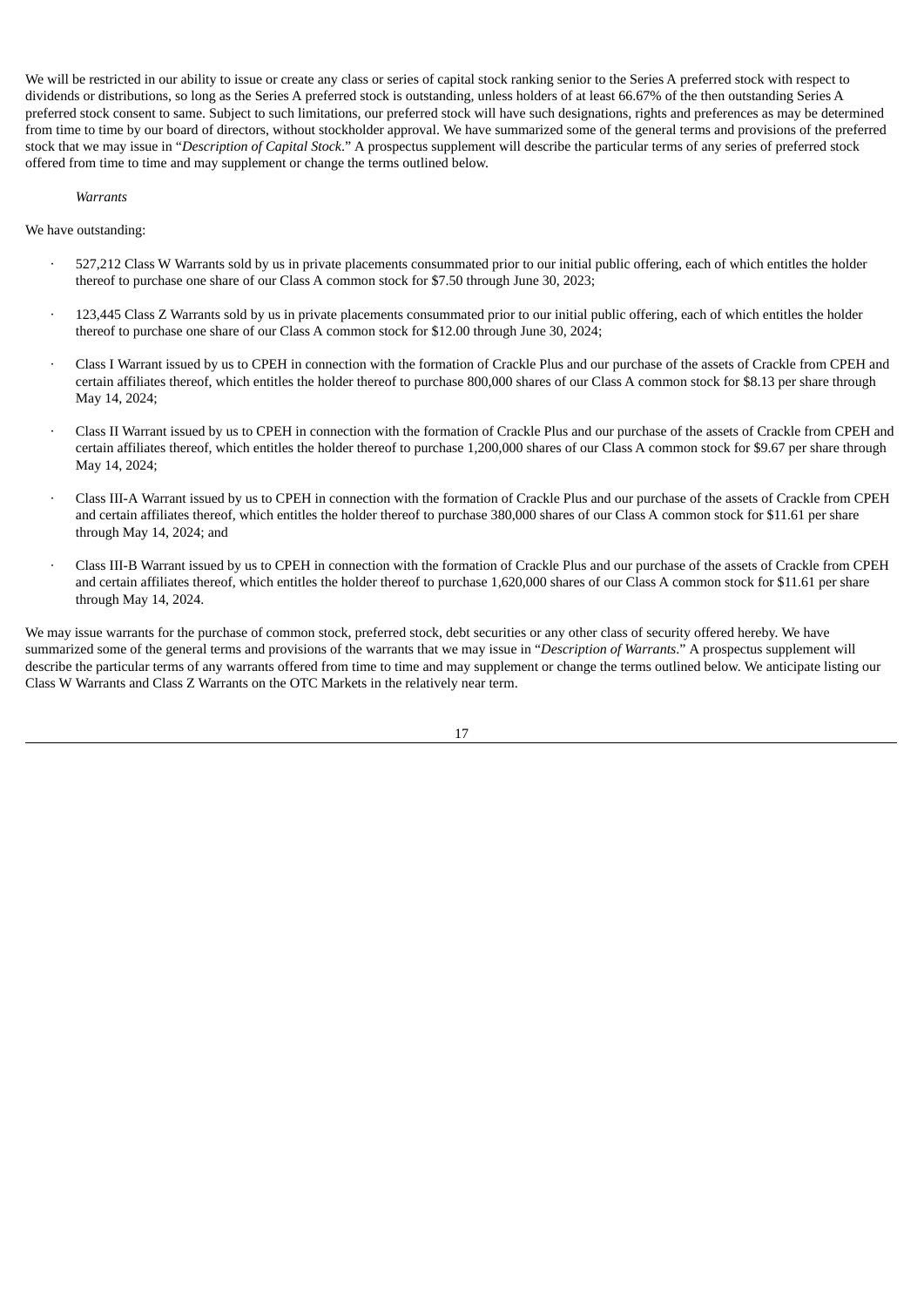## *Debt Securities*

On July 17, 2020, the Company completed an underwritten public offering of \$21,000,000 aggregate principal amount of its 9.50% Notes due 2025 (the "July Notes"), pursuant to an Underwriting Agreement, dated as of July 13, 2020, between the Company and Ladenburg Thalmann & Co. Inc., as representative of the underwriters. On August 5, 2020, the Company sold an additional \$1,100,000 of July Notes pursuant to the partial exercise of the overallotment option. The July Notes were issued under a base indenture and a supplemental indenture, each dated as of July 17, 2020 (the "Base Indenture" and "Supplemental Indenture," respectively, and together, the "Indenture") between the Company and U.S. Bank National Association, as trustee (the "Trustee"). The July Notes bear interest from July 17, 2020 at the rate of 9.50% per annum, payable every March 31, June 30, September 30, and December 31, and at maturity, beginning September 30, 2020. The July Notes mature on July 31, 2025.

On December 22, 2020, the Company completed an underwritten public offering of \$9,387,750 aggregate principal amount of 9.50% Notes due 2025 (the "December Notes", and together with the July Notes, the "2025 Notes") pursuant to an Underwriting Agreement, dated as of December 17, 2020, between the Company and Ladenburg Thalmann & Co. Inc., as representative of the underwriters. On December 29, 2020, the Company sold an additional \$1,408,150 of December Notes pursuant to the underwriters' partial exercise of the overallotment option. The December Notes are a further issuance of, rank equally in right of payment with, and form a single series for all purposes under the Indenture with the July Notes.

The 2025 Notes have been assigned a rating of BBB by Egan-Jones Ratings Co. See "*Description of our 202f Notes—Rating of the 2025 Notes*". The 2025 Notes are listed for trading on the Nasdaq Global Market under the symbol "CSSEN."

We may offer any combination of senior debt securities or subordinated debt securities pursuant to the registration statement of which this prospectus forms a part. The subordinated debt securities generally will be entitled to payment only after payment of our senior debt. Senior debt securities will be unsubordinated obligations and will rank equal with all our other unsubordinated debt. We may issue the senior debt securities and the subordinated debt securities under separate indentures between us, as issuer, and the trustee or trustees identified in a prospectus supplement. We have summarized some of the general terms and provisions of the debt securities that we may issue in "*Description of Debt Securities*." A prospectus supplement will describe the particular terms of any debt securities offered from time to time and may supplement or change the terms outlined below.

#### *Units*

We may issue units comprised of one or more of the other classes of securities offered hereby in any combination. We have summarized some of the general terms and provisions of the units that we may issue in "*Description of Units*." A prospectus supplement will describe the particular terms of any units offered from time to time and may supplement or change the terms outlined below.

#### **Securities the Selling Securityholders May Offer**

The selling securityholder may sell, in one or more offerings pursuant to the registration statement of which this prospectus forms a part, up to an aggregate of 1,798,956 shares of our Series A preferred stock issued to the selling securityholder in connection with our repurchase of such holder's equity in Crackle Plus and the reimbursement of certain expenses incurred by the selling securityholder in connection with the creation of Crackle Plus. We will not receive any proceeds from the sale by the selling securityholder of such securities.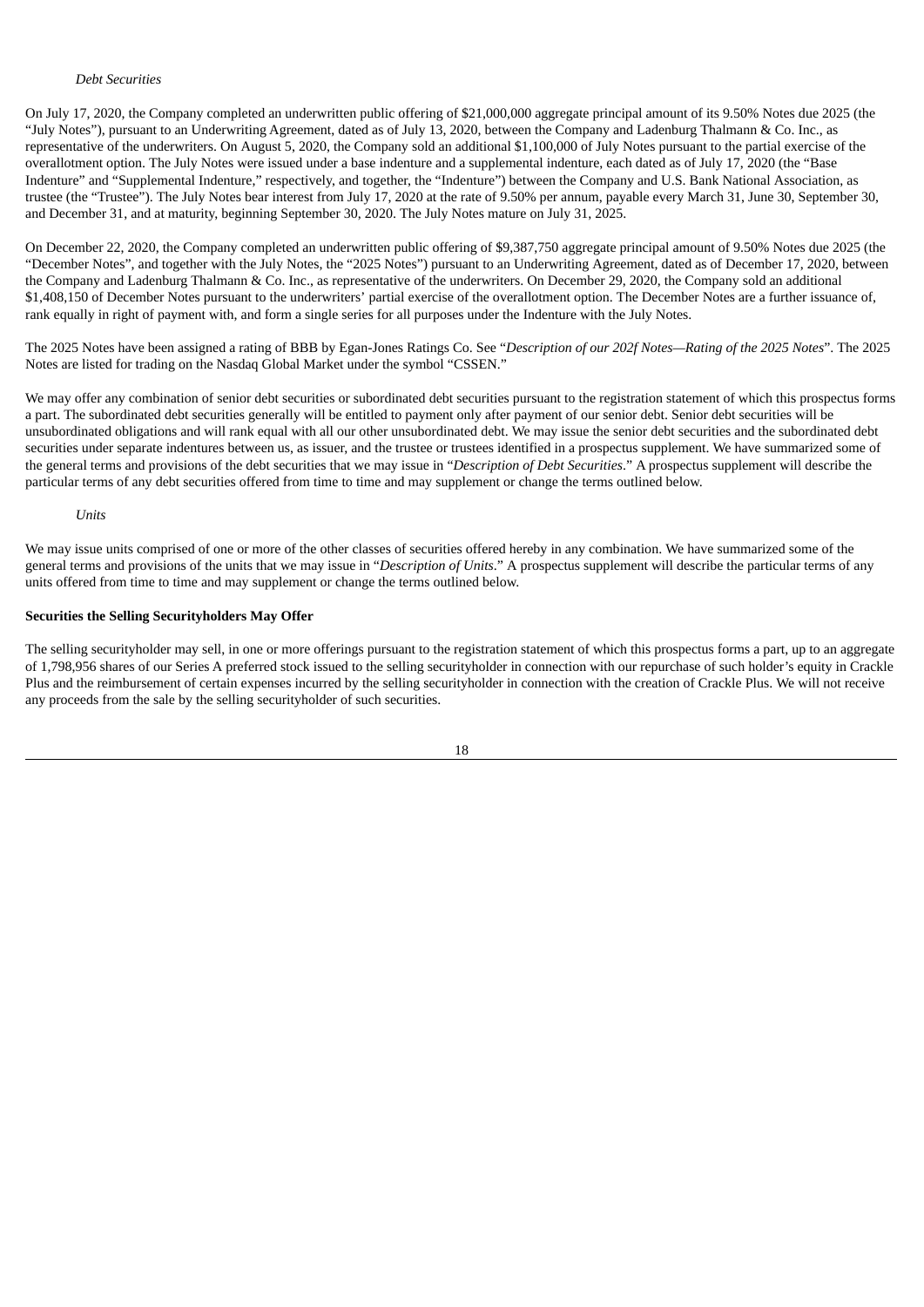### **RISK FACTORS**

<span id="page-67-0"></span>Any investment in our securities involves a high degree of risk. Potential investors are urged to read and consider the risks and uncertainties relating to an investment in our company set forth under "*Risk Factors*" in the prospectus supplement relating to a particular offering, together with all of the other information contained or incorporated by reference in the prospectus supplement or contained or incorporated by reference in this prospectus. Potential investors also should read and consider the risks and [uncertainties](https://www.sec.gov/Archives/edgar/data/1679063/000155837021003814/csse-20201231x10k.htm) discussed under the item "*Risk Factors*" in our annual report on Form 10-K for the year ended December 31, 2020, and our subsequent quarterly reports on Form 10-Q and annual reports on Form 10-K, all of which are incorporated herein by reference, and may be amended, supplemented or superseded from time to time by other reports we file with the SEC in the future and any prospectus supplement related to a particular offering. Additional risks and uncertainties not presently known to us or that we currently deem immaterial may also affect our business and results of operations. If any of these risks actually occur, our business, financial condition or results of operations could be seriously harmed. In that event, the market price for our common stock could decline and you may lose all or part of your investment.

## **Risks Relating to Our Recent Acquisition of Assets from Sonar Entertainment**

### We may not be able to efficiently integrate the assets acquired from Sonar Entertainment into our operations.

We need to integrate the film libraires, distribution arrangements and other assets we acquired from Sonar Entertainment into our existing operations and across our platforms. These activities will require some time and involve dedication of various resources of our company that would typically be dedicated to our existing operations. These integration efforts may accordingly adversely affect our other operations to the extent such efforts take resources or attention away from our other operations. We also may not realize the operational or financial gains from the Sonar Entertainment assets that we anticipated when originally determining to acquire such assets.

## *We may have material financial obligations related to the purchase of the Sonar Entertainment assets.*

If we are required to repurchase the CSS AVOD Shares upon a Put Election, we will be required to pay \$11.5 million in cash for the repurchase of the 5% equity interest in CSS AVOD issued in connection with the Sonar transaction. This obligation could place a material strain on our cash position, and could require us to finance such payment through the issuance of debt or equity. Such financing resources may not be available to us at the time we require it, or could require us to borrow capital, or issue equity to raise capital, on terms that are not favorable to us. In addition, any issuance of equity could be dilutive to our then existing stockholders.

## Certain of the assets we acquired from Sonar Entertainment have first priority liens on them, which encumber such assets and places certain *limitations on such assets.*

Certain of the assets we acquired from Sonar Entertainment and the related contracts and the proceeds of the foregoing remain subject to certain liens in favor of MidCap for itself and other lenders under a credit facility it had previously provided to Sonar Entertainment. These liens will terminate upon our collection of the existing accounts receivable of Sonar Entertainment. Under the terms of the asset purchase, we have agreed that, so long as Midcap's liens remain effective, we shall abide by certain covenants, including maintaining these assets and using commercially reasonable efforts to collect amounts due from third parties under the contracts comprising part of such assets. In addition, in connection with the closing of the Sonar Entertainment assets, we and certain of our subsidiaries entered into the Credit Agreement with MidCap, which also places liens on our accounts receivables. Any event of default under the Credit Agreement that is not cured or waived could have a material adverse effect on our company, our assets and operations.

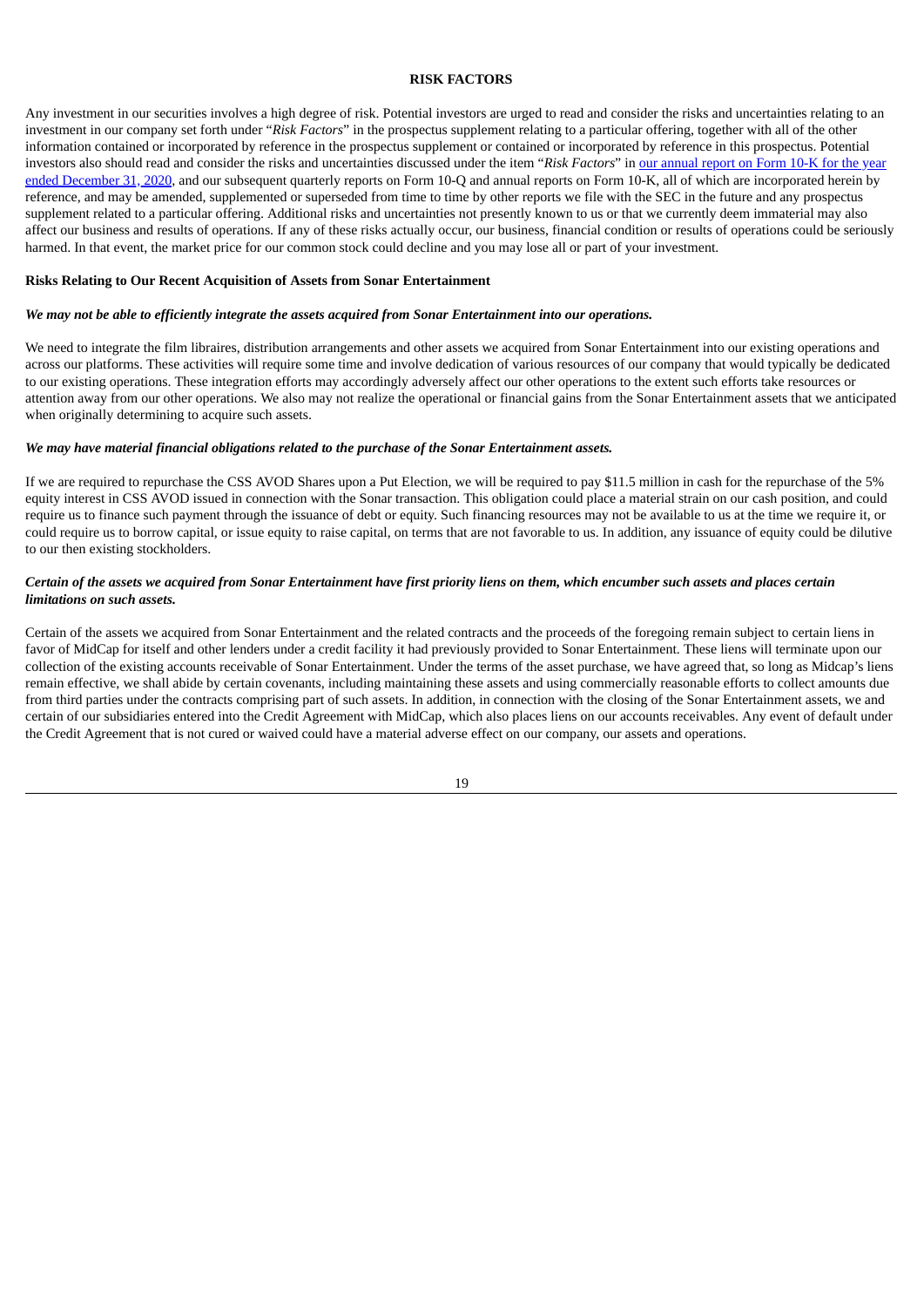# **Risks Relating to the Offering by the Selling Securityholders**

# Sales of substantial amounts of our Series A preferred stock by the selling securityholder, or the perception that these sales could occur, could adversely *affect the price of our securities.*

The sale by the selling securityholder of a significant number of shares of our Series A preferred stock, or the perception in the public markets that the selling securityholder may sell all or a portion of such securities as a result of the registration of such shares hereunder, could have a material adverse effect on the market price of our securities.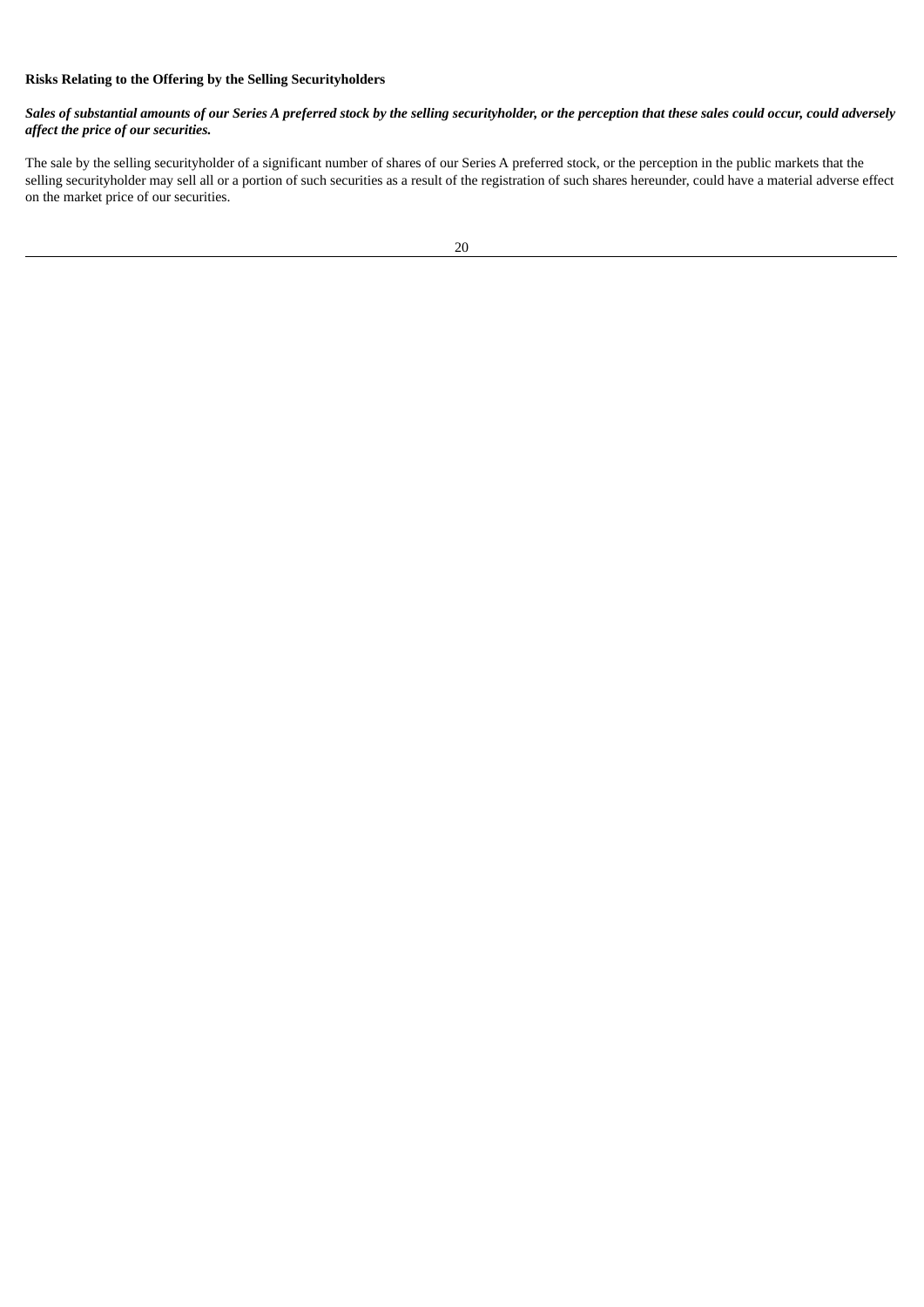# **NOTE ON FORWARD-LOOKING STATEMENTS**

<span id="page-69-0"></span>The statements contained in this prospectus and in the documents incorporated by reference in this prospectus that are not purely historical are forwardlooking statements. Forward-looking statements include, but are not limited to, statements regarding expectations, hopes, beliefs, intentions or strategies regarding the future. In addition, any statements that refer to projections, forecasts or other characterizations of future events or circumstances, including any underlying assumptions, are forward-looking statements. The words "anticipates," "believes," "continues," "could," "estimates," "expects," "intends," "may," "might," "plans," "possible," "potential," "predicts," "projects," "should," "would" and similar expressions may identify forward-looking statements, but the absence of these words does not mean that a statement is not forward-looking. Forward-looking statements in this prospectus and in the documents incorporated by reference in this prospectus may include, for example, statements about our:

- core strategy;
- operating income and margin;
- seasonality;
- liquidity, including cash flows from operations, available funds and access to financing sources;
- free cash flows;
- · revenues;
- net income;
- profitability;
- · our inability to pay dividends if we fall out of compliance with our loan covenants in the future and then are prohibited by our bank lender from paying dividends;
- user growth and the ability of our content offerings to achieve market acceptance;
- partnerships;
- user viewing patterns;
- success in retaining or recruiting, or changes required in, our officers, key employees or directors;
- · potential ability to obtain additional financing when and if needed, including use of the debt markets;
- ability to protect our intellectual property;
- ability to complete strategic acquisitions;
- ability to manage growth and integrate acquired operations;
- stock price volatility, potential liquidity and trading of our securities;
- future regulatory changes:
- pricing changes;
- actions by competitors;
- our content and marketing investments, including investments in original programming;

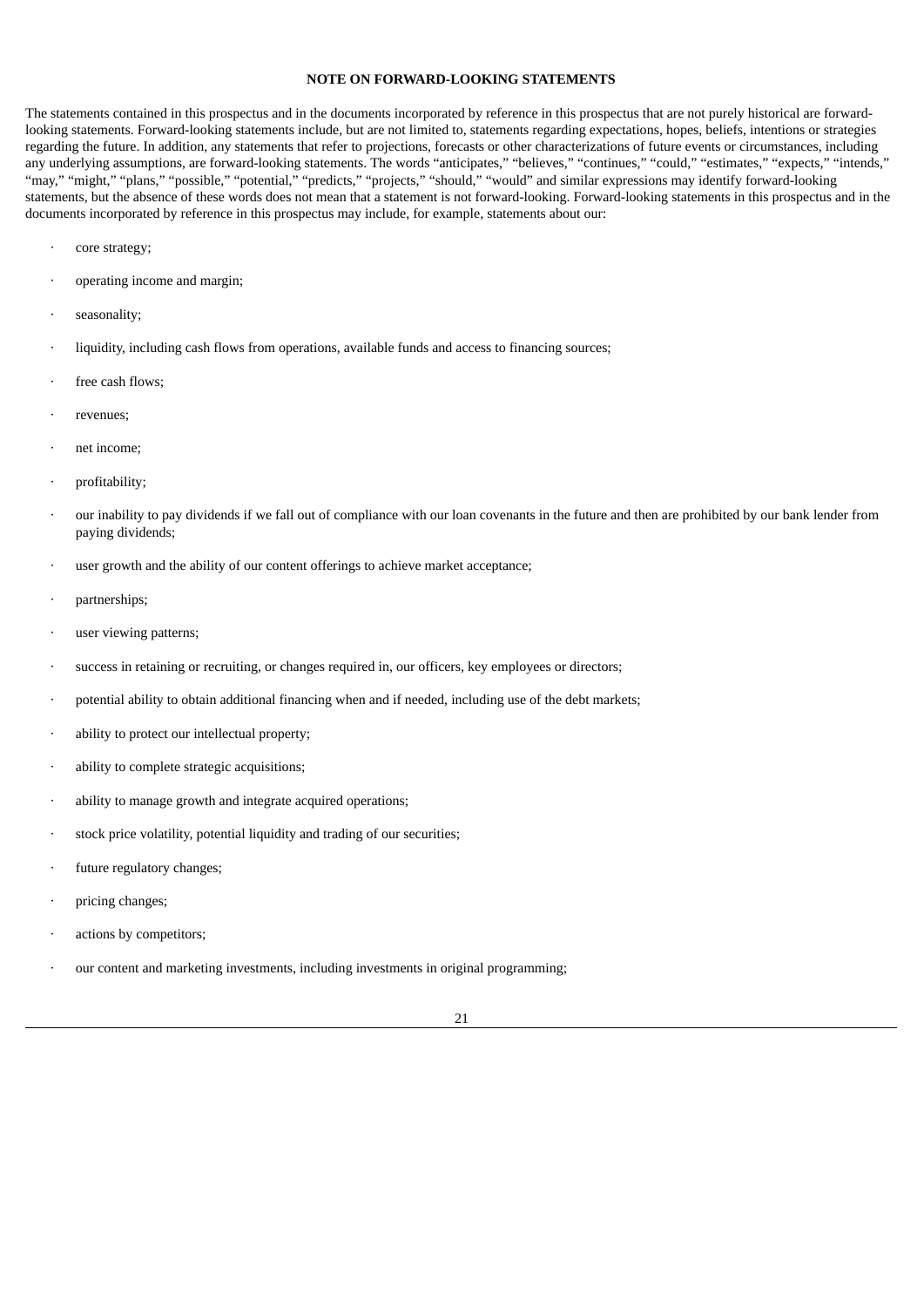- · downward revisions to, or withdrawals of, our credit ratings by third-party rating agencies;
- · our estimates regarding expenses, future revenue, capital requirements and needs for additional financing; and
- the time during which we will be an Emerging Growth Company ("EGC") under the Jumpstart Our Business Startups Act of 2012, or JOBS Act.

The forward-looking statements contained in this prospectus and in the documents incorporated by reference in this prospectus are based on current expectations and beliefs concerning future developments and their potential effects on us. There can be no assurance that future developments will be those that have been anticipated. These forward-looking statements involve a number of risks, uncertainties (some of which are beyond our control) or other assumptions that may cause actual results or performance to be materially different from those expressed or implied by these forward-looking statements. These risks and uncertainties include, but are not limited to, those factors incorporated by reference or described in "*Risk Factors*." Should one or more of these risks or uncertainties materialize, or should any of our assumptions prove incorrect, actual results may vary in material respects from those projected in these forward-looking statements. We do not undertake any obligation to update or revise any forward-looking statements, whether as a result of new information, future events or otherwise, except as may be required under applicable securities laws.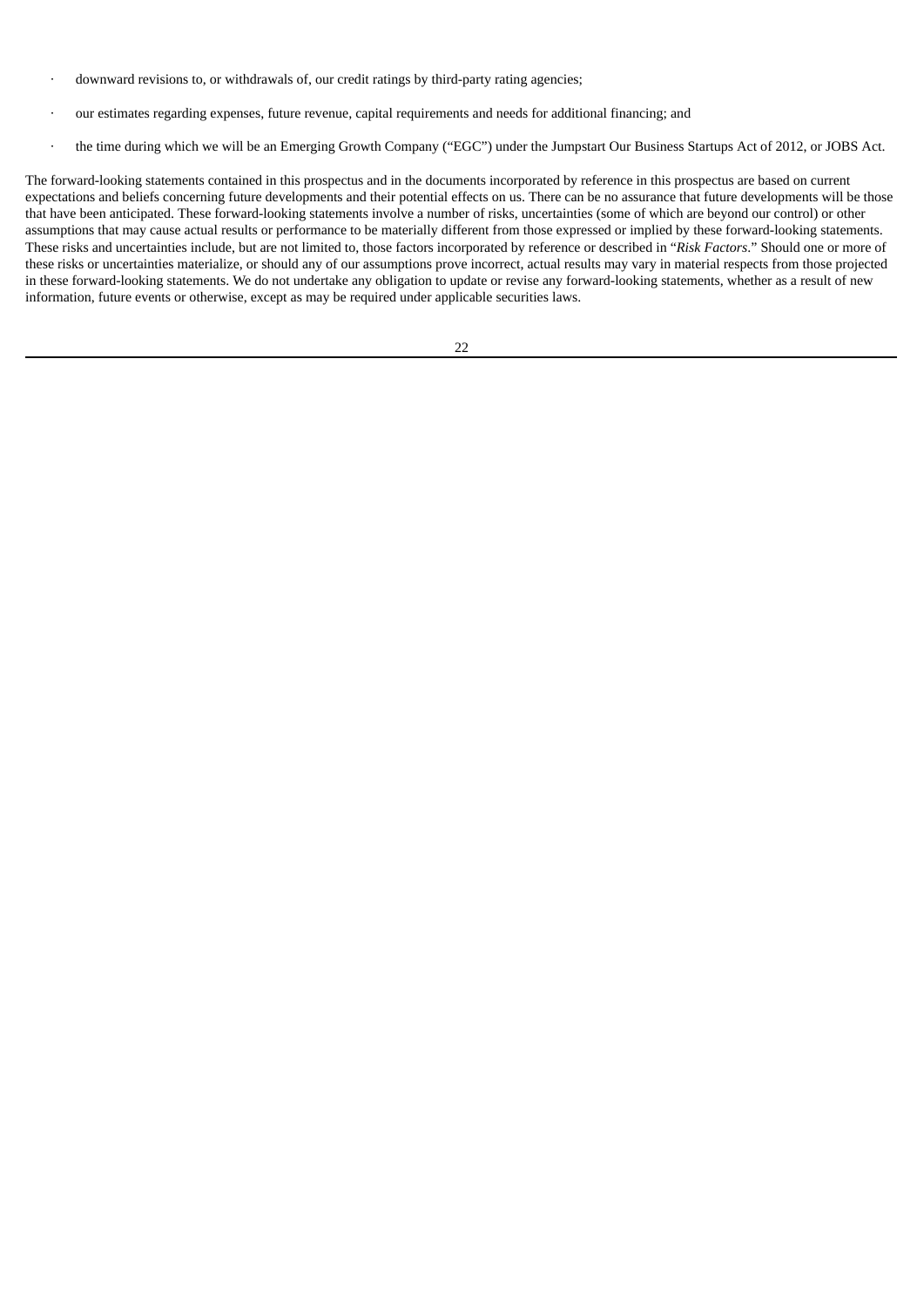# **BACKGROUND OF THE ISSUANCE OF SECURITIES TO THE SELLING SECURITYHOLDER**

<span id="page-71-0"></span>On May 14, 2019 we consummated the creation of Crackle Plus, our joint venture with Sony Pictures Television ("SPT"), as contemplated by that certain contribution agreement dated as of March 27, 2019 (the "Contribution Agreement") by and among the Company, Crackle Plus, CPE Holdings, Inc., a Delaware corporation and affiliate of SPT ("CPEH"), and Crackle, Inc., a Delaware corporation and wholly owned subsidiary of CPEH. The Contribution Agreement provided, among other things, for the contribution by CPEH and its affiliates of certain assets of their Crackle branded advertising-based video on demand streaming business and for the contribution by the Company of certain assets of their advertising-based and subscription-based video ondemand business to Crackle Plus.

As partial consideration for assets contributed to Crackle Plus, the selling securityholder received warrants to purchase (a) 800,000 shares of Class A common stock at an exercise price of \$8.13 per share ("Class I Warrants"), (b) 1,200,000 shares of Class A common stock at an exercise price of \$9.67 per share ("Class II Warrants"), (c) 380,000 shares of Class A common stock at an exercise price of \$11.61 per share ("Class III-A Warrants"), and (d) 1,620,000 shares of Class A common stock at an exercise price of \$11.61 per share ("Class III-B Warrants"). We previously registered the resale of the Class A common stock underlying the warrants issued to the selling securityholder as required by the terms of the registration rights agreement between us and the selling securityholder in order to permit the selling securityholder to offer the shares for resale from time to time. All the warrants expire on May 14, 2024 and are exercisable at any time and from time to time during such term.

Pursuant to the amended and restated limited liability company agreement of Crackle Plus, dated as of March 27, 2019 (the "LLC Agreement") among CSSE, Crackle Plus and CPE, CPEH had the right to require the Company to purchase all, but not less than all, of CPEH's interest in Crackle Plus (the "Put Option"). The Put Option was exercised on December 14, 2020, as previously disclosed in our Current Report on Form 8-K filed with the Securities Exchange Commission on December 15, 2020. Representatives of SPT were members of the Board of Directors of Crackle Plus until the Put Option was exercised. As previously disclosed, we had the option to elect to pay cash in lieu of issuing the preferred stock. We determined, in our sole discretion, to satisfy the Put Option entirely through the issuance of an aggregate of 1,600,000 shares of Series A preferred stock. As a result of CPEH's exercise of the Put Option, we now own 100% of the outstanding equity interests of Crackle Plus.

In addition, pursuant to the Contribution Agreement, we issued CPEH an aggregate of 198,956 shares of Series A preferred stock in lieu of cash reimbursement of certain expenses incurred by CPEH and its affiliates in connection with the creation of Crackle Plus.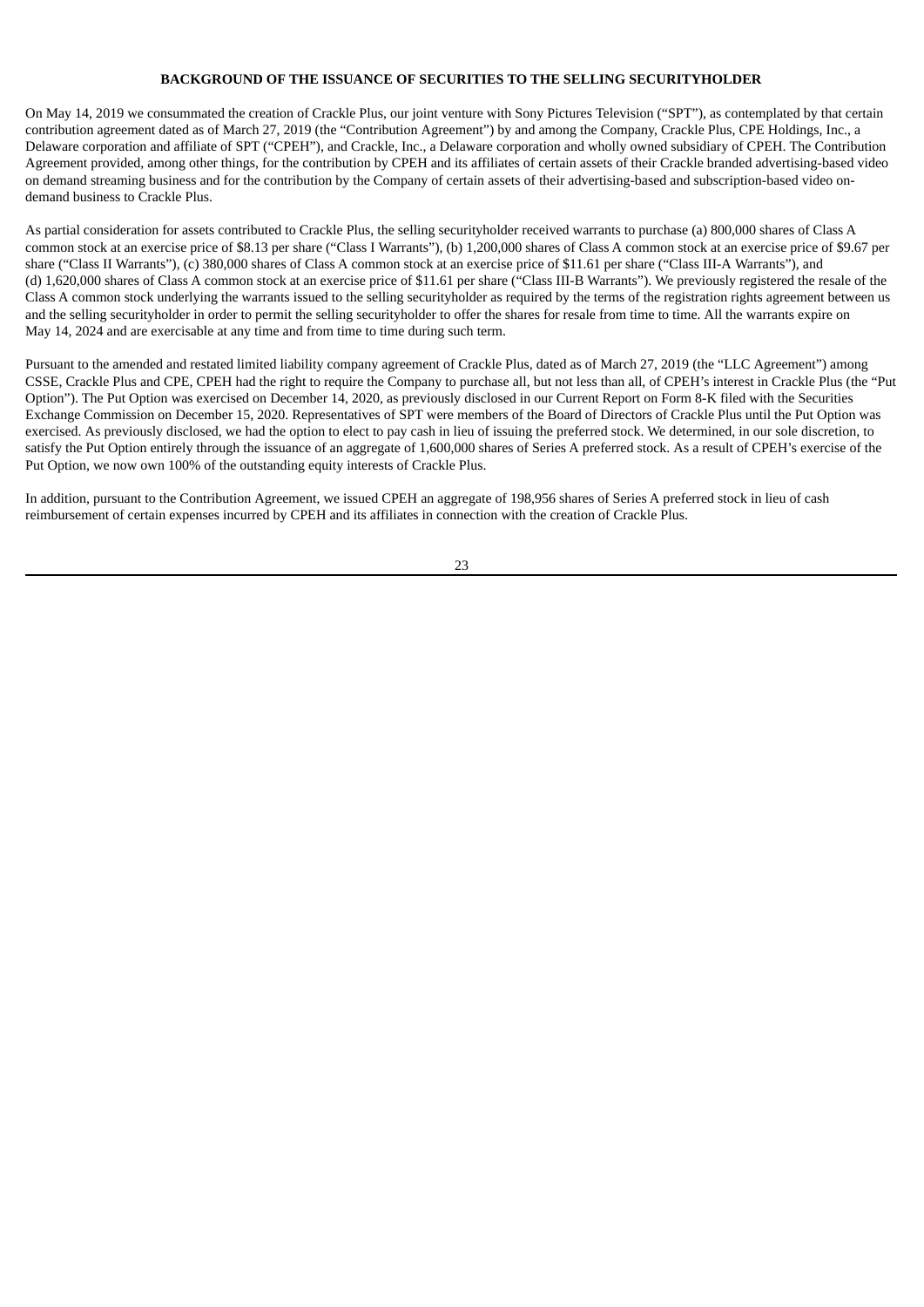# **USE OF PROCEEDS**

Unless otherwise indicated in the applicable prospectus supplement, the net proceeds from the sale of the securities offered hereby will be used for working capital and other general corporate purposes, including mergers and acquisitions, debt repayments, dividends, and share repurchases. Any specific allocation of the net proceeds of an offering of securities to a specific purpose will be determined at the time of a particular offering and will be described in the prospectus supplement relating to such offering. Pending the application of such proceeds, we expect to invest the proceeds in short-term, interest bearing, investment-grade marketable securities or money market obligations.

Up to 1,798,956 shares of Series A preferred stock issued to the selling securityholder may be sold or otherwise disposed of for the account of the selling securityholder or its pledgees, assignees, or successors-in-interest. We will not receive any of the proceeds from the sale or other disposition of the Series A preferred stock by the selling securityholder.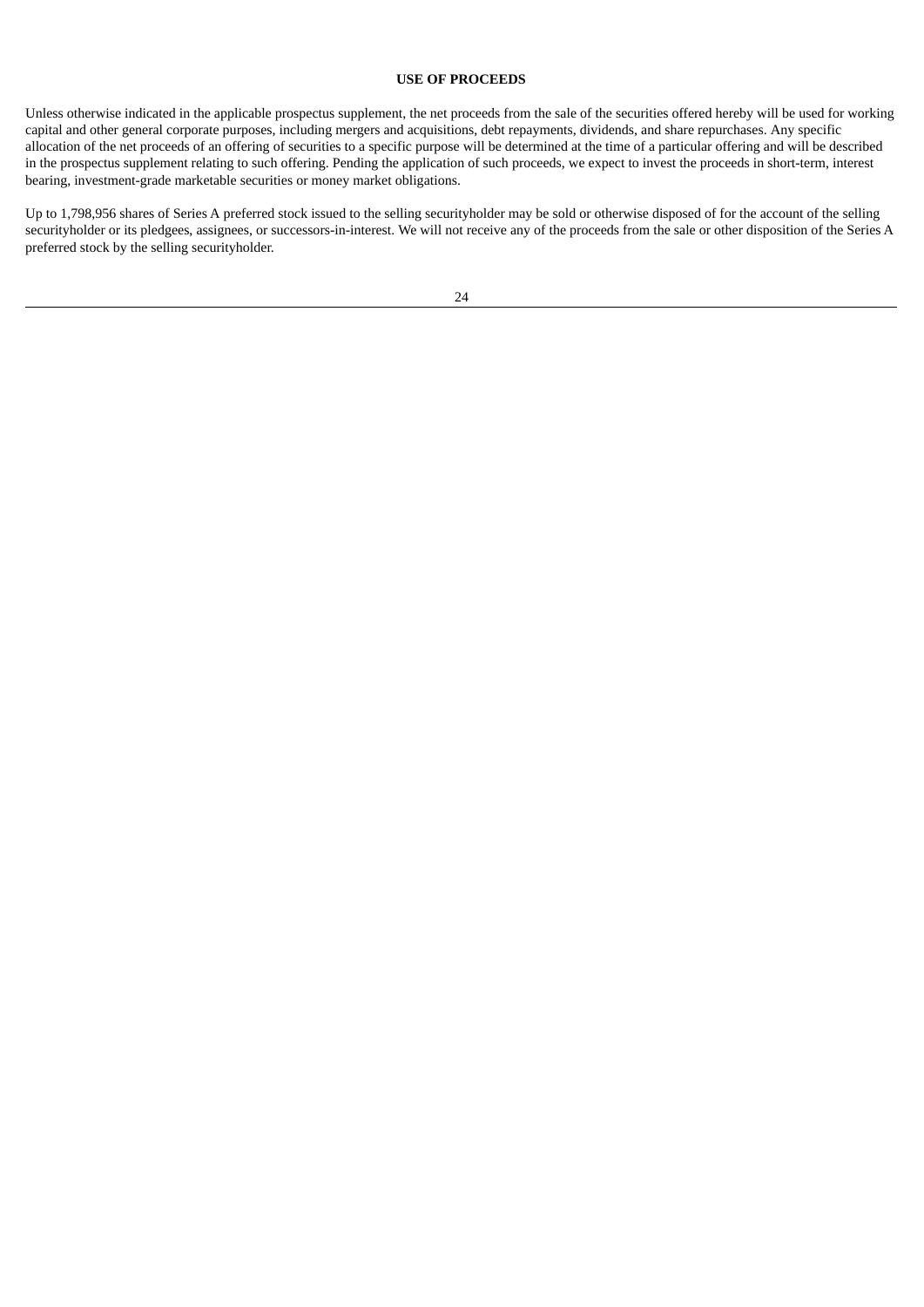# **SELLING SECURITYHOLDER**

When we refer to the "selling securityholder" in this prospectus we mean the person listed in the table below, and the pledgees, assignees, donees, permitted transferees, successors, and others who later come to hold any of the selling securityholder's Series A preferred stock being offered by this prospectus.

This prospectus covers an aggregate of 1,798,956 shares of our Series A preferred stock that may be sold or otherwise disposed of by the selling securityholder.

The following table sets forth, as of the date of this prospectus, (i) the number of shares of Series A preferred stock beneficially owned by the selling securityholder prior to the offering; (ii) the number of shares of Series A preferred stock offered for resale to the public by the selling securityholder; and (iii) the number of shares of Series A preferred stock and the percentage of our Series A preferred stock to be beneficially owned by the selling securityholder after the offering.

The information in the table is based on information supplied to us by the selling securityholder. Other than as described in the footnotes below, or as otherwise described in this prospectus, the selling securityholder has not, within the past three years, had any position, office or other material relationship with us or any of our predecessors or affiliates other than as a holder of our securities. The selling securityholder is not a broker-dealer or an affiliate of a broker-dealer.

The selling securityholder may sell all, some, or none of the shares of Series A preferred stock offered hereby in this offering. The selling securityholder identified in the table below may sell, transfer, or otherwise dispose of some or all its shares of Series A preferred stock in transactions exempt from, or not subject to the registration requirements of, the Securities Act. See "*Plan of Distribution of Securities*". Information concerning the selling securityholder may change from time to time and, if necessary and required, we will amend or supplement this prospectus accordingly.

|                               |                         | <b>Before Offering (1)</b> |         |                  | After Offering (1) |  |
|-------------------------------|-------------------------|----------------------------|---------|------------------|--------------------|--|
|                               |                         |                            |         | <b>Shares of</b> |                    |  |
|                               | <b>Shares of Series</b> |                            |         | <b>Series A</b>  |                    |  |
|                               | <b>A</b> Preferred      | <b>Shares of</b>           |         | Preferred        |                    |  |
|                               | <b>Stock</b>            | <b>Series A</b>            |         | <b>Stock</b>     |                    |  |
|                               | <b>Beneficially</b>     | Preferred                  |         | Owned            |                    |  |
|                               | <b>Owned Prior to</b>   | <b>Stock Being</b>         |         | After the        |                    |  |
| <b>Selling Securityholder</b> | the Offering            | <b>Registered</b>          | Percent | <b>Offering</b>  | Percent            |  |
| CPE Holdings, Inc.(2)         | 1,798,956               | 1,798,956                  | 48.6%   |                  | $0\%$              |  |

(1) Beneficial ownership is determined in accordance with Section 13(d) of the Securities Exchange Act of 1934, as amended, or the "Exchange Act," and generally includes shares over which the selling securityholder has voting or dispositive power, including any shares that the selling securityholder has the right to acquire within 60 days of the date hereof. The percentage of ownership before and after the offering is calculated based on 3,698,318 shares of Series A preferred stock outstanding on June 21, 2021.

(2) CPE Holdings, Inc. was a member of the joint venture entity Crackle Plus, LLC, from May 2019 to January 2021. CPE Holdings, Inc. is a direct, wholly-owned subsidiary of Sony Pictures Entertainment Inc., which is a direct, wholly-owned subsidiary of Sony Entertainment Inc, which is a direct, wholly-owned subsidiary of Sony Corporation of America, Inc., which is a direct, wholly-owned subsidiary of Sony Americas Holding, Inc., which is a direct, wholly-owned subsidiary of Sony Corporation.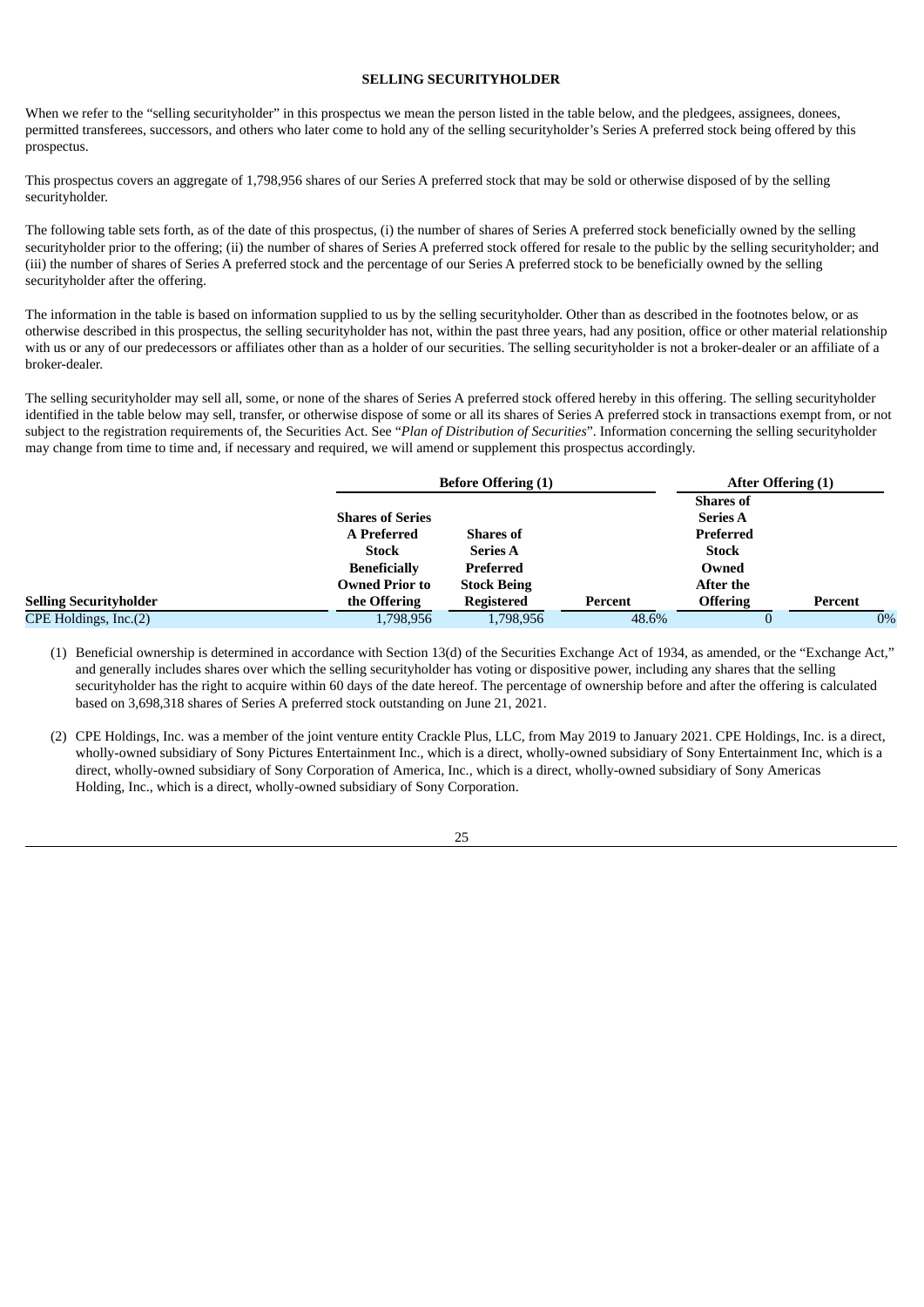# **DESCRIPTION OF CAPITAL STOCK**

## **Introduction**

In the discussion that follows, we have summarized selected provisions of our certificate of incorporation, bylaws and the Delaware General Corporation Law, or "DGCL," relating to our capital stock. This summary is not complete. This discussion is subject to the relevant provisions of Delaware law and is qualified in its entirety by reference to our certificate of incorporation and our bylaws. You should read the provisions of our certificate of incorporation and our bylaws as currently in effect for provisions that may be important to you.

## **General**

We are authorized to issue 70 million shares of Class A common stock, par value \$.0001, 20 million shares of Class B common stock, par value \$.0001, and 10 million shares of preferred stock, par value \$.0001, of which 4,300,000 shares has been designated Series A preferred stock.

Our Class A common stock and Series A preferred stock were each approved for listing on the Nasdaq Global Market under the symbols "CSSE" and "CSSEP", respectively.

As of the date of this prospectus, 6,700,831 shares of our Class A common stock are outstanding, 7,654,506 shares of our Class B common stock are outstanding and 3,698,318 shares of our Series A preferred stock are outstanding.

We also have outstanding:

- Class W warrants to purchase an aggregate of 527,212 shares of our Class A common stock;
- · Class Z warrants to purchase an aggregate of 123,445 share of our Class A common stock, and
- · Class I, II, III-A and III-B warrants to purchase an aggregate of 4,000,000 shares of Class A common stock.

## **Common Stock**

## *Voting Rights*

Holders of shares of Class A common stock and Class B common stock have substantially identical rights, except that holders of shares of Class A common stock are entitled to one vote per share and holders of shares of Class B common stock are entitled to ten votes per share. Holders of shares of Class A common stock and Class B common stock vote together as a single class on all matters (including the election of directors) submitted to a vote of stockholders, unless otherwise required by law or our charter. See *"— Certain Anti-Takeover Provisions of our Certificate of Incorporation and By-*Laws," below. There is no cumulative voting with respect to the election of directors, with the result that the holders of more than 50% of the voting power voting for the election of directors can elect all of the directors.

## *Dividend Rights*

Shares of Class A common stock and Class B common stock shall be treated equally, identically and ratably, on a per share basis, with respect to any dividends or distributions as may be declared and paid from time to time by the board of directors out of any assets legally available therefor.

# *No Preemptive or Similar Rights*

Our common stock is not entitled to preemptive rights and is not subject to conversion, redemption or sinking fund provisions.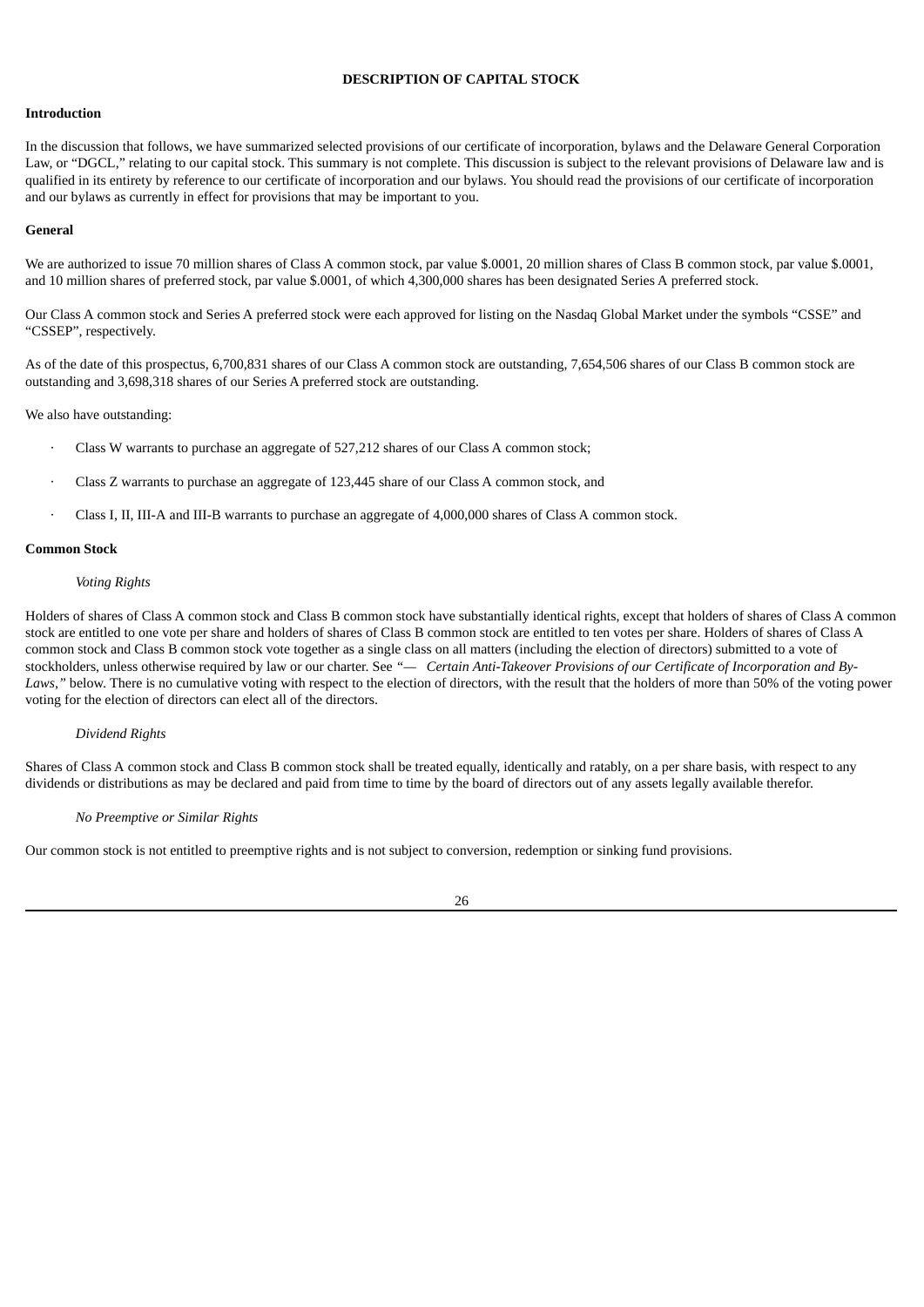# *Right to Receive Liquidation Distributions*

Subject to the preferential or other rights of any holders of preferred stock then outstanding, including the Series A preferred stock, upon our dissolution, liquidation or winding up, whether voluntary or involuntary, holders of Class A common stock and Class B common stock will be entitled to receive ratably all of our assets available for distribution to our stockholders unless disparate or different treatment of the shares of each such class with respect to distributions upon any such liquidation, dissolution or winding up is approved in advance by the affirmative vote (or written consent if action by written consent of stockholders is permitted at such time under our certificate of incorporation) of the holders of a majority of the outstanding shares of Class A common stock and Class B common stock, each voting separately as a class.

## *Merger or Consolidation*

In the case of any distribution or payment in respect of the shares of Class A common stock or Class B common stock upon our consolidation or merger with or into any other entity, or in the case of any other transaction having an effect on stockholders substantially similar to that resulting from a consolidation or merger, such distribution or payment shall be made ratably on a per share basis among the holders of the Class A common stock and Class B common stock as a single class, *provided*, *however*, that shares of one such class may receive different or disproportionate distributions or payments in connection with such merger, consolidation or other transaction if (i) the only difference in the per share distribution to the holders of the Class A common stock and Class B common stock is that any securities distributed to the holder of a share Class B common stock have ten times the voting power of any securities distributed to the holder of a share of Class A common stock, or (ii) such merger, consolidation or other transaction is approved by the affirmative vote (or written consent if action by written consent of stockholders is permitted at such time under our Certificate of Incorporation) of the holders of a majority of the outstanding shares of Class A common stock and Class B common stock, each voting separately as a class.

### *Conversion*

The outstanding shares of Class B common stock are convertible at any time as follows: (a) at the option of the holder, a share of Class B common stock may be converted at any time into one share of Class A common stock or (b) upon the election of the holders of a majority of the then outstanding shares of Class B common stock, all outstanding shares of Class B common stock may be converted into shares of Class A common stock. Once converted into Class A common stock, the Class B common stock will not be reissued.

#### **Warrants**

#### *Class W and Class Z Warrants*

Each outstanding Class W warrant entitles the registered holder to purchase one share of our Class A common stock at a price of \$7.50 per share, subject to adjustment as discussed below. Each Class W warrant is exercisable at any time through June 30, 2023 at 5:00 p.m., New York City time.

Each outstanding Class Z warrant entitles the registered holder to purchase one share of our Class A common stock at a price of \$12.00 per share, subject to adjustment as discussed below. Each Class Z warrant is exercisable at any time through June 30, 2024 at 5:00 p.m., New York City time.

#### *Cancellation*

We may call for cancellation of all or any portion of the Class W warrants or Class Z warrants for which a notice of exercise has not yet been delivered to us for consideration equal to \$.01 per Class W warrant or Class Z warrant, as the case may be, in accordance with the provisions of such warrants, if (i) our Class A common stock is traded, listed or quoted on any U.S. market or electronic exchange, and (ii) the closing per-share sales price of the Class A common stock for any twenty (20) trading days during a consecutive thirty (30) trading days period exceeds \$15.00, for Class W warrants, or \$18.00, for Class Z warrants, in each case subject to adjustment for forward and reverse stock splits, recapitalizations, stock dividends and the like.

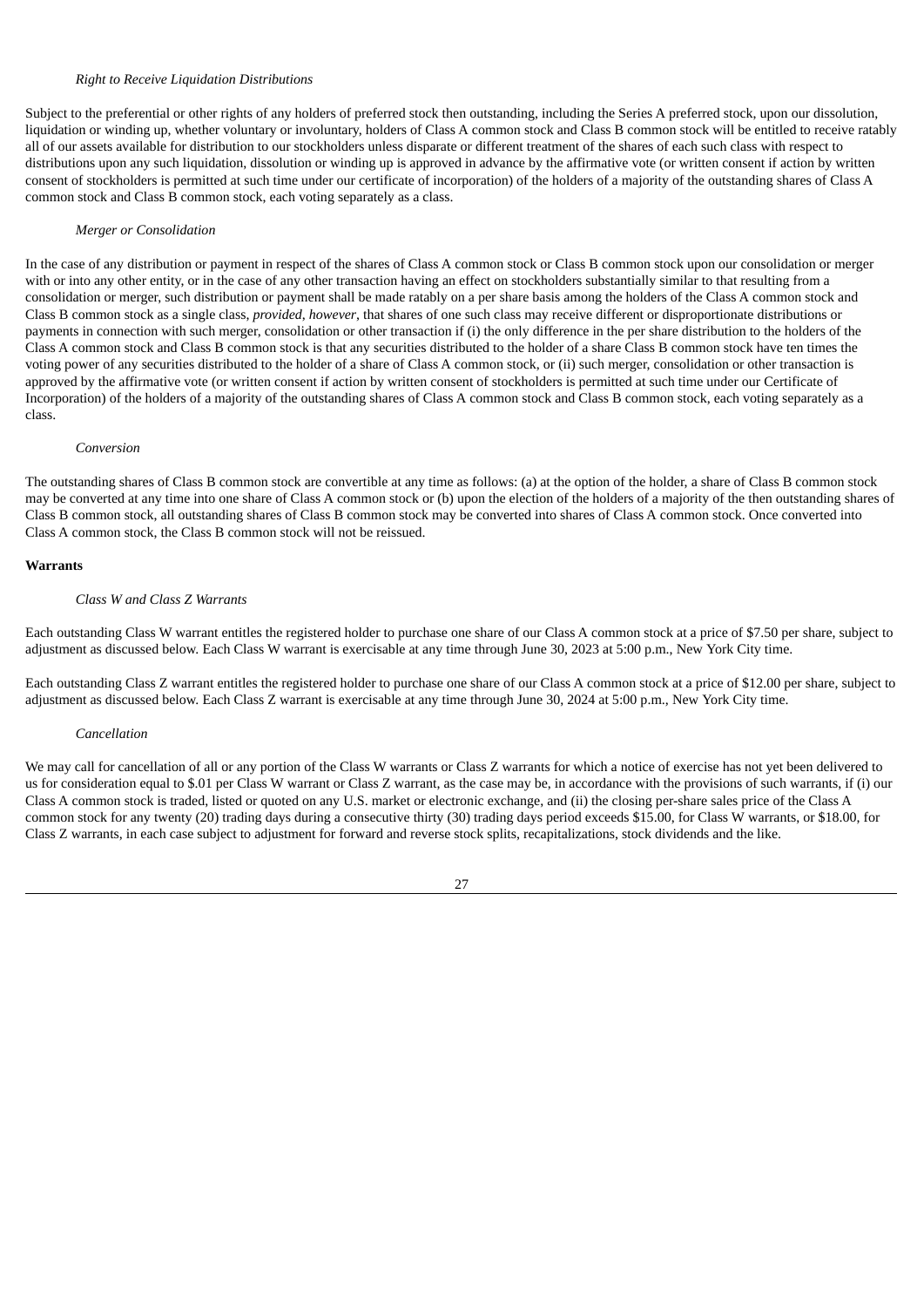The right to exercise will be forfeited unless the warrants are exercised prior to the date specified in the call notice. On and after the call date, a record holder of a warrant will have no further rights except to receive the call price for such holder's warrant upon surrender of such warrant.

The criteria for calling our warrants have been established at a price which is intended to provide warrant holders a reasonable premium to the initial exercise price and provide a sufficient differential between the then-prevailing share price and the warrant exercise price so that if the share price declines as a result of our call, the call will not cause the share price to drop below the exercise price of the warrants.

## *Exercise Rights*

Holders of the Class W warrants and Class Z warrants have cashless exercise rights that allow each holder to pay the exercise price by surrendering the warrants for that number of shares of Class A common stock equal to the quotient obtained by dividing (x) the product of the number of shares of Class A common stock underlying the warrants, multiplied by the difference between the exercise price of the warrants and the "fair market value" by (y) the fair market value. The "fair market value" for this purpose will mean the average reported last sale price of the shares of common stock for the ten trading days ending on the trading day prior to the date of exercise.

The exercise price and number of shares of Class A common stock issuable on exercise of the warrants may be adjusted in certain circumstances including in the event of a share dividend, extraordinary dividend or our recapitalization, reorganization, merger or consolidation. However, neither the Class W warrants nor the Class Z warrants will be adjusted for issuances of shares of any equity or equity-based securities at a price below their respective exercise prices.

The warrant holders do not have the rights or privileges of holders of shares of Class A common stock and any voting rights until they exercise their warrants and receive shares of Class A common stock. After the issuance of shares of Class A common stock upon exercise of the warrants, each holder will be entitled to one vote for each share of Class A common stock held of record on all matters to be voted on by stockholders.

No fractional shares will be issued upon exercise of the Class W warrants or Class Z warrants. If, upon exercise, a holder would be entitled to receive a fractional interest in a share, we will, upon exercise, round up to the nearest whole number the number of shares of Class A common stock to be issued to the warrant holder.

# *Class I, II, III-A and III-B Warrants*

Each Class I, Class II, Class III-A, and Class III-B Warrant is exercisable for shares of our Class A common stock for a five-year term that commenced on May 14, 2019. The Class I Warrant has an exercise price of \$8.13 per share, the Class II Warrant has an exercise price of \$9.67 per share, and the Class III-A and III-B Warrants have an exercise price of \$11.61 per share.

The exercise price and number of shares of Class A common stock issuable on exercise of the warrants may be adjusted in certain circumstances including in the event of a share dividend, extraordinary dividend or our recapitalization, reorganization, merger or consolidation. However, the Class I, Class II, Class III-A and Class III-B Warrants will not be adjusted for issuances of shares of any equity or equity-based securities at a price below their respective exercise prices.

The Class I, Class II, Class III-A and Class III-B Warrants have cashless exercise rights that allow each holder to pay the exercise price by surrendering warrants for that number of shares of Class A common stock equal to the quotient obtained by dividing (i) the sum of (x) the product of the number of shares of Class A common stock underlying such warrants multiplied by the "fair market value" *less* (y) the product of the number of shares of Class A common stock underlying such warrants multiplied by the exercise price then in effect, by (ii) the fair market value. The "fair market value" for this purpose means the closing sale price or bid price of the Class A common stock on the trading day immediately preceding the date of exercise, if the Class A common stock is listed or quoted on a national securities exchange or the fair market value per share as determined by an independent appraiser, if the Class A common stock is not listed or quoted on a national securities exchange.

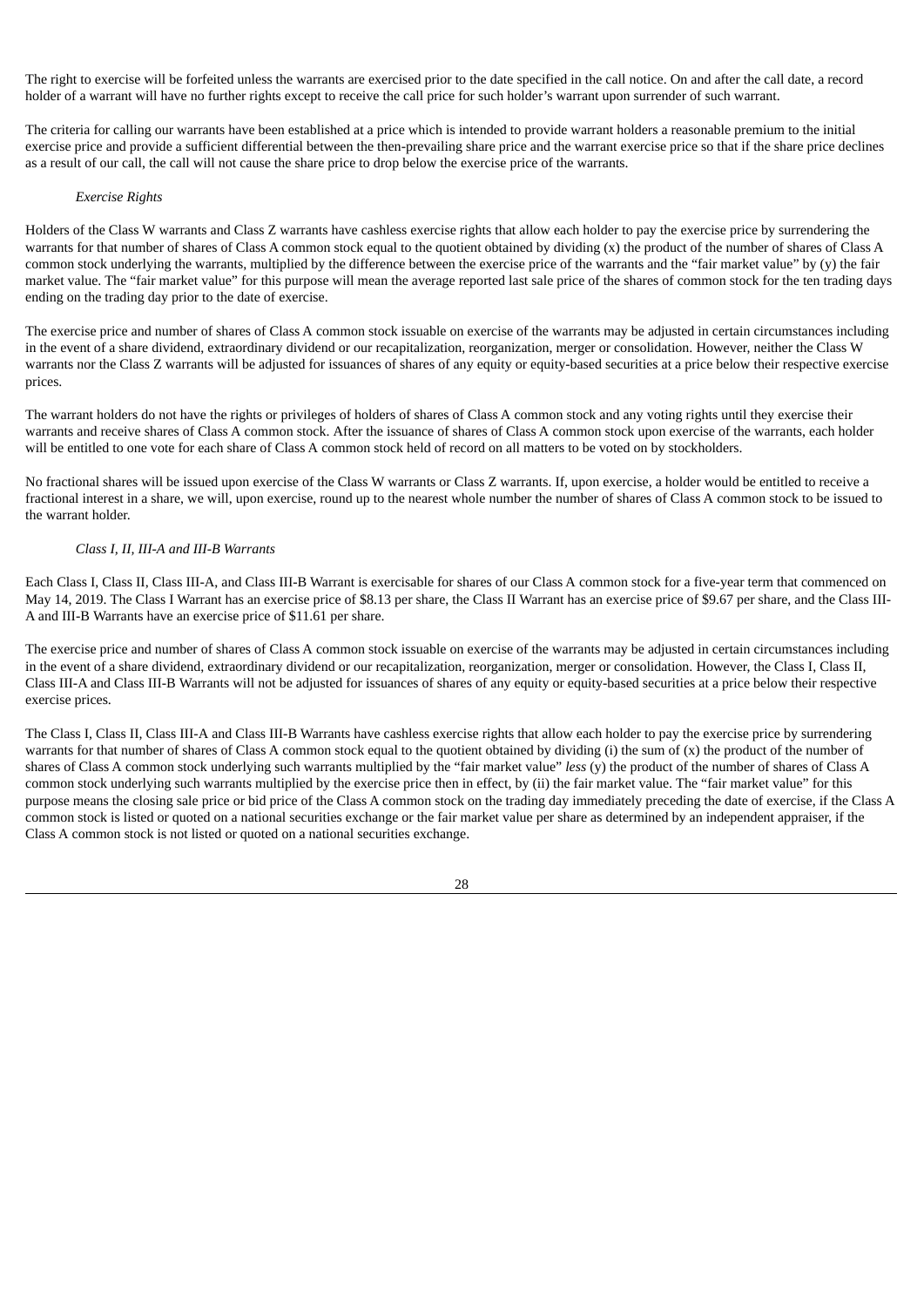The holders of our Class I, Class II, Class III-A and Class III-B Warrants do not have the rights or privileges of holders of shares of Class A common stock and any voting rights until they exercise their warrants and receive shares of Class A common stock. After the issuance of shares of Class A common stock upon exercise of the warrants, each holder will be entitled to one vote for each share of Class A common stock held of record on all matters to be voted on by stockholders.

No fractional shares will be issued upon exercise of the Class I, Class II, Class III-A and Class III-B Warrants. If, upon exercise, a holder would be entitled to receive a fractional interest in a share, we will, upon exercise, round up or down to the nearest whole number the number of shares of Class A common stock to be issued to the warrant holder.

# **Preferred Stock**

Our board of directors is authorized, subject to limitations prescribed by Delaware law, to issue preferred stock in one or more series, to establish from time to time the number of shares to be included in each series, and to fix the designation, powers, preferences and rights of the shares of each series and any of its qualifications, limitations or restrictions, in each case without further vote or action by our stockholders, provided that the designation of preferred stock ranking senior to the Series A preferred stock with respect to payment of dividends or the distribution of assets upon liquidation, dissolution or winding up will require approval of the holders of Series A preferred stock, as described below in "*Series A Preferred Stock - Voting Rights*.". Our board of directors can also increase (but not above the total number of authorized shares of the class) or decrease (but not below the number of shares then outstanding) the number of shares of any series of preferred stock, without any further vote or action by our stockholders. Our board of directors may authorize the issuance of preferred stock with voting or conversion rights that could adversely affect the voting power or other rights of the holders of our common stock or other series of preferred stock. The issuance of preferred stock, while providing flexibility in connection with possible financings, acquisitions and other corporate purposes, could, among other things, have the effect of delaying, deferring or preventing a change in our control of our company and might adversely affect the market price of our common stock and the voting and other rights of the holders of our common stock. As of the date of this prospectus, we have authorized one series of preferred stock, the Series A preferred stock.

The following outlines some of the general terms and provisions of the preferred stock that we may issue. A prospectus supplement will describe the particular terms of any preferred stock offered from time to time, and may supplement or change the terms outlined below. We will file as an exhibit to the registration statement of which this prospectus is a part, or will incorporate by reference from reports that we file with the SEC, a form of the certificate of designations that sets forth the terms of the particular preferred stock we are offering. The summary of such terms contained in this prospectus and in the applicable prospectus supplement is qualified in its entirety by reference to such form of certificate of designations. We urge you to read the form of certificate of designations and the additional description of the terms of the preferred stock included in the prospectus supplement.

If we offer a series of preferred stock, we will describe the specific terms of that series in a prospectus supplement, including:

● the title of the series of preferred stock and the number of shares offered;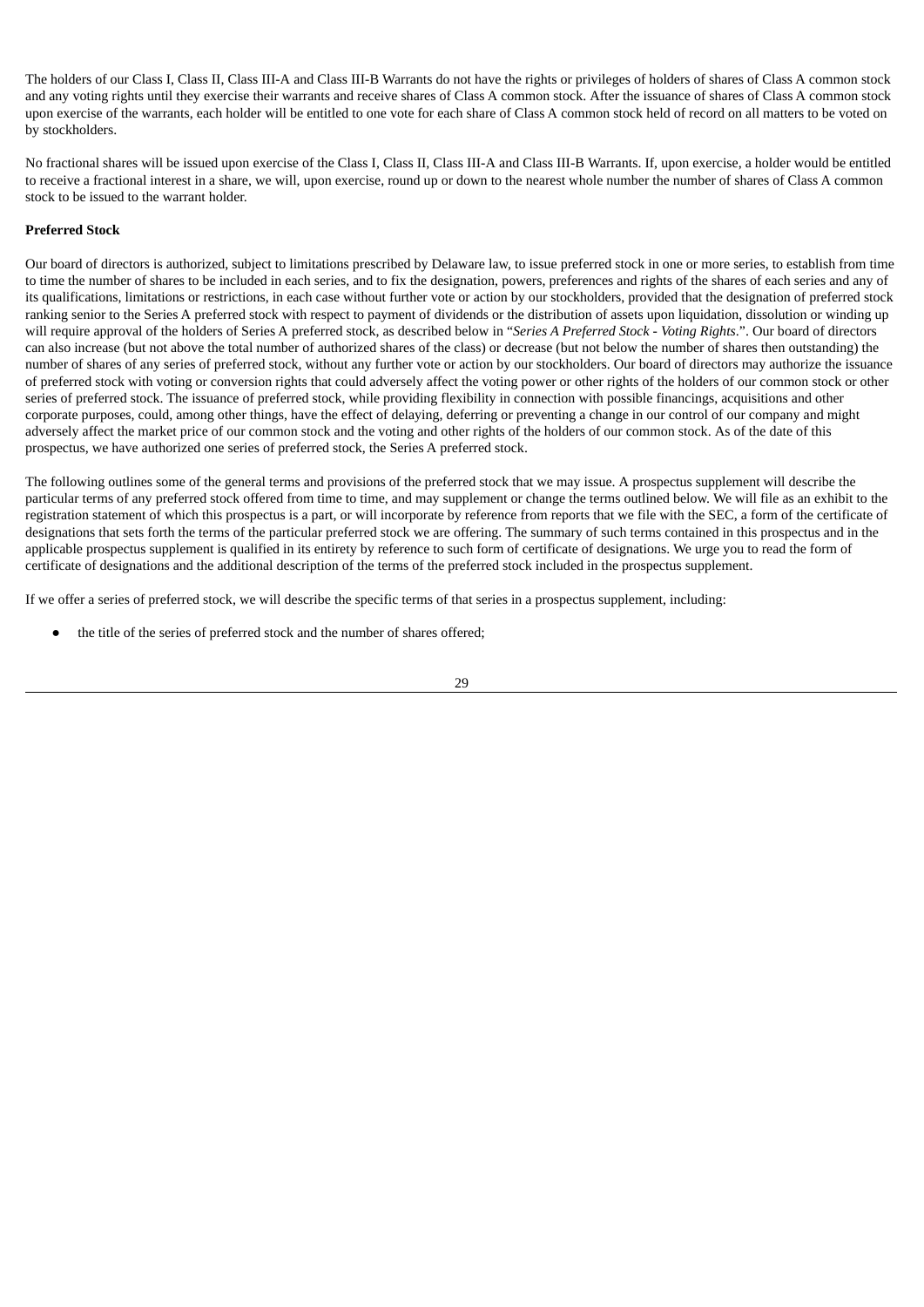- the price at which the preferred stock will be issued:
- the dividend rate, if any, the dates on which the dividends will be payable and other terms relating to the payment of dividends on the preferred stock;
- the voting rights of the preferred stock;
- whether the preferred stock is redeemable or subject to a sinking fund, and the terms of any such redemption or sinking fund;
- whether the preferred stock is convertible into any other securities, and the terms and conditions of any such conversion;
- the liquidation preference of the preferred stock; and
- any additional rights, preferences and limitations of the preferred stock.

When the consideration for which the board of directors authorized the issuance of shares is received, the shares of preferred stock will be fully paid and nonassessable.

# **Series A Preferred Stock**

On June 26, 2018, we filed a Certificate of Designation, Rights and Preferences of our Series A preferred stock, or the "Series A Certificate of Designation," with the Delaware Secretary of State. We amended the Series A Certificate of Designation on August 22, 2018, November 14, 2018, and July 31, 2019 in order to designate additional shares of preferred stock as Series A preferred stock. The Series A Certificate of Designation, as amended, fixes the rights, preferences, powers, restrictions and limitations of the Series A preferred stock.

The description of certain terms of the Series A preferred stock in this prospectus does not purport to be complete and is in all respects subject to, and qualified in its entirety by references to the relevant provisions of our amended and restated certificate of incorporation, the Series A Certificate of Designation, as amended, our bylaws and the DGCL. Copies of our certificate of incorporation, certificate of designations, bylaws and all amendments thereto, are available from us upon request.

# *No Maturity, Sinking Fund or Mandatory Redemption*

The Series A preferred stock has no stated maturity and will not be subject to any sinking fund or mandatory redemption. Shares of the Series A preferred stock will remain outstanding indefinitely unless we decide to redeem or otherwise repurchase them. We are not required to set aside funds to redeem the Series A preferred stock.

# *Ranking*

The Series A preferred stock will rank, with respect to rights to the payment of dividends and the distribution of assets upon our liquidation, dissolution or winding up:

- senior to all classes or series of our common stock and to all other equity securities issued by us other than equity securities referred to in the next two bullet points below;
- · on a parity with all equity securities issued by us with terms specifically providing that those equity securities rank on a parity with the Series A preferred stock with respect to rights to the payment of dividends and the distribution of assets upon our liquidation, dissolution or winding up;

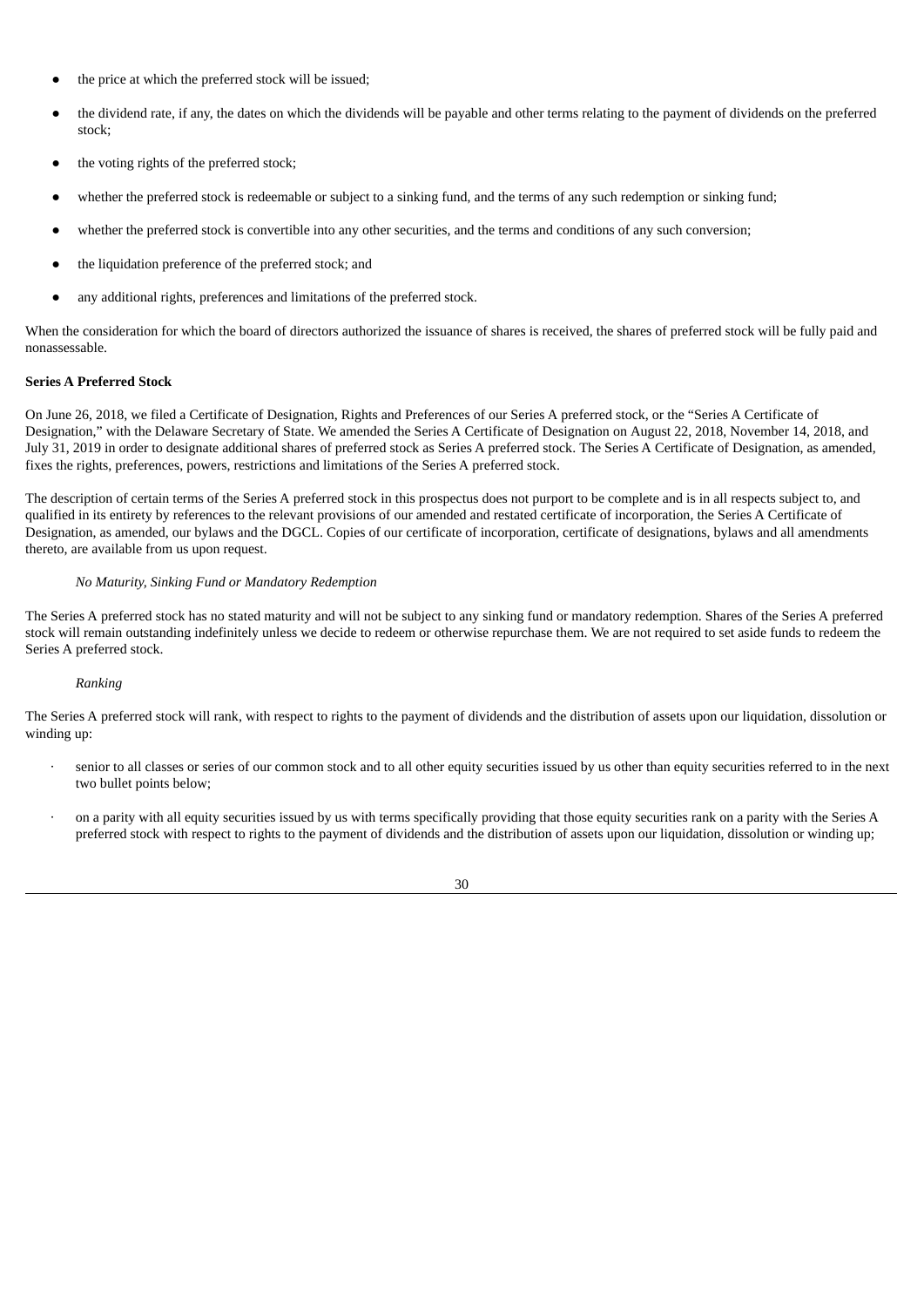- iunior to all equity securities issued by us with terms specifically providing for ranking senior to the Series A preferred stock with respect to rights to the payment of dividends and the distribution of assets upon our liquidation, dissolution or winding up (please see the section entitled "Voting Rights" below); and
- · effectively junior to all our existing and future indebtedness (including indebtedness convertible to our common stock or preferred stock) and to any indebtedness and other liabilities of (as well as any preferred equity interests held by others in) our existing subsidiaries.

## *Dividends*

Holders of shares of the Series A preferred stock are entitled to receive, when, as and if declared by our board of directors, out of funds of the Company legally available for the payment of dividends, cumulative cash dividends at the rate of 9.75% of the \$25.00 per share liquidation preference per annum (equivalent to \$2.4375 per annum per share). Dividends on the Series A preferred stock shall be payable monthly on the 15th day of each month; provided that if any dividend payment date is not a business day, as defined in the certificate of designations, then the dividend that would otherwise have been payable on that dividend payment date may be paid on the next succeeding business day and no interest, additional dividends or other sums will accrue on the amount so payable for the period from and after that dividend payment date to that next succeeding business day. Any dividend payable on the Series A preferred stock, including dividends payable for any partial dividend period, will be computed on the basis of a 360-day year consisting of twelve 30-day months; however, the shares of Series A preferred stock offered hereby will be credited as having accrued dividends since the first day of the calendar month in which they are issued. Dividends will be payable to holders of record as they appear in our stock records for the Series A preferred stock at the close of business on the applicable record date, which shall be the last day of the calendar month, whether or not a business day, immediately preceding the month in which the applicable dividend payment date falls. As a result, holders of shares of Series A preferred stock will not be entitled to receive dividends on a dividend payment date if such shares were not issued and outstanding on the applicable dividend record date.

No dividends on shares of Series A preferred stock shall be authorized by our board of directors or paid or set apart for payment by us at any time when the terms and provisions of any agreement of ours, including any agreement relating to our indebtedness, prohibit the authorization, payment or setting apart for payment thereof or provide that the authorization, payment or setting apart for payment thereof would constitute a breach of the agreement or a default under the agreement, or if the authorization, payment or setting apart for payment shall be restricted or prohibited by law.

Notwithstanding the foregoing, dividends on the Series A preferred stock will accrue whether or not we have earnings, whether or not there are funds legally available for the payment of those dividends and whether or not those dividends are declared by our board of directors. No interest, or sum in lieu of interest, will be payable in respect of any dividend payment or payments on the Series A preferred stock that may be in arrears, and holders of the Series A preferred stock will not be entitled to any dividends in excess of full cumulative dividends described above. Any dividend payment made on the Series A preferred stock shall first be credited against the earliest accumulated but unpaid dividend due with respect to those shares.

Future distributions on our common stock and preferred stock, including the Series A preferred stock will be at the discretion of our board of directors and will depend on, among other things, our results of operations, cash flow from operations, financial condition and capital requirements, any debt service requirements and any other factors our board of directors deems relevant. Accordingly, we cannot guarantee that we will be able to make cash distributions on our preferred stock or what the actual distributions will be for any future period.

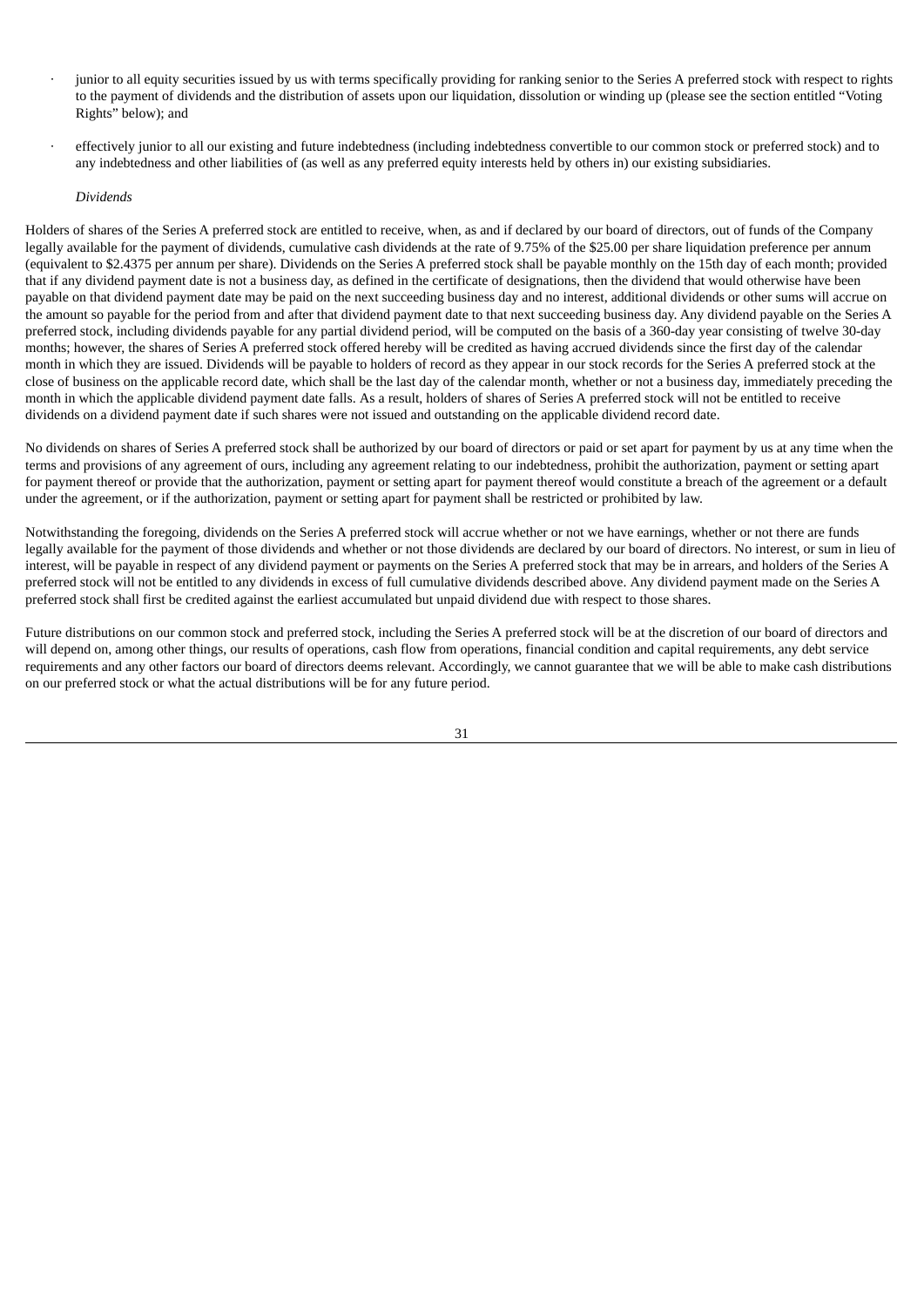Unless full cumulative dividends on all shares of Series A preferred stock have been or contemporaneously are declared and paid or declared and a sum sufficient for the payment thereof has been or contemporaneously is set apart for payment for all past dividend periods, no dividends (other than in shares of common stock or in shares of any series of preferred stock that we may issue ranking junior to the Series A preferred stock as to the payment of dividends and the distribution of assets upon liquidation, dissolution or winding up) shall be declared or paid or set aside for payment upon shares of our common stock or preferred stock that we may issue ranking junior to, or on a parity with, the Series A preferred stock as to the payment of dividends or the distribution of assets upon liquidation, dissolution or winding up. Nor shall any other distribution be declared or made upon shares of our common stock or preferred stock that we may issue ranking junior to, or on a parity with, the Series A preferred stock as to the payment of dividends or the distribution of assets upon liquidation, dissolution or winding up. Also, any shares of our common stock or preferred stock that we may issue ranking junior to or on a parity with the Series A preferred stock as to the payment of dividends or the distribution of assets upon liquidation, dissolution or winding up shall not be redeemed, purchased or otherwise acquired for any consideration (or any moneys paid to or made available for a sinking fund for the redemption of any such shares) by us (except by conversion into or exchange for our other capital stock that we may issue ranking junior to the Series A preferred stock as to the payment of dividends and the distribution of assets upon liquidation, dissolution or winding up).

When dividends are not paid in full (or a sum sufficient for such full payment is not so set apart) upon the Series A preferred stock and the shares of any other series of preferred stock that we may issue ranking on a parity as to the payment of dividends with the Series A preferred stock, all dividends declared upon the Series A preferred stock and any other series of preferred stock that we may issue ranking on a parity as to the payment of dividends with the Series A preferred stock shall be declared pro rata so that the amount of dividends declared per share of Series A preferred stock and such other series of preferred stock that we may issue shall in all cases bear to each other the same ratio that accrued dividends per share on the Series A preferred stock and such other series of preferred stock that we may issue (which shall not include any accrual in respect of unpaid dividends for prior dividend periods if such preferred stock does not have a cumulative dividend) bear to each other. No interest, or sum of money in lieu of interest, shall be payable in respect of any dividend payment or payments on the Series A preferred stock that may be in arrears.

## *Liquidation Preference*

In the event of our voluntary or involuntary liquidation, dissolution or winding up, the holders of shares of Series A preferred stock will be entitled to be paid out of the assets we have legally available for distribution to our shareholders, subject to the preferential rights of the holders of any class or series of our capital stock we may issue ranking senior to the Series A preferred stock with respect to the distribution of assets upon liquidation, dissolution or winding up, a liquidation preference of \$25.00 per share, plus an amount equal to any accumulated and unpaid dividends to, but not including, the date of payment, before any distribution of assets is made to holders of our common stock or any other class or series of our capital stock we may issue that ranks junior to the Series A preferred stock as to liquidation rights.

In the event that, upon any such voluntary or involuntary liquidation, dissolution or winding up, our available assets are insufficient to pay the amount of the liquidating distributions on all outstanding shares of Series A preferred stock and the corresponding amounts payable on all shares of other classes or series of our capital stock that we may issue ranking on a parity with the Series A preferred stock in the distribution of assets, then the holders of the Series A preferred stock and all other such classes or series of capital stock shall share ratably in any such distribution of assets in proportion to the full liquidating distributions to which they would otherwise be respectively entitled.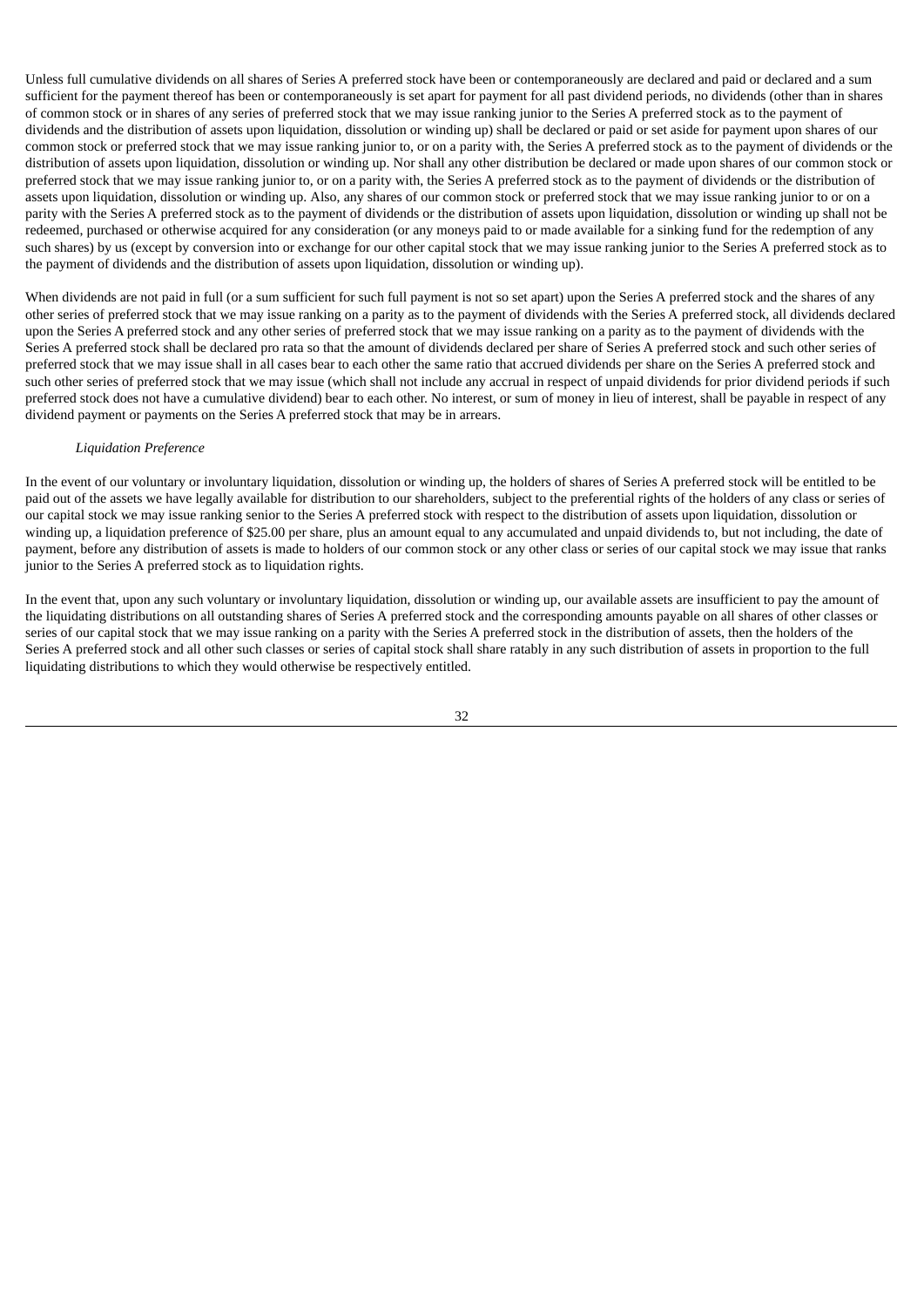We will use commercially reasonable efforts to provide written notice of any such liquidation, dissolution or winding up no fewer than 10 days prior to the payment date. After payment of the full amount of the liquidating distributions to which they are entitled, the holders of Series A preferred stock will have no right or claim to any of our remaining assets. The consolidation or merger of us with or into any other corporation, trust or entity or of any other entity with or into us, or the sale, lease, transfer or conveyance of all or substantially all of our property or business, shall not be deemed a liquidation, dissolution or winding up of us (although such events may give rise to the special optional redemption to the extent described below).

## *Redemption*

The Series A preferred stock is not redeemable by us prior to June 27, 2023, except as described below under "—*Special Optional Redemption*."

Optional Redemption. On and after June 27, 2023, we may, at our option, upon not less than 30 nor more than 60 days' written notice, redeem the Series A preferred stock, in whole or in part, at any time or from time to time, for cash at a redemption price equal to \$25.00 per share, plus any accumulated and unpaid dividends thereon to, but not including, the date fixed for redemption.

Special Optional Redemption. Upon the occurrence of a Change of Control, we may, at our option, upon not less than 30 nor more than 60 days' written notice, redeem the Series A preferred stock, in whole or in part, within 120 days after the first date on which such Change of Control occurred, for cash at a redemption price of \$25.00 per share, plus any accumulated and unpaid dividends thereon to, but not including, the redemption date.

A "Change of Control" is deemed to occur when the following have occurred and are continuing:

- · the acquisition by any person, including any syndicate or group deemed to be a "person" under Section 13(d)(3) of the Exchange Act (other than Mr. Rouhana, the chairman of our board of directors, our chief executive officer and our principal stockholder, any member of his immediate family, and any "person" or "group" under Section 13(d)(3) of the Exchange Act, that is controlled by Mr. Rouhana or any member of his immediate family, any beneficiary of the estate of Mr. Rouhana, or any trust, partnership, corporate or other entity controlled by any of the foregoing), of beneficial ownership, directly or indirectly, through a purchase, merger or other acquisition transaction or series of purchases, mergers or other acquisition transactions of our stock entitling that person to exercise more than 50% of the total voting power of all our stock entitled to vote generally in the election of our directors (except that such person will be deemed to have beneficial ownership of all securities that such person has the right to acquire, whether such right is currently exercisable or is exercisable only upon the occurrence of a subsequent condition); and
- following the closing of any transaction referred to above, neither we nor the acquiring or surviving entity has a class of common securities (or American Depositary Receipts representing such securities) listed on the NYSE, the NYSE American, or Nasdaq, or listed or quoted on an exchange or quotation system that is a successor to the NYSE, the NYSE American, or Nasdaq.

Redemption Procedures. In the event we elect to redeem Series A preferred stock, the notice of redemption will be mailed to each holder of record of Series A preferred stock called for redemption at such holder's address as it appears on our stock transfer records, not less than 30 nor more than 60 days prior to the redemption date, and will state the following:

the redemption date;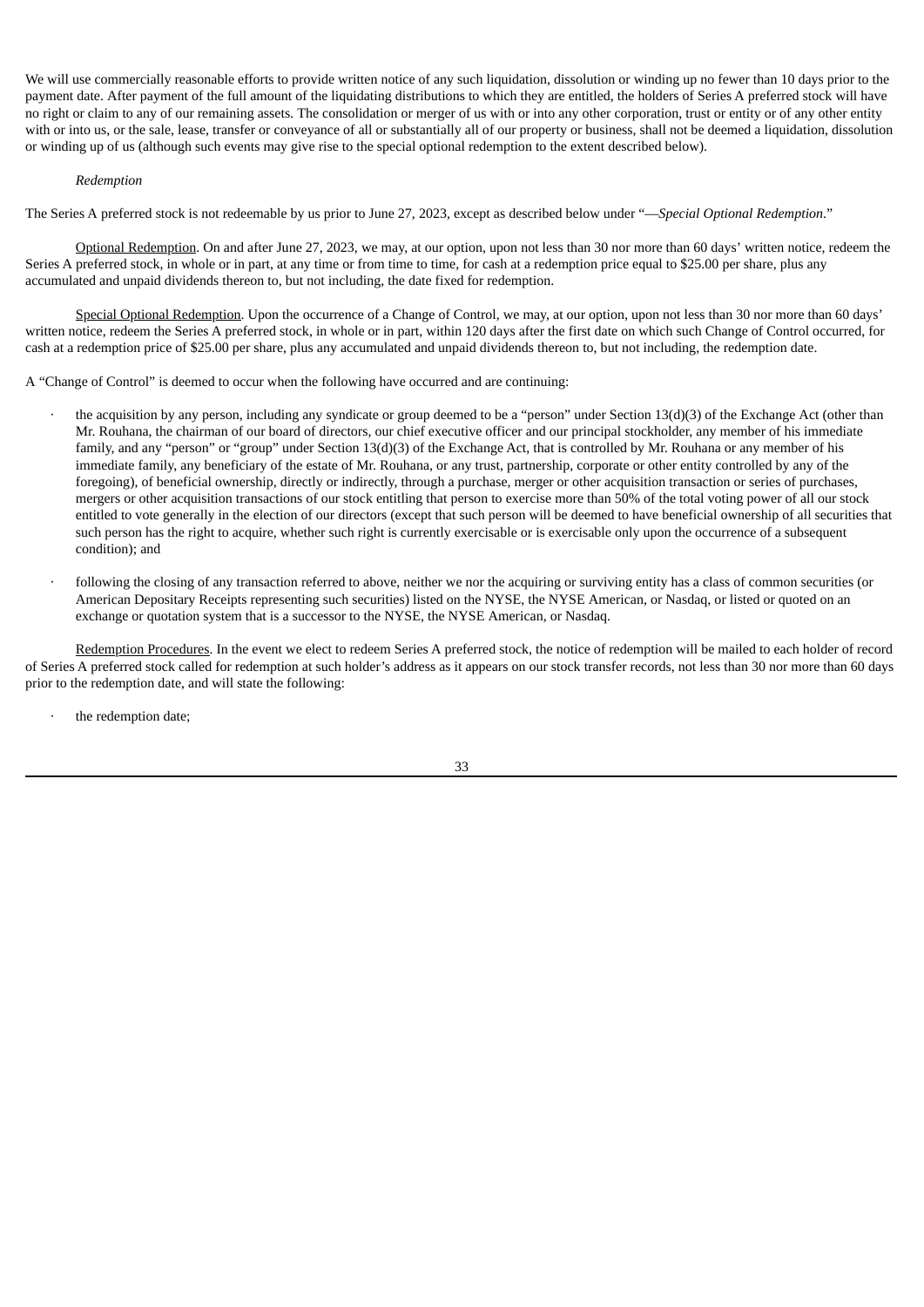- · the number of shares of Series A preferred stock to be redeemed;
- the redemption price;
- · the place or places where certificates (if any) for the Series A preferred stock are to be surrendered for payment of the redemption price;
- · that dividends on the shares to be redeemed will cease to accumulate on the redemption date;
- · whether such redemption is being made pursuant to the provisions described above under "*—Optional Redemption*" or "*—Special Optional Redemption*"; and
- if applicable, that such redemption is being made in connection with a Change of Control and, in that case, a brief description of the transaction or transactions constituting such Change of Control.

If less than all of the Series A preferred stock held by any holder are to be redeemed, the notice mailed to such holder shall also specify the number of shares of Series A preferred stock held by such holder to be redeemed. No failure to give such notice or any defect thereto or in the mailing thereof shall affect the validity of the proceedings for the redemption of any shares of Series A preferred stock except as to the holder to whom notice was defective or not given.

Holders of Series A preferred stock to be redeemed shall surrender the Series A preferred stock at the place designated in the notice of redemption and shall be entitled to the redemption price and any accumulated and unpaid dividends payable upon the redemption following the surrender. If notice of redemption of any shares of Series A preferred stock has been given and if we have irrevocably set aside the funds necessary for redemption in trust for the benefit of the holders of the shares of Series A preferred stock so called for redemption, then from and after the redemption date (unless default shall be made by us in providing for the payment of the redemption price plus accumulated and unpaid dividends, if any), dividends will cease to accrue on those shares of Series A preferred stock, those shares of Series A preferred stock shall no longer be deemed outstanding and all rights of the holders of those shares will terminate, except the right to receive the redemption price plus accumulated and unpaid dividends, if any, payable upon redemption. If any redemption date is not a business day, then the redemption price and accumulated and unpaid dividends, if any, payable upon redemption may be paid on the next business day and no interest, additional dividends or other sums will accrue on the amount payable for the period from and after that redemption date to that next business day. If less than all of the outstanding Series A preferred stock is to be redeemed, the Series A preferred stock to be redeemed shall be selected pro rata (as nearly as may be practicable without creating fractional shares) or by any other equitable method we determine.

In connection with any redemption of Series A preferred stock, we shall pay, in cash, any accumulated and unpaid dividends to, but not including, the redemption date, unless a redemption date falls after a dividend record date and prior to the corresponding dividend payment date, in which case each holder of Series A preferred stock at the close of business on such dividend record date shall be entitled to the dividend payable on such shares on the corresponding dividend payment date notwithstanding the redemption of such shares before such dividend payment date. Except as provided above, we will make no payment or allowance for unpaid dividends, whether or not in arrears, on shares of the Series A preferred stock to be redeemed.

No shares of Series A preferred stock shall be redeemed unless full cumulative dividends on all shares of Series A preferred stock have been or contemporaneously are declared and paid and all outstanding shares of Series A preferred stock are simultaneously redeemed. We shall not otherwise purchase or acquire directly or indirectly any shares of Series A preferred stock (except by exchanging it for our capital stock ranking junior to the Series A preferred stock as to the payment of dividends and distribution of assets upon liquidation, dissolution or winding up); provided, however, that the foregoing shall not prevent the purchase or acquisition by us of shares of Series A preferred stock pursuant to a purchase or exchange offer made on the same terms to holders of all outstanding shares of Series A preferred stock.

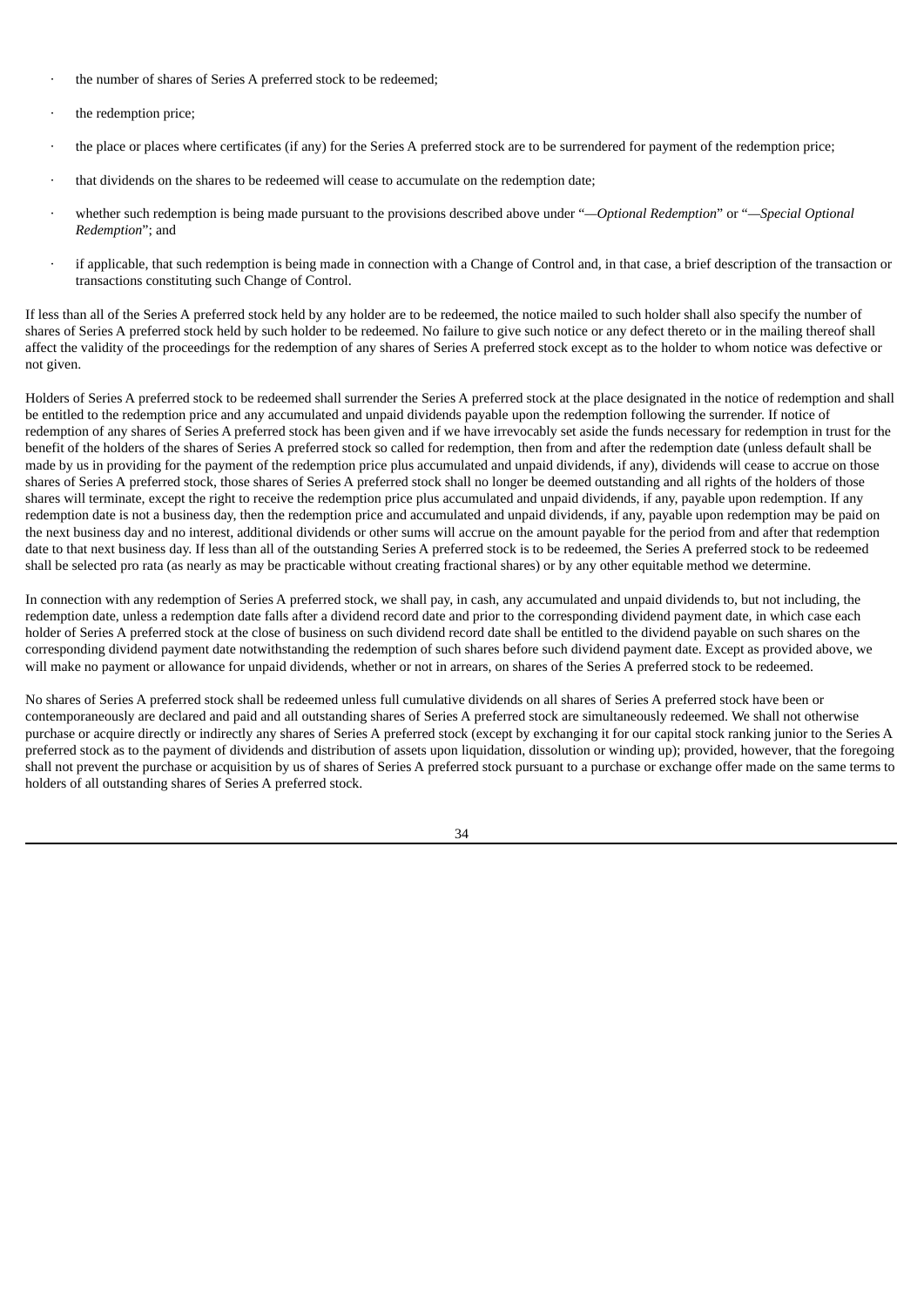Subject to applicable law, we may purchase shares of Series A preferred stock in the open market, by tender or by private agreement. Any shares of Series A preferred stock that we acquire may be retired and reclassified as authorized but unissued shares of preferred stock, without designation as to class or series, and may thereafter be reissued as any class or series of preferred stock.

# *Voting Rights*

Holders of the Series A preferred stock do not have any voting rights, except as set forth below or as otherwise required by law.

On each matter on which holders of Series A preferred stock are entitled to vote, each share of Series A preferred stock will be entitled to one vote. In instances described below where holders of Series A preferred stock vote with holders of any other class or series of our preferred stock as a single class on any matter, the Series A preferred stock and the shares of each such other class or series will have one vote for each \$25.00 of liquidation preference (excluding accumulated dividends) represented by their respective shares.

Whenever dividends on any shares of Series A preferred stock are in arrears for eighteen or more monthly dividend periods, whether or not consecutive, the number of directors constituting our board of directors will be automatically increased by two (if not already increased by two by reason of the election of directors by the holders of any other class or series of our preferred stock we may issue upon which like voting rights have been conferred and are exercisable and with which the Series A preferred stock is entitled to vote as a class with respect to the election of those two directors) and the holders of Series A preferred stock (voting separately as a class with all other classes or series of preferred stock we may issue upon which like voting rights have been conferred and are exercisable and which are entitled to vote as a class with the Series A preferred stock in the election of those two directors) will be entitled to vote for the election of those two additional directors (the "preferred stock directors") at a special meeting called by us at the request of the holders of record of at least 25% of the outstanding shares of Series A preferred stock or by the holders of any other class or series of preferred stock upon which like voting rights have been conferred and are exercisable and which are entitled to vote as a class with the Series A preferred stock in the election of those two preferred stock directors (unless the request is received less than 90 days before the date fixed for the next annual or special meeting of shareholders, in which case, such vote will be held at the earlier of the next annual or special meeting of shareholders), and at each subsequent annual meeting until all dividends accumulated on the Series A preferred stock for all past dividend periods and the then current dividend period have been fully paid or declared and a sum sufficient for the payment thereof set aside for payment. In that case, the right of holders of the Series A preferred stock to elect any directors will cease and, unless there are other classes or series of our preferred stock upon which like voting rights have been conferred and are exercisable, any preferred stock directors elected by holders of the Series A preferred stock shall immediately resign and the number of directors constituting the board of directors shall be reduced accordingly. In no event shall the holders of Series A preferred stock be entitled under these voting rights to elect a preferred stock director that would cause us to fail to satisfy a requirement relating to director independence of any national securities exchange or quotation system on which any class or series of our capital stock is listed or quoted. For the avoidance of doubt, in no event shall the total number of preferred stock directors elected by holders of the Series A preferred stock (voting separately as a class with all other classes or series of preferred stock we may issue upon which like voting rights have been conferred and are exercisable and which are entitled to vote as a class with the Series A preferred stock in the election of such directors) under these voting rights exceed two. Any person nominated to serve as a director of our company under the foregoing terms shall be reasonably acceptable to our company.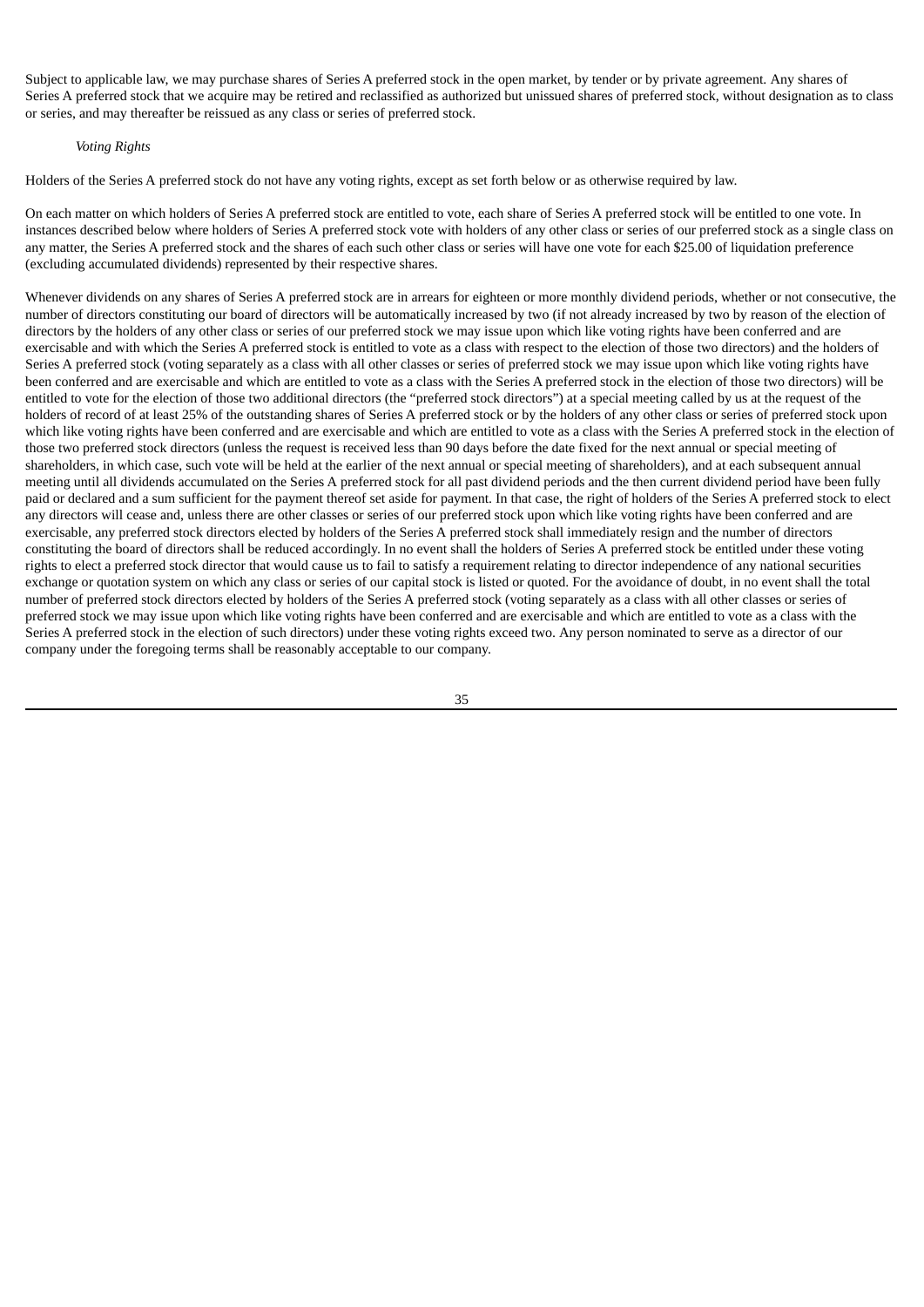If a special meeting is not called by us within 30 days after request from the holders of Series A preferred stock as described above, then the holders of record of at least 25% of the outstanding Series A preferred stock may designate a holder to call the meeting at our expense.

If, at any time when the voting rights conferred upon the Series A preferred stock are exercisable, any vacancy in the office of a preferred stock director shall occur, then such vacancy may be filled only by a written consent of the remaining preferred stock director, or if none remains in office, by vote of the holders of record of the outstanding Series A preferred stock and any other classes or series of preferred stock upon which like voting rights have been conferred and are exercisable and which are entitled to vote as a class with the Series A preferred stock in the election of the preferred stock directors. Any preferred stock director elected or appointed may be removed only by the affirmative vote of holders of the outstanding Series A preferred stock and any other classes or series of preferred stock upon which like voting rights have been conferred and are exercisable and which classes or series of preferred stock are entitled to vote as a class with the Series A preferred stock in the election of the preferred stock directors, such removal to be effected by the affirmative vote of a majority of the votes entitled to be cast by the holders of the outstanding Series A preferred stock and any such other classes or series of preferred stock, and may not be removed by the holders of the common stock.

So long as any shares of Series A preferred stock remain outstanding, we will not, without the affirmative vote or consent of the holders of at least 66.67% of the votes entitled to be cast by the holders of the Series A preferred stock outstanding at the time, given in person or by proxy, either in writing or at a meeting (voting together as a class with all other series of parity preferred stock that we may issue upon which like voting rights have been conferred and are exercisable), (a) authorize or create, or increase the authorized or issued amount of, any class or series of capital stock ranking senior to the Series A preferred stock with respect to payment of dividends or the distribution of assets upon liquidation, dissolution or winding up or reclassify any of our authorized capital stock into such shares, or create, authorize or issue any obligation or security convertible into or evidencing the right to purchase any such shares; or (b) unless redeeming all Series A preferred stock in connection with such action, amend, alter, repeal or replace our amended and restated certificate of incorporation, including by way of a merger, consolidation or otherwise in which we may or may not be the surviving entity, so as to materially and adversely affect and deprive holders of Series A preferred stock of any right, preference, privilege or voting power of the Series A preferred stock (each, an "Event"). An increase in the amount of the authorized preferred stock, including the Series A preferred stock, or the creation or issuance of any additional Series A preferred stock or other series of preferred stock that we may issue, or any increase in the amount of authorized shares of such series, in each case ranking on a parity with or junior to the Series A preferred stock with respect to payment of dividends or the distribution of assets upon liquidation, dissolution or winding up, shall not be deemed an Event and will not require us to obtain 66.67% of the votes entitled to be cast by the holders of the Series A preferred stock and all such other similarly affected series, outstanding at the time (voting together as a class).

The foregoing voting provisions will not apply if, at or prior to the time when the act with respect to which such vote would otherwise be required shall be affected, all outstanding shares of Series A preferred stock shall have been redeemed or called for redemption upon proper notice and sufficient funds shall have been deposited in trust to affect such redemption.

Except as expressly stated in the certificate of designations or as may be required by applicable law, the Series A preferred stock do not have any relative, participating, optional or other special voting rights or powers and the consent of the holders thereof shall not be required for the taking of any corporate action.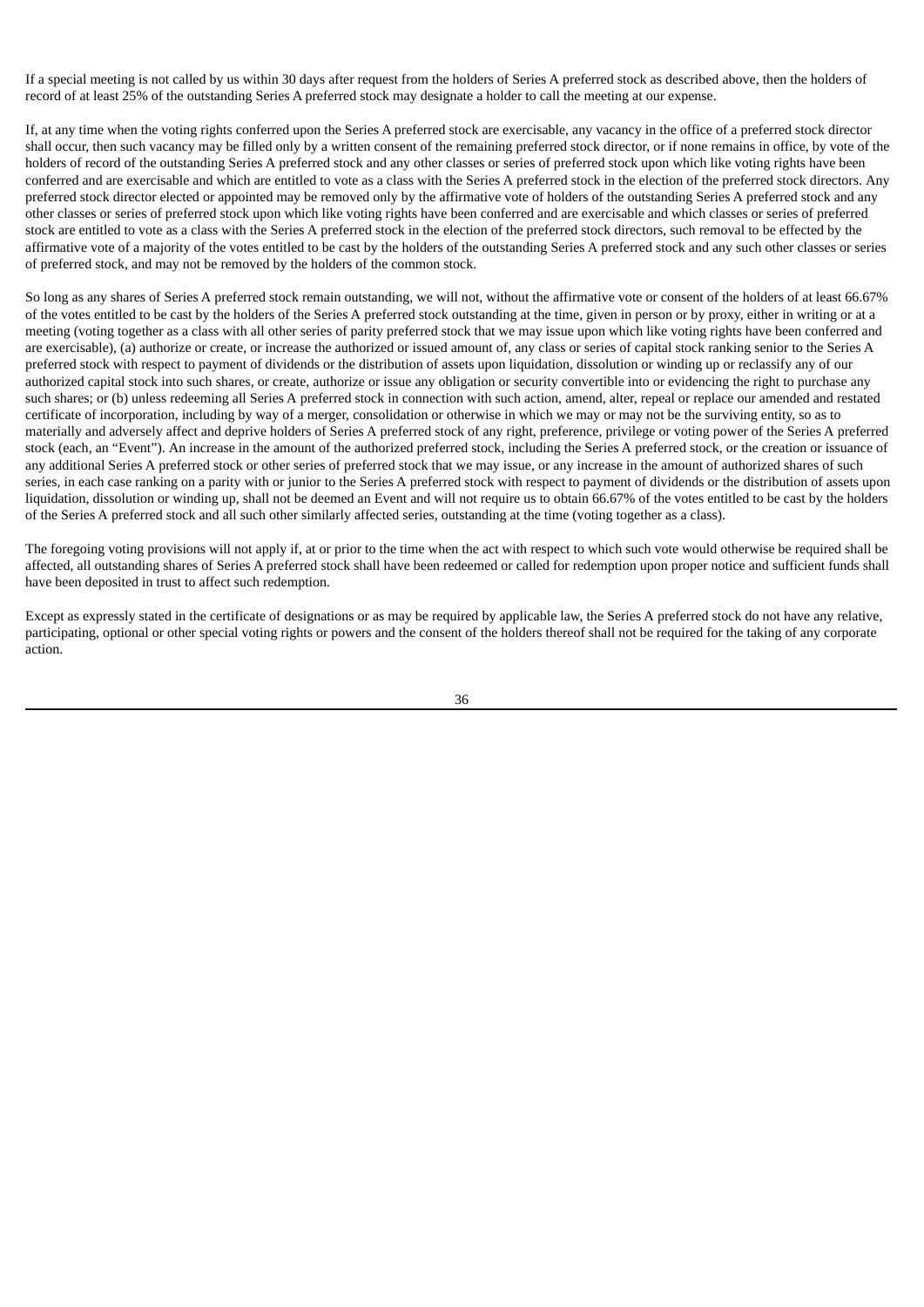## *Information Rights*

During any period in which we are not subject to Section 13 or 15(d) of the Exchange Act and any shares of Series A preferred stock are outstanding, we will use our best efforts to (i) make available on our corporate investor webpage, copies of the Annual Reports on Form 10-K and Quarterly Reports on Form 10-Q that we would have been required to file with the SEC pursuant to Section 13 or 15(d) of the Exchange Act if we were subject thereto (other than any exhibits that would have been required) and (ii) promptly, upon request, supply copies of such reports to any holders of Series A preferred stock. We will use our best effort to provide the information to the holders of the Series A preferred stock within 15 days after the respective dates by which a periodic report on Form 10-K or Form 10-Q, as the case may be, in respect of such information would have been required to be filed with the SEC, if we were subject to Section 13 or 15(d) of the Exchange Act, in each case, based on the dates on which we would be required to file such periodic reports if we were a "non-accelerated filer" within the meaning of the Exchange Act.

## *No Conversion Rights*

The Series A preferred stock is not convertible into our common stock or any other security.

## *No Preemptive Rights*

No holders of the Series A preferred stock will, as holders of Series A preferred stock, have any preemptive rights to purchase or subscribe for our common stock or any other security.

# *Credit Rating of Our Series A Preferred Stock*

Our Series A Preferred Stock has been rated BBB(-) by Egan-Jones Rating Co., a Nationally Recognized Statistical Rating Organization. An explanation of the significance of ratings may be obtained from the rating agency. Generally, rating agencies base their ratings on such material and information, and such of their own investigations, studies and assumptions, as they deem appropriate. The rating of our Series A preferred stock should be evaluated independently from similar ratings of other securities. A credit rating of a security is paid for by the issuer and is not a recommendation to buy, sell or hold securities and maybe subject to review, revision, suspension, reduction or withdrawal at any time by the assigning rating agency.

## **Certain Anti-Takeover Provisions of our Certificate of Incorporation and By-Laws**

## *Special meeting of stockholders*

Our bylaws provide that special meetings of our stockholders may be called only by a majority vote of our board of directors, or by our chairman and chief executive officer or by our secretary at the request in writing of stockholders owning a majority of the voting power of our issued and outstanding capital stock.

#### *Advance notice requirements for stockholder proposals and director nominations*

Our bylaws provide that stockholders seeking to bring business before our annual meeting of stockholders, or to nominate candidates for election as directors at our annual meeting of stockholders must provide timely notice of their intent in writing. To be timely, a stockholder's notice will need to be delivered to our principal executive offices not later than the close of business on the 60<sup>th</sup> day nor earlier than the close of business on the 90<sup>th</sup> day prior to the scheduled date of the annual meeting of stockholders. In the event that less than 70 days' notice or prior public disclosure of the date of the annual meeting of stockholders is given, a stockholder's notice shall be timely if delivered to our principal executive offices not later than the 10<sup>th</sup> day following the day on which public announcement of the date of our annual meeting of stockholders is first made or sent by us. Our bylaws also specify certain requirements as to the form and content of a stockholders' meeting. These provisions may preclude our stockholders from bringing matters before our annual meeting of stockholders or from making nominations for directors at our annual meeting of stockholders.

## *Dual Voting Structure*

Our certificate of incorporation provides for two classes of common stock. Holders of shares of Class A common stock and Class B common stock have substantially identical rights, except that holders of shares of Class A common stock are entitled to one vote per share and holders of shares of Class B common stock are entitled to ten votes per share. Holders of shares of Class A common stock and Class B common stock vote together as a single class on all matters (including the election of directors) submitted to a vote of stockholders, unless otherwise required by law. Accordingly, the holders of shares of Class B common stock will exert significant control over our actions.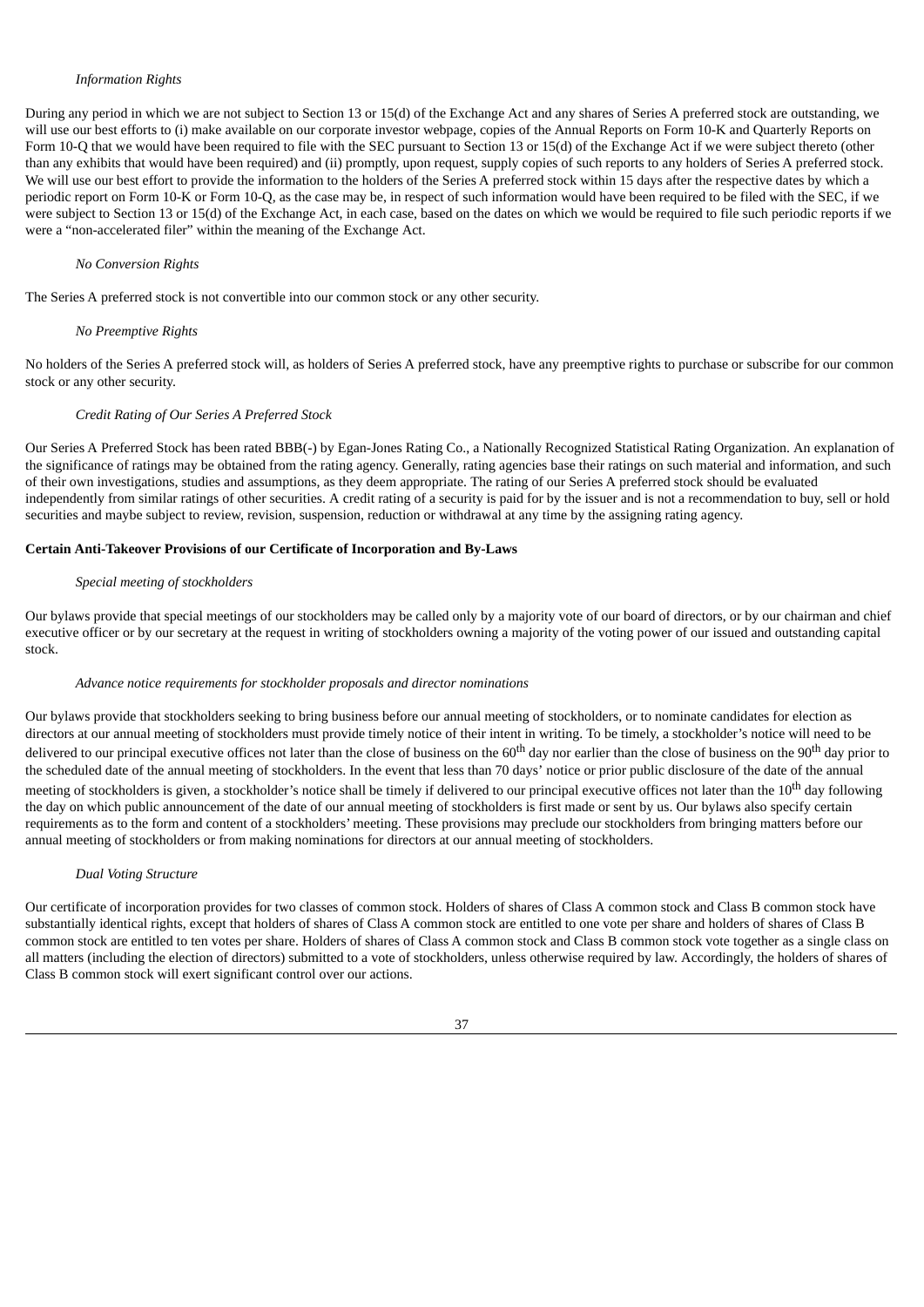## *Removal and Appointment of Directors*

Our entire board of directors or any individual director may be removed from office with or without cause by a majority vote of the holders of the voting power of outstanding voting power of the shares then entitled to vote at an election of directors. In such case, new directors may be elected by the stockholders then holding a majority of our voting power. Immediately following this offering, our chairman and chief executive officer shall control the substantial majority of our voting power and therefore will be able to unilaterally exercise the foregoing rights.

## *Class B Approval Required for Charter Amendments*

Any amendment to our certificate of incorporation requires the approval of the majority of the outstanding Class B common stock. This approval requirement is separate and in addition to any general stockholder approval that would be required under our certificate of incorporation and law.

## *Exclusive Forum Selection*

Article Twelve of our certificate of incorporation provides that, unless we consent in writing to the selection of an alternative forum, the sole and exclusive forum for any stockholder (including a beneficial owner) to bring (i) any derivative action or proceeding brought on behalf of our company, (ii) any action asserting a claim of breach of a fiduciary duty owed by any director, officer or other employee of our company to our company or its stockholders, (iii) any action asserting a claim arising pursuant to any provision of the Delaware General Corporation Law or our charter documents, or (iv) any action asserting a claim governed by the internal affairs doctrine shall be the Court of Chancery of the State of Delaware (or if the Court of Chancery does not have jurisdiction, another state court located within the State of Delaware, or if no state court located within the State of Delaware has jurisdiction, the federal district court for the District of Delaware) in all cases subject to the court's having personal jurisdiction over the indispensable parties named as defendants. While this provision is intended to include all actions, excluding any arising under the Securities Act of 1933, the Exchange Act of 1934 and any other claim for which the federal courts have exclusive jurisdiction, there is uncertainty as to whether a court would enforce this provision.

## **Limitation on Directors' Liability and Indemnification**

Our certificate of incorporation provides that no director of ours will be personally liable to us or any of our stockholders for monetary damages arising from the director's breach of fiduciary duty as a director. However, this does not apply with respect to any action in which the director would be liable under Section 174 of the DGCL nor does it apply with respect to any liability in which the director (i) breached his duty of loyalty to us or our stockholders; (ii) did not act in good faith or, in failing to act, did not act in good faith; (iii) acted in a manner involving intentional misconduct or a knowing violation of law or, in failing to act, shall have acted in a manner involving intentional misconduct or a knowing violation of law; or (iv) derived an improper personal benefit. This provision could have the effect of reducing the likelihood of derivative litigation against our directors and may discourage or deter our stockholders or management from bringing a lawsuit against our directors for breach of their duty of care, even though such an action, if successful, might otherwise have benefited us and our stockholders.

Our certificate of incorporation and bylaws provide that all directors and officers shall be entitled to be indemnified by such company to the fullest extent permitted by law. The certificate of incorporation provides that we may indemnify to the fullest extent permitted by law all employees. Our bylaws provide that, if authorized by our board of directors, we may indemnify any other person whom it has the power to indemnify under section 145 of the DGCL. We have entered, and intend to continue to enter, into separate indemnification agreements with our directors and executive officers, in addition to the indemnification provided for in our certificate of incorporation and bylaws. We also maintain directors' and officers' liability insurance.

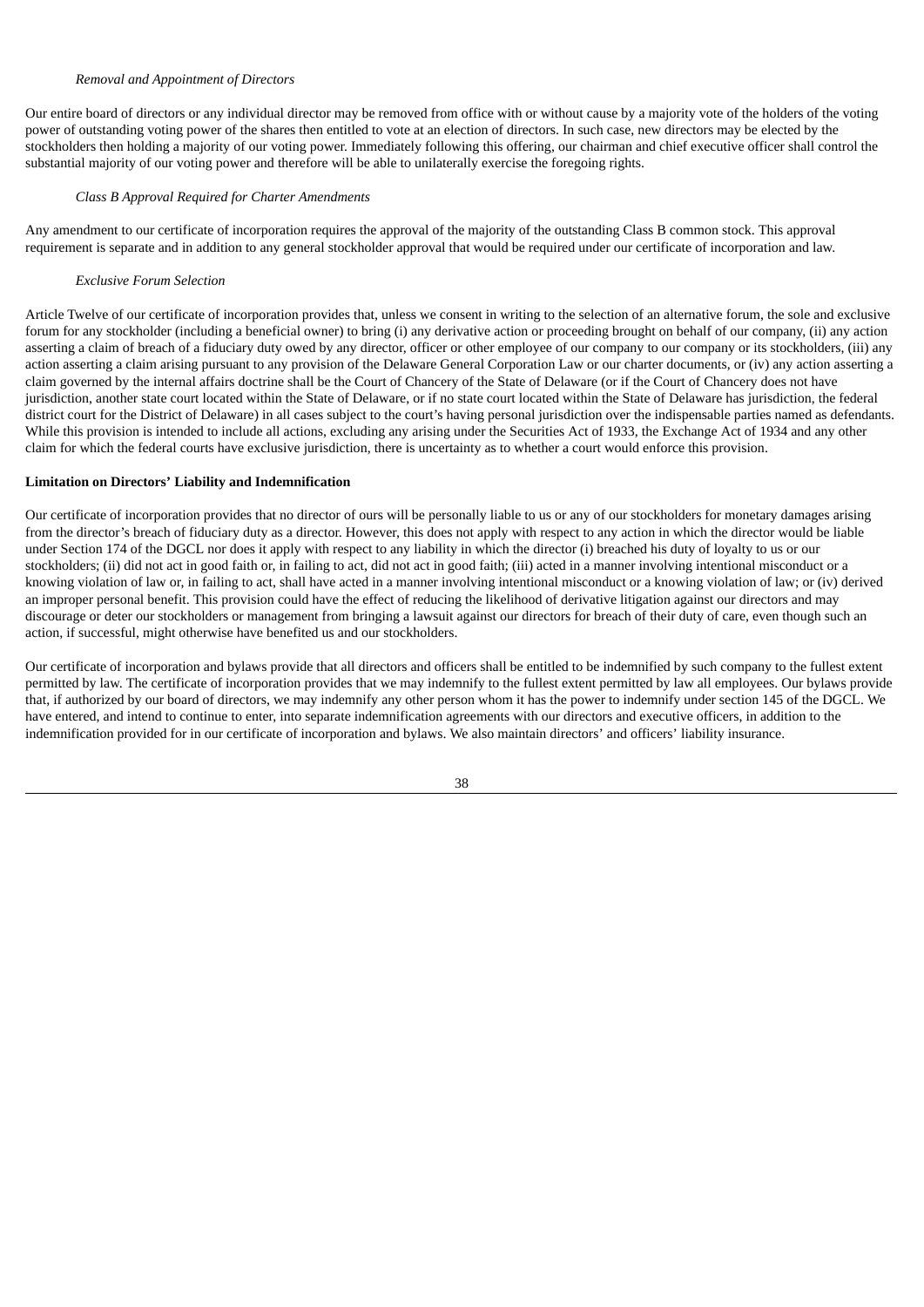Insofar as indemnification for liabilities arising under the Securities Act may be permitted to directors, officers or person controlling us pursuant to the foregoing provisions, we have been informed that in the opinion of the SEC such indemnification is against public policy as expressed in the Act and is therefore unenforceable.

# **Certain Anti-Takeover Provisions of Delaware Law**

Provisions of the DGCL and our certificate of incorporation and bylaws could make it more difficult to acquire us by means of a tender offer, a proxy contest or otherwise, or to remove incumbent officers and directors. These provisions, summarized below, are expected to discourage certain types of coercive takeover practices and takeover bids that our board of directors may consider inadequate and to encourage persons seeking to acquire control of us to first negotiate with our board of directors. We believe that the benefits of increased protection of our ability to negotiate with the proponent of an unfriendly or unsolicited proposal to acquire or restructure us outweigh the disadvantages of discouraging takeover or acquisition proposals because, among other things, negotiation of these proposals could result in improved terms for our stockholders.

### *Delaware Anti-Takeover Statute.*

We are subject to Section 203 of the DGCL, an anti-takeover statute. In general, Section 203 of the DGCL prohibits a publicly-held Delaware corporation from engaging in a "business combination" with an "interested stockholder" for a period of three years following the time the person became an interested stockholder, unless the business combination or the acquisition of shares that resulted in a stockholder becoming an interested stockholder is approved in a prescribed manner. Generally, a "business combination" includes a merger, asset or stock sale, or other transaction resulting in a financial benefit to the interested stockholder. Generally, an "interested stockholder" is a person who, together with affiliates and associates, owns (or within three years prior to the determination of interested stockholder status did own) 15% or more of a corporation's voting stock. The existence of this provision would be expected to have an anti-takeover effect with respect to transactions not approved in advance by the board of directors, including discouraging attempts that might result in a premium over the market price for the shares of common stock held by stockholders.

## *Amendments to Our Certificate of Incorporation.*

Under the DGCL, the affirmative vote of a majority of the outstanding shares entitled to vote thereon and a majority of the outstanding stock of each class entitled to vote thereon is required to amend a corporation's certificate of incorporation. Under the DGCL, the holders of the outstanding shares of a class of our capital stock shall be entitled to vote as a class upon a proposed amendment, whether or not entitled to vote thereon by the certificate of incorporation, if the amendment would:

- increase or decrease the aggregate number of authorized shares of such class;
- increase or decrease the par value of the shares of such class; or
- alter or change the powers, preferences or special rights of the shares of such class so as to affect them adversely.

If any proposed amendment would alter or change the powers, preferences or special rights of one or more series of any class of our capital stock so as to affect them adversely, but shall not so affect the entire class, then only the shares of the series so affected by the amendment shall be considered a separate class for the purposes of this provision.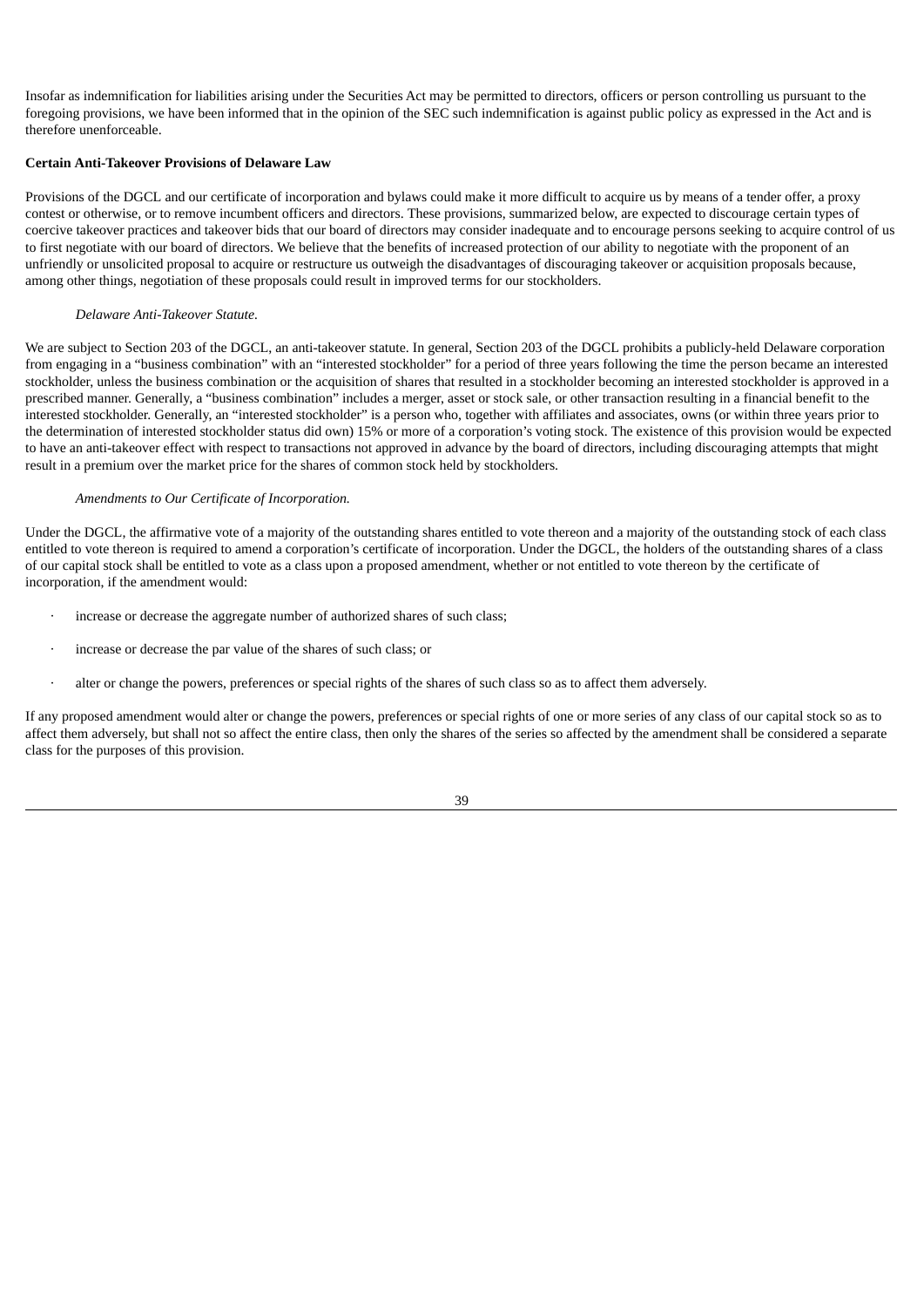# **Listing**

Our Class A common stock is listed for trading on the Nasdaq Global Market under the symbol "CSSE" and our Series A preferred stock is listed for trading on the Nasdaq Global Market under the symbol "CSSEP." On June 18, 2021, the last reported sale prices of our Class A common stock and Series A preferred stock were \$39.46 and \$27.52, respectively.

# **Transfer Agent and Registrar and Warrant Agent**

The transfer agent and registrar for our Class A common stock and Series A preferred stock is Continental Stock Transfer & Trust Company. The transfer agent and registrar for any other series of preferred stock will be set forth in the applicable prospectus supplement. The warrant agent for any registered class of warrants, if any, will be set forth in the applicable prospectus supplement.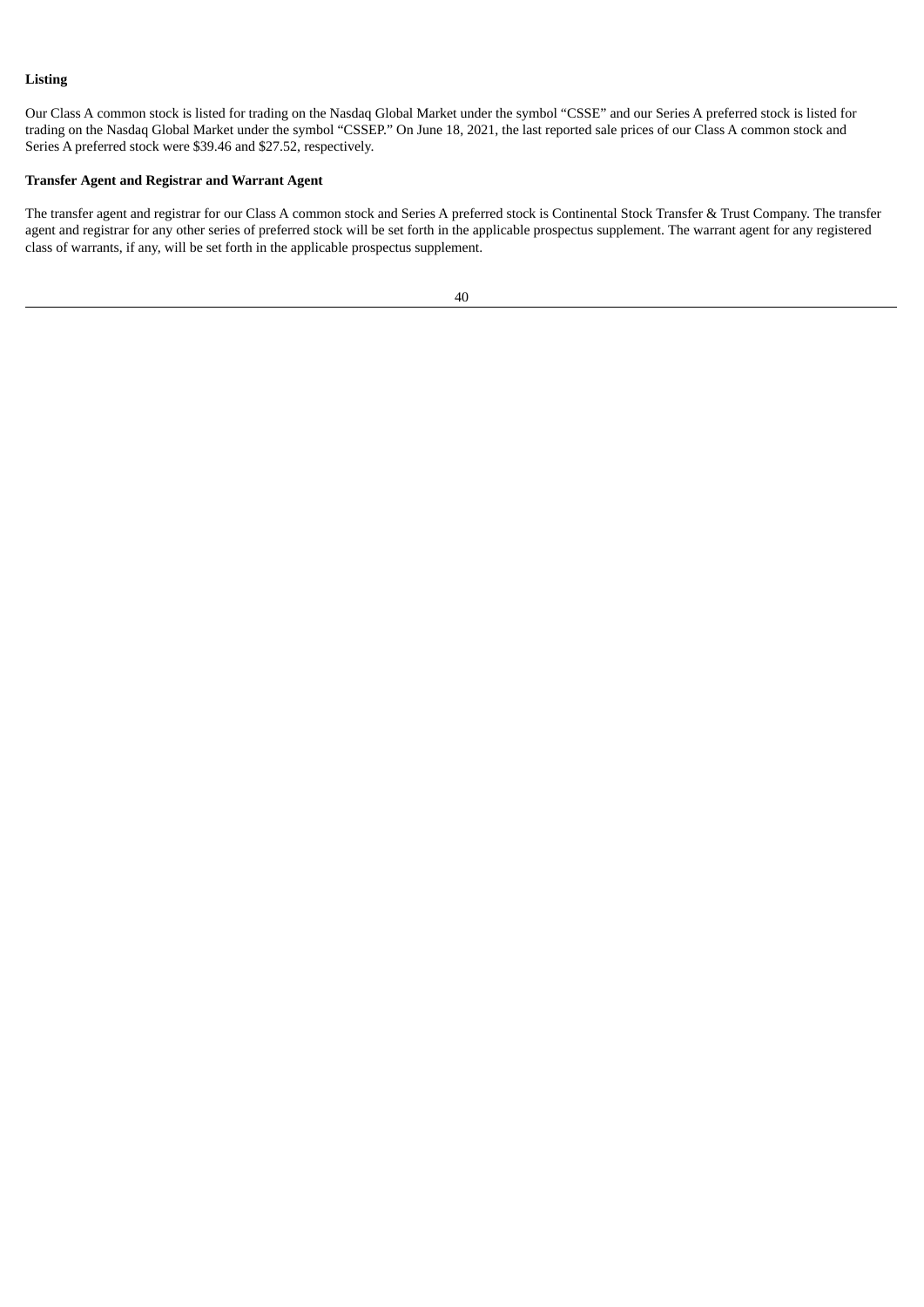# **DESCRIPTION OF OUR 2025 NOTES**

Our 2025 Notes were issued under the Indenture and Supplemental Indenture, each between us and U.S. Bank National Association, as trustee, and each dated July 17, 2020. We refer to the indenture and the supplemental indenture collectively as the "Indenture" and to U.S. Bank National Association as the "trustee." As of June 21, 2021, we had outstanding \$32,895,900 principal amount of 2025 Notes.

The 2025 Notes are governed by the Indenture, as required by federal law for all bonds and 2025 Notes of companies that are publicly offered. An indenture is a contract between us and the financial institution acting as trustee on your behalf and is subject to and governed by the Trust Indenture Act of 1939, as amended. The trustee has two main roles. First, the trustee can enforce your rights against us if we default. There are some limitations on the extent to which the trustee acts on your behalf, described in the second paragraph under "-Events of Default - Remedies if an Event of Default Occurs." Second, the trustee performs certain administrative duties for us with respect to the 2025 Notes.

### *General*

The 2025 Notes will mature on July 31, 2025. The principal payable at maturity will be 100% of the aggregate outstanding principal amount. The interest rate of the 2025 Notes is 9.50% per year and will be paid every March 30, June 30, September 30, and December 30, and the regular record dates for interest payments will be every March 15, June 15, September 15, and December 15. If an interest payment date falls on a non-business day, the applicable interest payment will be made on the next business day and no additional interest will accrue as a result of such delayed payment.

The 2025 Notes were issued in denominations of \$25 and integral multiples of \$25 in excess thereof. The 2025 Notes are not be subject to any sinking fund and holders of the 2025 Notes will not have the option to have the 2025 Notes repaid prior to the stated maturity date.

Except as described under the captions "*Events of Default*" and "*Merger or Consolidation*" in this prospectus, the indenture does not contain any provisions that give you protection in the event we issue a large amount of debt or we are acquired by another entity.

### *Optional Redemption*

The 2025 Notes may be redeemed in whole or in part at any time or from time to time at our option on or after July 31, 2022 upon not less than 30 days nor more than 60 days written notice by mail prior to the date fixed for redemption thereof. The redemption price shall include (i) 100% of the outstanding principal amount of the 2025 Notes called for redemption on the date fixed for redemption plus (ii) all accrued and unpaid interest payments otherwise payable thereon through the date fixed for redemption. In addition, in the event of a merger or sale of the company or substantially all of its assets or a majority of the Company's equity (on an after issued basis) in one or a series of related transactions, the Company shall have the right to redeem the 2025 Notes prior to July 31, 2022 in connection with the consummation of such transactions on the foregoing terms.

Holders of our 2025 Notes may be prevented from exchanging or transferring the 2025 Notes when they are subject to redemption. In case any 2025 Notes are to be redeemed in part only, the redemption notice will provide that, upon surrender of such 2025 Note, the holders will receive, without a charge, a new 2025 Note or 2025 Notes of authorized denominations representing the principal amount of your remaining unredeemed 2025 Notes. Any exercise of our option to redeem the 2025 Notes will be done in accordance with the indenture.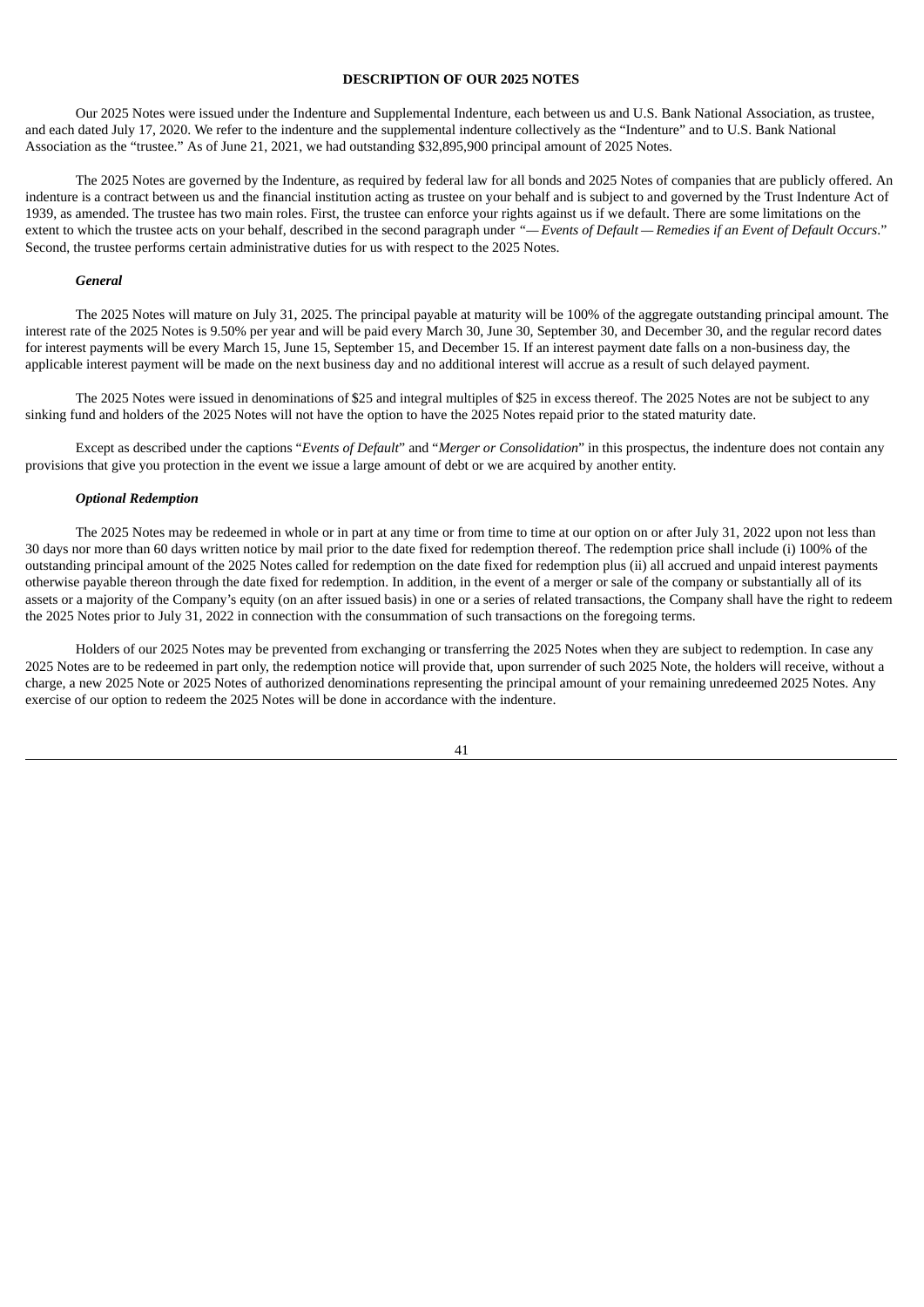If we redeem only some of the 2025 Notes, the trustee will determine the method for selection of the particular 2025 Notes to be redeemed, in accordance with the indenture and in accordance with the rules of any national securities exchange or quotation system on which the 2025 Notes are listed. Unless we default in payment of the redemption price, on and after the date of redemption, interest will cease to accrue on the 2025 Notes called for redemption.

### **Rating of the 2025 Notes**

Our 2025 Notes have a credit rating of BBB from Egan-Jones Ratings Company. An explanation of the significance of ratings may be obtained from the rating agency. Generally, rating agencies base their ratings on such material and information, and such of their own investigations, studies and assumptions, as they deem appropriate. The rating of the 2025 Notes should be evaluated independently from similar ratings of other securities. A credit rating of a security is paid for by the issuer and is not a recommendation to buy, sell or hold securities and maybe subject to review, revision, suspension, reduction or withdrawal at any time by the assigning rating agency.

# **Global Securities**

Each 2025 Note was issued in book-entry form and represented by a global security that we deposit with and register in the name of The Depository Trust Company, New York, New York, known as DTC, or its nominee. A global security may not be transferred to or registered in the name of anyone other than the depositary or its nominee, unless special termination situations arise. As a result of these arrangements, the depositary, or its nominee, is the sole registered owner and holder of all the 2025 Notes represented by a global security, and investors are permitted to own only beneficial interests in a global security. For more information about these arrangements, see "*— Book-Entry Procedures*" below.

# **Termination of a Global Security**

If a global security is terminated for any reason, interests in it will be exchanged for certificates in non-book-entry form (certificated securities). After that exchange, the choice of whether to hold the certificated 2025 Notes directly or in street name will be up to the investor. Investors must consult their own banks or brokers to find out how to have their interests in a global security transferred on termination to their own names, so that they will be holders.

## P**ayment and Paying Agents**

We pay interest to the person listed in the trustee's records as the owner of the 2025 Notes at the close of business on a particular day in advance of each due date for interest, even if that person no longer owns the 2025 Note on the interest due date. That day, usually about two weeks in advance of the interest due date, is called the "record date." Because we will pay all the interest for an interest period to the holders on the record date, holders buying and selling the 2025 Notes must work out between themselves the appropriate purchase price. The most common manner is to adjust the sales price of the 2025 Notes to prorate interest fairly between buyer and seller based on their respective ownership periods within the particular interest period. This prorated interest amount is called "accrued interest."

#### **Payments on Global Securities**

We make payments on the 2025 Notes so long as they are represented by a global security in accordance with the applicable policies of the depositary as in effect from time to time. Under those policies, we will make payments directly to the depositary, or its nominee, and not to any indirect holders who own beneficial interests in the global security. An indirect holder's right to those payments will be governed by the rules and practices of the depositary and its participants, as described under "*— Book-Entry Procedures*."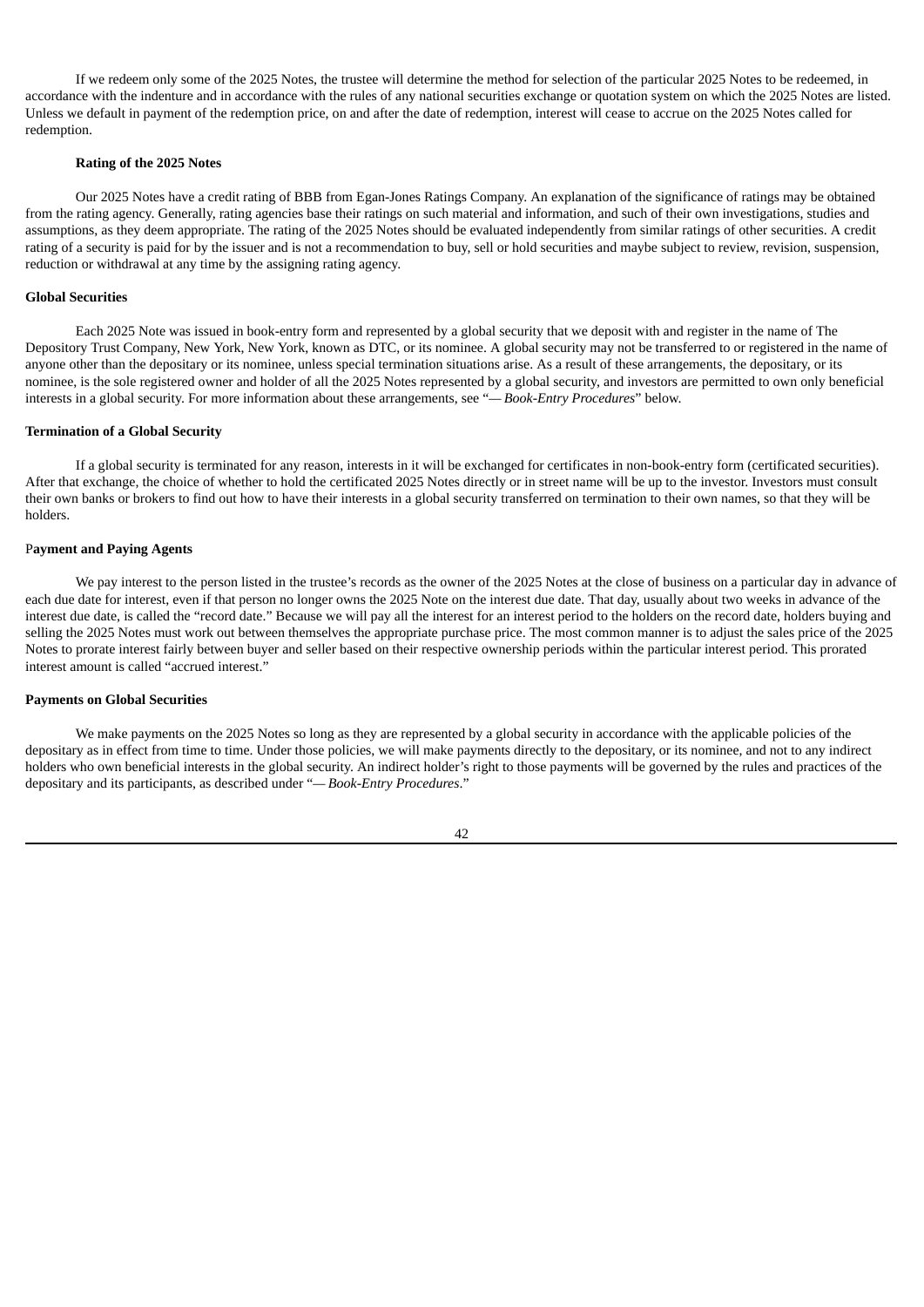### **Payments on Certificated Securities**

In the event the 2025 Notes become represented by certificated securities, we will make payments on the 2025 Notes as follows. We will pay interest that is due on an interest payment date to the holder of the 2025 Notes as shown on the trustee's records as of the close of business on the regular record date at our office in New York, New York. We will make all payments of principal and premium, if any, by check at the office of the applicable trustee in New York, New York and/or at other offices that may be specified in the indenture or a notice to holders against surrender of the 2025 Note.

Alternatively, at our option, we may pay any cash interest that becomes due on the 2025 Notes by mailing a check to the holder at his, her or its address shown on the trustee's records as of the close of business on the regular record date or by transfer to an account at a bank in the United States, in either case, on the due date.

# Book-entry and other indirect holders should consult their banks or brokers for information on how they will receive payments on the **2025 Notes.**

# **Events of Default**

Holders of our 2025 Notes will have rights if an Event of Default occurs in respect of the 2025 Notes, as described later in this subsection.

The term "Event of Default" in respect of the 2025 Notes means any of the following:

- We do not pay the principal (or premium, if any) of any 2025 Note when due.
- We do not pay interest on any 2025 Note, including any J025 Note, when due, and such default is not cured within 30 days.
- We remain in breach of a covenant in respect of the 2025 Notes, including the 2025 Notes, for 60 days after we receive a written notice of default stating we are in breach (the notice must be sent by either the trustee or holders of at least 25% of the principal amount of the 2025 Notes, as a single series).
- We file for bankruptcy or certain other events of bankruptcy, insolvency or reorganization occur and in the case of certain orders or decrees entered against us under bankruptcy law, such order or decree remains undischarged or unstayed for a period of 60 days.

An Event of Default for the 2025 Notes does not necessarily constitute an Event of Default for any other series of debt securities issued under the same or any other indenture. The trustee may withhold notice to the holders of the 2025 Notes of any default, except in the payment of principal or interest, if it in good faith considers the withholding of notice to be in the best interests of the holders.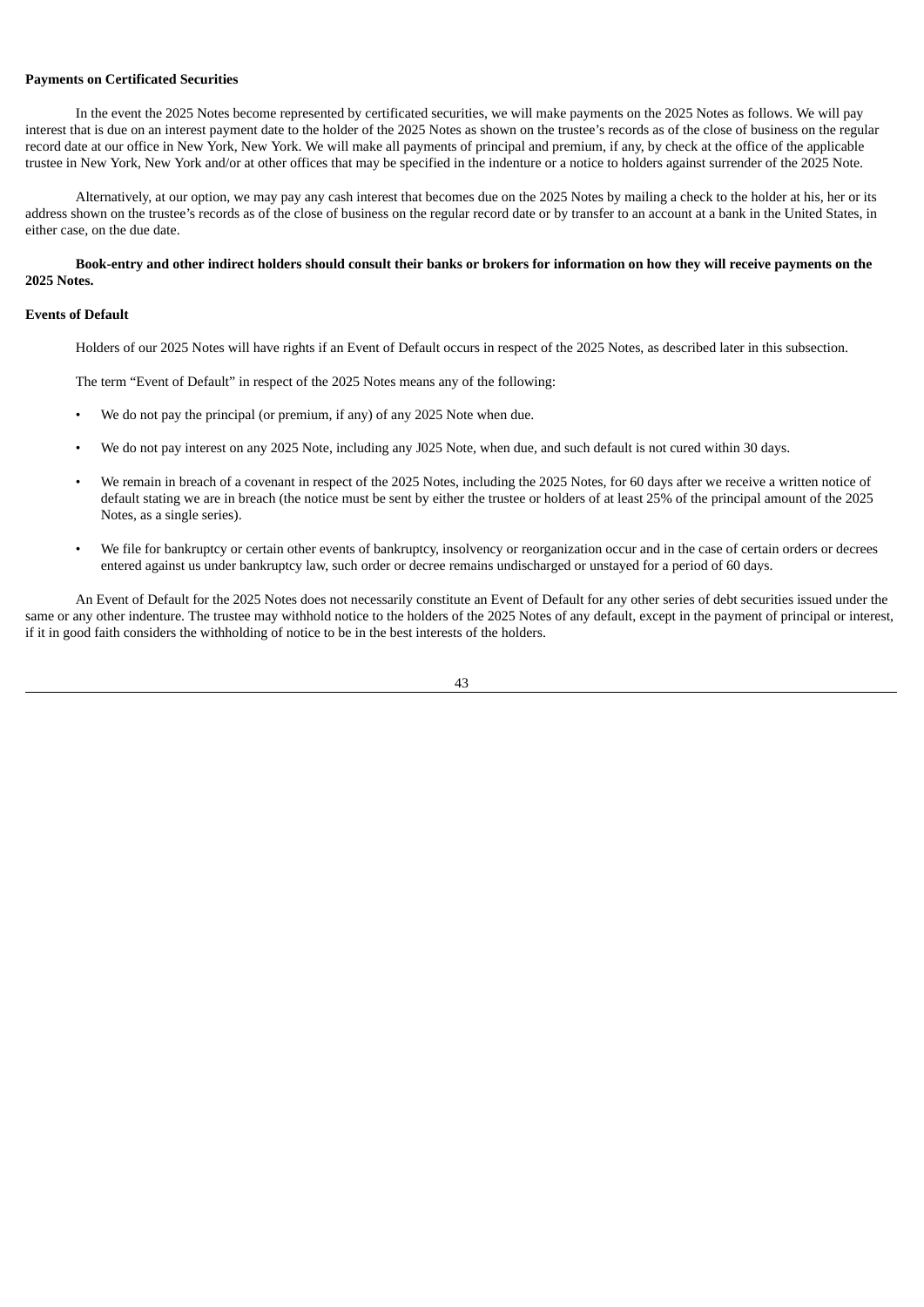## *Remedies if an Event of Default Occurs*

If an Event of Default has occurred and is continuing, the trustee or the holders of not less than 25% in principal amount of the 2025 Notes, as a single series, may declare the entire principal amount of all the 2025 Notes to be due and immediately payable. This is called a declaration of acceleration of maturity. In certain circumstances, a declaration of acceleration of maturity may be canceled by the holders of a majority in principal amount of the 2025 Notes, as a single series, if (1) we have deposited with the trustee all amounts due and owing with respect to the 2025 Notes (other than principal that has become due solely by reason of such acceleration) and certain other amounts, and (2) any other Events of Default have been cured or waived.

Except in cases of default, where the trustee has some special duties, the trustee is not required to take any action under the indenture at the request of any holders unless the holders offer the trustee protection from expenses and liability (called an "indemnity"). If indemnity is provided, the holders of a majority in principal amount of the 2025 Notes, as a single series may direct the time, method and place of conducting any lawsuit or other formal legal action seeking any remedy available to the trustee. The trustee may refuse to follow those directions in certain circumstances. No delay or omission in exercising any right or remedy will be treated as a waiver of that right, remedy or Event of Default.

Before you are allowed to bypass the trustee and bring your own lawsuit or other formal legal action or take other steps to enforce your rights or protect your interests relating to the 2025 Notes, the following must occur:

- you must give the trustee written notice that an Event of Default has occurred and remains uncured;
- the holders of at least 25% in principal amount of all the 2025 Notes, as a single series, must make a written request that the trustee take action because of the default and must offer indemnity and/or security to the trustee against the cost and other liabilities of taking that action;
- the trustee must not have taken action for 60 days after receipt of the above notice and offer of indemnity and/or security; and
- the holders of a majority in principal amount of the 2025 Notes, as a single series, must not have given the trustee a direction inconsistent with the above notice during that 60-day period.

However, holders of our 2025 Notes are entitled at any time to bring a lawsuit for the payment of money due on your 2025 Notes on or after the due date.

## Book-entry and other indirect holders should consult their banks or brokers for information on how to give notice or direction to or make **a request of the trustee and how to declare or cancel an acceleration of maturity.**

Each year, we will furnish to the trustee a written statement of certain of our officers certifying that to their knowledge we are in compliance with the indenture and the 2025 Notes, or else specifying any default.

#### *Waiver of Default*

The holders of a majority in principal amount of the 2025 Notes, as a single series, may waive any past defaults other than:

- the payment of principal or interest; or
- in respect of a covenant that cannot be modified or amended without the consent of each holder.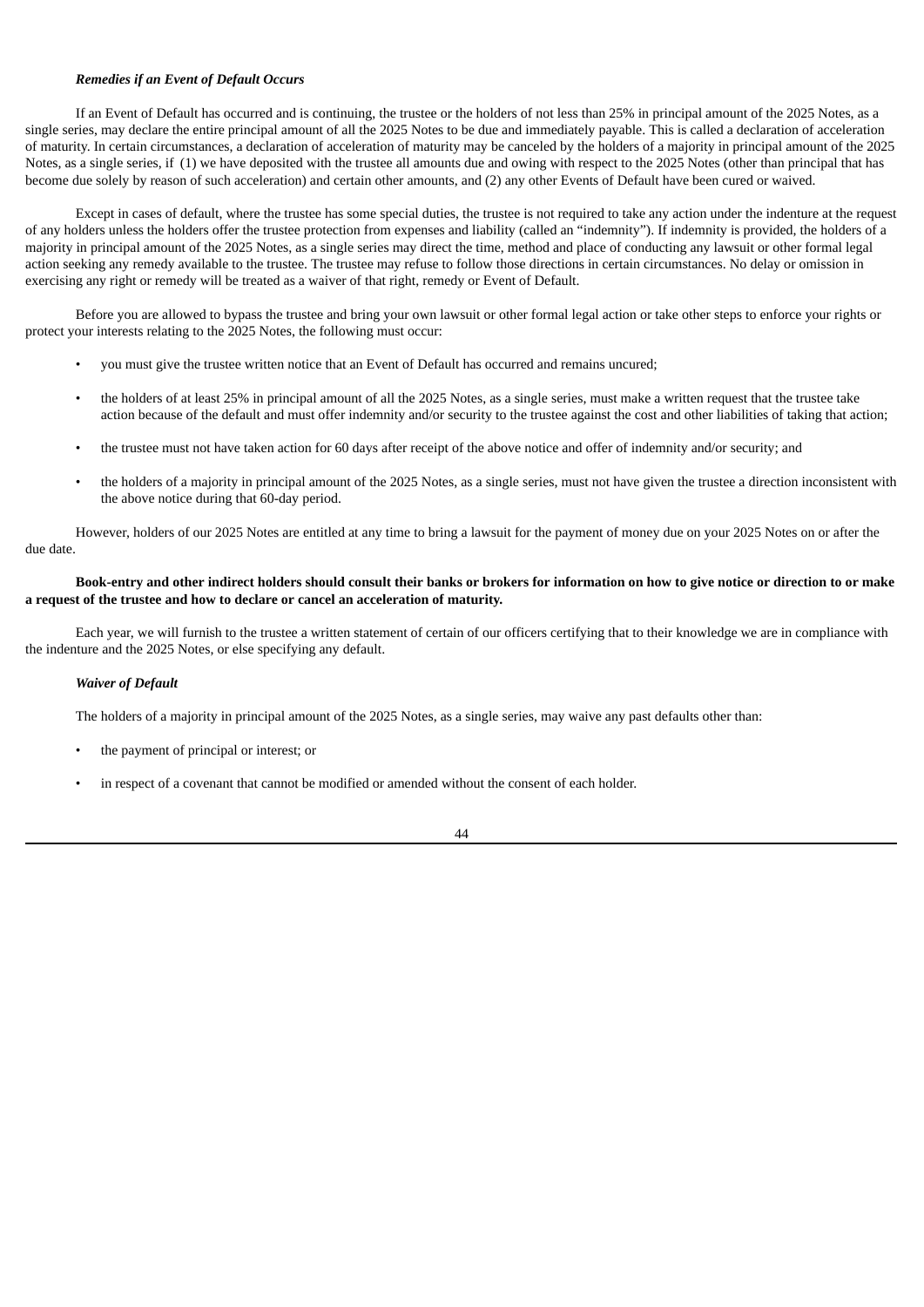## **Merger or Consolidation**

Under the terms of the indenture, we are generally permitted to consolidate or merge with another entity. We are also permitted to sell all or substantially all of our assets to another entity. However, we may not take any of these actions unless all the following conditions are met:

- Where we merge out of existence or convey or transfer our assets substantially as an entirety, the resulting entity must agree to be legally responsible for our obligations under the 2025 Notes.
- The merger or sale of assets must not cause a default on the 2025 Notes and we must not already be in default (unless the merger or sale would cure the default). For purposes of this no-default test, a default would include an Event of Default that has occurred and has not been cured, as described under "Events of Default" above. A default for this purpose would also include any event that would be an Event of Default if the requirements for giving us a notice of default or our default having to exist for a specific period of time were disregarded.
- We must deliver certain certificates and documents to the trustee.

### **Modification or Waiver**

There are three types of changes we can make to the indenture and the 2025 Notes.

# *Changes Requiring Your Approval*

First, there are changes that we cannot make to the 2025 Notes without your specific approval. The following is a list of those types of changes:

- change the stated maturity of the principal of or interest on the 2025 Notes;
- reduce any amounts due on the 2025 Notes;
- reduce the amount of principal payable upon acceleration of the maturity of a 2025 Note following a default;
- change the place or currency of payment on a 2025 Note;
- impair your right to sue for payment;
- reduce the percentage of holders of 2025 Notes whose consent is needed to modify or amend the indenture; and
- reduce the percentage of holders of 2025 Notes whose consent is needed to waive compliance with certain provisions of the indenture or to waive certain defaults.

#### *Changes Not Requiring Approval*

The second type of change does not require any vote by the holders of the 2025 Notes. This type is limited to clarifications and certain other changes that would not adversely affect holders of the 2025 Notes in any material respect.

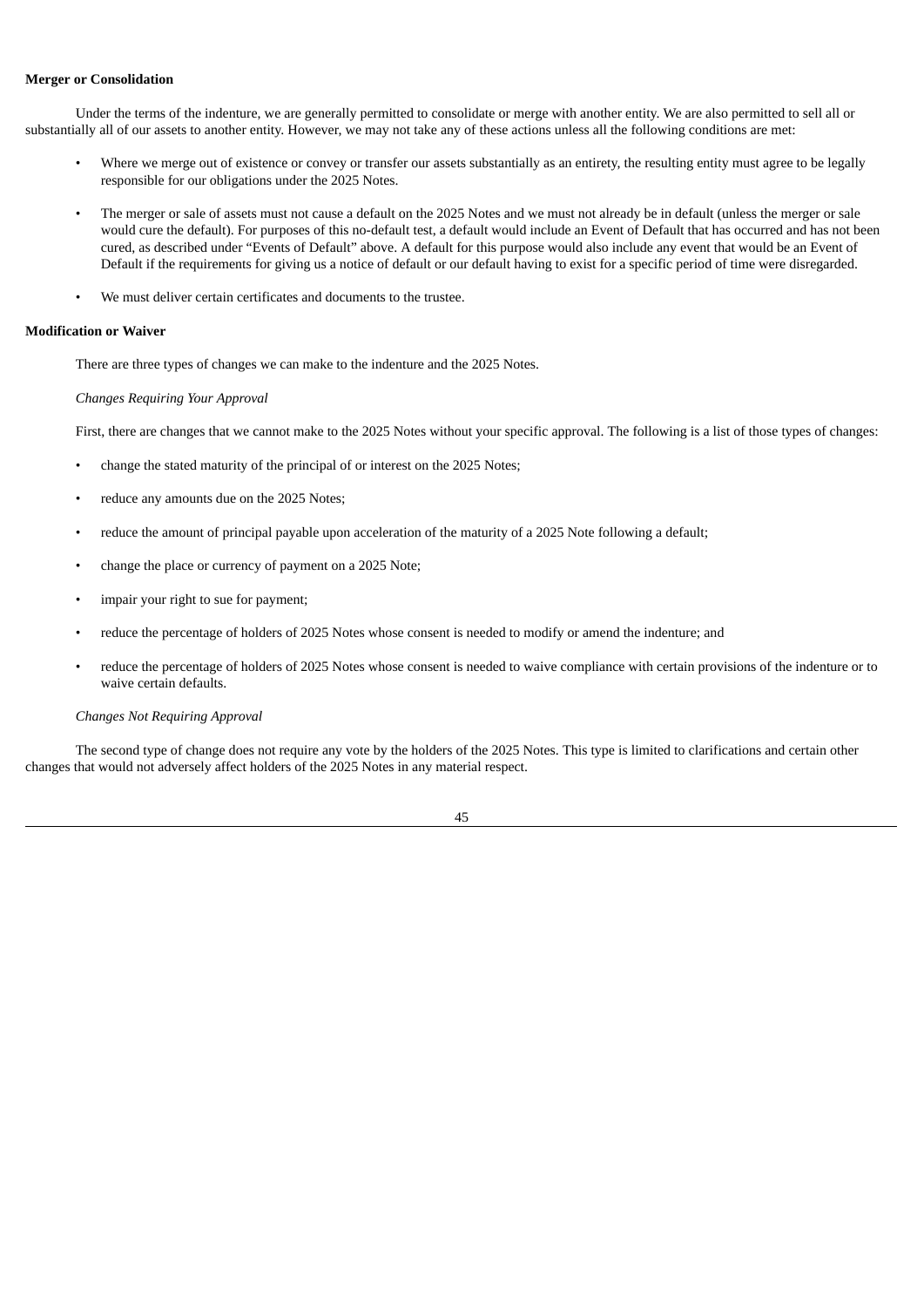# *Changes Requiring Majority Approval*

Any other change to the indenture and the 2025 Notes would require the following approval:

- if the change affects only the 2025 Notes, it must be approved by the holders of a majority in principal amount of the 2025 Notes; and
- if the change affects more than one series of debt securities issued under the same indenture, it must be approved by the holders of a majority in principal amount of all of the series affected by the change, with all affected series voting together as one class for this purpose.

In both cases, the required approval must be given by written consent.

The holders of a majority in principal amount of all of the series of debt securities issued under an indenture, voting together as one class for this purpose, may waive our compliance with some of our covenants in that indenture. However, we cannot obtain a waiver of a payment default or of any of the matters covered by the bullet points included above under "— Changes Requiring Majority Approval."

## **Further Details Concerning Voting**

When taking a vote, we will use the following rules to decide how much principal to attribute to the 2025 Notes:

The 2025 Notes will not be considered outstanding, and therefore not eligible to vote, if we have deposited or set aside in trust money for their payment or redemption. The 2025 Notes will also not be eligible to vote if they have been fully defeased as described later under "Defeasance — Full Defeasance."

We will generally be entitled to set any day as a record date for the purpose of determining the holders of the 2025 Notes that are entitled to vote or take other action under the indenture. However, the record date may not be more than 30 days before the date of the first solicitation of holders to vote on or take such action. If we set a record date for a vote or other action to be taken by holders of the 2025 Notes, that vote or action may be taken only by persons who are holders of the 2025 Notes on the record date and must be taken within eleven months following the record date.

# Book-entry and other indirect holders should consult their banks or brokers for information on how approval may be granted or denied if **we seek to change the indenture or the 2025 Notes or request a waiver.**

#### **Defeasance**

"Defeasance" means that, by depositing with a trustee an amount of cash and/or government securities sufficient to pay all principal and interest, if any, on the 2025 Notes when due and satisfying any additional conditions 2025 Noted below, we will be deemed to have been discharged from our obligations under the 2025 Notes. In the event of a "covenant defeasance," upon depositing such funds and satisfying similar conditions discussed below we would be released from the restrictive covenants under the indenture relating to the 2025 Notes.

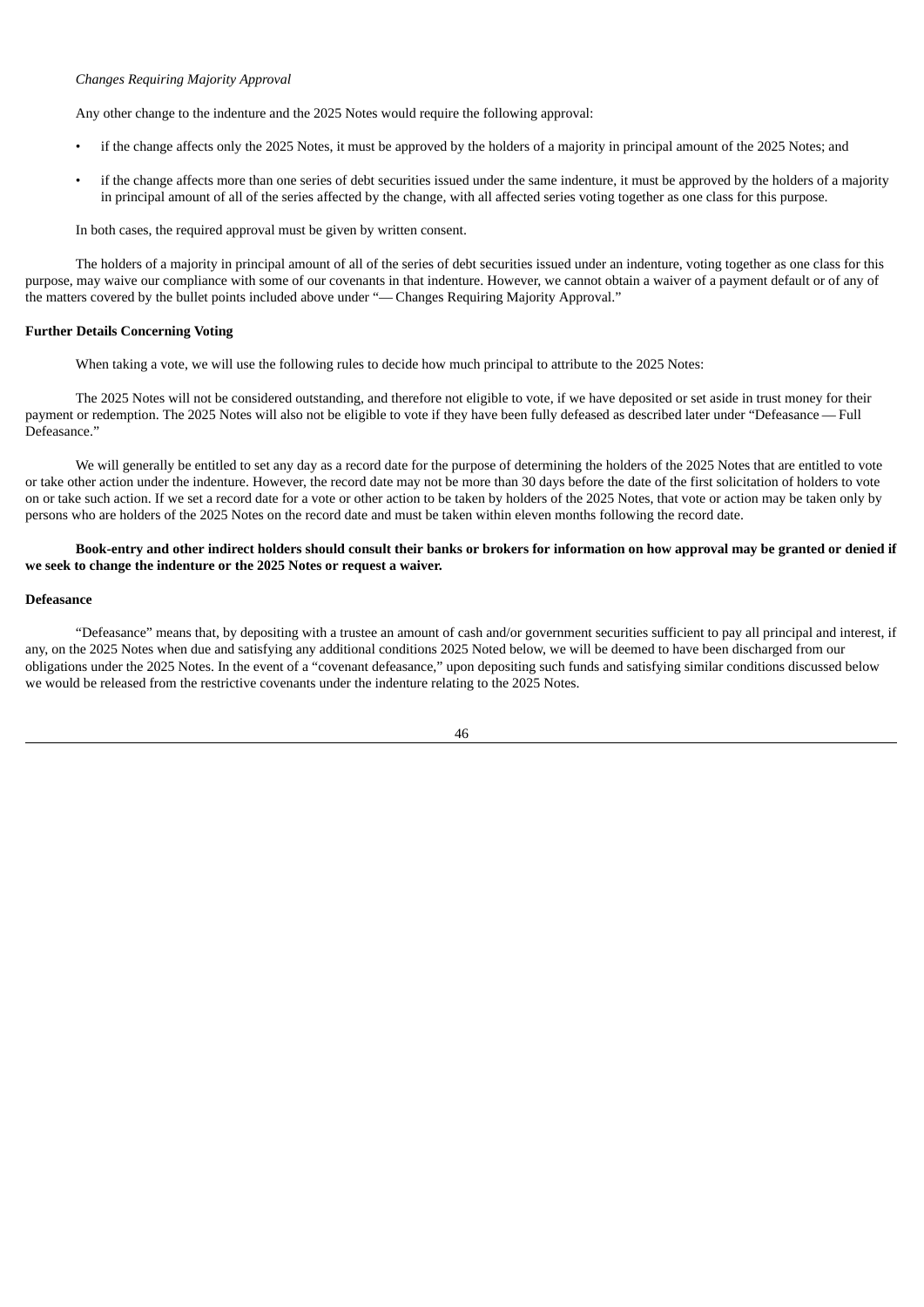The following defeasance provisions will be applicable to the 2025 Notes:

## *Covenant Defeasance*

Under the Indenture, we can make the deposit described below and be released from some of the restrictive covenants in the indenture under which the 2025 Notes were issued. This is called "covenant defeasance." In that event, you would lose the protection of those restrictive covenants but would gain the protection of having money or money and government securities set aside in trust to repay your 2025 Notes. If we achieve covenant defeasance and your 2025 Notes were subordinated as described under "Indenture Provisions — Ranking" below, such subordination will not prevent the trustee under the indenture from applying the funds available to it from the deposit described in the first bullet to the payment of amounts due in respect of such debt securities for the benefit of the subordinated debtholders. In order to achieve covenant defeasance, we must do the following:

- Since the 2025 Notes are denominated in U.S. dollars, we must deposit in trust for the benefit of all holders of the 2025 Notes either cash or a combination of cash and U.S. government or U.S. government agency 2025 Notes or bonds that will generate enough cash to make interest, principal and any other payments on the 2025 Notes on their various due dates.
- We must deliver to the trustee a legal opinion of our counsel confirming that, under current U.S. federal income tax law, we may make the above deposit without causing you to be taxed on the 2025 Notes any differently than if we did not make the deposit.
- We must deliver to the trustee a legal opinion and officers' certificate stating that all conditions precedent to covenant defeasance have been complied with.
- Defeasance must not result in a breach or violation of, or result in a default under, the indenture or any of our other material agreements or instruments.
- No default or event of default with respect to the 2025 Notes shall have occurred and be continuing and no defaults or events of default related to bankruptcy, insolvency or reorganization shall occur during the next 90 days.

If we accomplish covenant defeasance, holders of our 2025 Notes can still look to us for repayment of the 2025 Notes if there were a shortfall in the trust deposit or the trustee is prevented from making payment. For example, if one of the remaining Events of Default occurred (such as our bankruptcy) and the 2025 Notes became immediately due and payable, there might be a shortfall. Depending on the event causing the default, holders may not be able to obtain payment of the shortfall.

# *Full Defeasance*

We can legally release ourselves from all payment and other obligations on the 2025 Notes (called "full defeasance") if we put in place the following other arrangements for you to be repaid:

- Since the 2025 Notes are denominated in U.S. dollars, we must deposit in trust for the benefit of all holders of the 2025 Notes a combination of money and U.S. government or U.S. government agency 2025 Notes or bonds that will generate enough cash to make interest, principal and any other payments on the 2025 Notes on their various due dates.
- · We must deliver to the trustee a legal opinion confirming that there has been a change in current U.S. federal tax law or an IRS ruling that allows us to make the above deposit without causing holders to be taxed on the 2025 Notes any differently than if we did not make the deposit. Under current U.S. federal tax law the deposit and our legal release from the 2025 Notes would be treated as though we paid holders their share of the cash and 2025 Notes or bonds at the time the cash and 2025 Notes or bonds were deposited in trust in exchange for your 2025 Notes and you would recognize gain or loss on the 2025 Notes at the time of the deposit.
- · We must deliver to the trustee a legal opinion and officers' certificate stating that all conditions precedent to defeasance have been complied with.

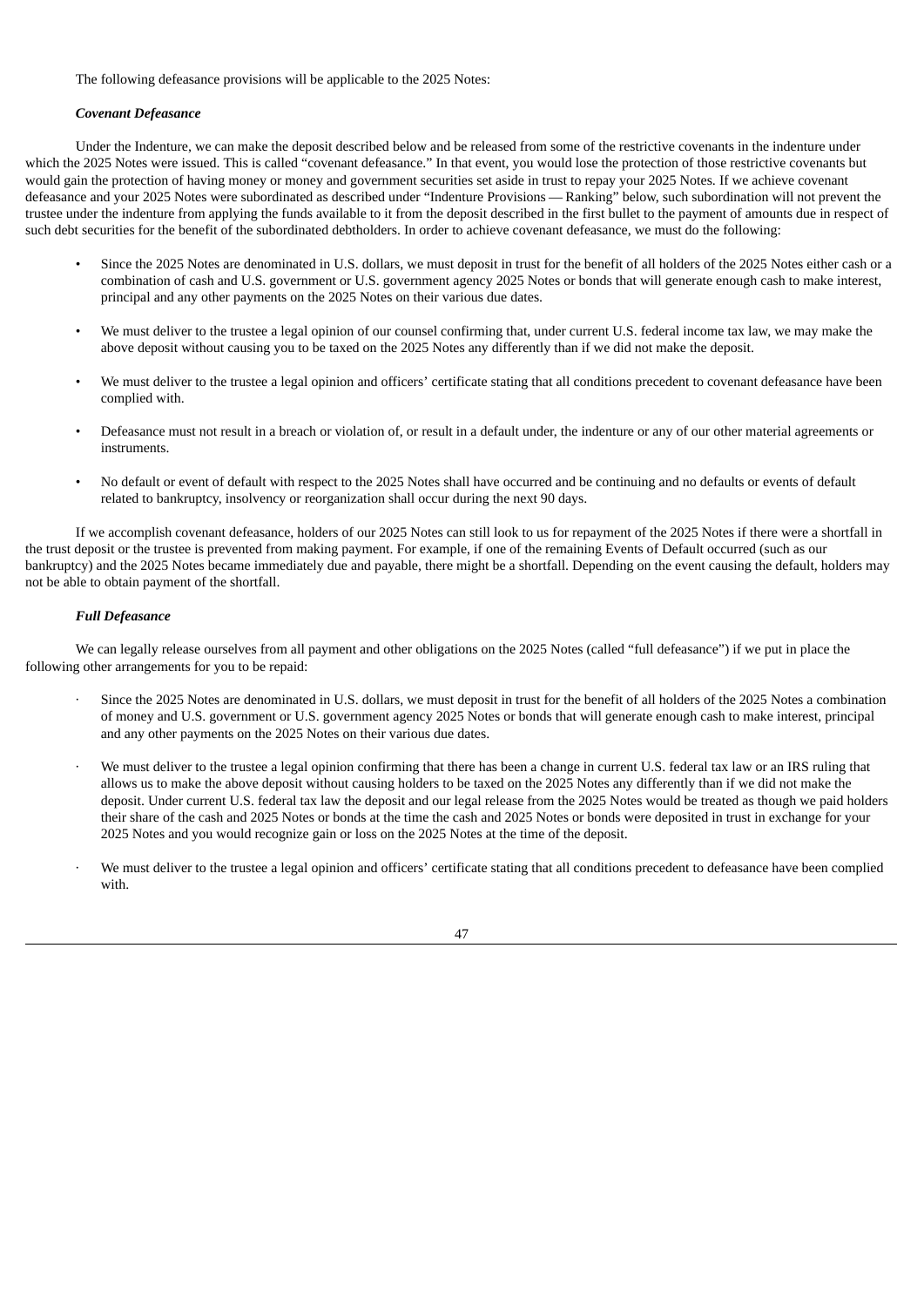- · Defeasance must not result in a breach or violation of, or constitute a default under, of the indenture or any of our other material agreements or instruments;
- · No default or event of default with respect to the 2025 Notes shall have occurred and be continuing a and no defaults or events of default related to bankruptcy, insolvency or reorganization shall occur during the next 90 days.

If we ever did accomplish full defeasance, as described above, holders of our 2025 Notes would have to rely solely on the trust deposit for repayment of the 2025 Notes. Holders could not look to us for repayment in the unlikely event of any shortfall. Conversely, the trust deposit would most likely be protected from claims of our lenders and other creditors if we ever became bankrupt or insolvent.

# **Limitation on Restricted Payments Covenant**

In addition to any other covenants described in this prospectus, as well as standard covenants relating to payment of principal and interest, maintaining an office where payments may be made or where securities can be surrendered for payment, payment of taxes by us and related matters, upon (i) the failure to pay interest on any 2025 Note when such interest is due and payable or (ii) the occurrence of an Event of Default and while any such interest payment remains unpaid or such Event of Default is ongoing the indenture prohibits us from:

(1) declaring or paying any dividend, making any distribution on or in respect of our capital stock or making any similar payment to the direct or indirect holders of our capital stock in their capacity as such;

(2) purchasing, repurchasing, redeeming, retiring or otherwise acquiring ("Purchase") for value any capital stock of the Company held by any Person (other than capital stock held by the Company or a subsidiary) or any capital stock of a subsidiary held by any Affiliate of the Company;

- (3) purchasing for value, prior to scheduled maturity, any scheduled repayment of any subordinated obligations; or
- (4) making any investment in any Person.

### **Form, Exchange and Transfer of Certificated Registered Securities**

If registered 2025 Notes cease to be issued in book-entry form, they will be issued:

- only in fully registered certificated form;
- without interest coupons; and
- unless we indicate otherwise, in denominations of \$25 and amounts that are multiples of \$25.

Holders may exchange their certificated securities for 2025 Notes of smaller denominations or combined into fewer 2025 Notes of larger denominations, as long as the total principal amount is not changed and as long as the denomination is equal to or greater than \$25.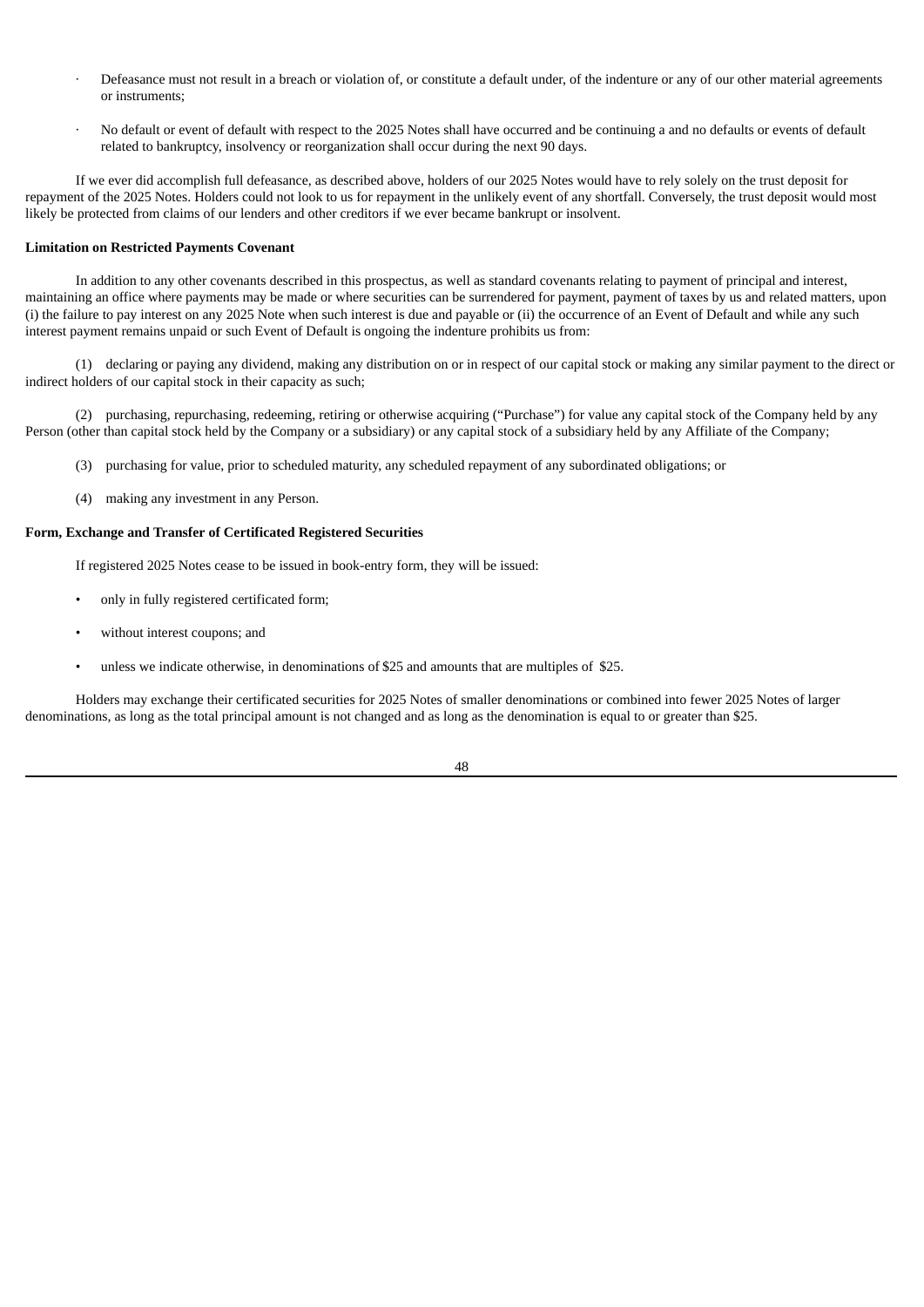Holders may exchange or transfer their certificated securities at the corporate trust office of the trustee. We have appointed the trustee to act as our agent for registering 2025 Notes in the names of holders transferring 2025 Notes. We may appoint another entity to perform these functions or perform them ourselves.

Holders will not be required to pay a service charge to transfer or exchange their certificated securities, but they may be required to pay any tax or other governmental charge associated with the transfer or exchange. The transfer or exchange will be made only if our transfer agent is satisfied with the holder's proof of legal ownership.

We may appoint additional transfer agents or cancel the appointment of any particular transfer agent. We may also approve a change in the office through which any transfer agent acts.

If any certificated securities of a particular series are redeemable and we redeem less than all the debt securities of that series, we may block the transfer or exchange of those debt securities during the period beginning 15 days before the day we mail the notice of redemption and ending on the day of that mailing, in order to freeze the list of holders to prepare the mailing. We may also refuse to register transfers or exchanges of any certificated securities selected for redemption, except that we will continue to permit transfers and exchanges of the unredeemed portion of any debt security that will be partially redeemed.

If a registered debt security is issued in book-entry form, only the depositary will be entitled to transfer and exchange the debt security as described in this subsection, since it will be the sole holder of the debt security.

## **Resignation of Trustee**

The trustee may resign or be removed with respect to the 2025 Notes provided that a successor trustee is appointed to act with respect to the 2025 Notes. In the event that two or more persons are acting as trustee with respect to different series of indenture securities under the indenture, each of the trustees will be a trustee of a trust separate and apart from the trust administered by any other trustee.

# **Indenture Provisions — Ranking**

The 2025 Notes are our direct unsecured obligations and rank:

- *Pari passu* with, which means equal to, all of our currently outstanding unsecured unsubordinated indebtedness issued by us, including the approximately \$32.9 million principal amount of the 2025 Notes. The 2025 Notes also rank *pari passu* with our general liabilities, which consist of trade and other payables, including any outstanding dividend payable on our Series A preferred stock, interest and debt fees payable, vendor payables and accrued expenses such as auditor fees, legal fees, director fees, etc. In total, these general liabilities were \$48.8 million as of March 31, 2021. We have the ability to issue from time to time other debt securities with terms different from the 2025 Notes and, without consent of the holders thereof, as well as the ability to reopen the 2025 Notes and issue additional 2025 Notes. If we issue additional debt securities, these additional debt securities could rank higher in priority of payment or have a lien or other security interest greater than that accorded to the holders of the 2025 Notes.
- Senior to any of our future indebtedness that expressly provides it is subordinated to the 2025 Notes. We currently do not have outstanding debt that is subordinated to the 2025 Notes and do not currently intend to issue indebtedness that expressly provides that it is subordinated to the 2025 Notes. Therefore, the 2025 Notes, as currently contemplated, will not be senior to any indebtedness or obligations.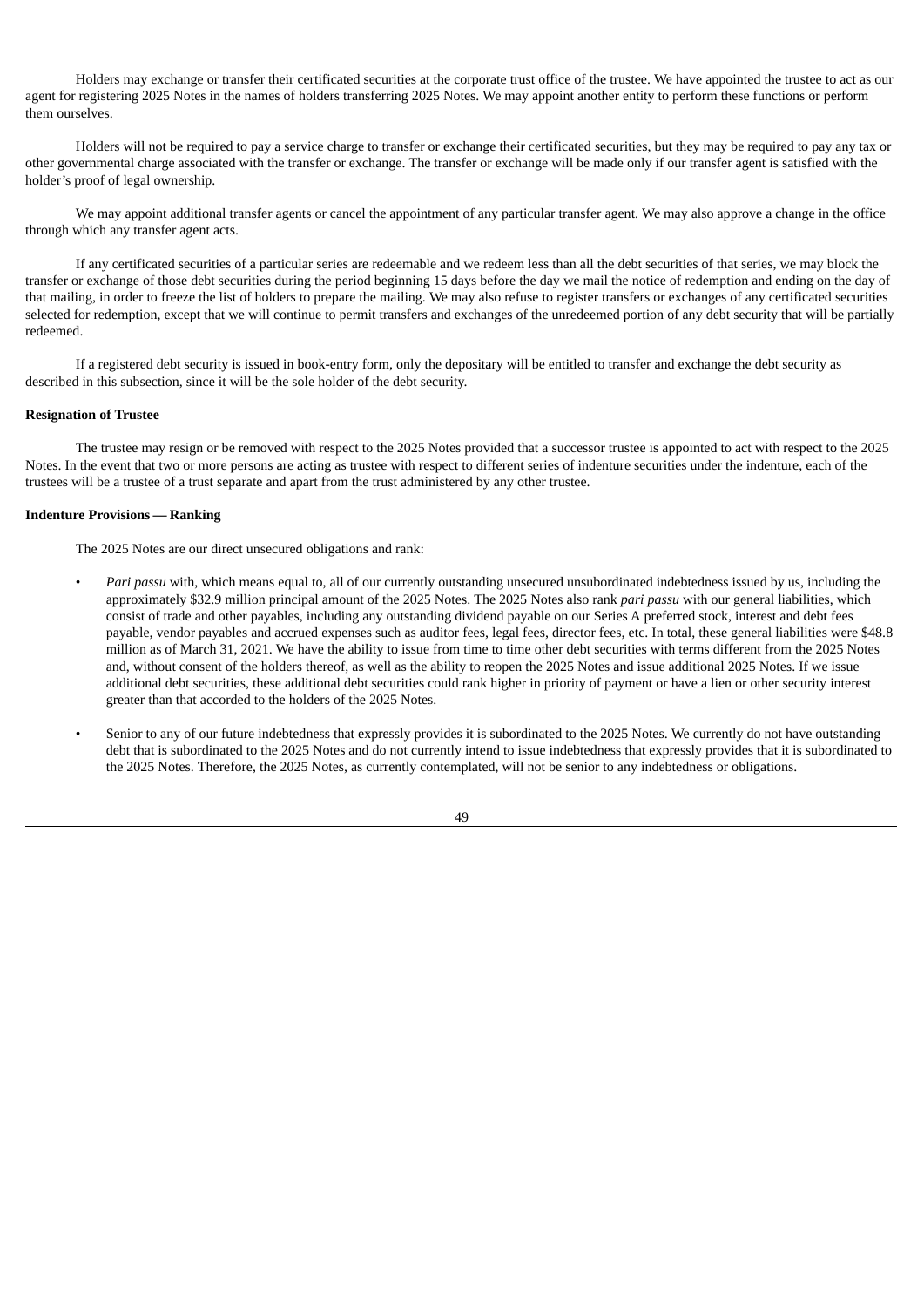- Effectively subordinated to all of our existing and future secured indebtedness (including indebtedness that is initially unsecured to which we subsequently a grant security interest), including our \$10,210,000 film acquisition advance from Great Point Media Limited (of which \$6,195,174 was outstanding as of March 31, 2021) which is secured by territorial licenses and distribution rights in certain films and productions owned or to be acquired by Screen Media, and our \$20.0 million revolving loan commitment from MidCap (of which \$18.3 million is outstanding as of June 21, 2021) which is secured by accounts receivable and the contracts underlying such accounts receivable and other related assets, but only to the extent of the value of the assets securing such indebtedness. Because the 2025 Notes will not be secured by any of our assets, they will be effectively subordinated to any existing secured indebtedness, any indebtedness that we may incur in the future, such as a new credit facility, or any indebtedness that is initially unsecured to which we subsequently grant a security interest, to the extent of the value of the assets securing such indebtedness. In any liquidation, dissolution, bankruptcy or other similar proceeding, the holders of any of our existing or future secured indebtedness may assert rights against the assets pledged to secure that indebtedness in order to receive full payment of their indebtedness before the assets may be used to pay other creditors, including the holders of the 2025 Notes, and any assets of our subsidiaries will not be directly available to satisfy the claims of our creditors, including holders of the 2025 Notes.
- Structurally subordinated to all existing and future indebtedness and other obligations of any of our subsidiaries and financing vehicles, since the 2025 Notes are obligations exclusively of Chicken Soup for the Soul Entertainment, Inc. and not of any of our subsidiaries. Structural subordination means that creditors of a parent entity are subordinate to creditors of a subsidiary entity with respect to the subsidiary's assets.

## **Book-Entry Procedures**

The 2025 Notes are represented by global securities that will be deposited and registered in the name of DTC or its nominee. This means that, except in limited circumstances, you will not receive certificates for the 2025 Notes.

Beneficial interests in the 2025 Notes are represented through book-entry accounts of financial institutions acting on behalf of beneficial owners as direct and indirect participants in DTC. Investors may elect to hold interests in the 2025 Notes through either DTC, if they are a participant, or indirectly through organizations that are participants in DTC.

The 2025 Notes were issued as fully registered securities registered in the name of Cede & Co. (DTC's partnership nominee) or such other name as may be requested by an authorized representative of DTC. One fully-registered certificate will be issued for each issuance of the 2025 Notes, in the aggregate principal amount of such issue, and will be deposited with DTC. Interests in the 2025 Notes will trade in DTC's Same Day Funds Settlement System, and any permitted secondary market trading activity in such 2025 Notes will, therefore, be required by DTC to be settled in immediately available funds. We will not have and neither the Trustee nor the Paying Agent will have any responsibility for the performance by DTC or its participants or indirect participants of their respective obligations under the rules and procedures governing their operations.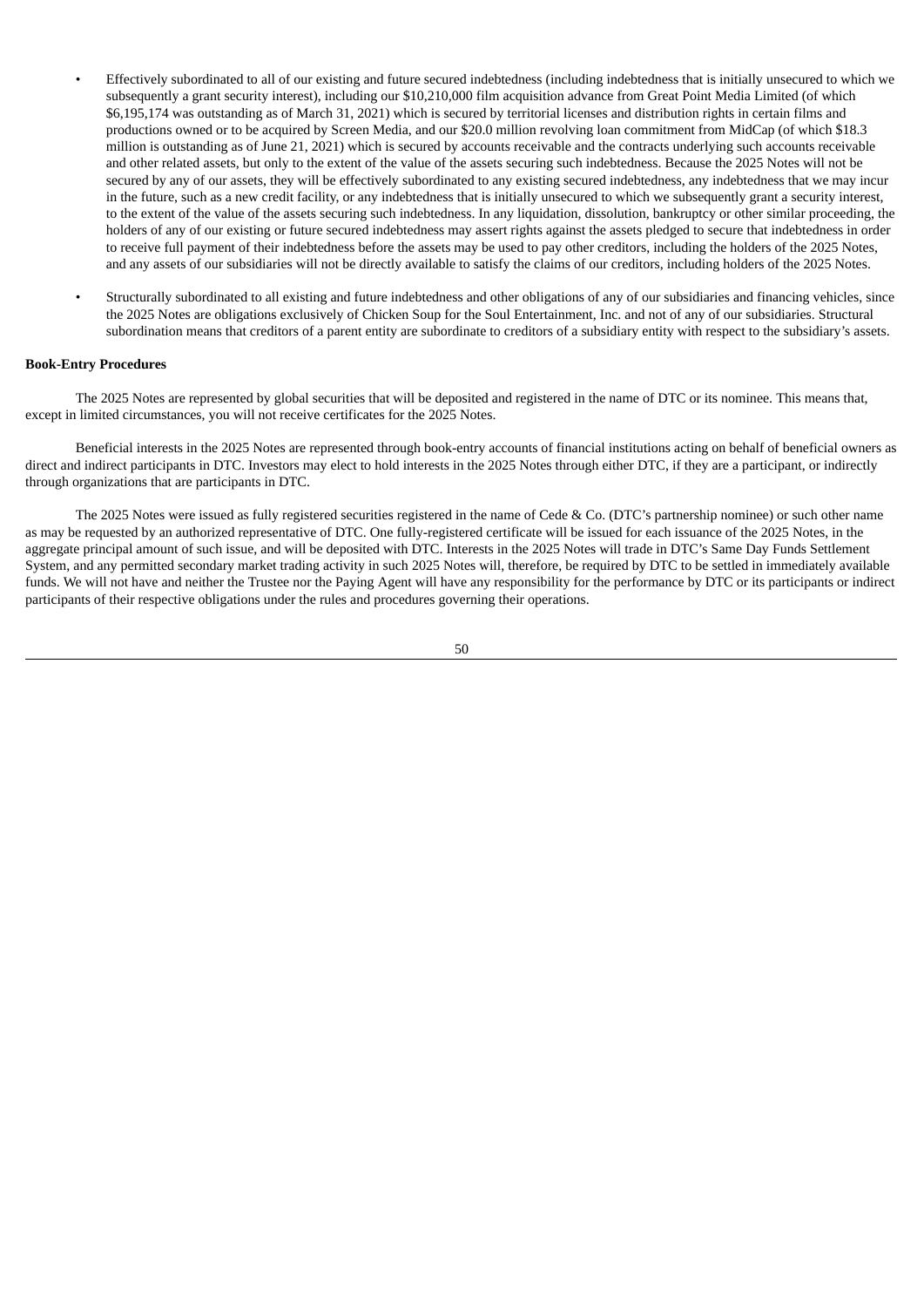DTC is a limited-purpose trust company organized under the New York Banking Law, a "banking organization" within the meaning of the New York Banking Law, a member of the Federal Reserve System, a "clearing corporation" within the meaning of the New York Uniform Commercial Code, and a "clearing agency" registered pursuant to the provisions of Section 17A of the Exchange Act. DTC holds and provides asset servicing for over 1.3 million issues of U.S. and non-U.S. equity, corporate and municipal debt issues, and money market instruments from over 131 countries and territories that DTC's participants ("Direct Participants") deposit with DTC. DTC also facilitates the post-trade settlement among Direct Participants of sales and other securities transactions in deposited securities through electronic computerized book-entry transfers and pledges between Direct Participants' accounts. This eliminates the need for physical movement of securities certificates. Direct Participants include both U.S. and non-U.S. securities brokers and dealers, banks, trust companies, clearing corporations, and certain other organizations. DTC is a wholly owned subsidiary of The Depository Trust & Clearing Corporation ("DTCC").

DTCC is the holding company for DTC, National Securities Clearing Corporation and Fixed Income Clearing Corporation, all of which are registered clearing agencies. DTCC is owned by the users of its regulated subsidiaries. Access to the DTC system is also available to others such as both U.S. and non-U.S. securities brokers and dealers, banks, trust companies and clearing corporations that clear through or maintain a custodial relationship with a Direct Participant, either directly or indirectly ("Indirect Participants"). The DTC Rules applicable to its participants are on file with the SEC. More information about DTC can be found at *www.dtcc.com* and *www.dtc.org*.

Purchases of the 2025 Notes under the DTC system must be made by or through Direct Participants, which will receive a credit for the 2025 Notes on DTC's records. The ownership interest of each actual purchaser of each security, or the "Beneficial Owner," is in turn to be recorded on the Direct and Indirect Participants' records. Beneficial Owners will not receive written confirmation from DTC of their purchase. Beneficial Owners are, however, expected to receive written confirmations providing details of the transaction, as well as periodic statements of their holdings, from the Direct or Indirect Participant through which the Beneficial Owner entered into the transaction. Transfers of ownership interests in the 2025 Notes are to be accomplished by entries made on the books of Direct and Indirect Participants acting on behalf of Beneficial Owners. Beneficial Owners will not receive certificates representing their ownership interests in the 2025 Notes, except in the event that use of the book-entry system for the 2025 Notes is discontinued.

To facilitate subsequent transfers, all 2025 Notes deposited by Direct Participants with DTC are registered in the name of DTC's partnership nominee, Cede & Co. or such other name as may be requested by an authorized representative of DTC. The deposit of the 2025 Notes with DTC and their registration in the name of Cede & Co. or such other DTC nominee do not affect any change in beneficial ownership. DTC has no knowledge of the actual Beneficial Owners of the 2025 Notes; DTC's records reflect only the identity of the Direct Participants to whose accounts the 2025 Notes are credited, which may or may not be the Beneficial Owners. The Direct and Indirect Participants will remain responsible for keeping account of their holdings on behalf of their customers.

Conveyance of notices and other communications by DTC to Direct Participants, by Direct Participants to Indirect Participants, and by Direct Participants and Indirect Participants to Beneficial Owners will be governed by arrangements among them, subject to any statutory or regulatory requirements as may be in effect from time to time.

Redemption notices shall be sent to DTC. If less than all of the 2025 Notes within an issue are being redeemed, DTC's practice is to determine by lot the amount of the interest of each Direct Participant in such issue to be redeemed.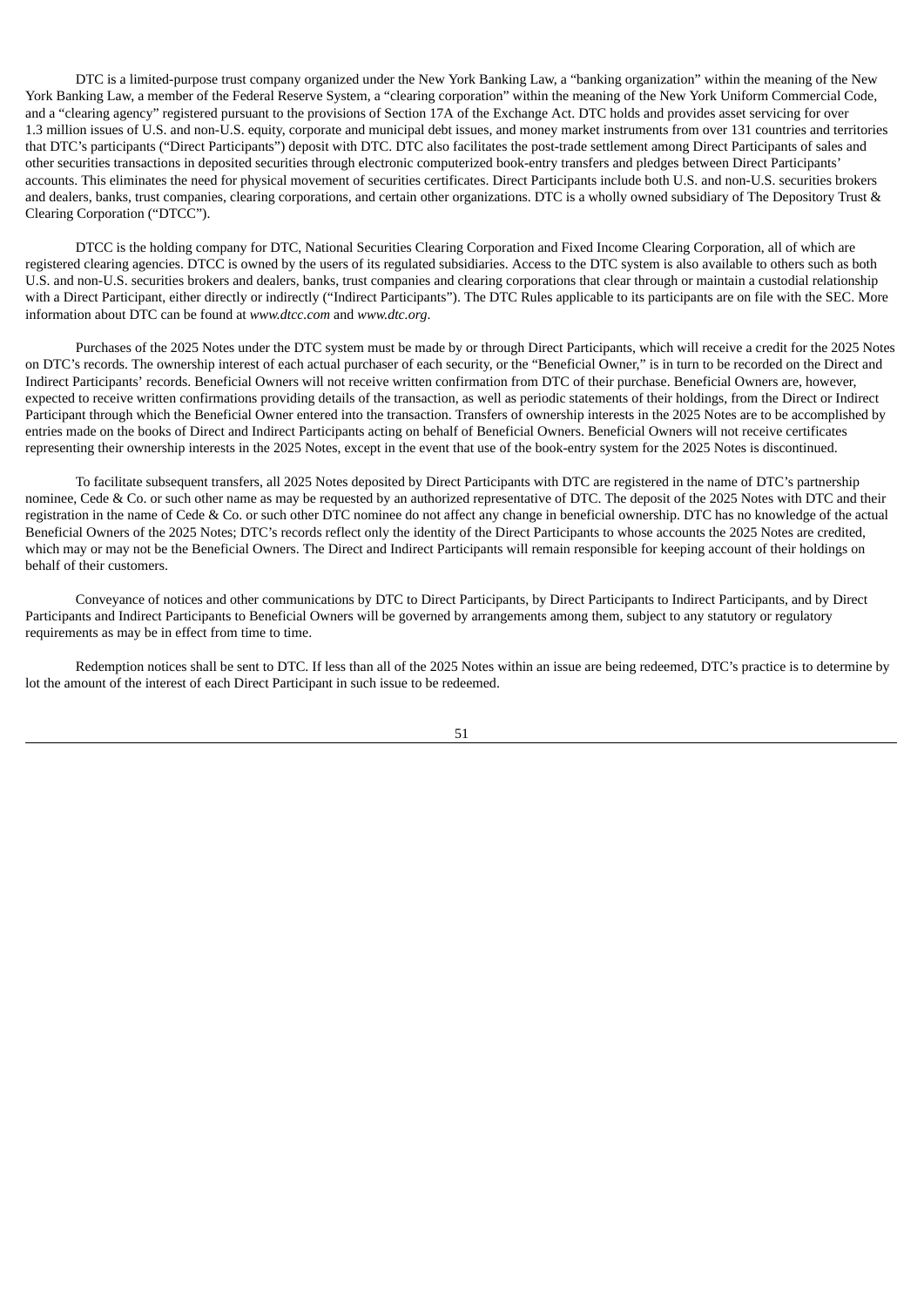Redemption proceeds, distributions, and interest payments on the 2025 Notes will be made to Cede & Co., or such other nominee as may be requested by an authorized representative of DTC. DTC's practice is to credit Direct Participants' accounts upon DTC's receipt of funds and corresponding detail information from us or the Trustee on the payment date in accordance with their respective holdings shown on DTC's records. Payments by Participants to Beneficial Owners will be governed by standing instructions and customary practices, as is the case with securities held for the accounts of customers in bearer form or registered in "street name," and will be the responsibility of such Participant and not of DTC nor its nominee, the Trustee, or us, subject to any statutory or regulatory requirements as may be in effect from time to time. Payment of redemption proceeds, distributions, and interest payments to Cede & Co. (or such other nominee as may be requested by an authorized representative of DTC) is the responsibility of us or the Trustee, but disbursement of such payments to Direct Participants will be the responsibility of DTC, and disbursement of such payments to the Beneficial Owners will be the responsibility of Direct and Indirect Participants.

DTC may discontinue providing its services as securities depository with respect to the 2025 Notes at any time by giving reasonable notice to us or to the Trustee. Under such circumstances, in the event that a successor securities depository is not obtained, certificates are required to be printed and delivered. We may decide to discontinue use of the system of book-entry-only transfers through DTC (or a successor securities depository). In that event, certificates will be printed and delivered to DTC.

The information in this section concerning DTC and DTC's book-entry system has been obtained from sources that we believe to be reliable, but we take no responsibility for the accuracy thereof.

#### **Listing**

Our 2025 Notes are listed for trading on the Nasdaq Global Market under the symbol "CSSEN."

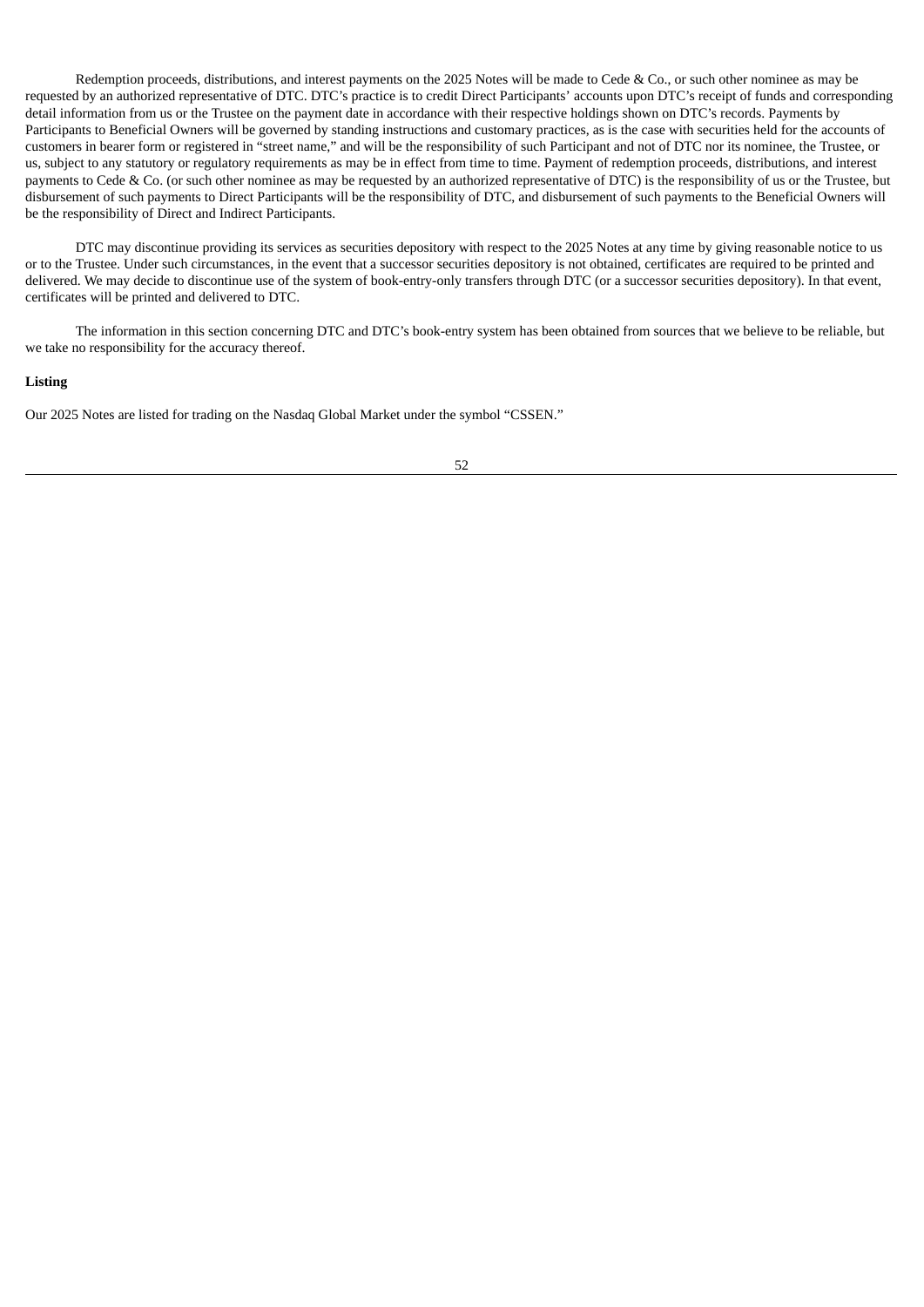# **DESCRIPTION OF WARRANTS**

We may issue warrants for the purchase of common stock, preferred stock, debt securities or any other security offered hereby. Warrants may be issued independently or together with other securities and may be attached to or separate from any offered securities. We may issue the warrants directly or under warrant agreements to be entered into between a warrant agent and us. Any warrant agent will act solely as our agent in connection with the warrants and will not have any obligation or relationship of agency or trust for or with any holders or beneficial owners of warrants.

The following outlines some of the general terms and provisions of the warrants that we may issue. A prospectus supplement will describe the particular terms of any warrants offered from time to time and may supplement or change the terms outlined below. We will file as an exhibit to the registration statement of which this prospectus is a part, or will incorporate by reference from reports that we file with the SEC, a form of the warrant or form of the warrant agreement and warrant certificate that sets forth the terms of the particular warrants we are offering. The summary of such terms contained in this prospectus and in the applicable prospectus supplement is qualified in its entirety by reference to such warrant or warrant agreement and warrant certificate. We urge you to read the warrant or warrant agreement and warrant certificate and the additional description of the terms of the warrants included in the prospectus supplement.

## **General**

The prospectus supplement relating to a particular issue of warrants will describe the terms of the warrants, including the following:

- the title of the warrants;
- the offering price for the warrants, if any;
- the aggregate number of the warrants;
- the designation and terms of the common stock, preferred stock or other class of security that may be purchased upon exercise of the warrants;
- if applicable, the designation and terms of the securities that the warrants are issued with and the number of warrants issued with each security;
- · if applicable, the date from and after which the warrants and any securities issued with the warrants will be separately transferable;
- · the number of shares and price of common stock or preferred stock, or the designation and number or amount of other debt securities, that may be purchased upon exercise of a warrant;
- the dates on which the right to exercise the warrants commence and expire;
- if applicable, the minimum or maximum amount of the warrants that may be exercised at any one time;
- if applicable, a discussion of material U.S. federal income tax considerations;
- anti-dilution provisions of the warrants, if any;
- redemption or call provisions, if any, applicable to the warrants; and
- · any additional terms of the warrants, including terms, procedures and limitations relating to the exchange and exercise of the warrants.

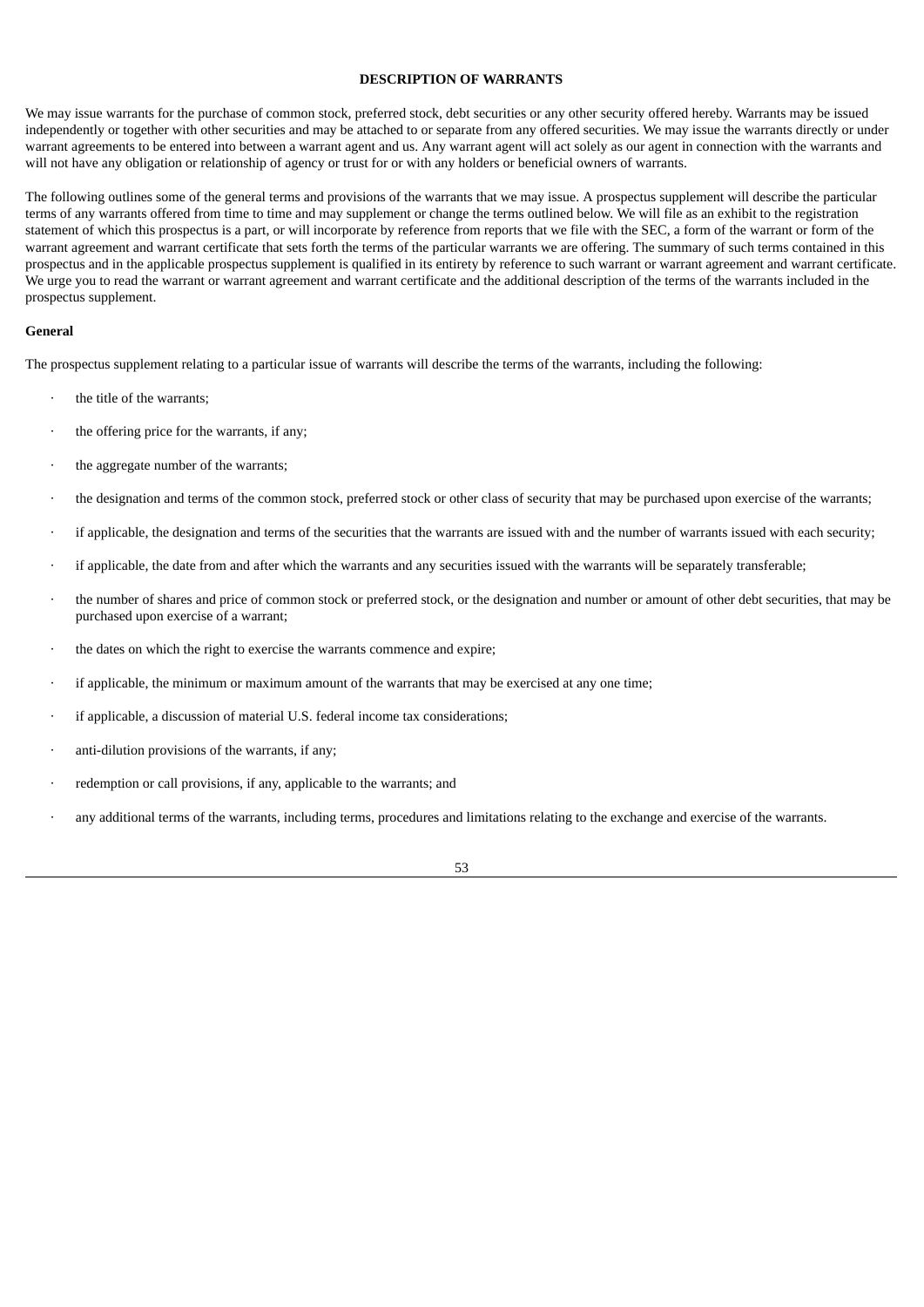# **Exercise of Warrants**

Each warrant will entitle the holder of the warrant to purchase at the exercise price set forth in the applicable prospectus supplement the principal amount of debt securities or shares of common stock or preferred stock being offered. Holders may exercise warrants at any time up to the close of business on the expiration date set forth in the applicable prospectus supplement. After the close of business on the expiration date, unexercised warrants will be void. Holders may exercise warrants as set forth in the prospectus supplement relating to the warrants being offered.

Until a holder exercises the warrants to purchase any securities underlying the warrants, the holder will not have any rights as a holder of the underlying securities by virtue of ownership of warrants.

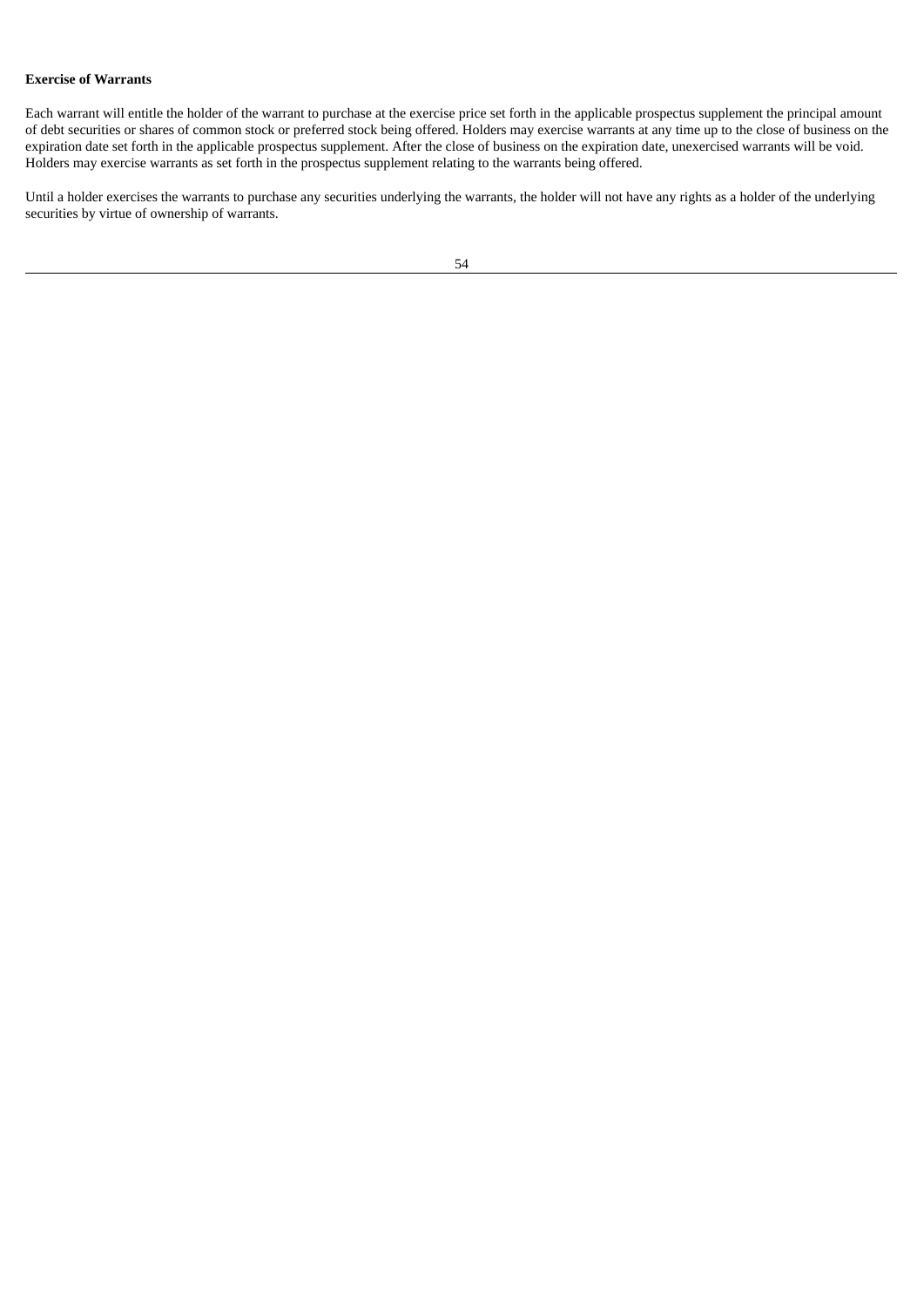# **DESCRIPTION OF DEBT SECURITIES**

We may offer any combination of senior debt securities or subordinated debt securities. We may issue the senior debt securities and the subordinated debt securities under separate indentures between us, as issuer, and the trustee or trustees identified in a prospectus supplement. Further information regarding the trustee may be provided in the prospectus supplement. The form for each type of indenture is filed as an exhibit to the registration statement of which this prospectus is a part.

The following outlines some of the general terms and provisions of the debt securities that we may issue. A prospectus supplement will describe the particular terms of any debt securities offered from time to time and may supplement or change the terms outlined below. We will file as an exhibit to the registration statement of which this prospectus is a part or will incorporate by reference from reports that we file with the SEC, a form of the indenture supplement that sets forth the terms of the particular debt securities we are offering. The summary of such debt securities contained in this prospectus and in the applicable prospectus supplement is qualified in its entirety by reference to the indentures and the applicable indenture supplement. We urge you to read the indentures, the applicable indenture supplement and the additional description of the debt securities in the prospectus supplement.

#### **General**

Within the total dollar amount of this shelf registration statement, we may issue an unlimited principal amount of debt securities in separate series. We may specify a maximum aggregate principal amount for the debt securities of any series. The debt securities will have terms that are consistent with the indentures. Senior debt securities will be unsubordinated obligations and will rank equal with all our other unsubordinated debt. Subordinated debt securities will be paid only if all payments due under our senior indebtedness, including any outstanding senior debt securities, have been made.

The indentures might not limit the amount of other debt that we may incur or whether that debt is senior to the debt securities offered by this prospectus and might not contain financial or similar restrictive covenants. The indentures might not contain any provision to protect holders of debt securities against a sudden or dramatic decline in our ability to pay our debt.

The prospectus supplement will describe the debt securities and the price or prices at which we will offer the debt securities. The description will include:

- the title and form of the debt securities:
- any limit on the aggregate principal amount of the debt securities or the series of which they are a part;
- the date or dates on which we must repay the principal, the maturity date and the principal amount due at maturity and whether the securities will be offered at a price such that they will be deemed an "original issue discount";
- the person to whom any interest on a debt security of the series will be paid;
- the rate or rates at which the debt securities will bear interest;
- if any, the date or dates from which interest will accrue, and the dates on which we must pay interest;
- the place or places where we must pay the principal and any premium or interest on the debt securities;
- the terms and conditions on which we may redeem any debt security, if at all;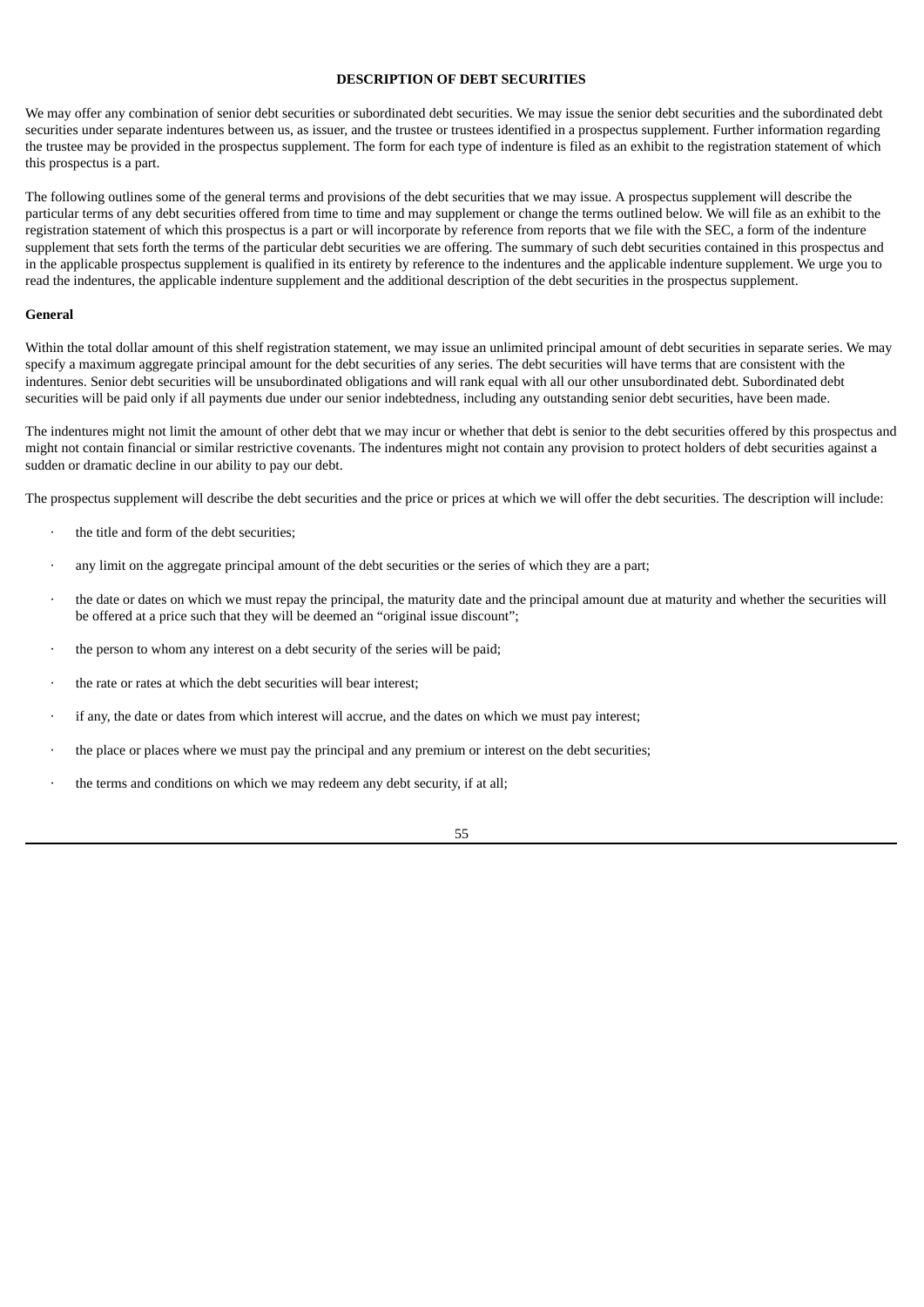- any obligation to redeem or purchase any debt securities, and the terms and conditions on which we must do so;
- the denominations in which we may issue the debt securities;
- · the currency in which we will pay the principal of and any premium or interest on the debt securities and whether we may pay in property other than cash, including our securities;
- the principal amount of the debt securities that we will pay upon declaration of acceleration of their maturity;
- whether and under what circumstances, if any, we will pay additional amounts on any debt securities held by a person who is not a United States person for tax purposes, and whether we can redeem the debt securities if we have to pay such additional amounts;
- if applicable, that the debt securities are defeasible and the terms of such defeasance;
- if applicable, the terms of any right to convert debt securities into, or exchange debt securities for, debt securities, preferred stock and common stock or other securities or property;
- whether we will issue the debt securities in the form of one or more global securities and, if so, the respective depositaries for the global securities and the terms of the global securities;
- the subordination provisions that will apply to any subordinated debt securities;
- · any addition to or change in the events of default applicable to the debt securities and any change in the right of the trustee or the holders to declare the principal amount of any of the debt securities due and payable;
- any addition to or change in the covenants in the indentures; and
- · any other terms of the debt securities not inconsistent with the applicable indentures.

We may sell the debt securities at a substantial discount below their stated principal amount. We will describe U.S. federal income tax considerations, if any, applicable to debt securities sold at an original issue discount in the prospectus supplement. An "original issue discount security" is any debt security sold for less than its face value, and which provides that the holder cannot receive the full face-value if maturity is accelerated. The prospectus supplement relating to any original issue discount securities will describe the particular provisions relating to acceleration of the maturity upon the occurrence of an event of default. In addition, we will describe U.S. federal income tax or other considerations applicable to any debt securities that are denominated in a currency or unit other than U.S. dollars in the prospectus supplement.

#### **Conversion and Exchange Rights**

The prospectus supplement will describe, if applicable, the terms on which you may convert debt securities into or exchange them for debt securities, preferred stock and common stock or other securities or property. The conversion or exchange may be mandatory or may be at our option or at your option. The prospectus supplement will describe how the amount of debt securities, number of shares of preferred stock and common stock or other securities or property to be received upon conversion or exchange would be calculated.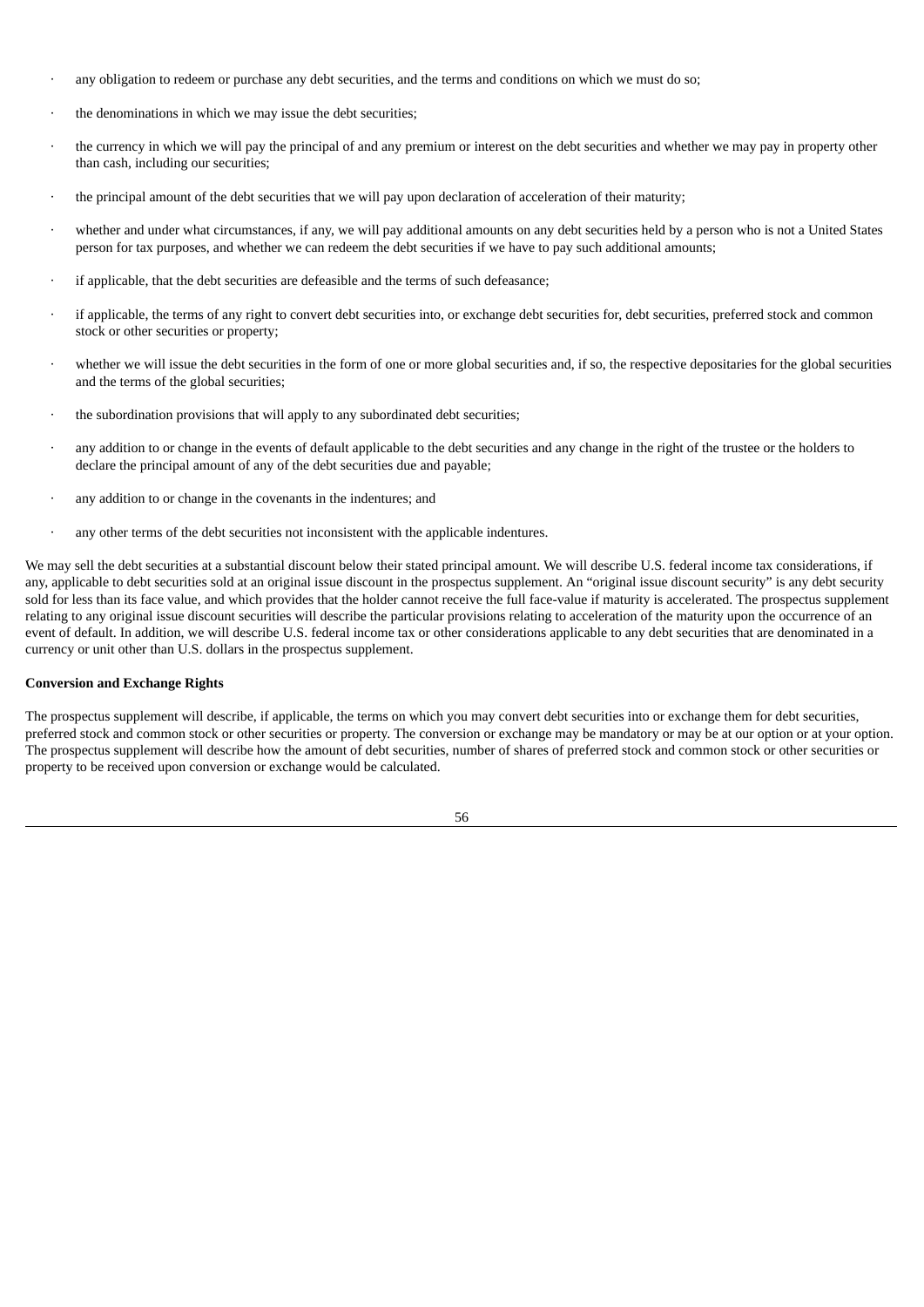# **Subordination of Subordinated Debt Securities**

The indebtedness underlying any subordinated debt securities will be payable only if all payments due under our senior indebtedness, as defined in the applicable indenture and any indenture supplement, including any outstanding senior debt securities, have been made. If we distribute our assets to creditors upon any dissolution, winding-up, liquidation or reorganization or in bankruptcy, insolvency, receivership or similar proceedings, we must first pay all amounts due or to become due on all senior indebtedness before we pay the principal of, or any premium or interest on, the subordinated debt securities. In the event the subordinated debt securities are accelerated because of an event of default, we may not make any payment on the subordinated debt securities until we have paid all senior indebtedness or the acceleration is rescinded. If the payment of subordinated debt securities accelerates because of an event of default, we must promptly notify holders of senior indebtedness of the acceleration.

If we experience a bankruptcy, dissolution or reorganization, holders of senior indebtedness may receive more, ratably, and holders of subordinated debt securities may receive less, ratably, than our other creditors. The indenture for subordinated debt securities may not limit our ability to incur additional senior indebtedness.

## **Form, Exchange and Transfer**

We will issue debt securities only in fully registered form, without coupons, and only in denominations of \$1,000 and integral multiples thereof, unless the prospectus supplement provides otherwise. The holder of a debt security may elect, subject to the terms of the indentures and the limitations applicable to global securities, to exchange them for other debt securities of the same series of any authorized denomination and of similar terms and aggregate principal amount.

Holders of debt securities may present them for exchange as provided above or for registration of transfer, duly endorsed or with the form of transfer duly executed, at the office of the transfer agent we designate for that purpose. We will not impose a service charge for any registration of transfer or exchange of debt securities, but we may require a payment sufficient to cover any tax or other governmental charge payable in connection with the transfer or exchange. We will name the transfer agent in the prospectus supplement. We may designate additional transfer agents or rescind the designation of any transfer agent or approve a change in the office through which any transfer agent acts, but we must maintain a transfer agent in each place where we will make payment on debt securities.

If we redeem the debt securities, we will not be required to issue, register the transfer of or exchange any debt security during a specified period prior to mailing a notice of redemption. We are not required to register the transfer or exchange of any debt security selected for redemption, except the unredeemed portion of the debt security being redeemed.

## **Global Securities**

The debt securities may be represented, in whole or in part, by one or more global securities that will have an aggregate principal amount equal to that of all debt securities of that series. Each global security will be registered in the name of a depositary identified in the prospectus supplement. We will deposit the global security with the depositary or a custodian, and the global security will bear a legend regarding the restrictions on exchanges and registration of transfer.

No global security may be exchanged in whole or in part for debt securities registered, and no transfer of a global security in whole or in part may be registered, in the name of any person other than the depositary or any nominee or successor of the depositary unless:

- · the depositary is unwilling or unable to continue as depositary; or
- · the depositary is no longer in good standing under the Securities Exchange Act of 1934, as amended, or "Exchange Act," or other applicable statute or regulation.

The depositary will determine how all securities issued in exchange for a global security will be registered.

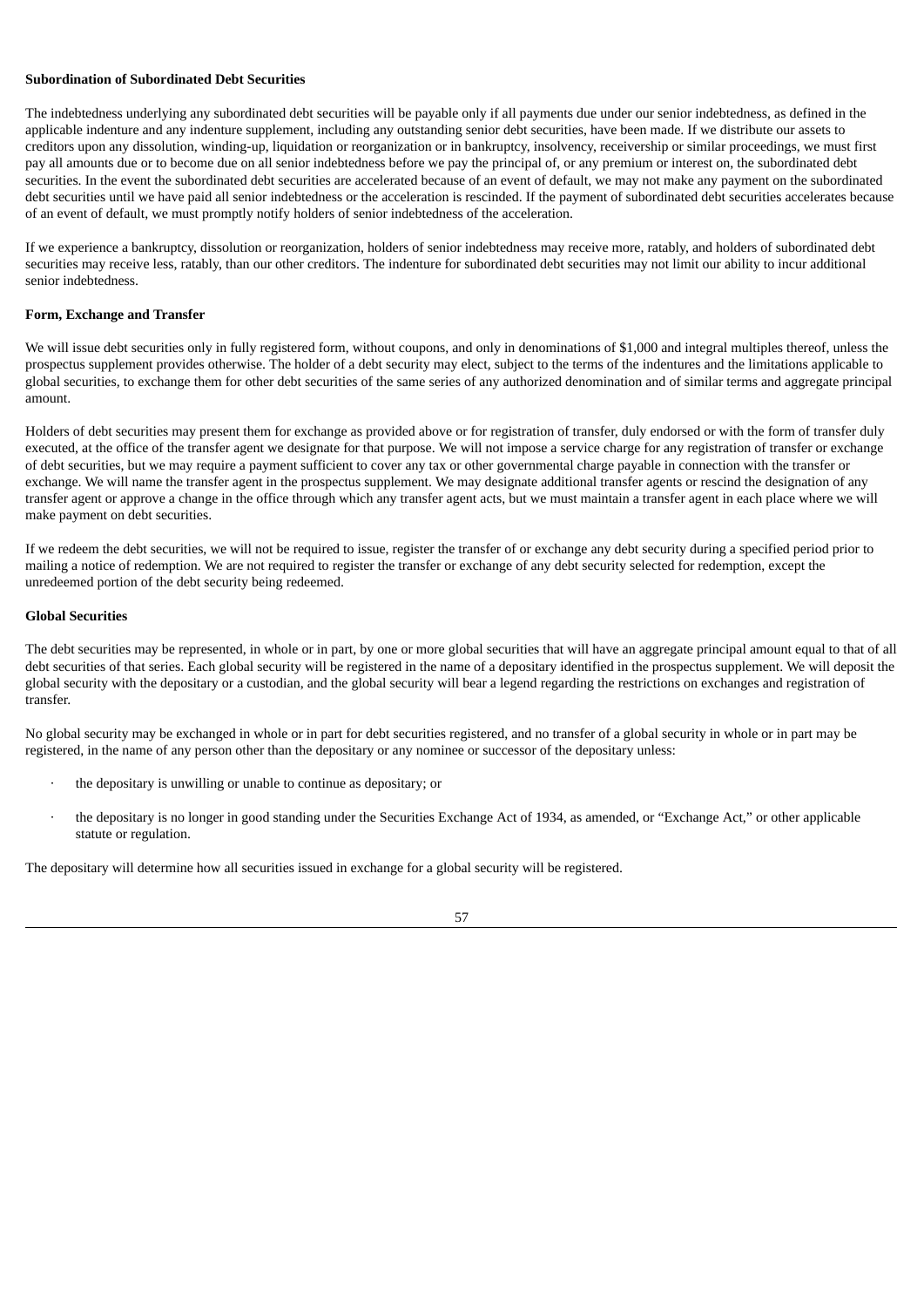As long as the depositary or its nominee is the registered holder of a global security, we will consider the depositary or the nominee to be the sole owner and holder of the global security and the underlying debt securities. Except as stated above, owners of beneficial interests in a global security will not be entitled to have the global security or any debt security registered in their names, will not receive physical delivery of certificated debt securities and will not be considered to be the owners or holders of the global security or underlying debt securities. We will make all payments of principal, premium and interest on a global security to the depositary or its nominee. The laws of some jurisdictions require that some purchasers of securities take physical delivery of such securities in definitive form. These laws may prevent you from transferring your beneficial interests in a global security.

Only institutions that have accounts with the depositary or its nominee and persons that hold beneficial interests through the depositary or its nominee may own beneficial interests in a global security. The depositary will credit, on its book-entry registration and transfer system, the respective principal amounts of debt securities represented by the global security to the accounts of its participants. Ownership of beneficial interests in a global security will be shown only on, and the transfer of those ownership interests will be effected only through, records maintained by the depositary or any such participant.

The policies and procedures of the depositary may govern payments, transfers, exchanges and other matters relating to beneficial interests in a global security. We and the trustee will assume no responsibility or liability for any aspect of the depositary's or any participant's records relating to, or for payments made on account of, beneficial interests in a global security.

## **Payment and Paying Agents**

We will pay principal and any premium or interest on a debt security to the person in whose name the debt security is registered at the close of business on the regular record date for such interest.

We will pay principal and any premium or interest on the debt securities at the office of our designated paying agent. Unless the prospectus supplement indicates otherwise, the corporate trust office of the trustee will be the paying agent for the debt securities.

Any other paying agents we designate for the debt securities of a particular series will be named in the prospectus supplement. We may designate additional paying agents, rescind the designation of any paying agent or approve a change in the office through which any paying agent acts, but we must maintain a paying agent in each place of payment for the debt securities.

The paying agent will return to us all money we pay to it for the payment of the principal, premium or interest on any debt security that remains unclaimed for a specified period. Thereafter, the holder may look only to us for payment, as an unsecured general creditor.

## **Consolidation, Merger and Sale of Assets**

Under the terms of the indentures, so long as any securities remain outstanding, we may not consolidate or enter into a share exchange with or merge into any other person, in a transaction in which we are not the surviving corporation, or sell, convey, transfer or lease our properties and assets substantially as an entirety to any person, unless:

- · the successor assumes our obligations under the debt securities and the indentures; and
- we meet the other conditions described in the indentures.

#### **Events of Default**

Each of the following will constitute an event of default under each indenture:

- failure to pay any interest on any debt security when due, for more than a specified number of days past the due date;
- failure to pay any principal or deposit any sinking fund payment when due:

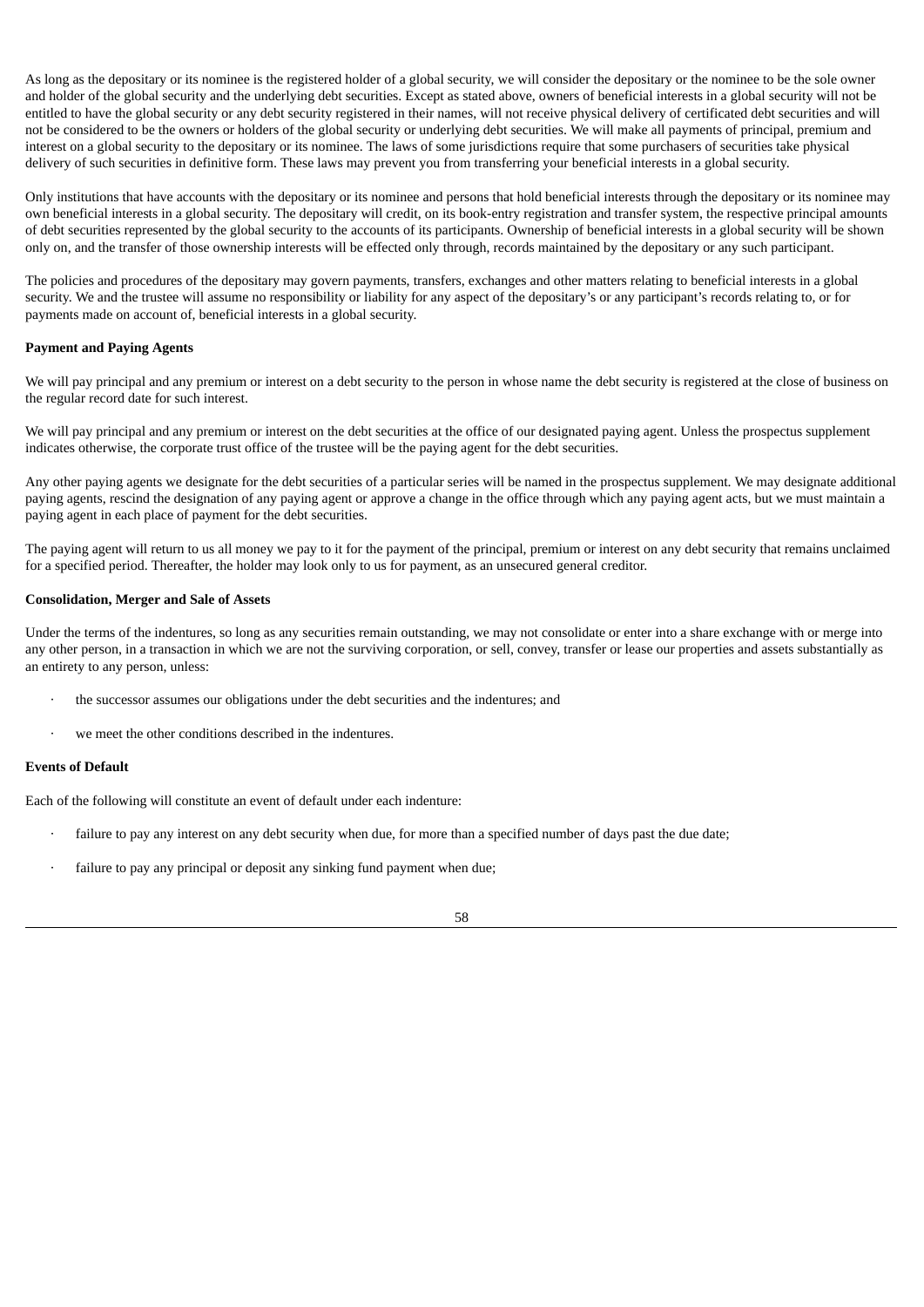- failure to perform any covenant or agreement in the indenture that continues for a specified number of days after written notice has been given by the trustee or the holders of a specified percentage in aggregate principal amount of the debt securities of that series;
- events of bankruptcy, insolvency or reorganization; and
- any other event of default specified in the prospectus supplement.

If an event of default occurs and continues, both the trustee and holders of a specified percentage in aggregate principal amount of the outstanding securities of that series may declare the principal amount of the debt securities of that series to be immediately due and payable. The holders of a majority in aggregate principal amount of the outstanding securities of that series may rescind and annul the acceleration if all events of default, other than the nonpayment of accelerated principal, have been cured or waived.

Except for its duties in case of an event of default, the trustee will not be obligated to exercise any of its rights or powers at the request or direction of any of the holders, unless the holders have offered the trustee reasonable indemnity. If they provide this indemnification and subject to conditions specified in the applicable indenture, the holders of a majority in aggregate principal amount of the outstanding securities of any series may direct the time, method and place of conducting any proceeding for any remedy available to the trustee or exercising any trust or power conferred on the trustee with respect to the debt securities of that series.

No holder of a debt security of any series may institute any proceeding with respect to the indentures, or for the appointment of a receiver or a trustee, or for any other remedy, unless:

- the holder has previously given the trustee written notice of a continuing event of default;
- · the holders of a specified percentage in aggregate principal amount of the outstanding securities of that series have made a written request upon the trustee, and have offered reasonable indemnity to the trustee, to institute the proceeding;
- the trustee has failed to institute the proceeding for a specified period of time after its receipt of the notification; and
- · the trustee has not received a direction inconsistent with the request within a specified number of days from the holders of a specified percentage in aggregate principal amount of the outstanding securities of that series.

## **Modification and Waiver**

We and the trustee may change an indenture without the consent of any holders with respect to specific matters, including:

- to fix any ambiguity, defect or inconsistency in the indenture; and
- to change anything that does not materially adversely affect the interests of any holder of debt securities of any series.

In addition, under the indentures, the rights of holders of a series of notes may be changed by us and the trustee with the written consent of the holders of at least a majority in aggregate principal amount of the outstanding debt securities of each series that is affected. However, we and the trustee may only make the following changes with the consent of the holder of any outstanding debt securities affected:

- extending the fixed maturity of the series of notes;
- · reducing the principal amount, reducing the rate of or extending the time of payment of interest, or any premium payable upon the redemption, of any debt securities; or
- · reducing the percentage of debt securities the holders of which are required to consent to any amendment.

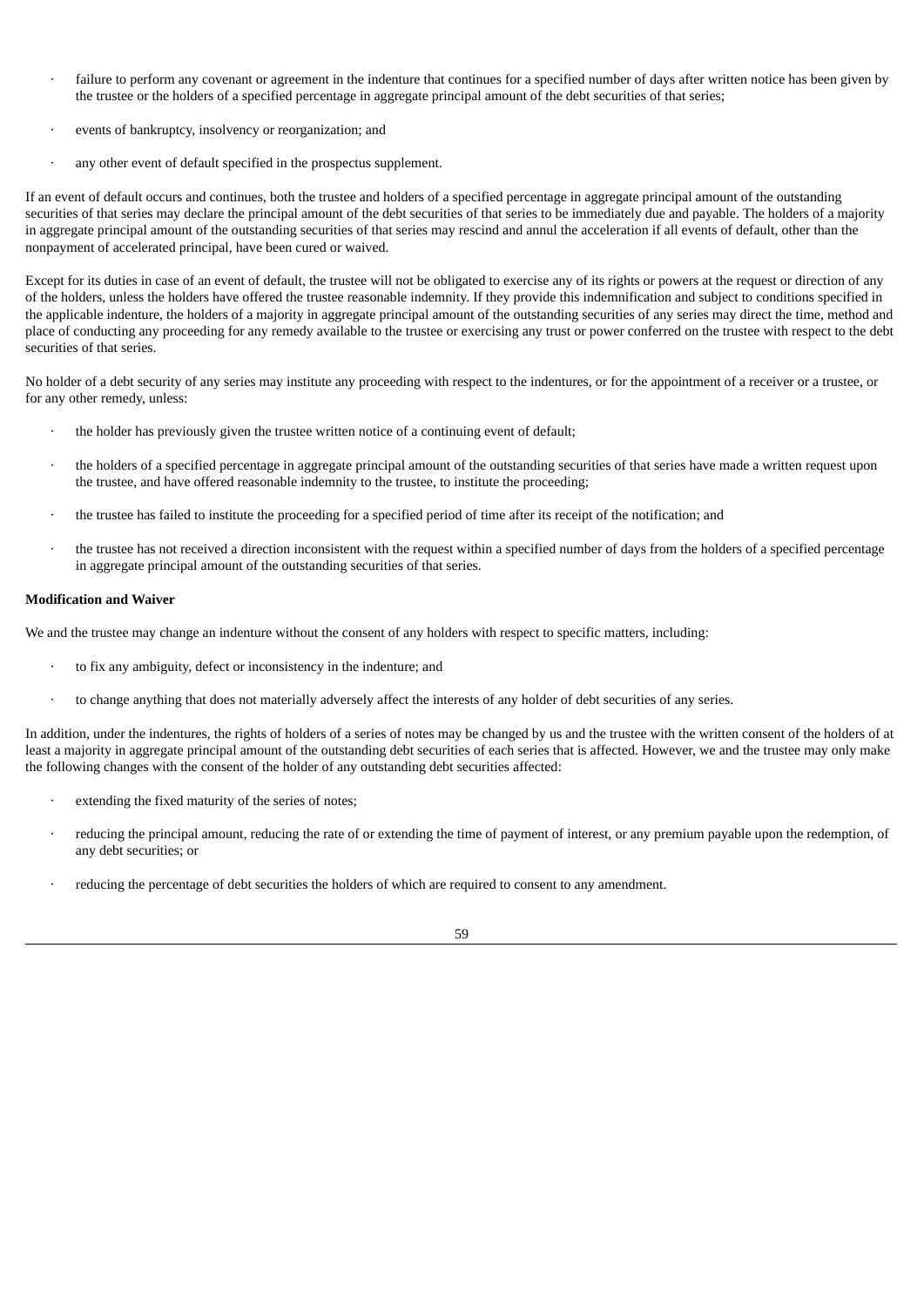The holders of a majority in principal amount of the outstanding debt securities of any series may waive any past default under the indenture with respect to debt securities of that series, except a default in the payment of principal, premium or interest on any debt security of that series or in respect of a covenant or provision of the indenture that cannot be amended without each holder's consent.

Except in limited circumstances, we may set any day as a record date for the purpose of determining the holders of outstanding debt securities of any series entitled to give or take any direction, notice, consent, waiver or other action under the indentures. In limited circumstances, the trustee may set a record date. To be effective, the action must be taken by holders of the requisite principal amount of such debt securities within a specified period following the record date.

### **Defeasance**

To the extent stated in the prospectus supplement, we may elect to apply the provisions in the indentures relating to defeasance and discharge of indebtedness, or to defeasance of restrictive covenants, to the debt securities of any series. The indentures provide that, upon satisfaction of the requirements described below, we may terminate all of our obligations under the debt securities of any series and the applicable indenture, known as legal defeasance, other than our obligation:

- to maintain a registrar and paying agents and hold monies for payment in trust;
- to register the transfer or exchange of the notes; and
- to replace mutilated, destroyed, lost or stolen notes.

In addition, we may terminate our obligation to comply with any restrictive covenants under the debt securities of any series or the applicable indenture, known as covenant defeasance.

We may exercise our legal defeasance option even if we have previously exercised our covenant defeasance option. If we exercise either defeasance option, payment of the notes may not be accelerated because of the occurrence of events of default.

To exercise either defeasance option as to debt securities of any series, we must irrevocably deposit in trust with the trustee money and/or obligations backed by the full faith and credit of the United States that will provide money in an amount sufficient in the written opinion of a nationally recognized firm of independent public accountants to pay the principal of, premium, if any, and each installment of interest on the debt securities. We may only establish this trust if, among other things:

- no event of default shall have occurred or be continuing;
- in the case of legal defeasance, we have delivered to the trustee an opinion of counsel to the effect that we have received from, or there has been published by, the Internal Revenue Service a ruling or there has been a change in law, which in the opinion of our counsel, provides that holders of the debt securities will not recognize gain or loss for federal income tax purposes as a result of such deposit, defeasance and discharge and will be subject to federal income tax on the same amount, in the same manner and at the same times as would have been the case if such deposit, defeasance and discharge had not occurred;
- in the case of covenant defeasance, we have delivered to the trustee an opinion of counsel to the effect that the holders of the debt securities will not recognize gain or loss for federal income tax purposes as a result of such deposit, defeasance and discharge and will be subject to federal income tax on the same amount, in the same manner and at the same times as would have been the case if such deposit, defeasance and discharge had not occurred; and
- we satisfy other customary conditions precedent described in the applicable indenture.

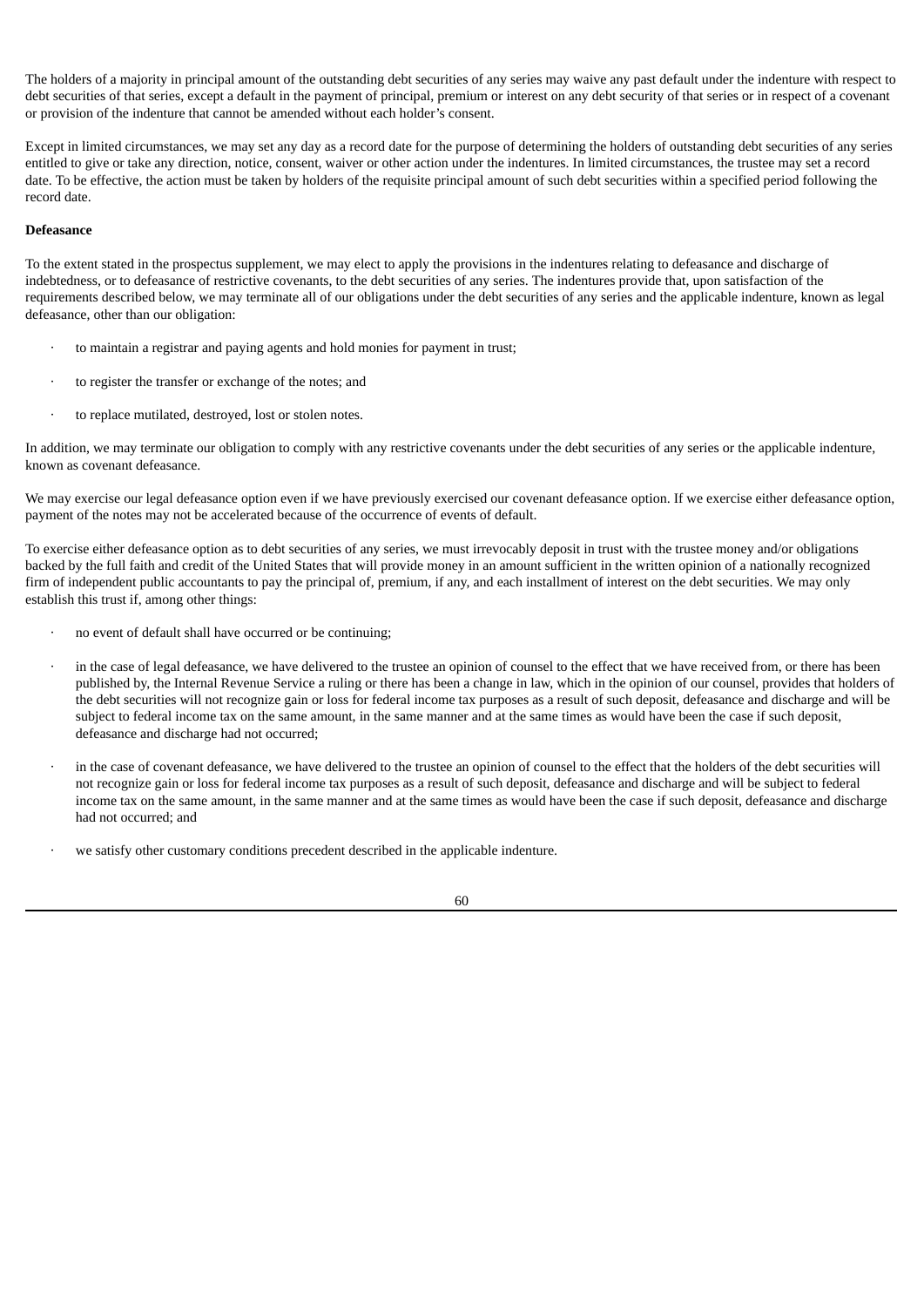# **Notices**

We will mail notices to holders of debt securities as indicated in the prospectus supplement.

# **Title**

We may treat the person in whose name a debt security is registered as the absolute owner, whether or not such debt security may be overdue, for the purpose of making payment and for all other purposes.

### **Governing Law**

The indentures and the debt securities will be governed by and construed in accordance with the laws of the State of New York.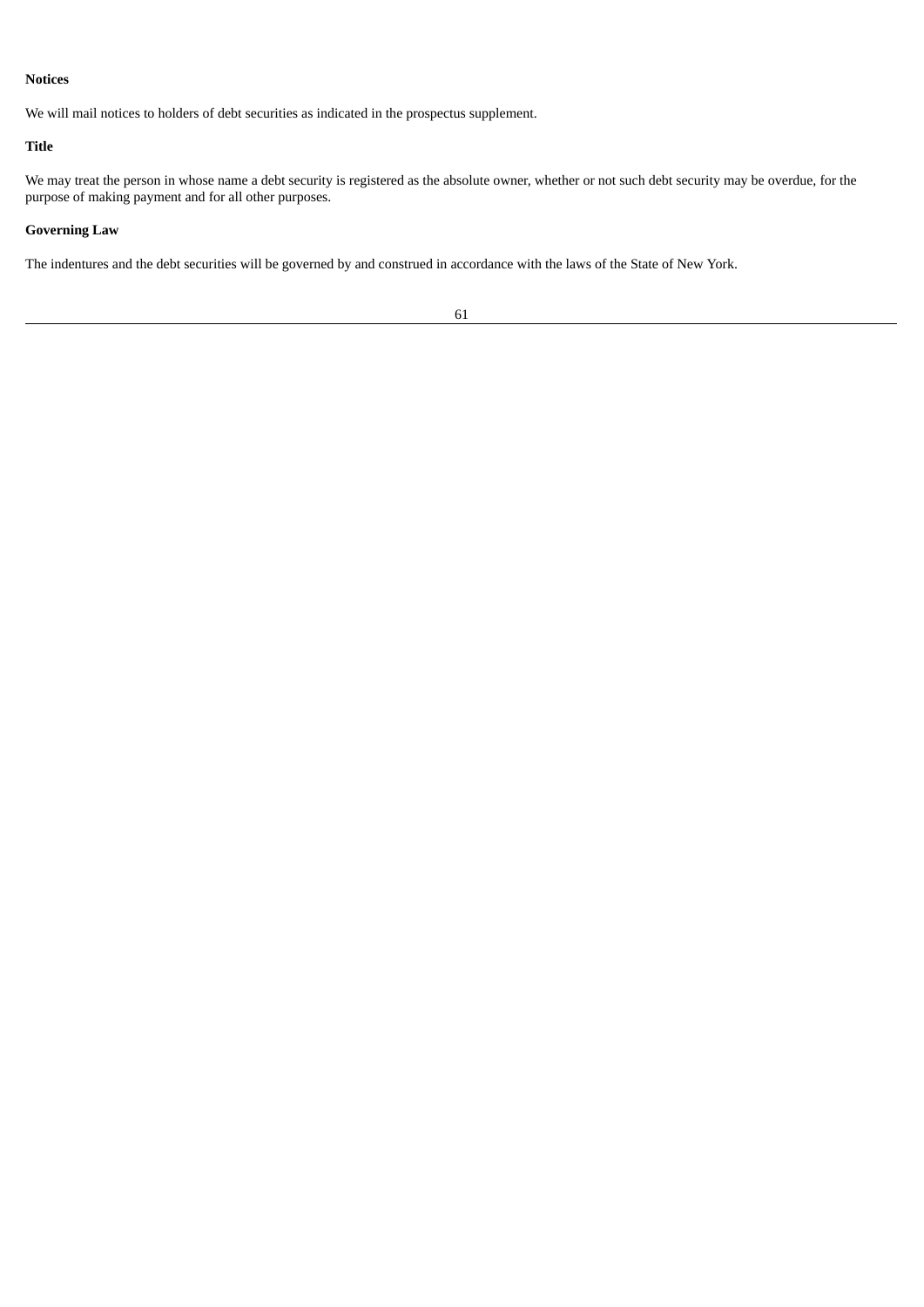## **DESCRIPTION OF THE UNITS**

We may issue units comprised of one or more of the other classes of securities offered hereby in any combination. Each unit will be issued so that the holder of the unit is also the holder of each security included in the unit. Thus, the holder of a unit will have the rights and obligations of a holder of each included security.

The units may be, but are not required to be, issued under unit agreements to be entered into between us and a unit agent, as detailed in the prospectus supplement relating to the units being offered. We will file as an exhibit to the registration statement of which this prospectus is a part, or will incorporate by reference from reports that we file with the SEC, a form of the unit agreement and unit certificate, if any, that sets forth the terms of the particular units we are offering. The summary of such terms contained in this prospectus and in the applicable prospectus supplement is qualified in its entirety by reference to such unit agreement and unit certificate. We urge you to read the unit agreement and unit certificate, if any, and the additional description of the terms of the units included in the prospectus supplement.

The prospectus supplement will describe the units and the price or prices at which we will offer the units. The description will include:

- · the designation and terms of the units and of the securities comprising the units, including whether and under what circumstances the securities comprising the units may be held or transferred separately;
- a description of the terms of any unit agreement governing the units;
- a description of the provisions for the payment, settlement, transfer or exchange of the units;
- · a discussion of material federal income tax considerations, if applicable; and
- whether the units if issued as a separate security will be issued in fully registered or global form.

The descriptions of the units in this prospectus and in any prospectus supplement are summaries of the material provisions of the applicable agreements.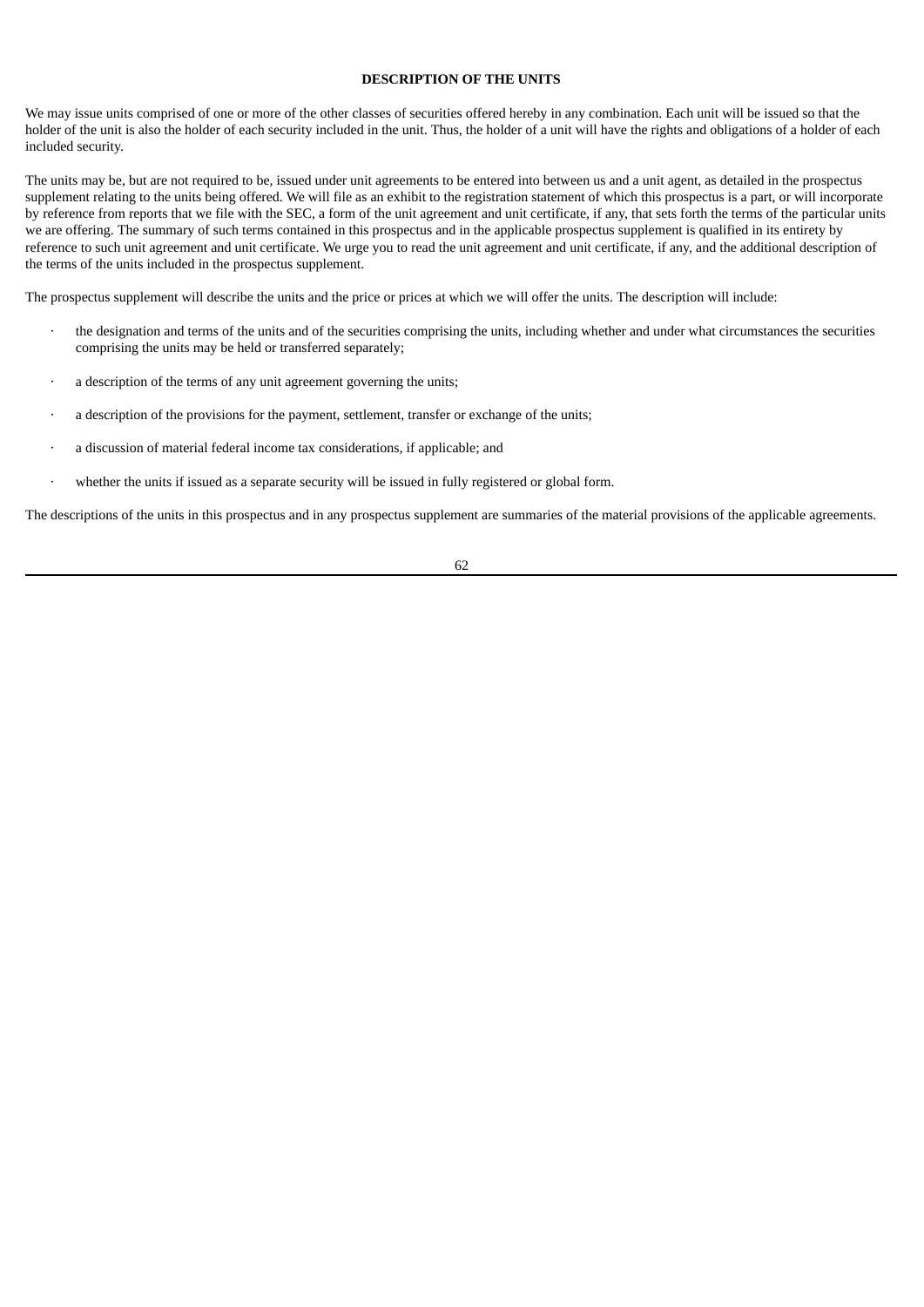## **PLAN OF DISTRIBUTION OF SECURITIES**

We are registering up to \$1,000,000,000 of our common stock, shares of preferred stock, warrants, debt securities and/or units comprised of one or more of the other classes of securities offered hereby. We may sell or issue the securities offered by this prospectus from time to time in any one or more of the following ways:

- · through underwriters or dealers;
- through agents;
- directly to purchasers or a single purchaser; or
- through a combination of any of these methods.

The manner in which we may sell some or all of the securities covered by this prospectus includes, without limitation, through:

- a rights offering;
- exercises of warrants or other rights;
- an "at the market" offering, within the meaning of Rule 415(a)(4) of the Securities Act of 1933, as amended, or the "Securities Act," to or through a market maker or into an existing trading market on an exchange or otherwise;
- a block trade in which a broker-dealer will attempt to sell as agent, but may position or resell a portion of the block, as principal, in order to facilitate the transaction;
- purchases by a broker-dealer, as principal, and resale by the broker-dealer for its account;
- · ordinary brokerage transactions and transactions in which a broker solicits purchasers; and
- privately negotiated transactions.

The distribution of the securities may be effected from time to time in one or more transactions:

- at a fixed price, or prices, which may be changed from time to time;
- at market prices prevailing at the time of sale;
- at varying prices determined at the time of sale; or
- at negotiated prices.

For each offering of securities hereunder, we will describe the method of distribution of such securities, among other things, in a prospectus supplement. A prospectus supplement will set forth the terms of the offering of the securities, including:

- the name or names of any agents or underwriters;
- · the purchase price of the securities being offered and the proceeds we will receive from the sale;
- any over-allotment options under which underwriters may purchase additional securities from us;
- any agency fees or underwriting discounts and other items constituting agents' or underwriters' compensation;
- any initial public offering price;
- any discounts or concessions allowed or reallowed or paid to dealers; and
- any securities exchanges or markets on which such securities may be listed.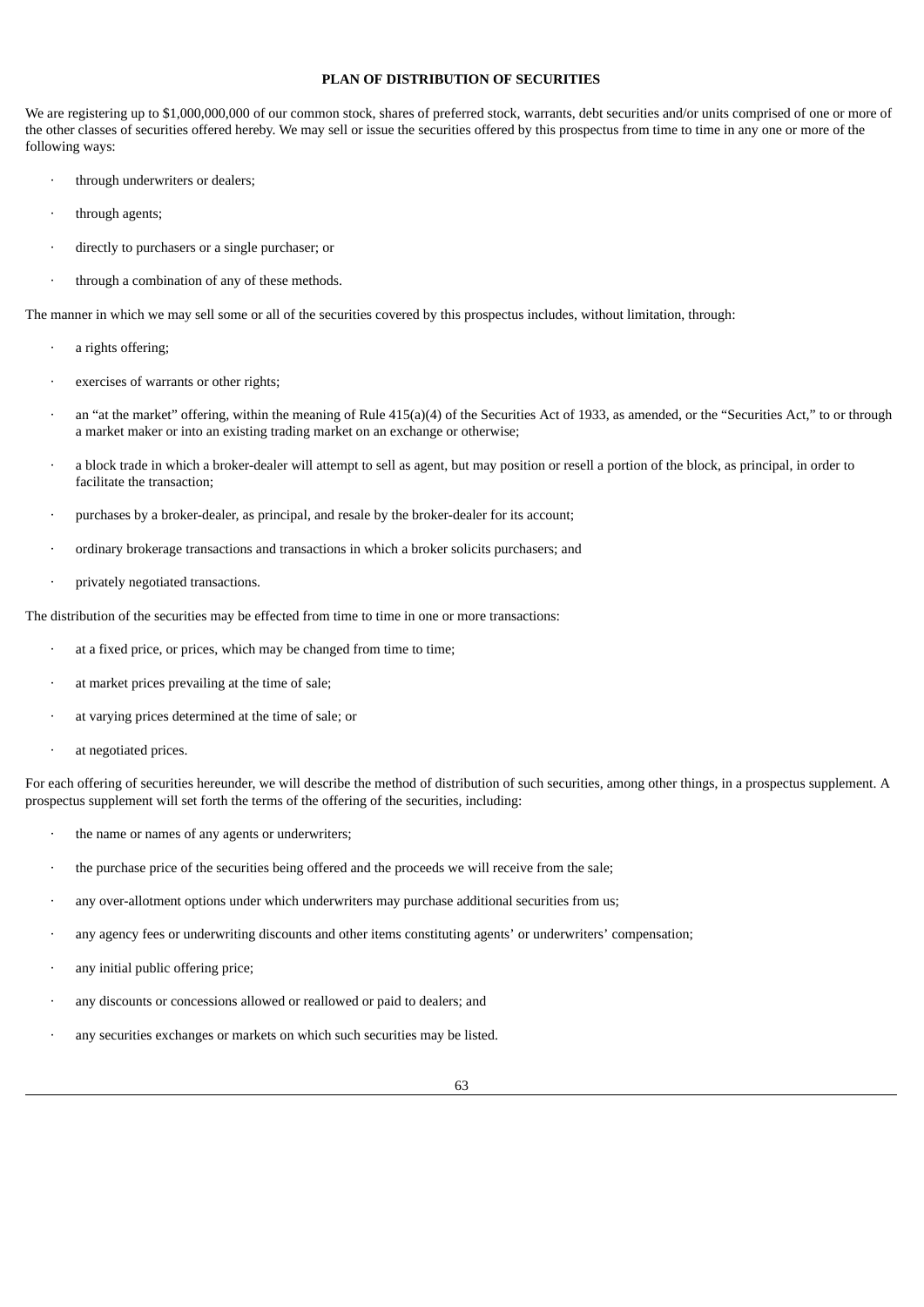#### **Sales Through Underwriters or Dealers**

If underwriters are used in the sale of the securities, the securities will be acquired by the underwriters for their own account and may be resold from time to time in one or more transactions. The securities may be either offered to the public through underwriting syndicates represented by managing underwriters or by underwriters without a syndicate. The applicable prospectus supplement will indicate whether a sale is made on a firm commitment or best efforts basis or otherwise. Unless otherwise set forth in the applicable prospectus supplement, the obligations of the underwriters to purchase the securities will be subject to certain conditions precedent and the underwriters will be obligated to purchase all of the securities if any are purchased. Any initial public offering price and any discounts or concessions allowed or paid to dealers may be changed from time to time.

If a dealer is used in the sale of the securities, we will sell such securities to the dealer, as principal. The dealer may then resell such securities to the public at varying prices to be determined by such dealer at the time of resale. We may negotiate and pay dealers' commissions, discounts or concessions for their services. Any such dealer may be deemed to be an underwriter, as such term is defined in the Securities Act, of our securities so offered and sold.

#### **Direct Sales and Sales Through Agents**

We may sell the securities directly, in which case no underwriters or agents would be involved, or we may sell the securities through agents designated by us from time to time. If agents are used in the sale of the securities, the agent will not purchase any securities for its own account, but will arrange for the sale of the securities. Unless otherwise indicated in the prospectus supplement, any agent will be acting on a best efforts basis for the period of its appointment. We may negotiate and pay agent's fees or commissions for their services. If the securities are sold directly by us, we may sell the securities to institutional investors or others who may be deemed to be underwriters within the meaning of the Securities Act, with respect to any sale of those securities.

#### **Delayed Delivery Contracts**

We may authorize underwriters, dealers or agents to solicit offers by institutional investors, such as commercial banks and investment companies, to purchase the securities from us at the public offering price set forth in the prospectus supplement pursuant to delayed delivery contracts providing for payment and delivery on a specified date in the future. The conditions to these contracts and the commissions payable for solicitation of the contracts will be set forth in the applicable prospectus supplement.

#### **At-the-Market Offerings**

Underwriters, dealers or agents could make sales in an "at-the-market" offering, directly on the Nasdaq Global Market, the existing trading market for our common stock, or such other exchange or automated quotation system on which our securities trade, or to or through a market maker other than on an exchange.

#### **Rights Offerings**

We may issue the securities as a dividend or distribution or in a subscription rights offering to our existing security holders. If we offer securities in a subscription rights offering to our existing security holders, we may enter into a standby underwriting agreement with dealers, acting as standby underwriters. We may pay the standby underwriters a commitment fee for the securities they commit to purchase on a standby basis. If we do not enter into a standby underwriting arrangement, we may retain a dealer-manager to manage a subscription rights offering for us.

#### **Compensation**

In compliance with the guidelines of the Financial Industry Regulatory Authority, Inc., or FINRA, all discounts, commissions or agency fees or other items constituting underwriting compensation to be received by any FINRA member or independent broker-dealer will be disclosed in the applicable prospectus supplement.

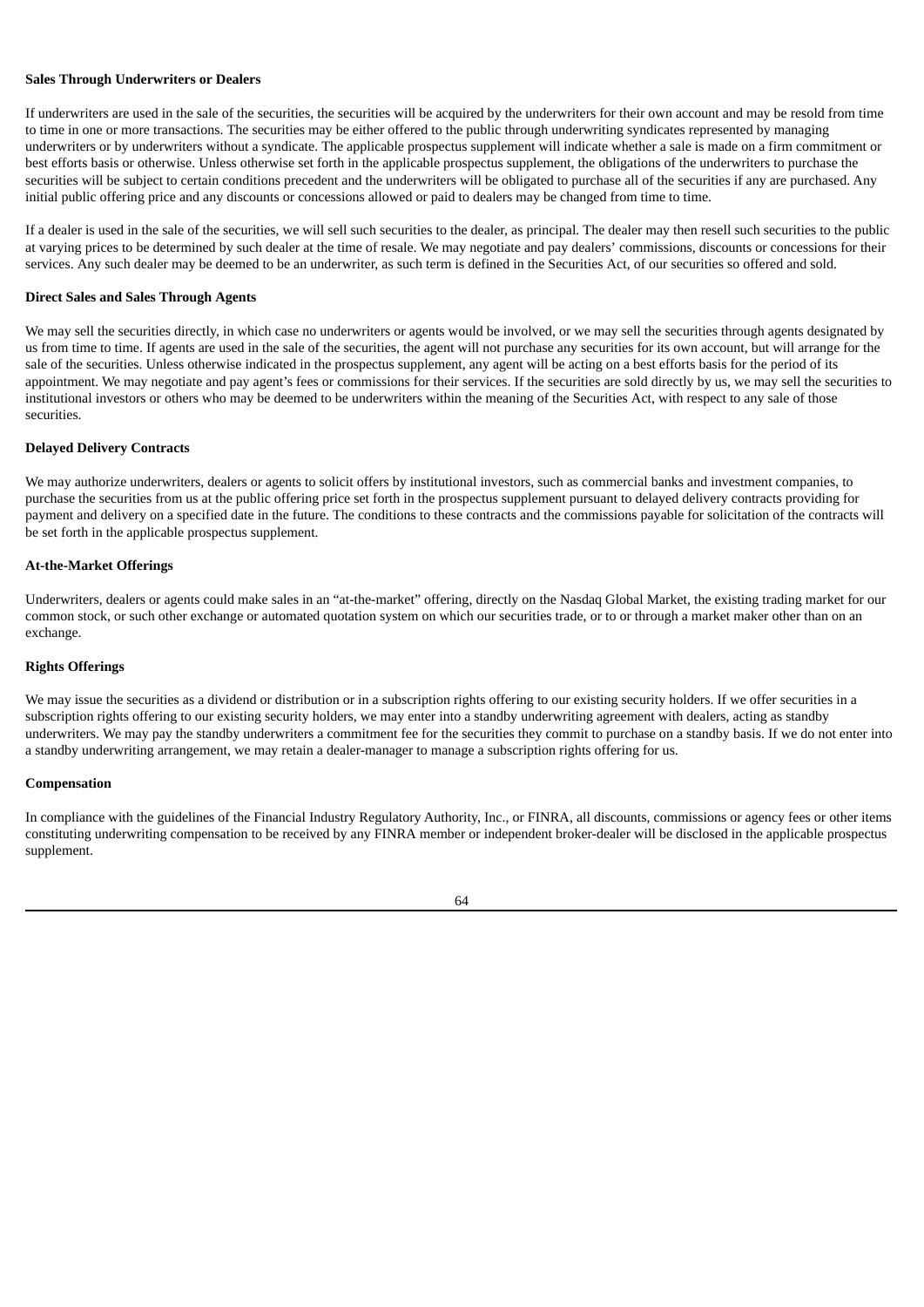#### **Indemnification**

Any underwriters and agents may be entitled to indemnification by us against certain civil liabilities, including liabilities under the Securities Act, or to contribution with respect to payments which the agents or underwriters may be required to make in respect of their liabilities.

### **Stabilization Activities**

During and after an offering through underwriters, the underwriters may purchase and sell the securities in the open market. These transactions may include over allotment and stabilizing transactions and purchases to cover syndicate short positions created in connection with the offering. The underwriters may also impose a penalty bid, whereby selling concessions allowed to syndicate members or other broker-dealers for the offered securities sold for their account may be reclaimed by the syndicate if such offered securities are repurchased by the syndicate in stabilizing or covering transactions. These activities may stabilize, maintain or otherwise affect the market price of the offered securities, which may be higher than the price that might otherwise prevail in the open market. If commenced, these activities may be discontinued at any time.

### **Passive Market Making**

Any underwriters who are qualified market makers may engage in passive market making transactions in the securities in accordance with Rule 103 of Regulation M.

#### **Trading Markets**

Unless otherwise specified in the applicable prospectus supplement, securities offered under this prospectus will be a new issue and, other than the Class A common stock and Series A preferred stock, which are listed on the Nasdaq Global Market under the symbols "CSSE" and "CSSEP", respectively, will have no established trading market. We may elect to list any other class or series of securities on an exchange, and in the case of the common stock, on any additional exchange, but, unless otherwise specified in the applicable prospectus supplement, we shall not be obligated to do so. Any underwriters to whom securities are sold for public offering and sale may make a market in the securities, but the underwriters will not be obligated to do so and may discontinue any market making at any time without notice. The securities may or may not be listed on a national securities exchange or a foreign securities exchange. No assurance can be given as to the liquidity of the trading market for any of the securities.

#### **Other Matters**

Any underwriters, dealers and agents, and their associates and affiliates may be customers of, have borrowing relationships with, engage in other transactions with, or perform services, including investment banking services, for us or one or more of our respective affiliates in the ordinary course of business.

We will bear all costs, expenses and fees associated with the registration of the securities offered.

#### **Sales by Selling Securityholders**

We are also registering for resale 1,798,956 shares of Series A preferred stock by the selling securityholder and any of its pledgees, assignees and successors-in-interest.

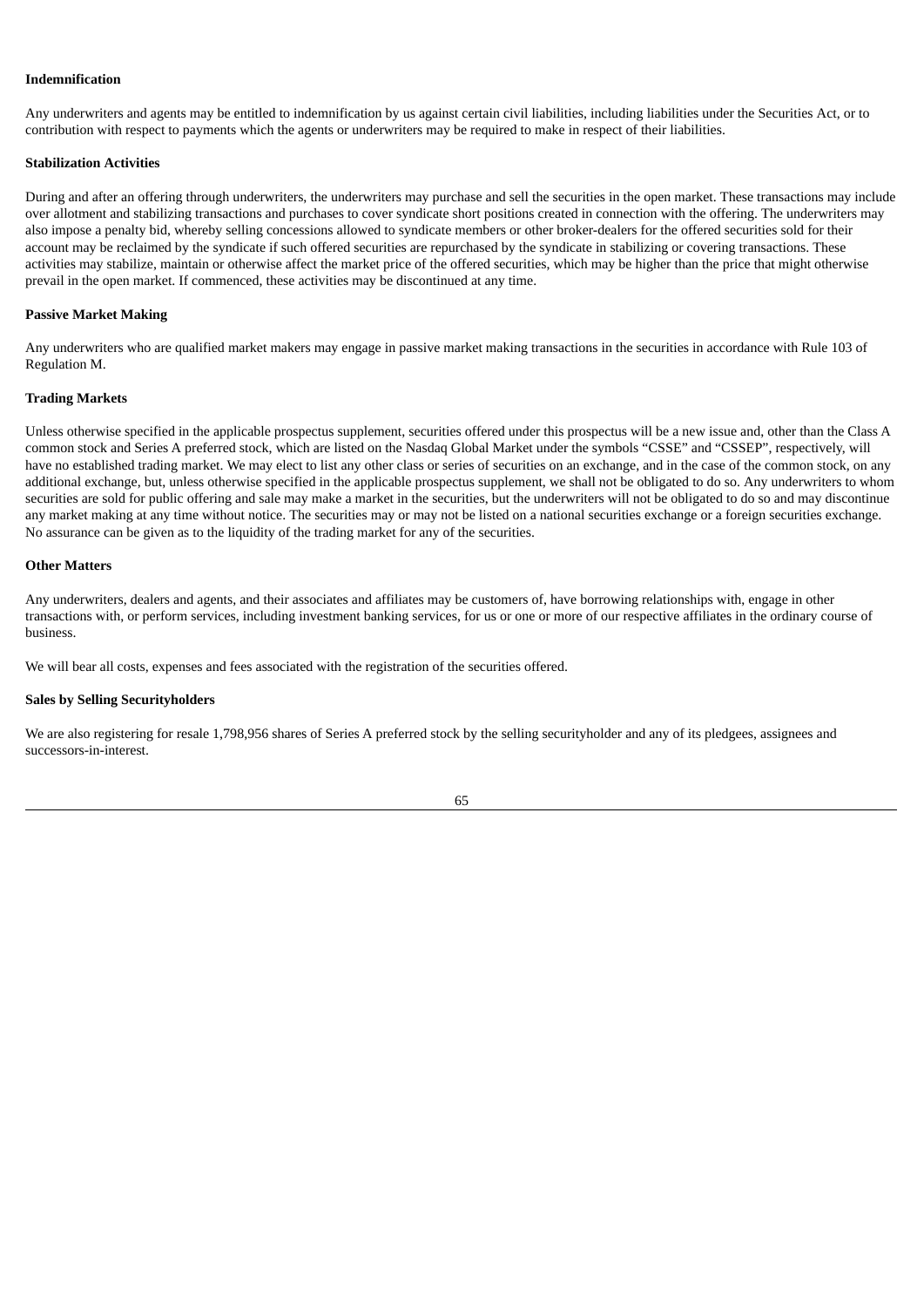The selling securityholder and its pledgees, assignees, and successors-in-interest may, from time to time, sell any or all of the securities covered hereby on the Nasdaq Global Market or any other stock exchange, market or trading facility on which the securities are traded or in private transactions. These sales may be at fixed or negotiated prices. The selling securityholder may use any one or more of the following methods when selling securities:

- · Ordinary brokerage transactions and transactions in which the broker-dealer solicits subscribers;
- · Block trades in which the broker-dealer will attempt to sell the securities as agent but may position and resell a portion of the block as principal to facilitate the transaction;
- Purchases by a broker-dealer as principal and resale by the broker-dealer for its account;
- · An exchange distribution in accordance with the rules of the applicable exchange;
- Privately negotiated transactions;
- Settlement of short sales;
- In transactions through broker-dealers that agree with the selling securityholder to sell a specified number of such securities at a stipulated price per security;
- · Through the writing or settlement of options or other hedging transactions, whether through an options exchange or otherwise;
- · A combination of any such methods of sale; or
- Any other method permitted pursuant to applicable law.
- · The selling securityholder may also sell securities under Rule 144 or any other exemption from registration under the Securities Act , if available, rather than under this prospectus.

Broker-dealers engaged by the selling securityholder may arrange for other brokers-dealers to participate in sales. Broker-dealers may receive commissions or discounts from the selling securityholder in amounts to be negotiated, but, except as set forth in a supplement to this prospectus, in the case of an agency transaction not in excess of a customary brokerage commission in compliance with FINRA Rule 2440; and in the case of a principal transaction a markup or markdown in compliance with FINRA IM-2440.

In connection with the sale of the securities or interests therein, the selling securityholder may enter into hedging transactions with broker-dealers or other financial institutions, which may in turn engage in short sales of the securities in the course of hedging the positions they assume. The selling securityholder may also sell securities short and deliver these securities to close out its short positions, or loan or pledge the securities to broker-dealers that in turn may sell these securities.

The selling securityholder may also enter into option or other transactions with broker-dealers or other financial institutions or create one or more derivative securities which require the delivery to such broker-dealer or other financial institution of securities offered by this prospectus, which securities such broker-dealer or other financial institution may resell pursuant to this prospectus (as supplemented or amended to reflect such transaction).

The selling securityholder and any broker-dealers or agents that are involved in selling the securities may be deemed to be "underwriters" within the meaning of the Securities Act in connection with such sales. In such event, any commissions received by such broker-dealers or agents and any profit on the resale of the securities purchased by them may be deemed to be underwriting commissions or discounts under the Securities Act. The selling securityholder has informed us that it does not have any written or oral agreement or understanding, directly or indirectly, with any person to distribute the securities.

Pursuant to a registration rights agreement we previously entered into with the selling securityholder, we are required to pay certain fees and expenses incurred by us and the selling securityholder incident to the registration of the securities. We have agreed to indemnify the selling securityholder against certain losses, claims, damages and liabilities, including liabilities under the Securities Act pursuant to the terms of such registration rights agreement.

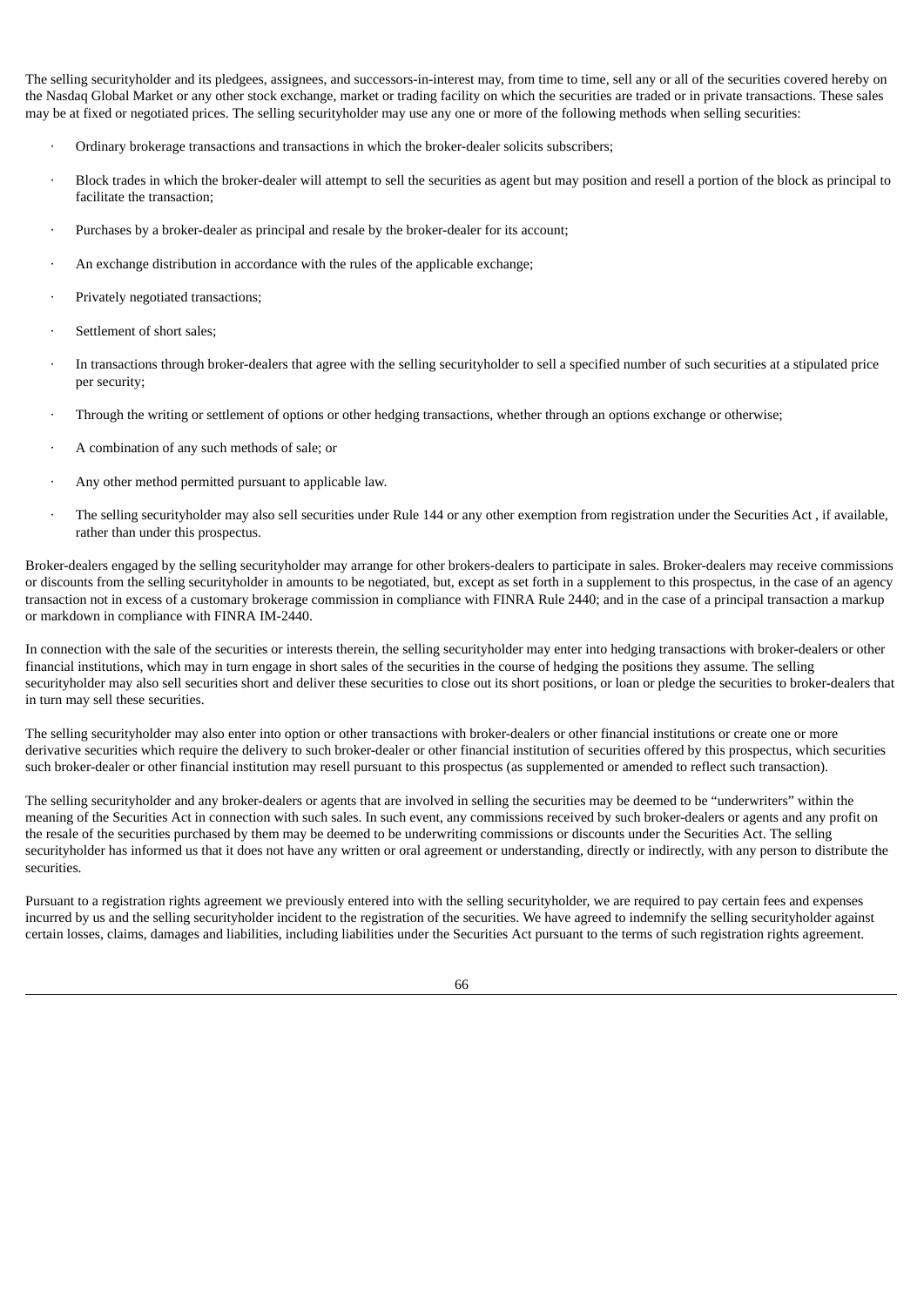We have agreed to keep the registration statement, which this prospectus forms a part, effective until all of the securities have been sold pursuant to this prospectus or Rule 144 under the Securities Act or any other rule of similar effect. Unless the shares of Series A preferred stock registered pursuant to the registration statement of which this prospectus forms a part are sold pursuant to this prospectus, Rule 144 under the Securities Act or another federal securities law exemption, the shares of Series A preferred stock covered by this prospectus will be sold only (a) through registered or licensed brokers or dealers if required under applicable state securities laws and (b) otherwise in compliance with all applicable state securities laws.

Under applicable rules and regulations under the Exchange Act, any person engaged in the distribution of the shares of Series A preferred stock offered pursuant to this prospectus may not simultaneously engage in market making activities with respect to the Series A preferred stock for the applicable restricted period, as defined in Regulation M, prior to the commencement of the distribution. In addition, the selling securityholder will be subject to applicable provisions of the Exchange Act and the rules and regulations thereunder, including Regulation M, which may limit the timing of purchases and sales of the Series A preferred stock offered pursuant to this prospectus by the selling securityholder or any other person. We will make copies of this prospectus available to the selling securityholder and have informed the selling securityholder of the need to deliver a copy of this prospectus to each subscriber of shares of Series A preferred stock offered pursuant to this prospectus at or prior to the time of the sale (including by compliance with Rule 172 under the Securities Act).

67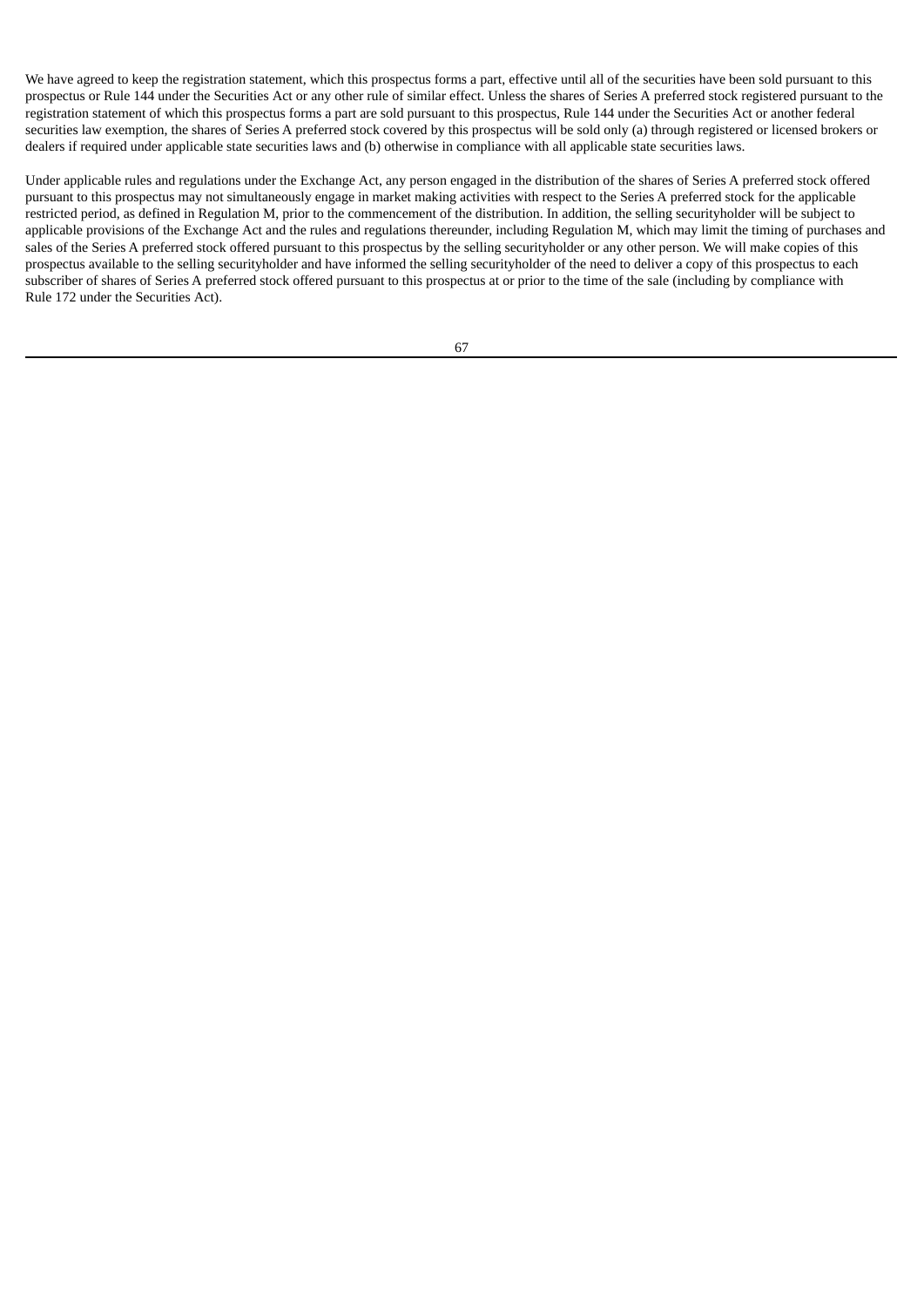## **LEGAL MATTERS**

The validity of the securities offered will be passed on for us by our counsel, Graubard Miller, New York, New York. Graubard Miller and certain of its partners and family members own shares of the Class A common stock and Class W warrants to purchase shares of Class A common stock of CSSE and certain Class B membership interests in Chicken Soup for the Soul Holdings, LLC, our ultimate parent company.

### **EXPERTS**

The consolidated financial statements of Chicken Soup for the Soul Entertainment Inc. and subsidiaries as of December 31, 2020 and 2019, and for the years ended December 31, 2020 and 2019, have been [incorporated](https://www.sec.gov/Archives/edgar/data/1679063/000155837021003814/csse-20201231x10k.htm) by reference herein to the Annual Report on Form 10-K for the year ended December 31, 2020, in reliance upon the report of Rosenfield and Company, PLLC, independent registered public accounting firm, which are incorporated by reference herein, and upon the authority of said firm as experts in accounting and auditing.

The financial statements of Sonar Entertainment, Inc. as of and for the years ended December 31, 2020 and 2019 incorporated by reference in this prospectus have been audited by Moss Adams LLP, independent auditors, as stated in their report (which expresses an unmodified opinion and includes an emphasis-of-matter paragraph relating to going concern). Such financial statements of such firm have been incorporated by reference given upon their authority as experts in accounting and auditing.

## **WHERE YOU CAN FIND MORE INFORMATION**

We file annual, quarterly and current reports, proxy statements and other information with the Securities and Exchange Commission. Our SEC filings are available to the public over the Internet at the SEC's web site at http://www.sec.gov.

We have filed with the SEC a registration statement under the Securities Act relating to the resale of the Series A preferred stock offered hereby. The registration statement, including the attached exhibits, contains additional relevant information about us and the securities. This prospectus does not contain all of the information set forth in the registration statement. You can obtain a copy of the registration statement from the SEC at the web address listed above.

The registration statement and our SEC filings, including the documents referred to below under "*Information Incorporated by Reference*," are also available on our website, *www.cssentertainment.com*. We have not incorporated by reference into this prospectus the information on our website, and you should not consider it to be a part of this prospectus.

#### **INFORMATION INCORPORATED BY REFERENCE**

The SEC allows us to incorporate by reference the information we file with it, which means that we can disclose important information to you by referring you to those documents. The information incorporated by reference is an important part of this prospectus, and information that we file later with the SEC will automatically update and supersede this information. This prospectus incorporates by reference the documents listed below, all filings we make under Sections 13(a), 13(c), 14 or 15(d) of the Exchange Act after the initial filing date of the registration statement of which this prospectus forms a part and prior to effectiveness of such registration statement, and all filings we make with the SEC under Sections 13(a), 13(c), 14 or 15(d) of the Exchange Act after effectiveness of such registration statement and prior to the sale of all of the shares offered hereby:

- our annual report on Form 10-K for the fiscal year ended [December](https://www.sec.gov/Archives/edgar/data/1679063/000155837021003814/csse-20201231x10k.htm) 31, 2020 filed with the SEC on March 31, 2021 ("2020 Form 10-K");
- · our quarterly report on Form 10-Q for the [three-month](https://www.sec.gov/Archives/edgar/data/1679063/000155837021007091/csse-20210331x10q.htm) period ended March 31, 2021 filed with the SEC on May 13, 2021;

68